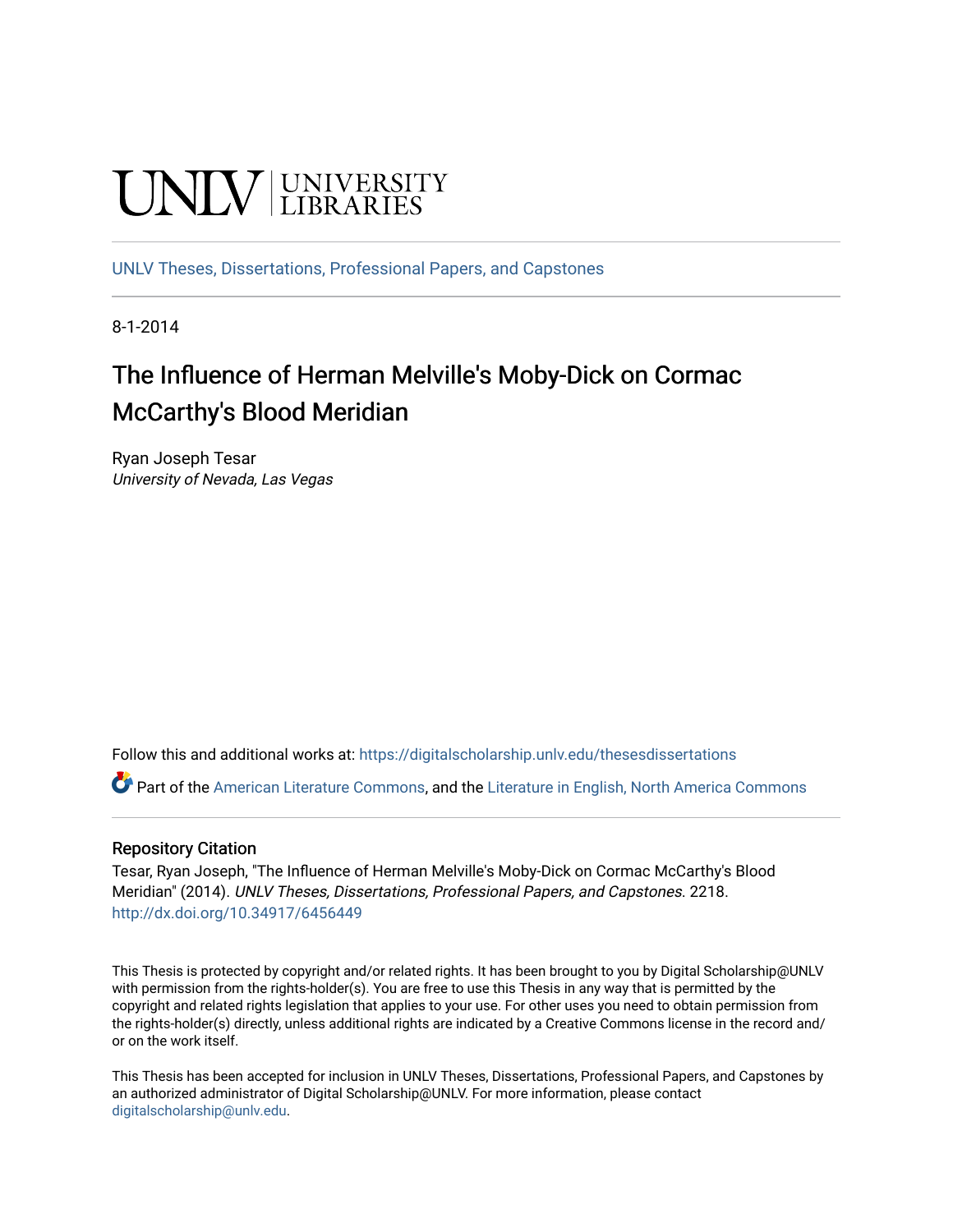#### THE INFLUENCE OF HERMAN MELVILLE'S *MOBY-DICK* ON CORMAC

#### MCCARTHY'S *BLOOD MERIDIAN*

by

Ryan Joseph Tesar

Bachelor of Arts in English University of Nevada, Las Vegas 2012

A thesis submitted in partial fulfillment of the requirements for the

Master of Arts – English

Department of English College of Liberal Arts The Graduate College

University of Nevada, Las Vegas August 2014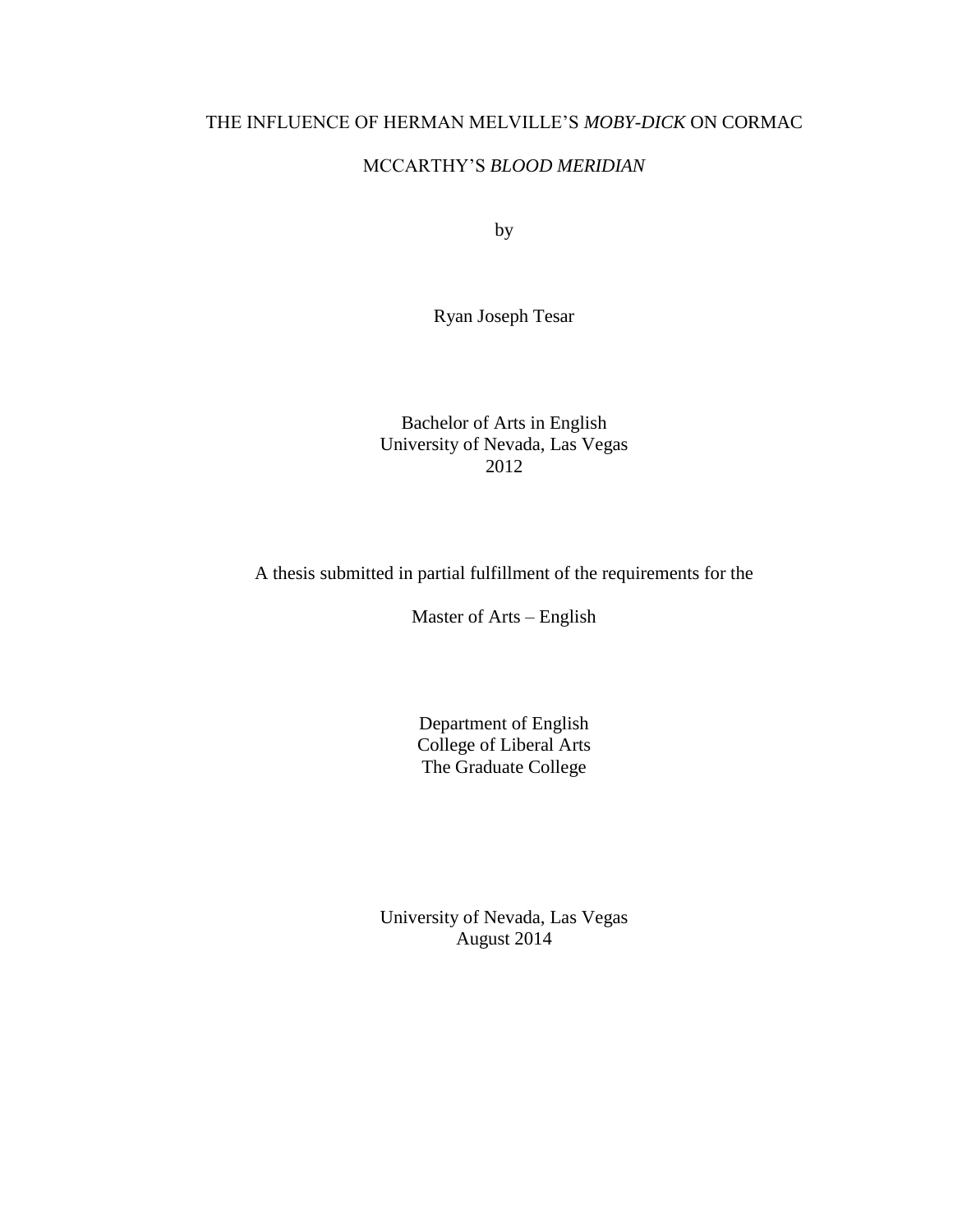Copyright by Ryan Joseph Tesar, 2014

All Rights Reserved

-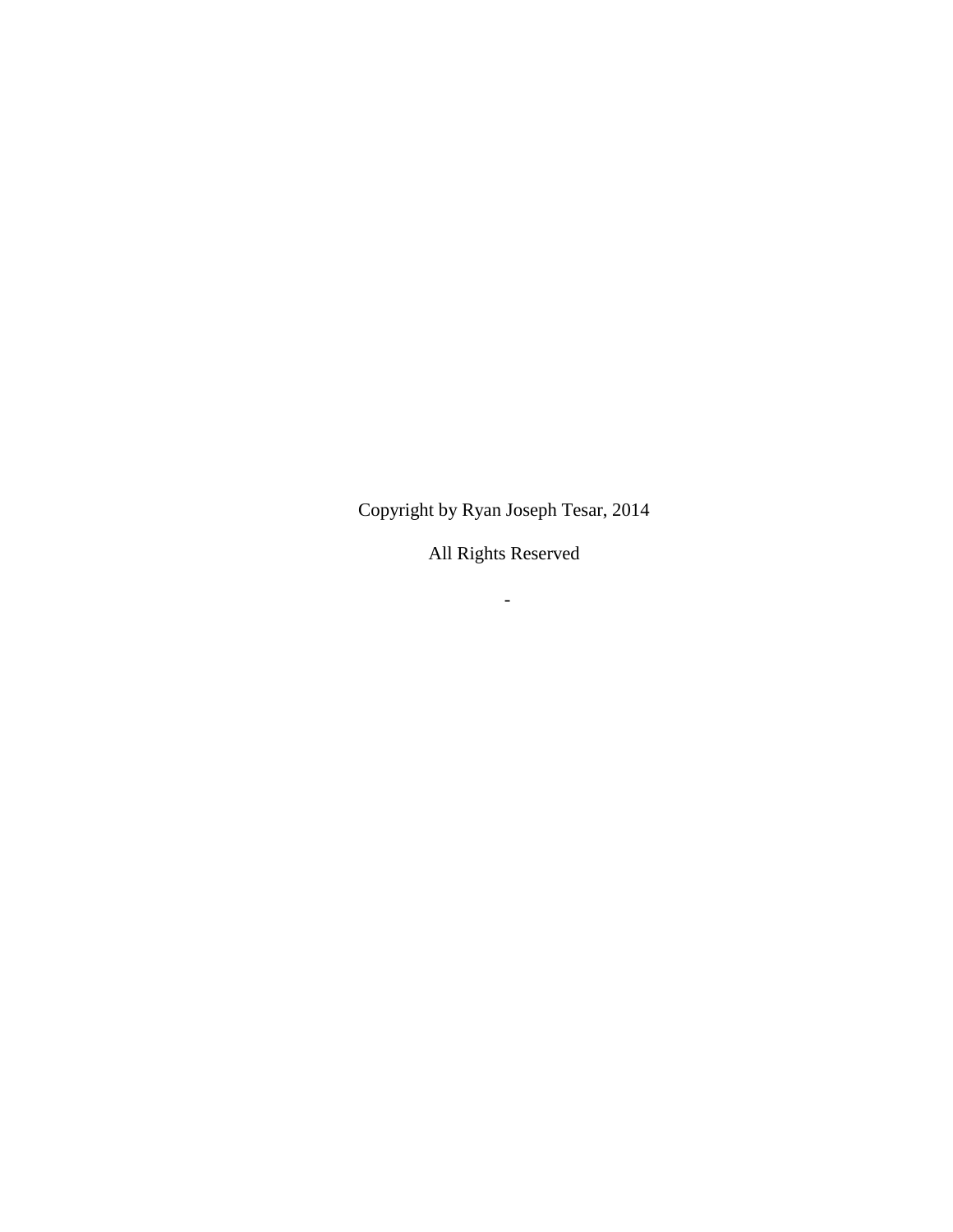

#### THE GRADUATE COLLEGE

We recommend the thesis prepared under our supervision by

## **Ryan Joseph Tesar**

entitled

## **The Influence of Herman Melville's** *Moby-Dick* **on Cormac McCarthy's**  *Blood Meridian*

is approved in partial fulfillment of the requirements for the degree of

## **Master of Arts - English Department of English**

John C. Unrue, Ph.D., Committee Chair

Darlene Unrue, Ph.D., Committee Member

Joseph B. McCullough, Ph.D., Committee Member

Margaret Harp, Ph.D., Graduate College Representative

Kathryn Hausbeck Korgan, Ph.D., Interim Dean of the Graduate College

**August 2014**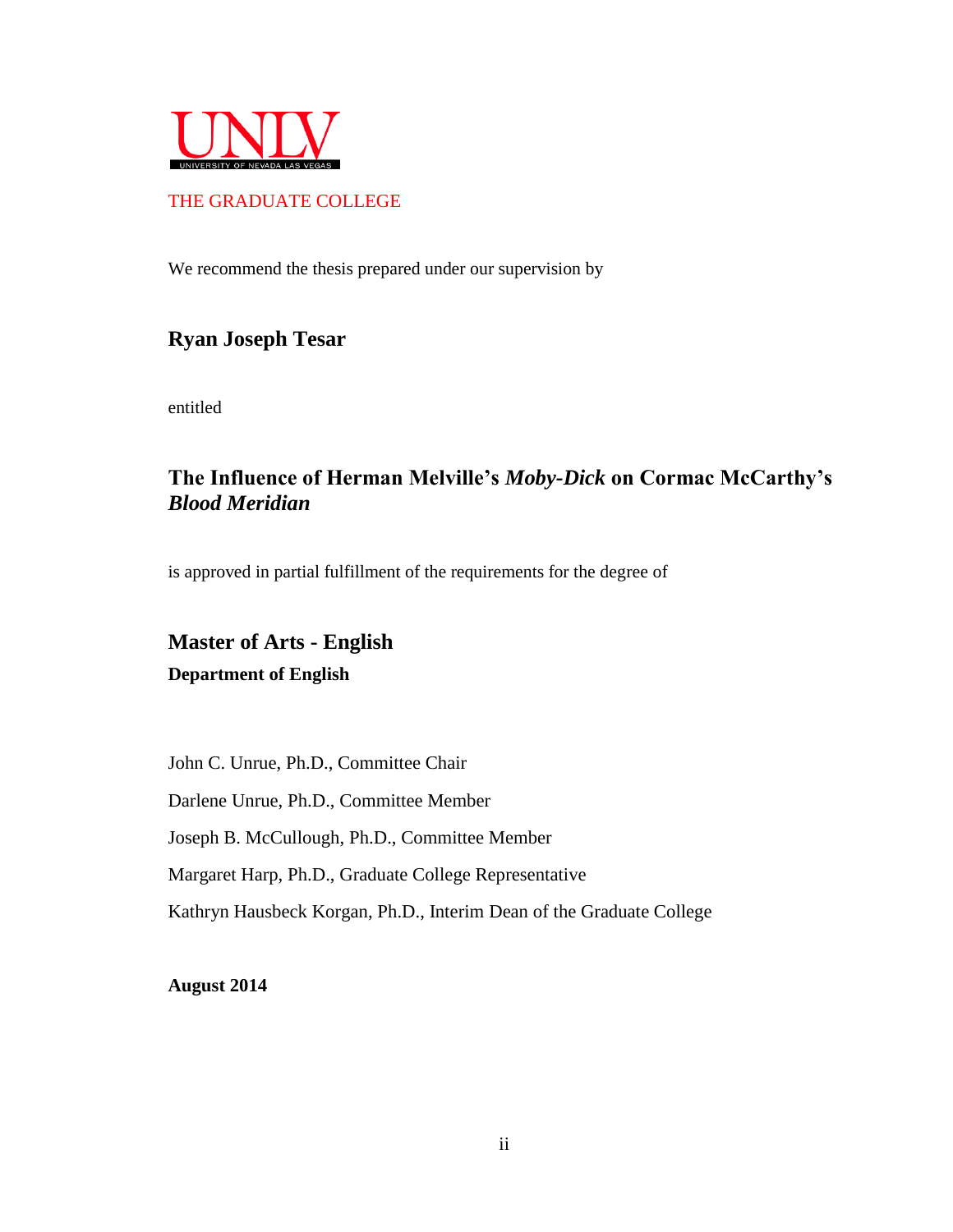#### Abstract

While many works exert an influence on Cormac McCarthy's 1985 novel *Blood Meridian or the Evening Redness in the West*, I argue in this thesis that Herman Melville's *Moby-Dick* stands above them all in importance. I examine some areas where Melville's influence on McCarthy's work can be most notably located. I argue that Melville's importance to McCarthy can be seen in the latter's use of several characters from *Moby-Dick* in his own novel. I also examine the parallels that arise when one examines the confluences between the two novels' structures, vocabularies, and settings. I also consider how Melville's violent aesthetics influence McCarthy's graphic depictions of bloodshed. The conclusion discusses the benefits of thinking of the novels as complementary texts.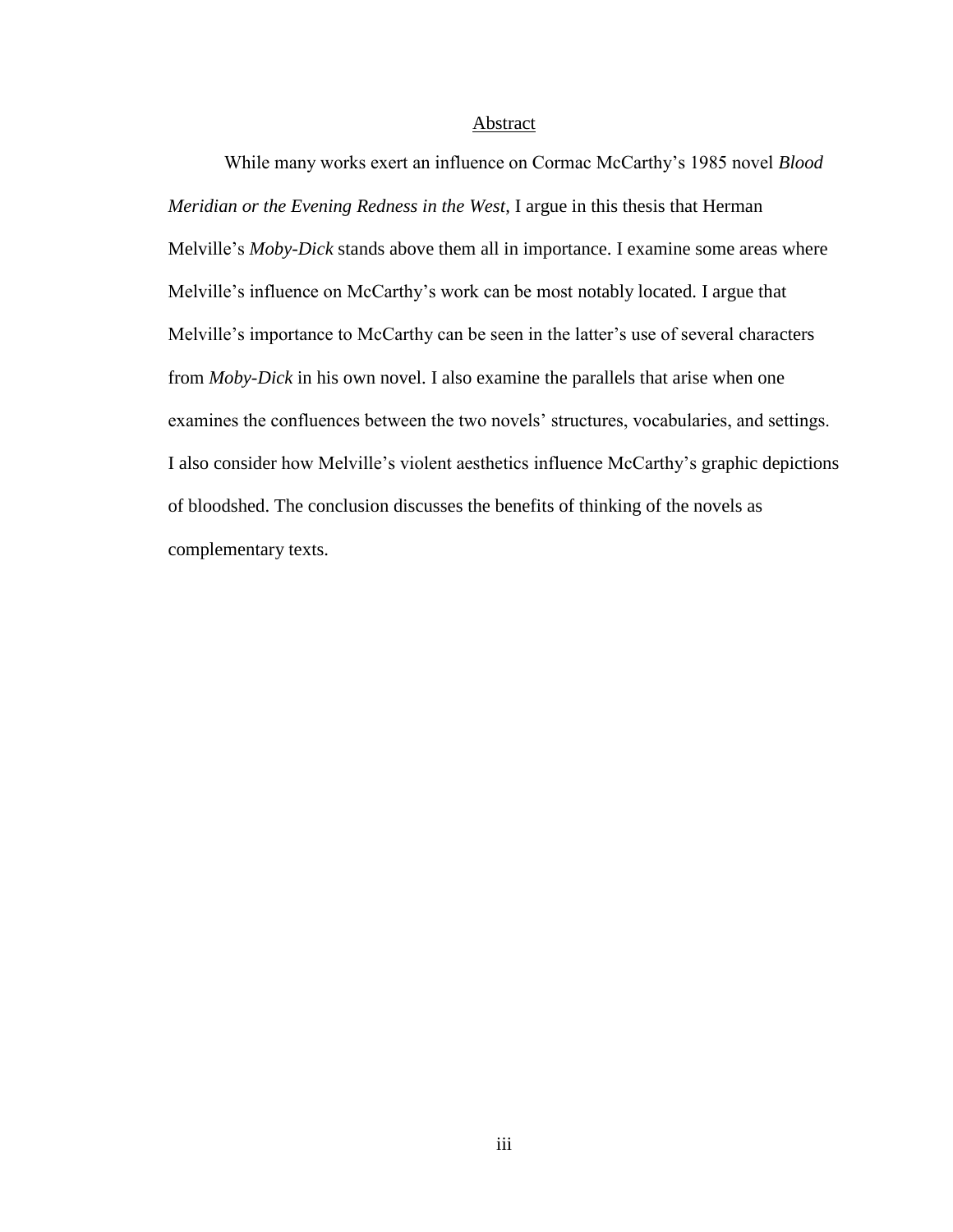### Acknowledgments

I would sincerely like to thank Dr. John Unrue, Dr. Darlene Unrue, Dr. Joseph McCullough, and Dr. Margaret Harp for their guidance, support, and suggestions. I would also like to thank my family and friends for their encouragement.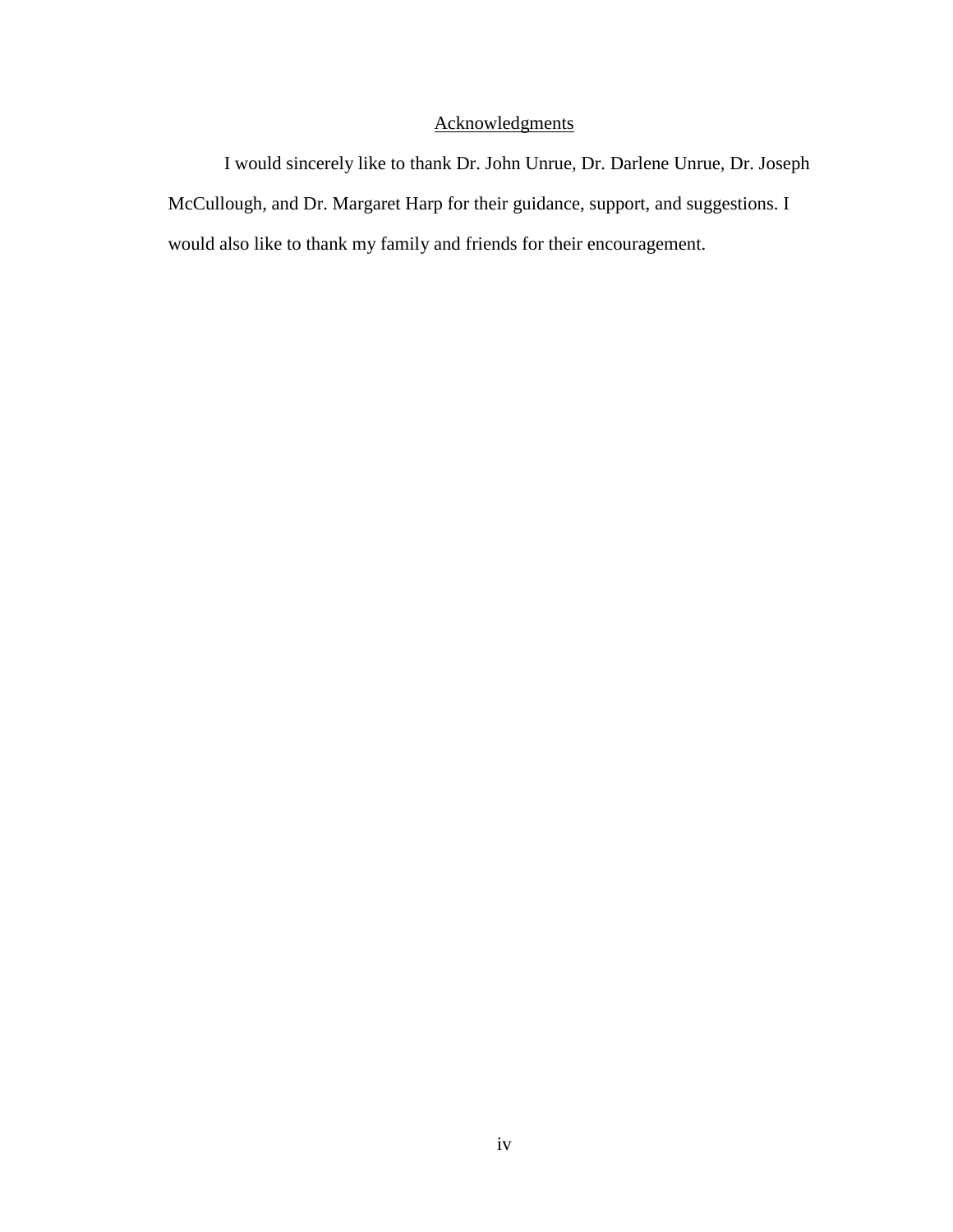## Table of Contents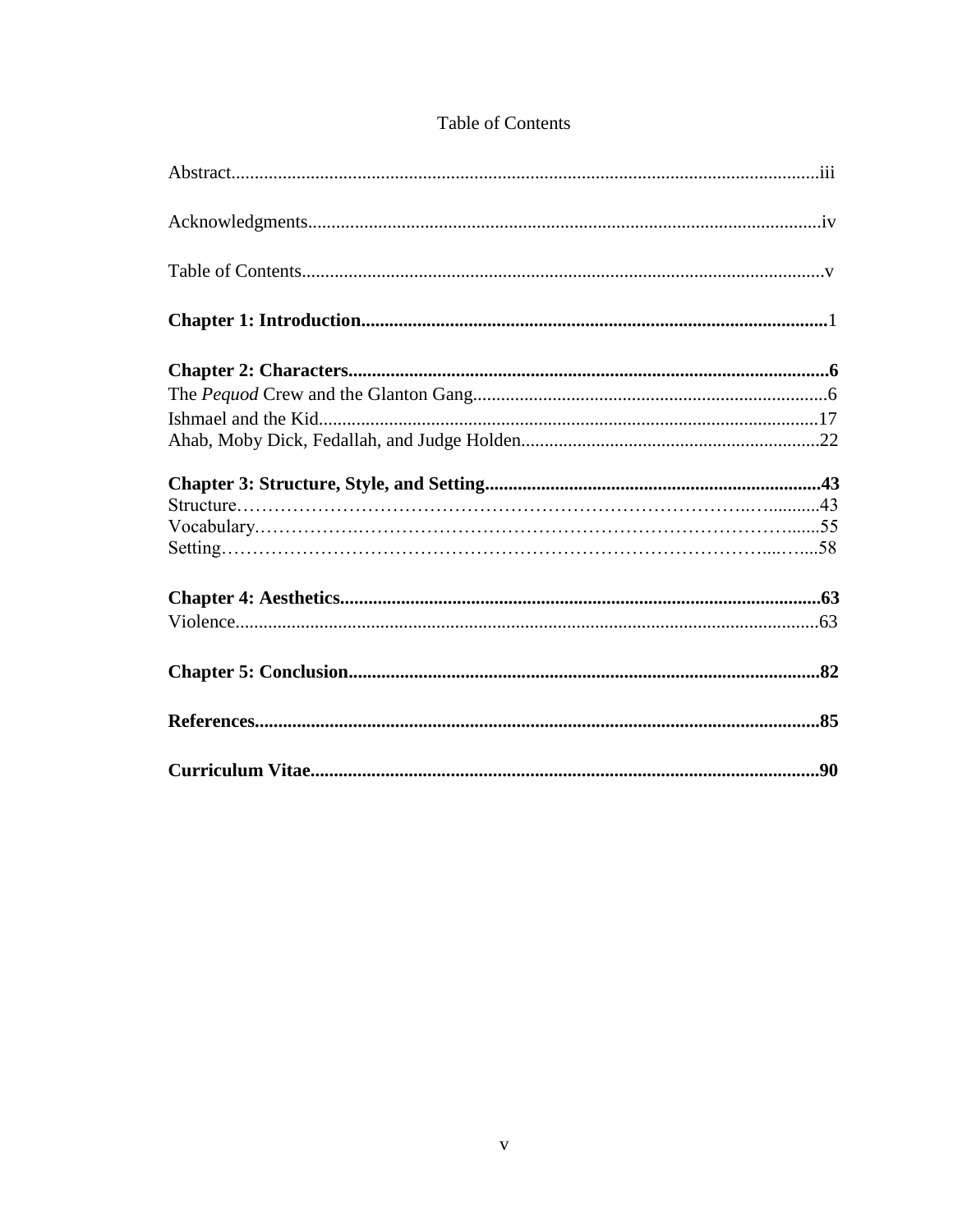#### **Chapter 1: Introduction**

In recent years, interest in the authorial influences on Cormac McCarthy's *Blood Meridian or the Evening Redness in the West* (1985) has grown considerably*.* Timothy Parrish states that "among the books that the discerning reader may find in *Blood Meridian* are works by Homer, Herman Melville, William Faulkner, Joseph Conrad, James Joyce, William James, Friedrich Nietzsche, Martin Heidegger, and even the *Beowulf* author" (81). In *Understanding Cormac McCarthy*, Steven Frye asserts that *Blood Meridian* "is an arresting novel that blends all the author's influences, recalling Shakespeare, Melville, Faulkner, and Dostoyevsky, echoing the tone of the King James Bible and Dante's *Divine Comedy*" (66). While these authors and their works exert an influence on *Blood Meridian*, Herman Melville's *Moby-Dick* stands above them all in importance. Given that McCarthy calls *Moby-Dick* his favorite book (Woodward), one reasonably expects to find reverberations of Melville in his writing. Indeed, McCarthy has been "likened to Melville for his prosaic forays into the mythic and metaphysical" (Mayne 4), but these forays only scratch the surface of Melville's influence on McCarthy. Melville's *Pequod* crew greatly informs many aspects of McCarthy's characters, both individually and collectively. Some of *Moby-Dick*'s most memorable scenes and textual features appear in modified forms in *Blood Meridian*, thereby creating salient structural parallels between the novels. When reading McCarthy's novel, one often comes across Melville's vocabulary and also sees parallels between the settings in each text. Most important to McCarthy's gruesome novel, *Blood Meridian*'s ubiquitous bloodshed has its roots in Melville's depictions of violence.

There are many risks in ascribing influence to a novel. One must first know that an author is familiar with the influential text, which in this case has been publicly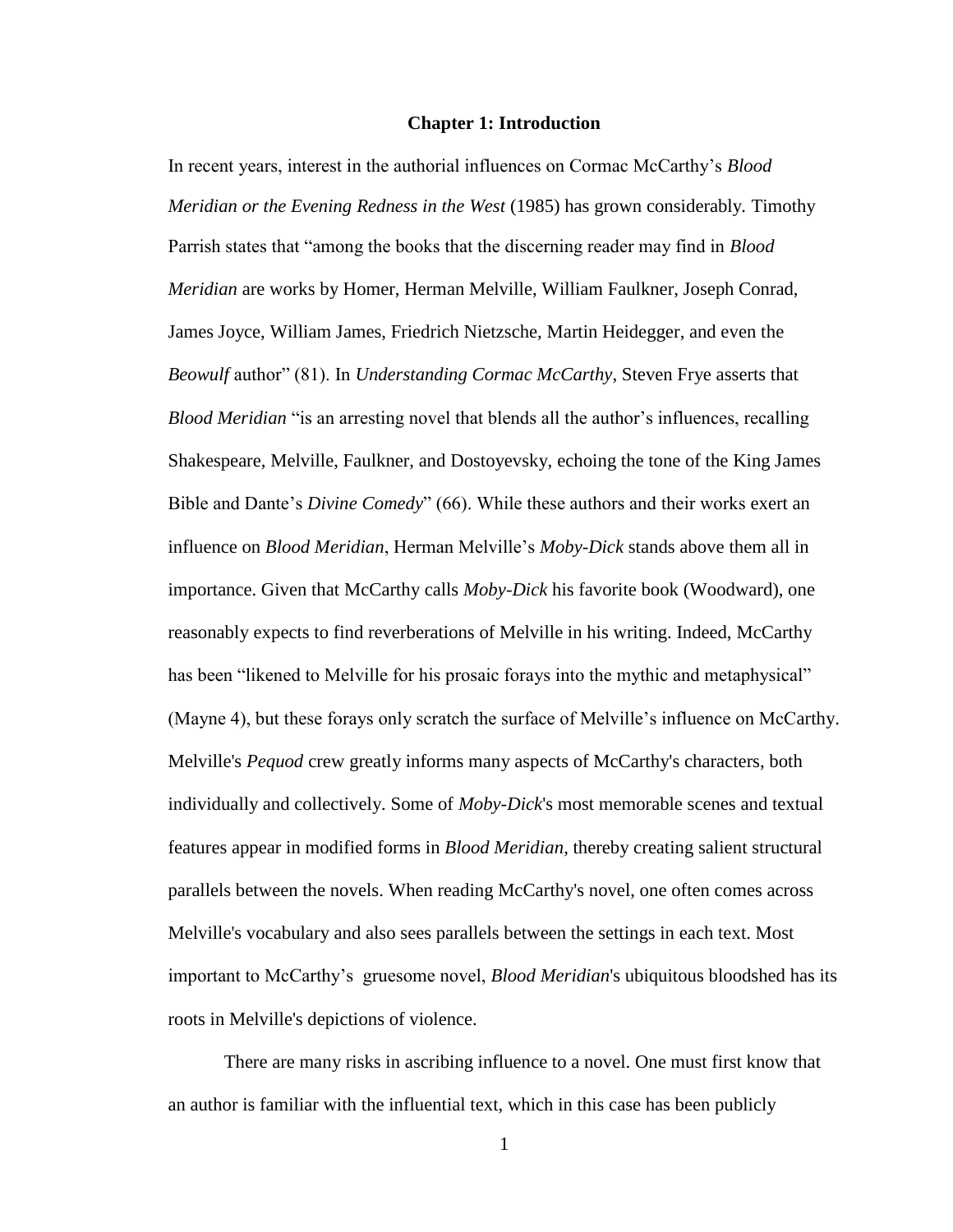acknowledged by McCarthy. From there, one must look at other possible influences and then try to find analogues and correlations. Even then, suggestive parallels may be entirely coincidental. In such cases aesthetic presentation must serve as the most important foundation on which to base one's analysis. Melville and McCarthy, for example, describe occurrences of St. Elmo's fire, but so does Shakespeare in *The Tempest*, where Ariel states:

I boarded the King's ship; now on the beak,

Now in the waist, the deck, in every cabin,

I flam'd amazement: Sometime I'ld divide,

And burn in many places; on the topmast,

The yards and boresprit, would I flame distinctly,

Then meet and join. (1.2.196-201)

Melville was undoubtedly familiar with this passage, and one can locate some of Shakespeare's influence on *Moby-Dick*'s St. Elmo's fire scene. While one can also find Shakespeare's voice in *Blood Meridian* owing to his enormous influence on Melville, when one looks at the aesthetic treatment of the event, *Moby-Dick*'s scene appears to serve as McCarthy's prime source for his own St. Elmo's fire passage. Looking at how the authors present each scene in its respective work makes the line of influence clearer. In "The Candles," Melville presents a far more elaborate scene than Shakespeare and describes the light that comes off of Ahab's harpoon as "a levelled flame of pale, forked fire" (418). Melville's scene is theatrical, vibrant, and detailed. In *Blood Meridian*, McCarthy writes:

They ascended through a rocky pass and lightning shaped out the distant shivering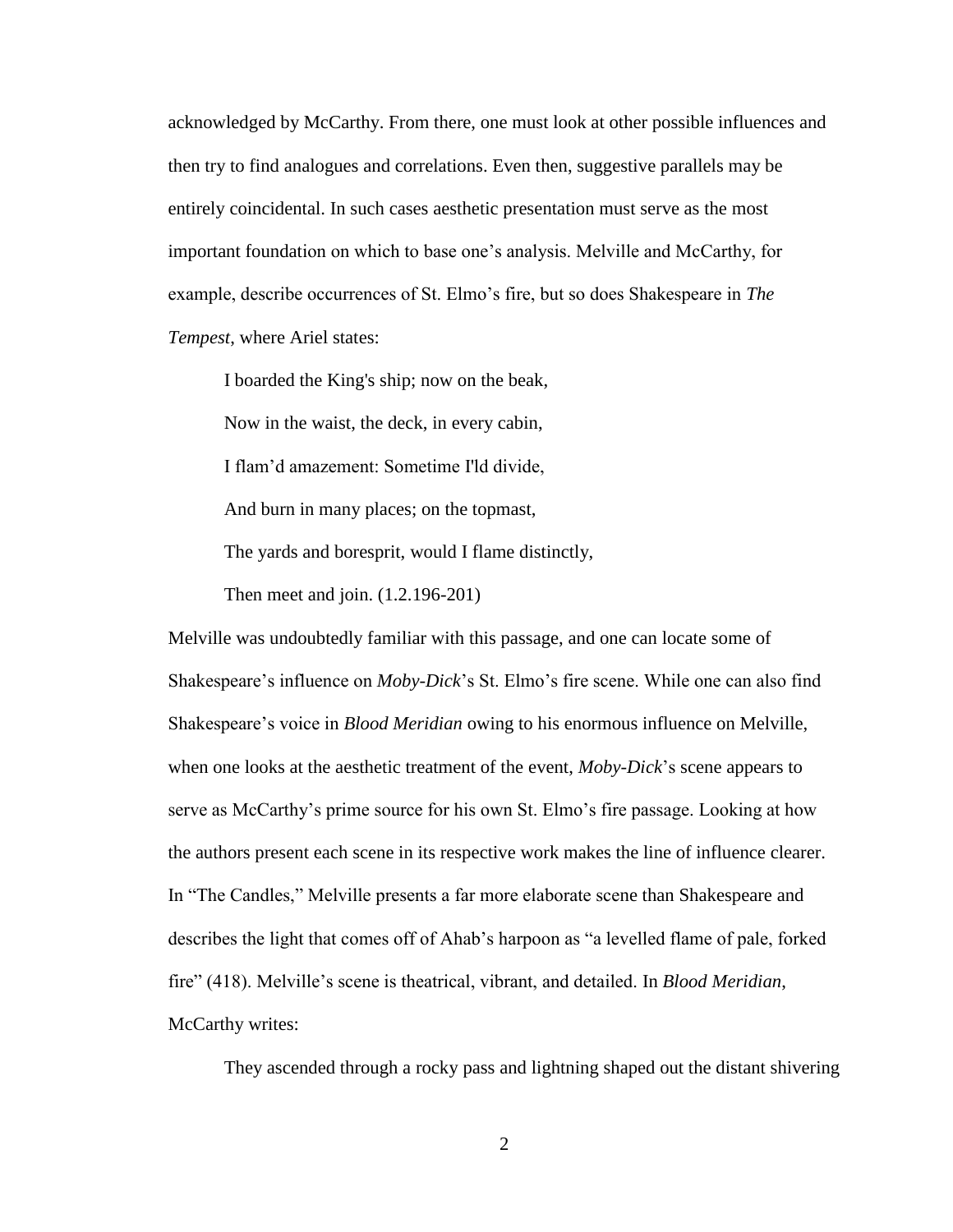mountains and lightning rang the stones about and tufts of blue fire clung to the horses like incandescent elementals that would not be driven off. Soft smelterlights advanced upon the metal of the harness, lights ran blue and liquid on the barrels of the guns. Mad jackhares started and checked in the blue glare and high among those clanging crags jokin roehawks crouched in their feathers or cracked a yellow eye at the thunder underfoot. (186)

In cases such as this one, a reader can only make a judgment about how each author portrays the event and then judge whether or not a line of influence exists.

John Sepich notes that a "reader may make an intuitive connection between the presence of St. Elmo's fire in *Blood Meridian* and in *Moby-Dick*, in which it clung to the mastheads and harpoons … but, the reader who assumes only a direct allusion to *Moby-Dick* in *Blood Meridian*'s scene of St. Elmo's fire will be interested in the historical verification that [Frederick Adolphus] Wislizenus provides" (Notes 113) of such an event in his account of the Mexican-American War. Since *Blood Meridian* is not just an amalgamation of historical sources but a text that self-consciously situates itself among the great works of the Western canon through its unabashed displays of influence, one may say that Wislizenus' inclusion of the scene in his work provides McCarthy with a historical foundation for inserting St. Elmo's fire in his novel, but the aesthetic influence over its depiction comes from Melville. Furthermore, historical authorities are often not the most important sources when an author transmutes a factual account into a literary representation. Given that McCarthy not only modifies his historical sources but also creates characters and scenes that are not included in any of his consulted works, one might reasonably assume that because McCarthy knows that the reader will make an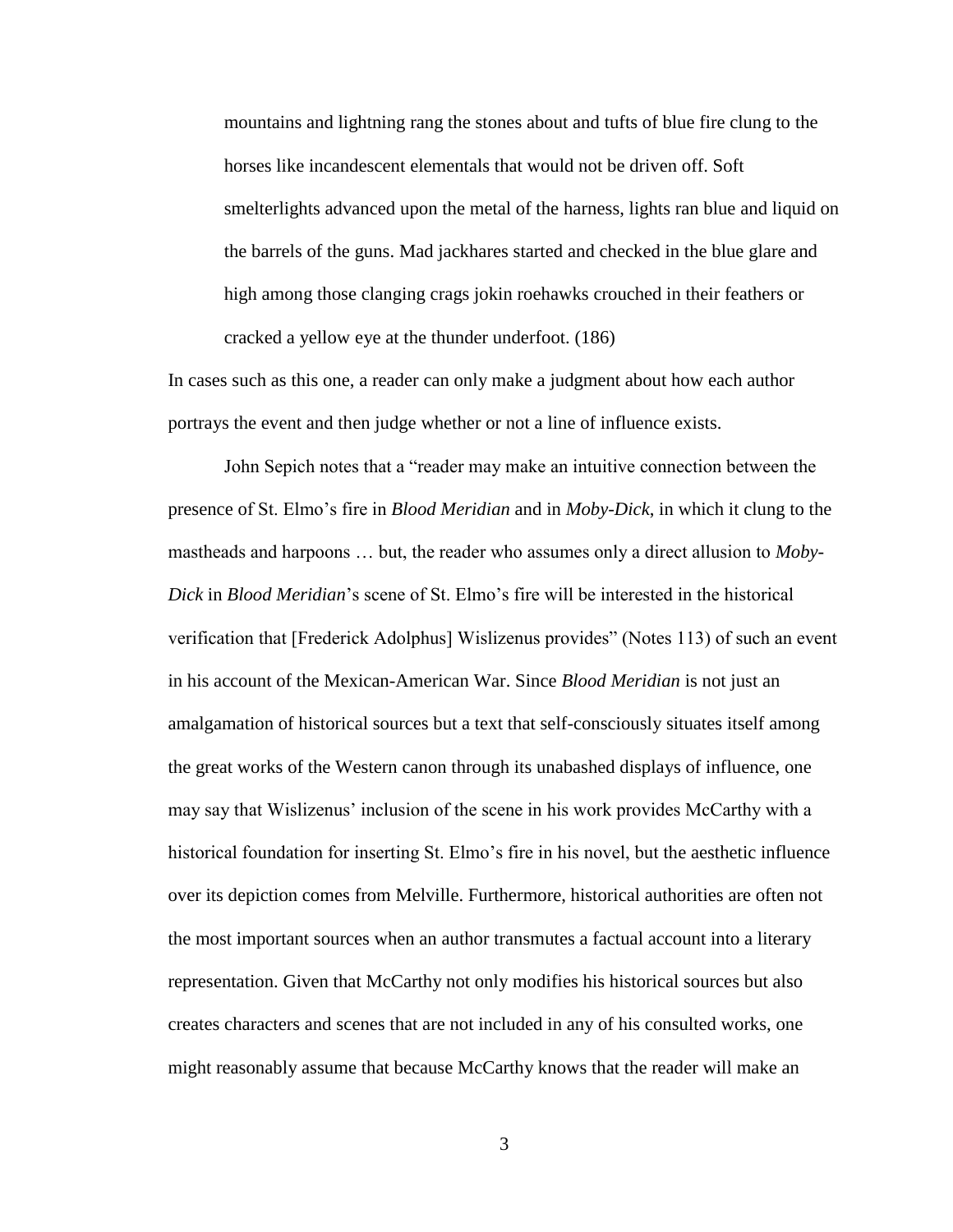"intuitive connection" between his St. Elmo's fire scene and Melville's, its inclusion in the text offers a reasonable suggestion of influence in and of itself.

Tracing McCarthy's authorial influences is often a far more straightforward task. In some cases McCarthy directly borrows the language of his sources without making any alterations. For example, McCarthy writes: "In the smoking dawn the party riding ragged and bloody with their baled peltries looked less like victors than the harried afterguard of some ruined army retreating across the meridians of chaos and old night, the horses stumbling, the men tottering asleep in the saddles" (163). Some of the language of this passage comes directly from Book I of Milton's *Paradise Lost*: "A shout that tore Hell's Concave, and beyond / Frighted the Reign of Chaos and old Night" (1.542-43). The phrase "chaos and old night" also appears in other variations in line 970 of Book II, line 18 of Book III, and line 477 of Book X of *Paradise Lost*. McCarthy's adoption of sources is rarely as clear as it is in this case, but this example shows that he does not balk at openly borrowing what he finds relevant in the works of other authors.

In his interview with McCarthy, one of the few that the private author has granted, Richard B. Woodward writes:

McCarthy's style owes much to Faulkner's—in its recondite vocabulary, punctuation, portentous rhetoric, use of dialect and concrete sense of the world–a debt McCarthy doesn't dispute. "The ugly fact is books are made out of books," he says. "The novel depends for its life on the novels that have been written." His list of those whom he calls the "good writers"—Melville, Dostoyevsky, Faulkner– precludes anyone who doesn't "deal with issues of life and death."

One can infer from McCarthy's statements that he would not go to great lengths to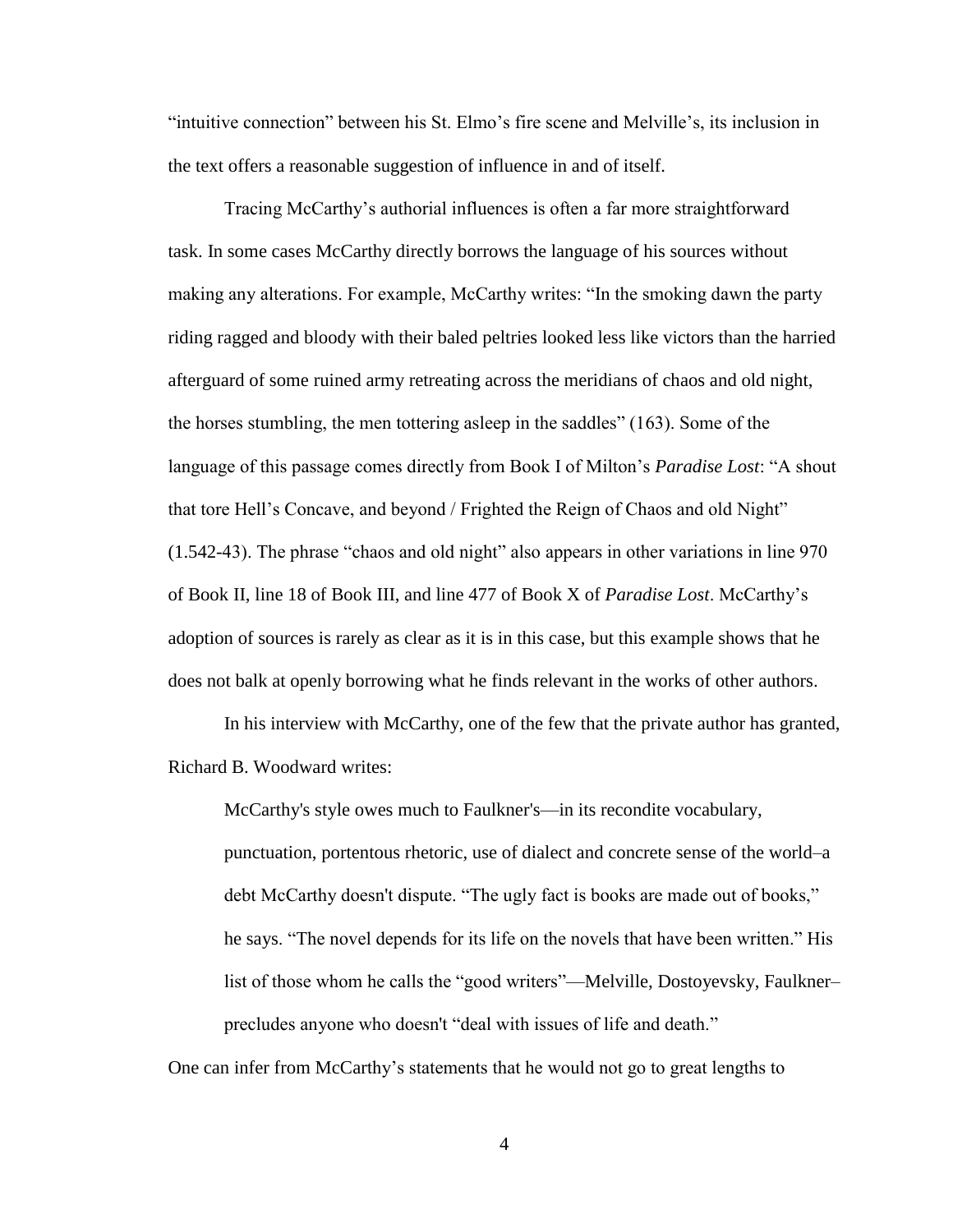attempt to conceal Melville's influence, or any other author's for that matter, on his work. There is no anxiety of influence for McCarthy, as Harold Bloom suggests in his discussion of McCarthy's adaptation of *Moby-Dick*'s "The Prophet" chapter (Josyph 78- 79). McCarthy's creative uses of Melville's novel do not require elaborate theoretical readings to locate. While such readings may reveal hidden and interesting aspects of *Blood Meridian*, they nevertheless often reveal the underlying assumption that when an author borrows from a source he or she must do so antagonistically or surreptitiously, all while engaging in a complex struggle between influence and originality. Just as the "influence of Shakespeare on Melville was fundamentally a profound and pervasive act of fertilization" (Sedgwick 85), Melville provides McCarthy with the imaginative foundation for his novel. Through it all, McCarthy displays Melville's influence on him proudly and openly.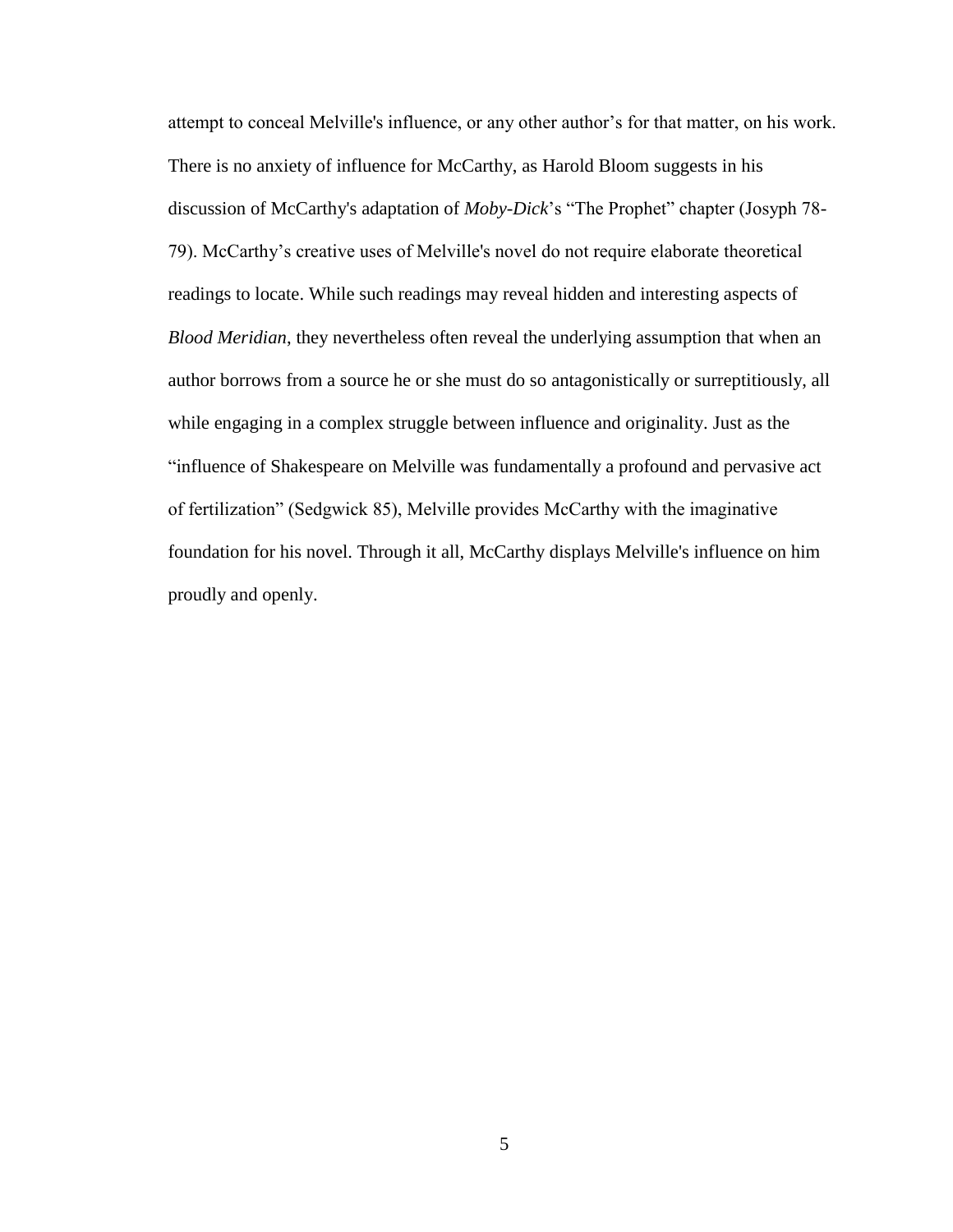#### **Chapter 2: Characters**

#### **The** *Pequod* **Crew and the Glanton Gang**

Through descriptions of his murderous anti-heroes, the Glanton Gang, and the destruction they unleash upon Mexico and the borderlands of the United States, McCarthy repeatedly hearkens back to *Moby-Dick* in *Blood Meridian* as he depicts his group of scalphunters in terms similar to those Melville uses to present the whalemen of the *Pequod*.

In *Blood Meridian*, white men, Delaware Indians, a Mexican scout, and a black man ride together with tacit equality, and each man judges another by his willingness to commit murder without compunction or hesitation. In this regard, the Glanton Gang resembles the multi-ethnic *Pequod* crew (Hage 95). In "Rewriting the Southwest: *Blood Meridian* as a Revisionary Western," Robert L. Jarrett writes:

As in *Moby-Dick* (1851), death unites all, although McCarthy's killers are viewed far less romantically than Melville's whalehunters. In his "Knights and Squires" chapter, Melville compares the *Pequod*'s democratically and racially egalitarian crew to medieval knights of chivalry. The allegiance by his troop to Glanton's code of killing makes all members of equal standing, whatever their race. (76)

Members of the Glanton Gang hold racist beliefs, but they frequently express these ideas only in words since their murderous quest erases notions of racial supremacy. Glanton says that he despises seeing white men without their wits (226), but he finds no shame when he steals their property or murders them in cold blood.

After the scalphunters meet a group of Mexican soldiers traveling their way, the commanding sergeant of the unit becomes interested in Jackson, a black scalphunter. The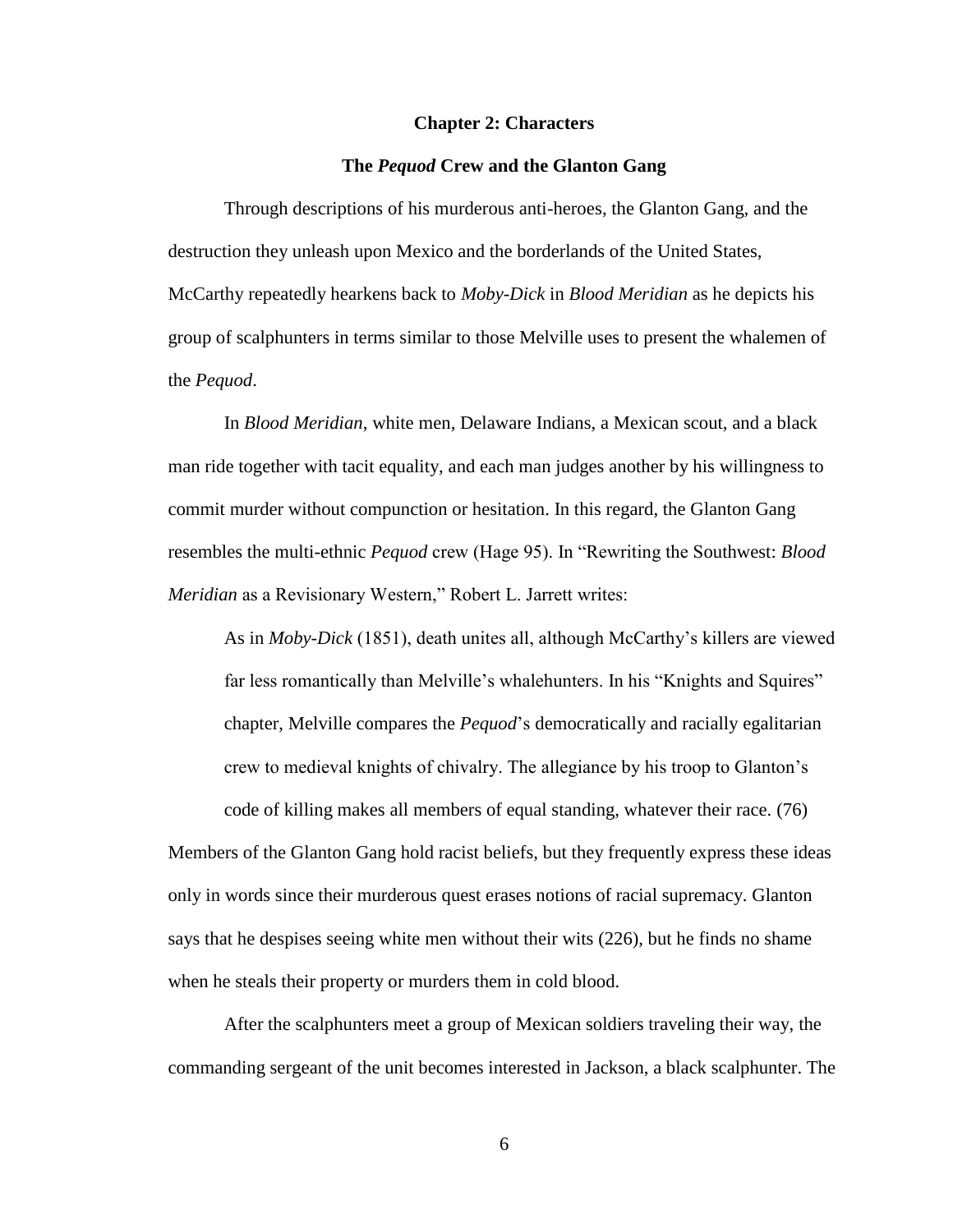judge sketches "for the sergeant a problematic career of the man before them, his hands drafting with marvelous dexterity the shapes of what varied paths conspired here in the ultimate authority of the extant" (84). He offers "for their consideration references to the children of Ham, the lost tribes of Israelites, certain passages from the Greek poets, anthropological speculations as to the propagation of the races in their dispersion and isolation through the agency of geological cataclysm and an assessment of racial traits with respect to climatic and geographical influences" (84-85).

For all the racism verbally expressed by the white members of the Glanton Gang like the judge, the majority of the scalphunters do not discriminate against any of their fellow killers in their actions. At an eating-house, Glanton's company encounters a bartender named Owens who will not serve Jackson unless he sits at a separate table: "Gentlemen, he said, we dont mind servin people of color. Glad to do it. But we ast for em to set over here at this other table here. Right over here" (234). Bemused, one of the company responds, "What in the hell is he talkin about" (234)? Glanton tells the bartender, "Mr Owens, if you was anything at all other than a goddamn fool you could take one look at these here men and know for a stone fact they aint a one of em goin to get up from where they're at to go set somewheres else" (235). Asserting the equality that violence bestows upon the members of the gang, the scene concludes with one of the scalphunters, Davy Brown, handing the bartender "a small fiveshot colt from his belt" (235) and ordering him to shoot Jackson. Brown and Jackson give Owens time to shoot first, but he hesitates for too long and Jackson kills the bartender. Retrieving his gun from the dead man, Davy says, "Most terrible nigger I ever seen" (236). Through this violent spectacle, McCarthy contrasts the racist language of the scalphunters with their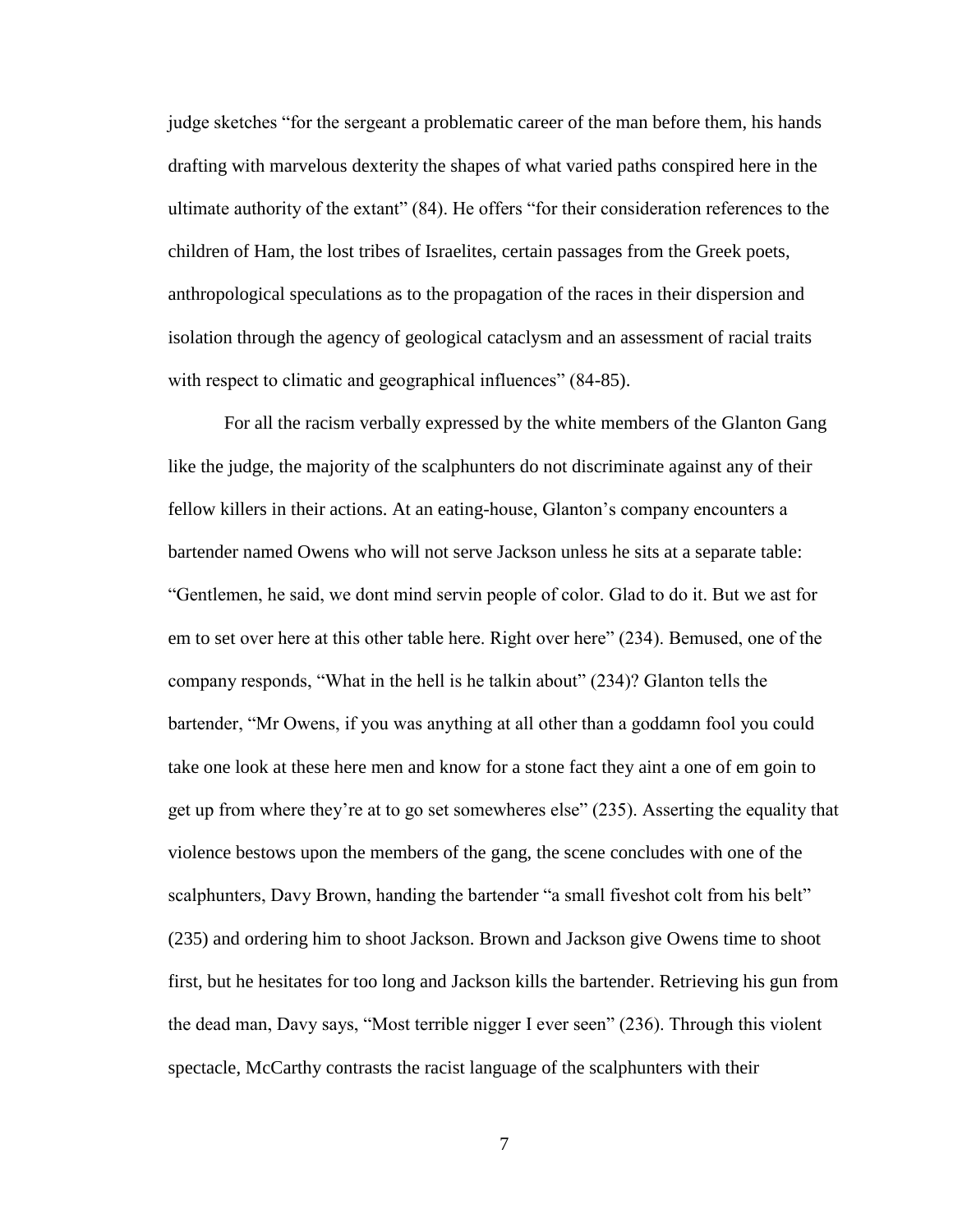overriding belief that the willingness to murder anyone who stands in his way defines a man's worth.

People who did not live by this implicit code pay with their lives. Earlier in the novel, a white man also named Jackson refuses to accept the black Jackson as a member of the gang. McCarthy writes:

In this company there rode two men named Jackson, one black, one white, both forenamed John. Bad blood lay between them and as they rode up under the barren mountains the white man would fall back alongside the other and take his shadow for the shade that was in it and whisper to him. The black would check or start his horse to shake him off. As if the white man were in violation of his person, had stumbled onto some ritual dormant in his dark blood or his dark soul whereby the shape he stood the sun from on that rocky ground bore something of the man himself and in so doing lay imperiled. The white man laughed and crooned things to him that sounded like the words of love. All watched to see how this would go with them but none would caution either back from his course and when Glanton looked to the rear along the column from time to time he seemed to simply reckon them among his number and ride on. (81)

The black Jackson later sits down at the same fire as the white Jackson. McCarthy writes that "there were two fires in this camp and no rules real or tacit as to who should use them" (106). After the white man notices that "the Delawares and John McGill [a Mexican] and the new men in the company had taken their supper" at another fire, "with a gesture and a slurred oath he warned the black away" (106). The white Jackson threatens to shoot the black man if he does not move to the other fire. After this warning,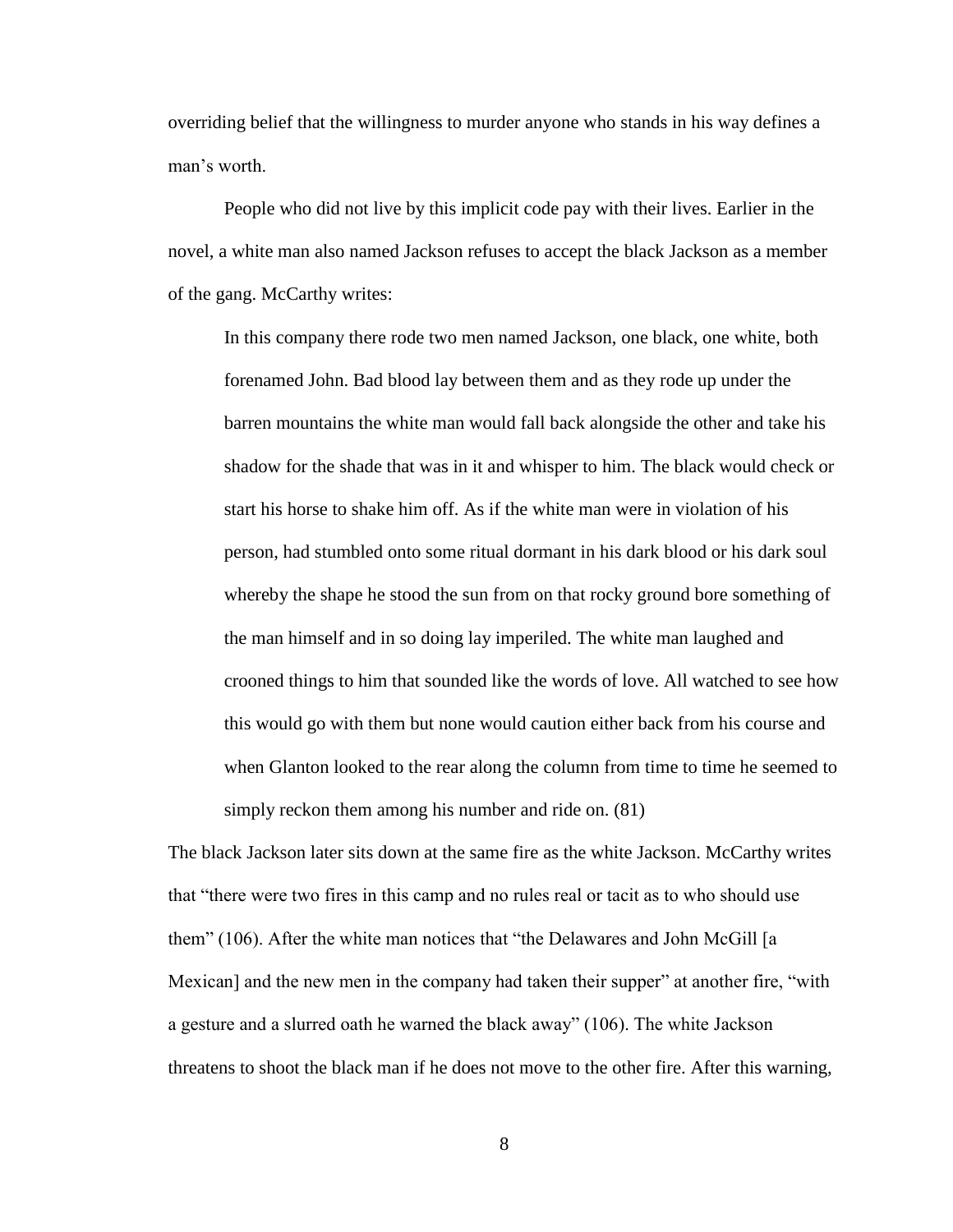"the black looked once more across the flames at Glanton and then he moved away in the dark" (106). A few moments later he steps out of the darkness and beheads the white man with a single stroke of his knife. McCarthy concludes the event with a depiction of the overarching equality that governs the gang's unwritten code. No one speaks a word in defense of the white Jackson or tries to punish his killer after witnessing the murder. McCarthy matter-of-factly writes that "Glanton rose. The men moved away. No one spoke" (107). When the riders "set out in the dawn the headless man was sitting like a murdered anchorite discalced in ashes and sark. Someone had taken his gun but the boots stood where he'd put them. The company rode on" (107).

Melville's scenes that emphasize the sense of equality among the whalemen do not contain the bloodshed that McCarthy's invariably possess, but they still affirm the same sense of a man's ability to do his job as a measure of his worth. Just as in the Glanton Gang, a sailor's value comes through in his willingness to complete a given task. Characters profess prejudicial beliefs, but these affirmations fall away in the face of monetary gain. The owners of the *Pequod*, Bildad and Peleg, originally refuse to allow Queequeg to sail on board their ship unless he shows papers that confirm his conversion to Christianity. Upon seeing him strike a drop of tar floating on the water with a spear, they immediately change their tone. Peleg shouts, "We must have Hedgehog there, I mean Quohog, in one of our boats. Look ye, Quohog, we'll give ye the ninetieth lay, and that's more than ever was given a harpooner yet out of Nantucket" (84). Like the racism expressed by *Blood Meridian*'s scalphunters, possessing the skills to perform one's duty erases all pretense of prejudice. Furthermore, the authoritarian presence of Ahab and Glanton ensures that the characters in their respective texts adhere to rigid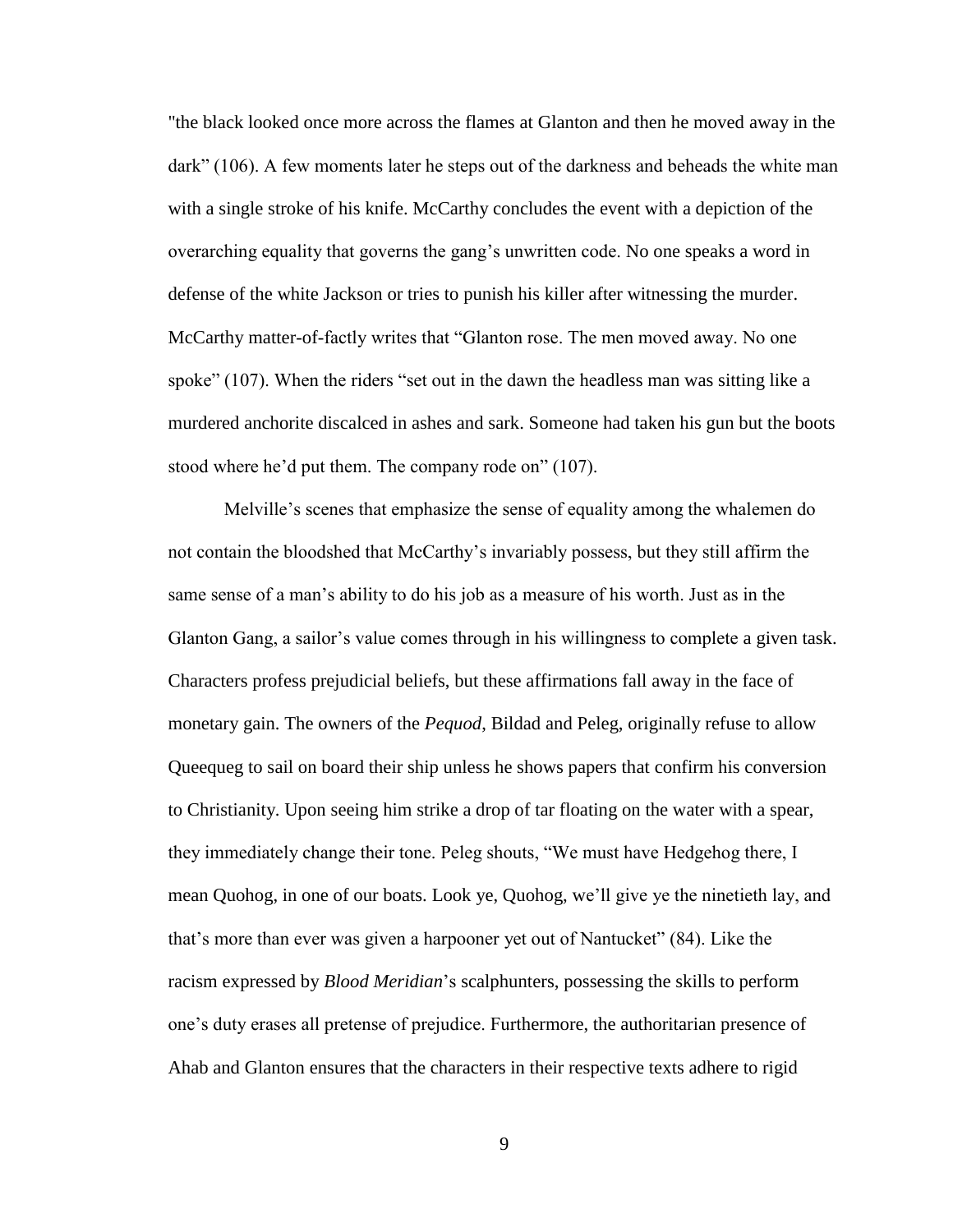codes of conduct.

McCarthy and Melville both devote a lot of attention to the savage aspects of their characters. Ishmael reflects that the "harpooneers, with the great body of the crew, were a far more barbaric, heathenish, and motley set than any of the tame merchant-ship companies which my previous experiences had made me acquainted with" (109). After learning of Ahab's purpose for the *Pequod*, Starbuck grieves, "Oh, God! to sail with such a heathen crew that have small touch of human mothers in them! Whelped somewhere by the sharkish sea" (148). Like the scalphunters who seem to have been imbued with a propensity for violence at birth, the whalemen on the *Pequod* appear to have come into this world with the most terrifying aspects of the sea in their blood. Melville describes Ahab as a "grey-headed, ungodly man, chasing with curses a Job's whale round the world, at the head of a crew, too, chiefly made up of mongrel renegades, and castaways, and cannibals" (162). This description of Ahab "contains the same contradictory blend of savagery and refinement that characterizes Judge Holden" (Hage 44). Melville's emphasis on the barbaric nature of the members of the *Pequod* appears in McCarthy's own representations of the scalphunters. McCarthy uses "heathen" exclusively to refer to the Apache and Yuma Indians, but this usage appears more absurd to the reader as the number of atrocities committed by the Glanton Gang increases.

Like McCarthy, Melville frequently describes the *Pequod* sailors in relation to physical and moral darkness. Melville's attitude toward darkness sometimes differs from McCarthy's since McCarthy is not troubled by darkness within the world (Phillips 438). Aesthetically, however, their use of darkness often coincides and creates similar effects. Ishmael admits that "as touching all Ahab's deeper part, every revelation partook more of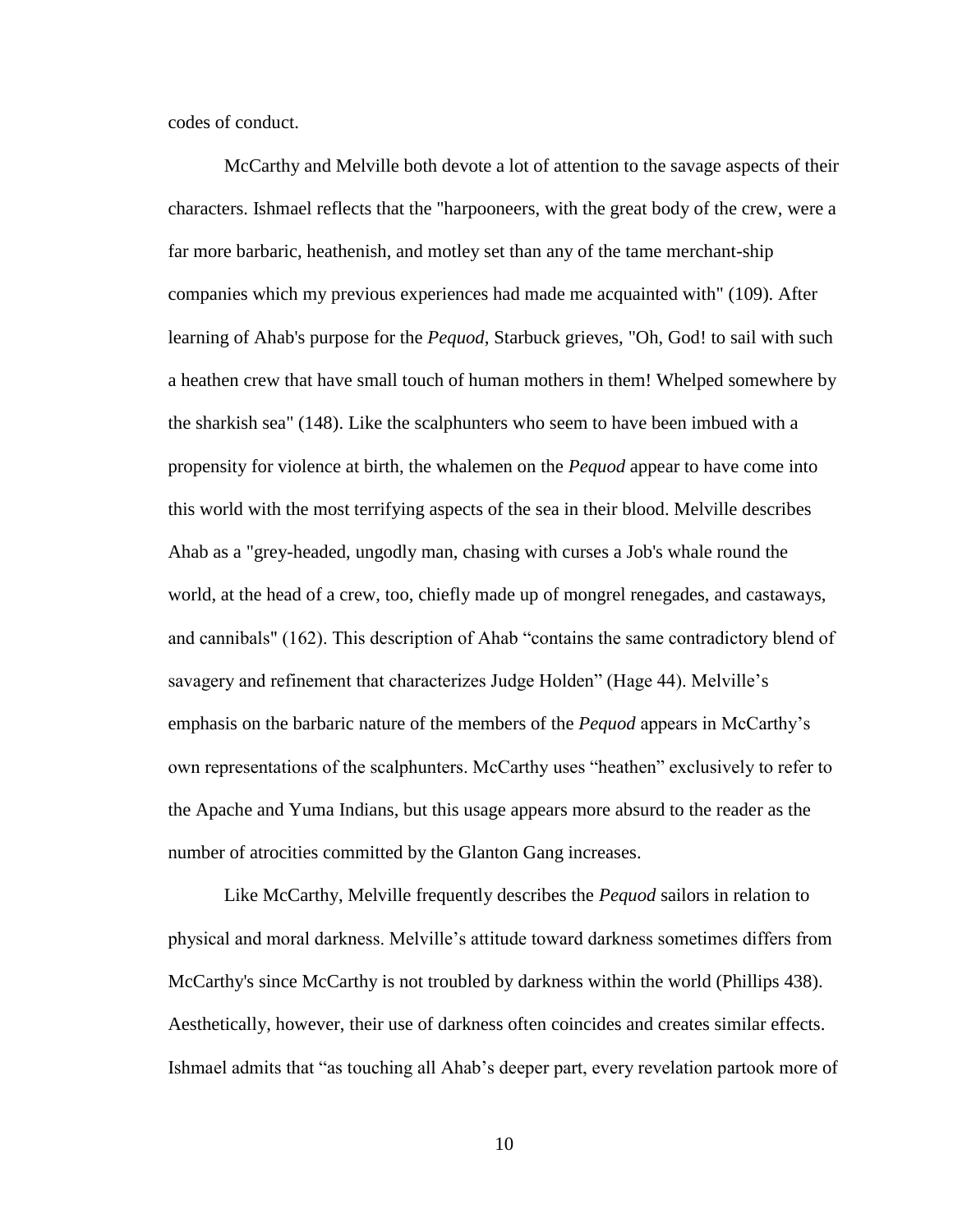significant darkness than of explanatory light" (386). He says that "no man can ever feel his own identity aright except his eyes be closed; as if darkness were indeed the proper element of our essences, though light be more congenial to our clayey part" (55). Viewing darkness as an innate quality in mankind, McCarthy describes his characters in terms similar to those Melville uses. As *Blood Meridian* progresses and the number of dead grows, the darkness envelops the Glanton Gang further. McCarthy writes that the scalphunters "seemed remote and without substance. Like a patrol condemned to ride out some ancient curse. A thing surmised from the blackness by the creak of leather and chink of metal" (151). Like Melville's characters, the scalphunters appear inseparable from the darkness. In McCarthy's novel "darkness marks the desert landscape itself as a place of threat, savagery and death," (Edwards 36) and gives form to characters by offering up their true representations. McCarthy writes: "The shadows of the smallest stones lay like pencil lines across the sand and the shapes of the men and their mounts advanced elongate before them like strands of the night from which they'd ridden, like tentacles to bind them to the darkness yet to come" (45). Tethering the characters to the external blackness, McCarthy combines images of shadows and darkness with terms of bondage.

Melville and McCarthy use the contrast between fire and darkness in order to present depictions of their characters in their true forms. McCarthy writes that the scalphunters "watched the fire which does contain within it something of men themselves inasmuch as they are less without it and are divided from their origins and are exiles. For each fire is all fires, the first fire and the last ever to be" (244). In a passage with echoes of Melville, McCarthy writes: "Glanton had ordered the fires built up and they rode out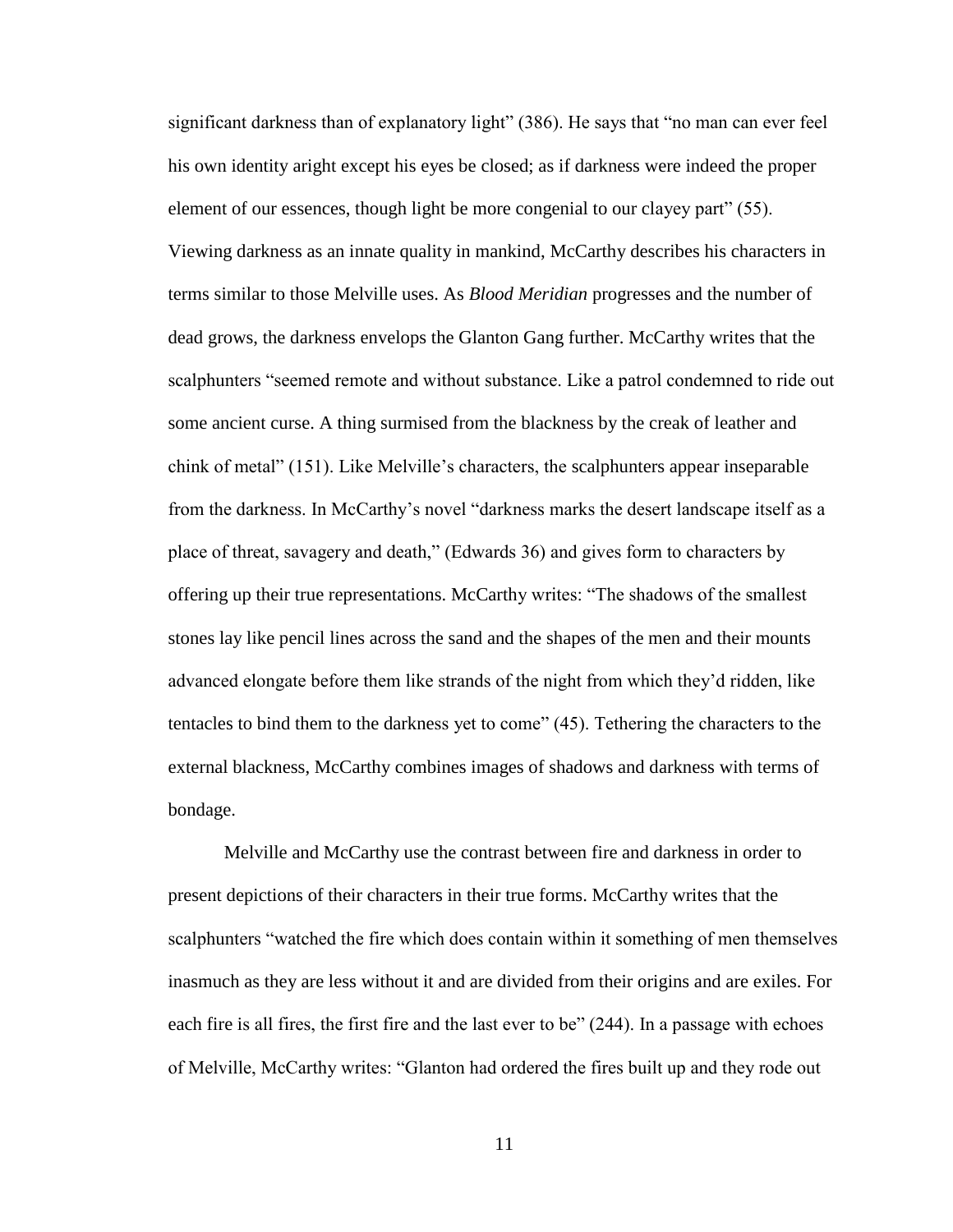with the flames lighting all the grounds about and the shadowshapes of the desert brush reeling on the sands and the riders treading their thin and flaring shadows until they had crossed altogether into the darkness which so well became them" (163). Melville describes the *Pequod* crewmates "looking into the red heat of the fire, till their eyes felt scorched in their heads" (353):

Their tawny features, now all begrimed with smoke and sweat, their matted beards, and the contrasting barbaric brilliancy of their teeth, all these were strangely revealed in the capricious emblazonings of the works. As they narrated to each other their unholy adventures, their tales of terror told in words of mirth; as their uncivilized laughter forked upwards out of them, like the flames from the furnace; as to and fro, in their front, the harpooners wildly gesticulated with their huge pronged forks and dippers. (353)

In this scene, the crew is transformed into a hellish and diabolical group. McCarthy presents a similar scene. After killing Glanton and most of the scalphunters, Yuma Indians create a bonfire and use the bodies and goods of the murdered to stoke the flames. McCarthy writes:

All else was heaped on the flames and while the sun rose and glistened on their gaudy faces they sat upon the ground each with his new goods before him and they watched the fire and smoked their pipes as might some painted troupe of mimefolk recruiting themselves in such a wayplace far from the towns and the rabble hooting at them across the smoking footlamps, contemplating towns to come and the poor fanfare of trumpet and drum and the rude boards upon which their destinies were inscribed for these people were no less bound and indentured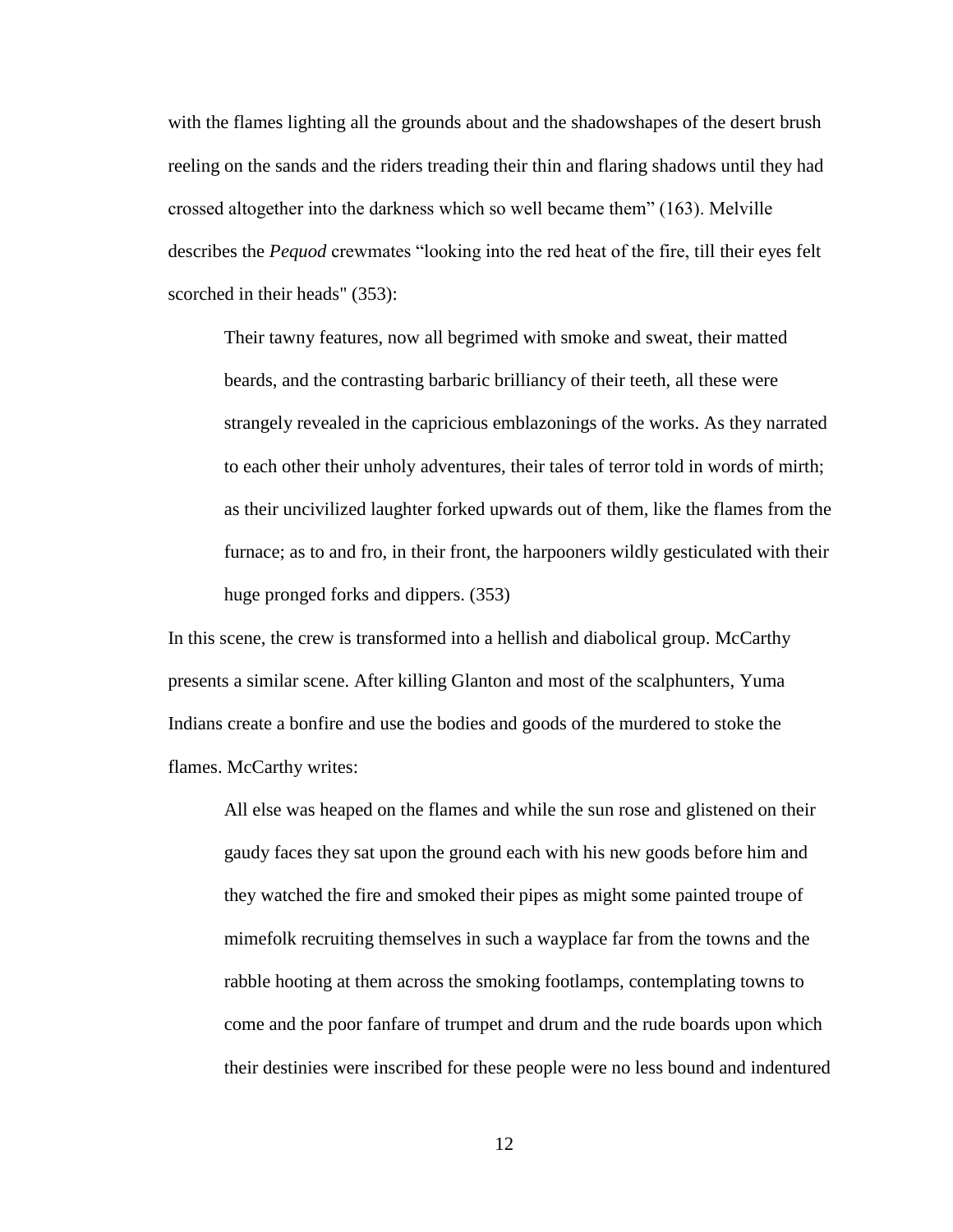and they watched like the prefiguration of their own ends the carbonized skulls of

their enemies incandescing before them bright as blood among the coals. (276) Melville's language pervades this passage. The Indians recognize themselves in the fire, the element that brings out unvarnished images of man. The stacking of conjunctions that the reader finds in this scene and throughout *Moby-Dick* appears in another passage related to fire and darkness. Judge Holden, the devil in the flesh, appears to rise out of the fire after a fortune teller's predictions infuriate Glanton:

The judge like a great ponderous djinn stepped through the fire and the flames delivered him up as if he were in some way native to their element. He put his arms around Glanton. Someone snatched the old woman's blindfold from her and she and the juggler were clouted away and when the company turned in to sleep and the low fire was roaring in the blast like a thing alive these four yet crouched at the edge of the firelight among their strange chattels and watched how the ragged flames fled down the wind as if sucked by some maelstrom out there in the void, some vortex in that waste apposite to which man's transit and his reckonings alike lay abrogate. As if beyond will or fate he and his beasts and his trappings moved both in card and in substance under consignment to some third and other destiny. (96)

As in Melville's passage, people surround an animate fire that appears to contain and reveal their inner selves. The final simile provides closure to McCarthy's urgent expression and ponders the question of what agency controls the fate of men, which Ishmael also considers when he wonders if "such a crew, so officered, seemed specially picked and packed by some infernal fatality to help him [Ahab] to his monomaniac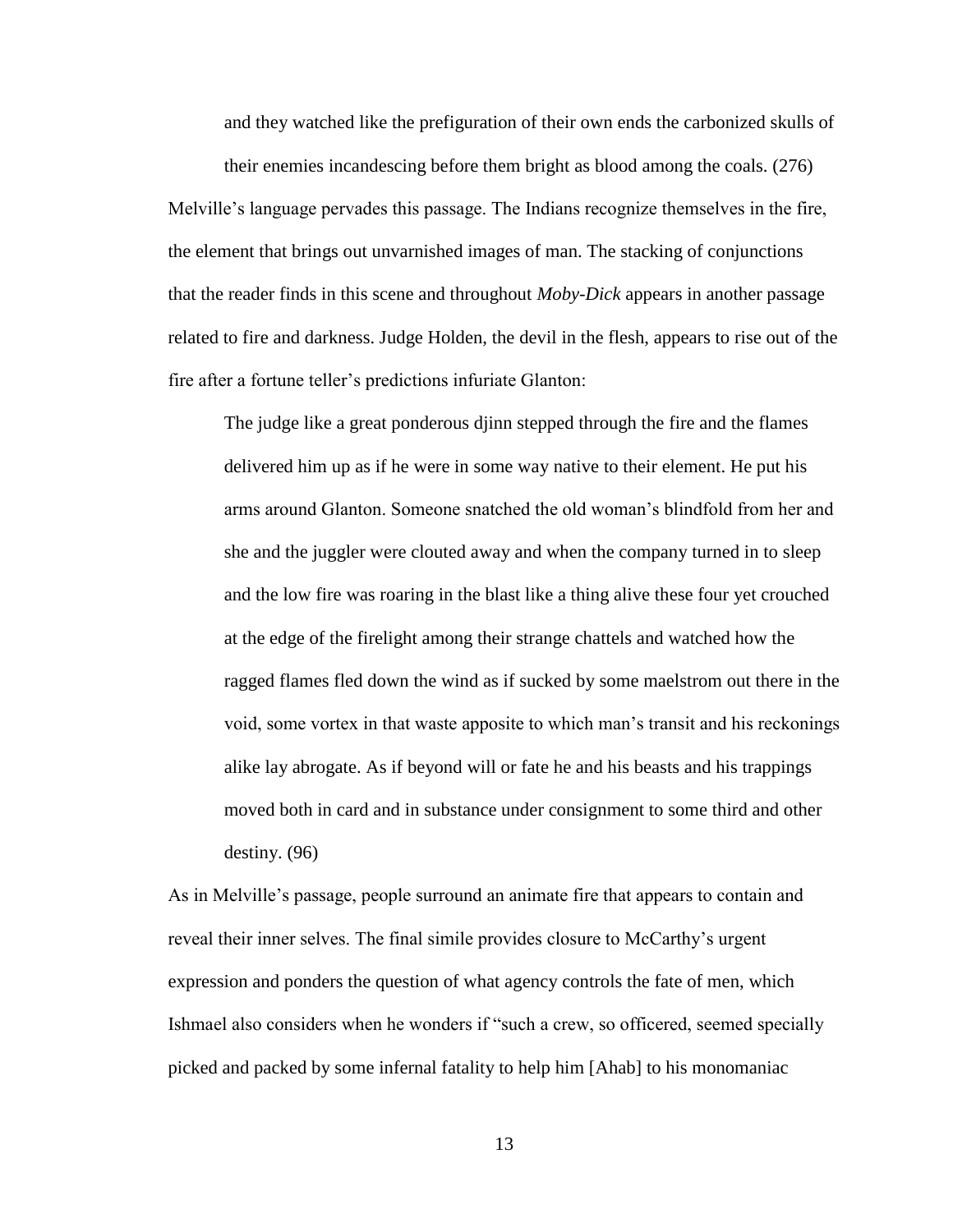revenge" (162).

McCarthy transmutes the language of several passages from *Moby-Dick* and applies it to his characters in intriguing ways. In Chapter 3 of *Moby-Dick*, Ishmael arrives at the Spouter-Inn. After several moments of pondering the meaning of an oilpainting, he decides that it depicts an "exasperated whale … in the enormous act of impaling himself upon the three mastheads" (20-21) of a Cape-Horner. To supplement this violent picture, he describes the wall facing the painting. Ishmael states:

The opposite wall of this entry was hung all over with a heathenish array of monstrous clubs and spears. Some were thickly set with glittering teeth resembling ivory saws; others were tufted with knots of human hair; and one was sickle-shaped, with a vast handle sweeping round like the segment made in the new-mown grass by a long-armed mower. You shuddered as you gazed, and wondered what monstrous cannibal and savage could ever have gone a deathharvesting with such a hacking, horrifying implement. Mixed with these were rusty old whaling lances and harpoons all broken and deformed. Some were storied weapons. (21)

McCarthy takes the language of this ekphrasis and personifies the terror and sense of horrible mystery that Ishmael puts into his description of the weapons on the wall. The influence of this passage on *Blood Meridian* emerges in a scene where McCarthy gives a description of the kid's first observation of the Glanton Gang. After being let out from prison, the kid stands in the street with his fellow prisoners. McCarthy writes:

They saw one day a pack of viciouslooking humans mounted on unshod indian ponies riding half drunk through the streets, bearded, barbarous, clad in the skins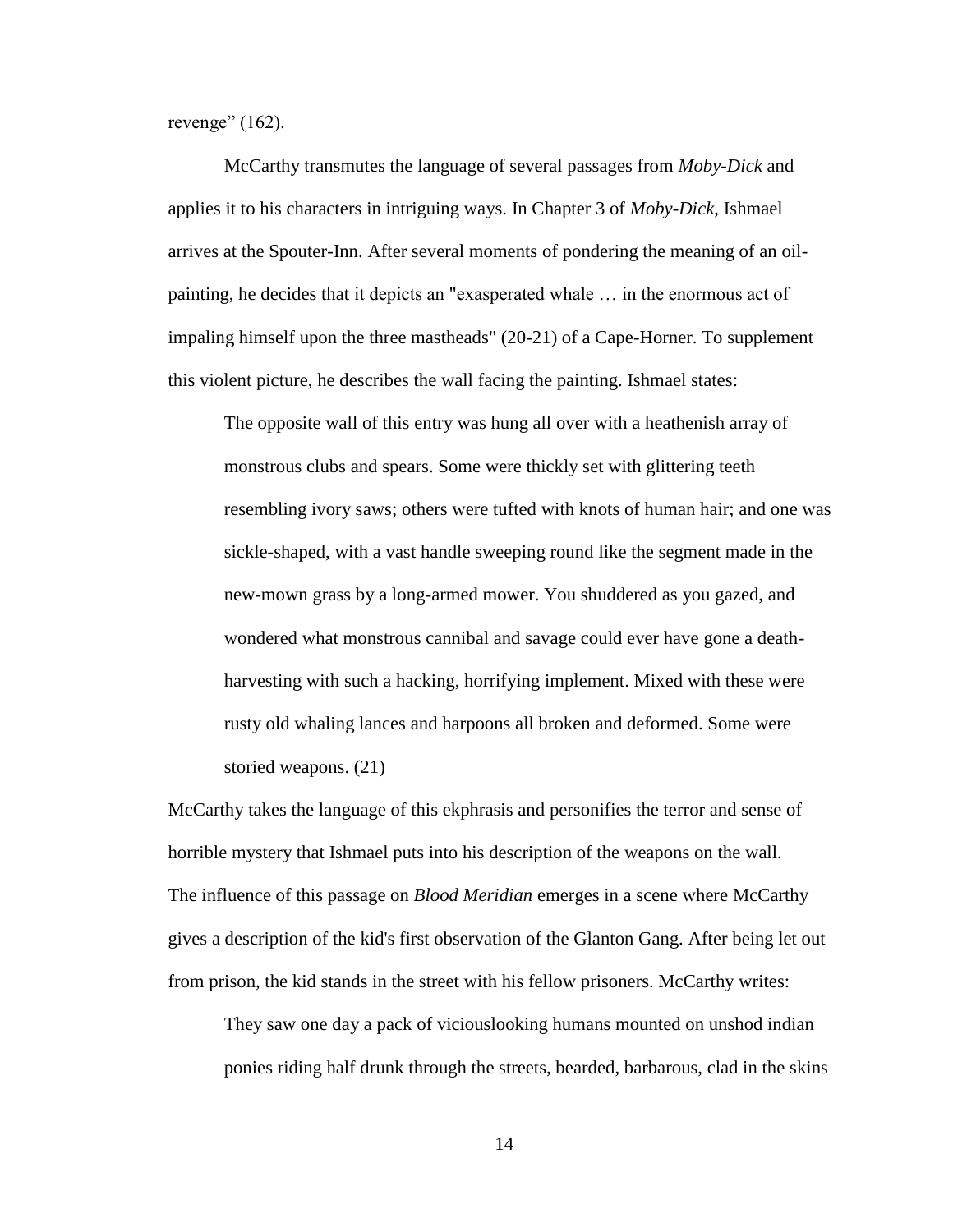of animals stitched up with thews and armed with weapons of every description, revolvers of enormous weight and bowieknives the size of claymores and short twobarreled rifles with bores you could stick your thumbs in and the trappings of their horses fashioned out of human skin and their bridles woven up from human hair and decorated with human teeth and the riders wearing scapulars or necklaces of dried and blackened human ears and the horses rawlooking and wild in the eye and their teeth bared like feral dogs and riding also in the company a number of halfnaked savages reeling in the saddle, dangerous, filthy, brutal, the whole like a visitation from some heathen land where they and others like them fed on human flesh. (78)

McCarthy presents the Glanton Gang as personified forms of the death-implements hanging on the Spouter Inn's walls. The scalphunters dress themselves in the human parts that decorate the weapons Ishmael observes, and the cannibalistic dress of the riders inspires the same fear as the implements of whaling do in Ishmael. The kid and Ishmael also witness these things at similar points in their journeys, when neither character has yet to experience his trade in any substantial way. A further image in *Moby-Dick* conjures up a picture of the cannibalistically dressed scalphunters. Ishmael describes the *Pequod*  as:

A cannibal of a craft, tricking herself forth in the chased bones of her enemies. All round, her unpanelled, open bulwarks were garnished like one continuous jaw, with the long sharp teeth of the sperm whale, inserted there for pins, to fasten her old hempen thews and tendons to. Those thews ran not through base blocks of land wood, but deftly travelled over sheaves of sea-ivory. (67)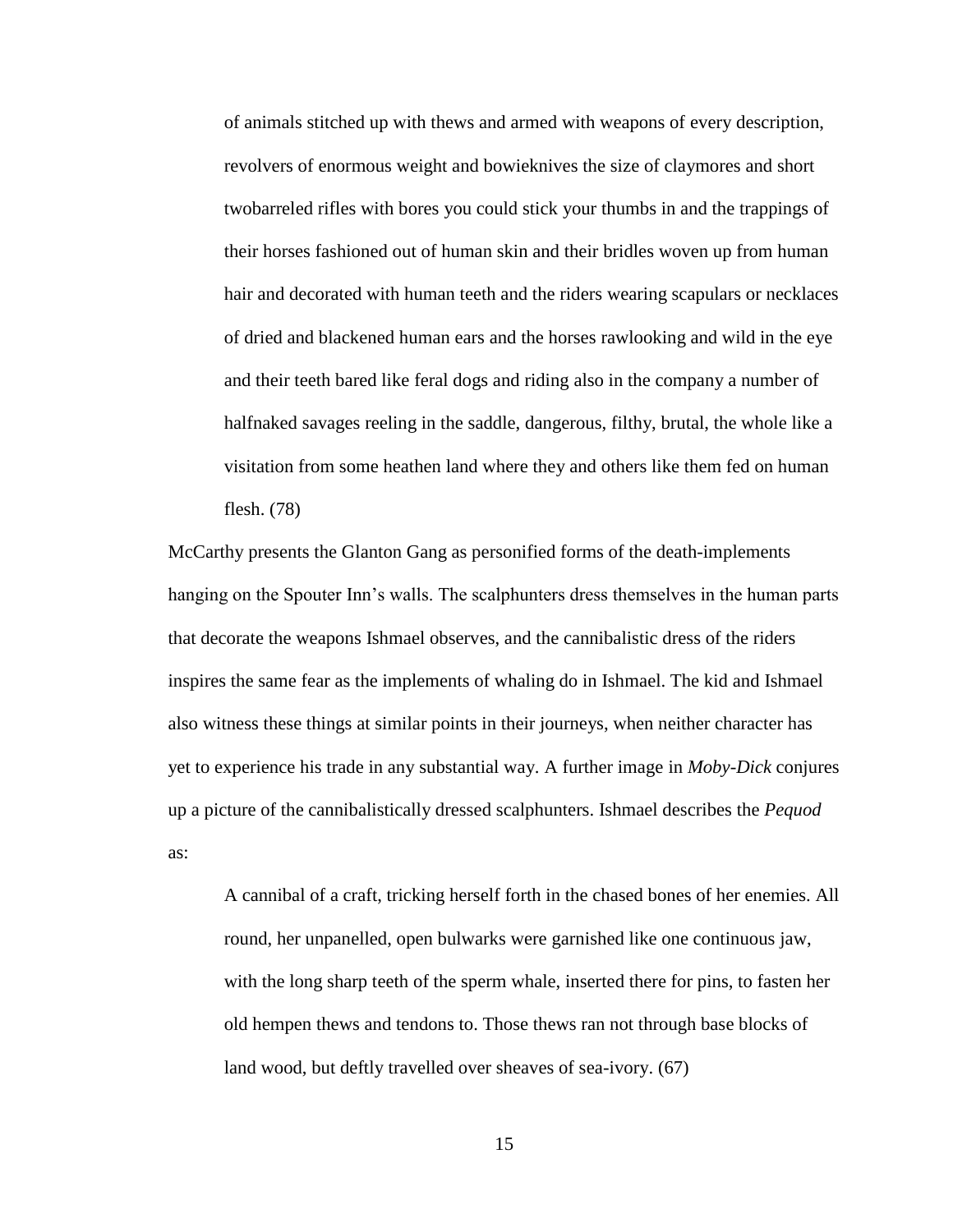The *Pequod*'s "helm is *reverend*, as, indeed, she must be in her resemblance to these massive, revered, and ancient structures dedicated in some way to murder and death" (Robillard 78). McCarthy's description of the scalphunters bedecked in the horrible carnage of their trade aligns with Melville's descriptions of his "cannibal of a craft."

In addition to these features, the Glanton Gang's movement across the desert landscape often reads like the sailing of the *Pequod* across the ocean. McCarthy's hypnotic repetition of "they rode on" contains reverberations of Melville, who often writes of the *Pequod* "sailing on," "moving on," or "tearing on," using different variations to emphasize the continuous movement of the ship. In "The Spirit Spout," Melville describes the migration of the *Pequod*: "and the silent ship, as if manned by painted sailors in wax, day after day tore on through all the swift madness and gladness of the demoniac waves" (202). During the second day of the hunt for Moby Dick, "the ship tore on; leaving such a furrow in the sea as when a cannon-ball, missent, becomes a plough-share and turns up the level field" (454). As with McCarthy, Melville uses variations of "they rode on" as an afterthought that marks the end of a digressive thought or passage, as when he writes: "But Ahab heard nothing; for his own voice was highlifted then; and the boat leaped on" (463). In a description with language similar to many of the battle scenes in *Blood Meridian*, Melville states that "the burning ship drove on, as if remorselessly commissioned to some vengeful deed. So the pitch and sulphur-freighted brigs of the bold Hydriote, Canaris, issuing from their midnight harbors, with broad sheets of flame for sails, bore down upon the Turkish frigates, and folded them in conflagrations" (353).

Although the two crews pursue vastly different targets, Melville's descriptions of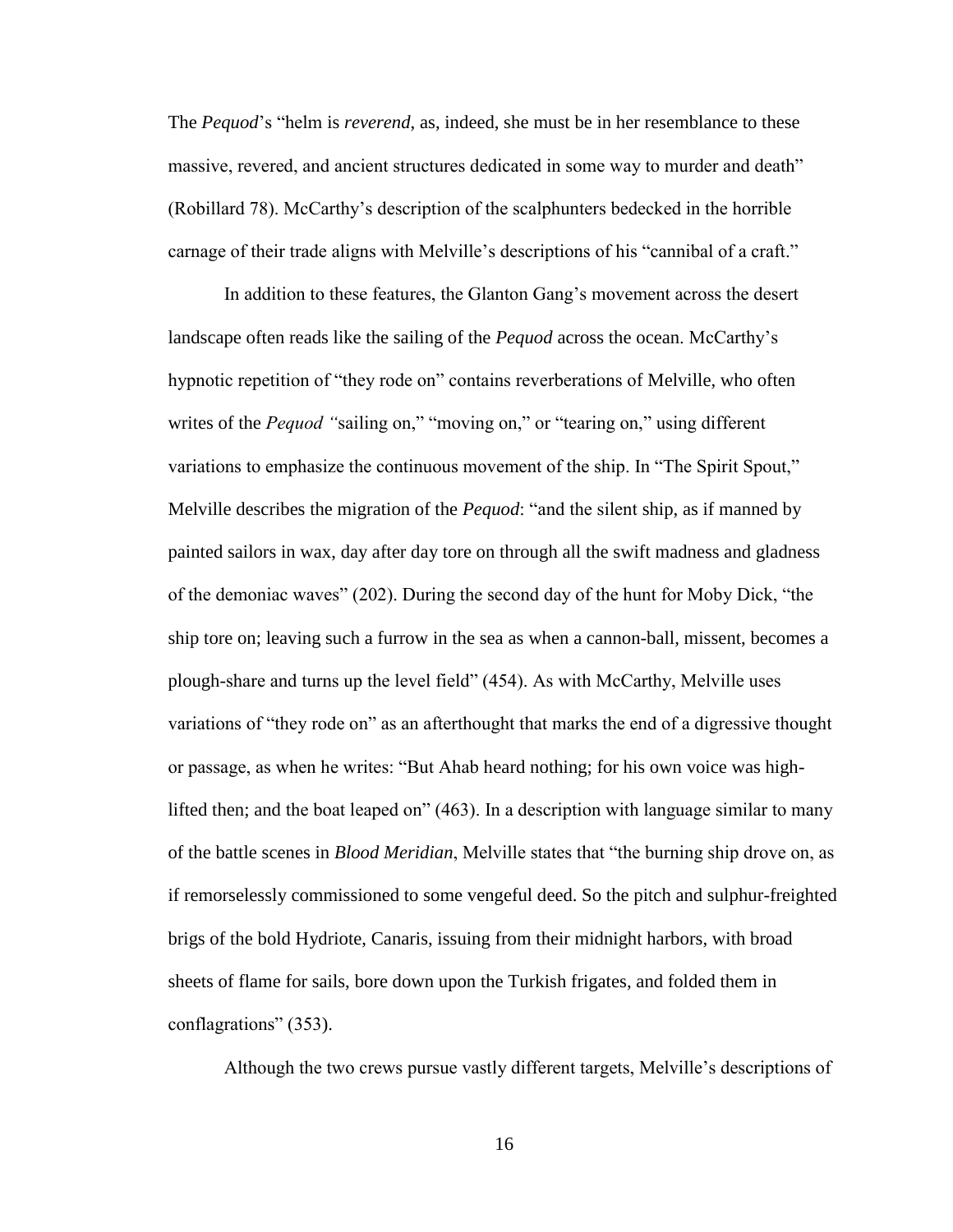the *Pequod* crew and the ship's movement influence McCarthy's depictions of the Glanton Gang's murderous journey across the Southwest. As will be shown, Melville's influence extends to several individual characters in *Blood Meridian*.

#### **Ishmael and the Kid**

McCarthy uses *Blood Meridian*'s opening sentence to establish a forthright relationship between the kid and Ishmael. In order to associate the kid with another character who embarks on a great, perilous journey, McCarthy imitates Ishmael's famous introduction, where Melville writes:

Call me Ishmael. Some years ago—never mind how long precisely—having little or no money in my purse, and nothing particular to interest me on shore, I thought I would sail about a little and see the watery part of the world. It is a way I have of driving off the spleen, and regulating the circulation. Whenever I find myself growing grim about the mouth; whenever it is a damp, drizzly November in my soul; whenever I find myself involuntarily pausing before coffin warehouses, and bringing up the rear of every funeral I meet; and especially whenever my hypos get such an upper hand of me, that it requires a strong moral principle to prevent me from deliberately stepping into the street, and methodically knocking people's hats of f—then, I account it high time to get to sea as soon as I can. This is my substitute for pistol and ball. (12)

Beginning his novel with a direct allusion to *Moby-Dick*, McCarthy provides his readers with a description of his main character's abject origins, all while developing an unambiguous association between Ishmael and the kid through an introductory threeword imperative sentence: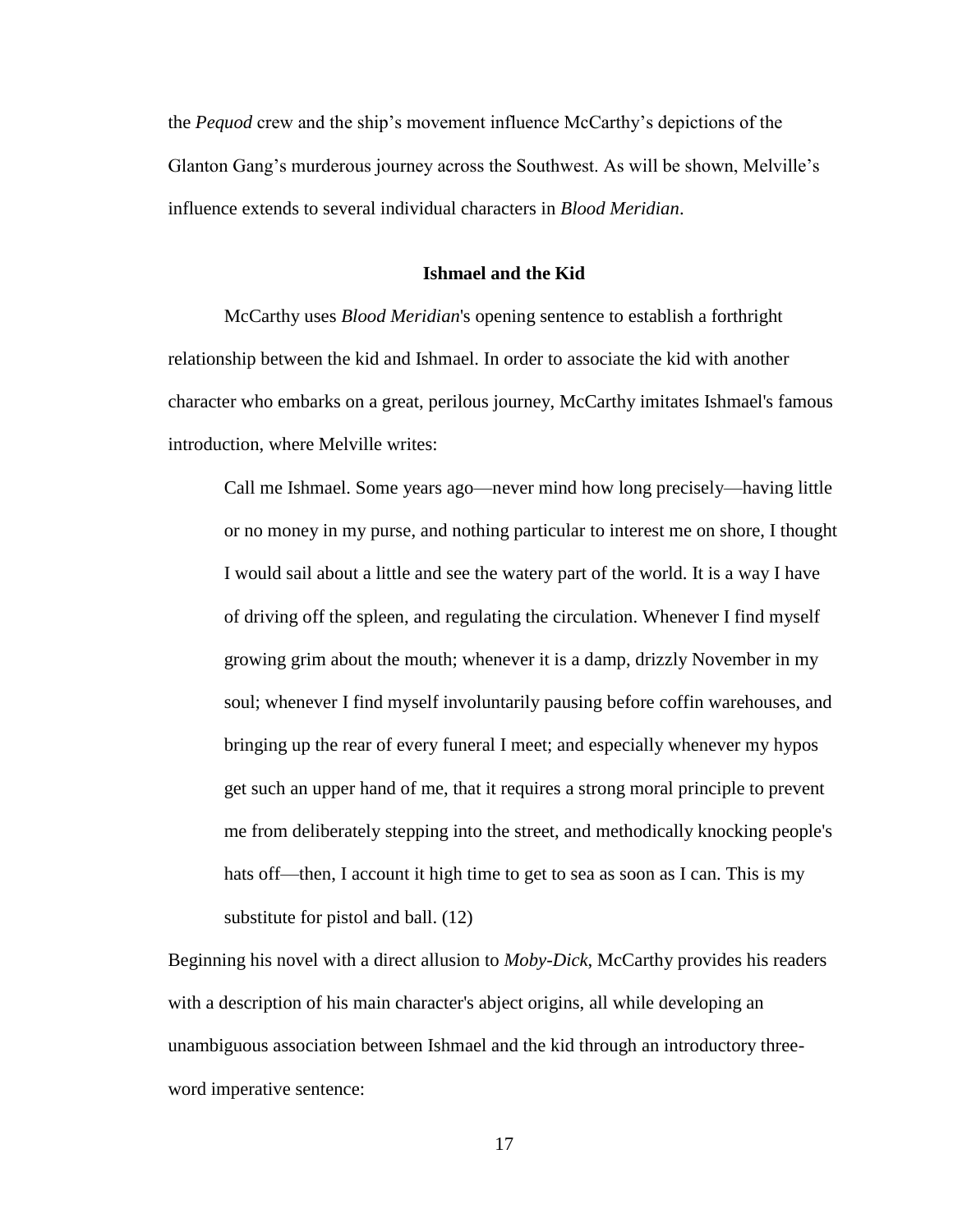See the child. He is pale and thin, he wears a thin and ragged linen shirt. He stokes the scullery fire. Outside lie dark turned fields with rags of snow and darker woods beyond that harbor yet a few last wolves. His folk are known for hewers of wood and drawers of water but in truth his father has been a schoolmaster. He lies in drink, he quotes from poets whose names are now lost. (3)

The kid's squalid upbringing sets into motion the chain of events that influence his violent adventure through the Southwest. Having no substitute for pistol and ball, the kid embarks on a journey that calls for such instruments of death.

In both novels, neither character intends to take part in his fateful journey. Ishmael says, "As most young candidates for the pains and penalties of whaling stop at this same New Bedford, thence to embark on their voyage, it may as well be related that I, for one, had no idea of so doing" (17). Despite the kid's violent nature, he too has no intention of leaving on his murderous quest. The kid gets involved with Captain White's filibusters only after a soldier approaches him. The soldier visits the kid after the latter kills a Mexican bartender, telling the lamentably ragged youth that the captain wants to "sign that feller up" (29). The soldier asks him, "You ready to go to Mexico?" to which the kid responds, "I aint lost nothin down there" (29). After being promised a horse and ammunition, the kid agrees to meet the captain and decides to join White's outfit.

The kid is an Ishmael who is haunted by his actions, an unlettered traveler who does not glorify his trade through long discourses like Melville's character. Yet, McCarthy does provide the reader with scenes that give the reader tremendous insight into the kid's heart. In *Blood Meridian*'s penultimate chapter, the kid stands over a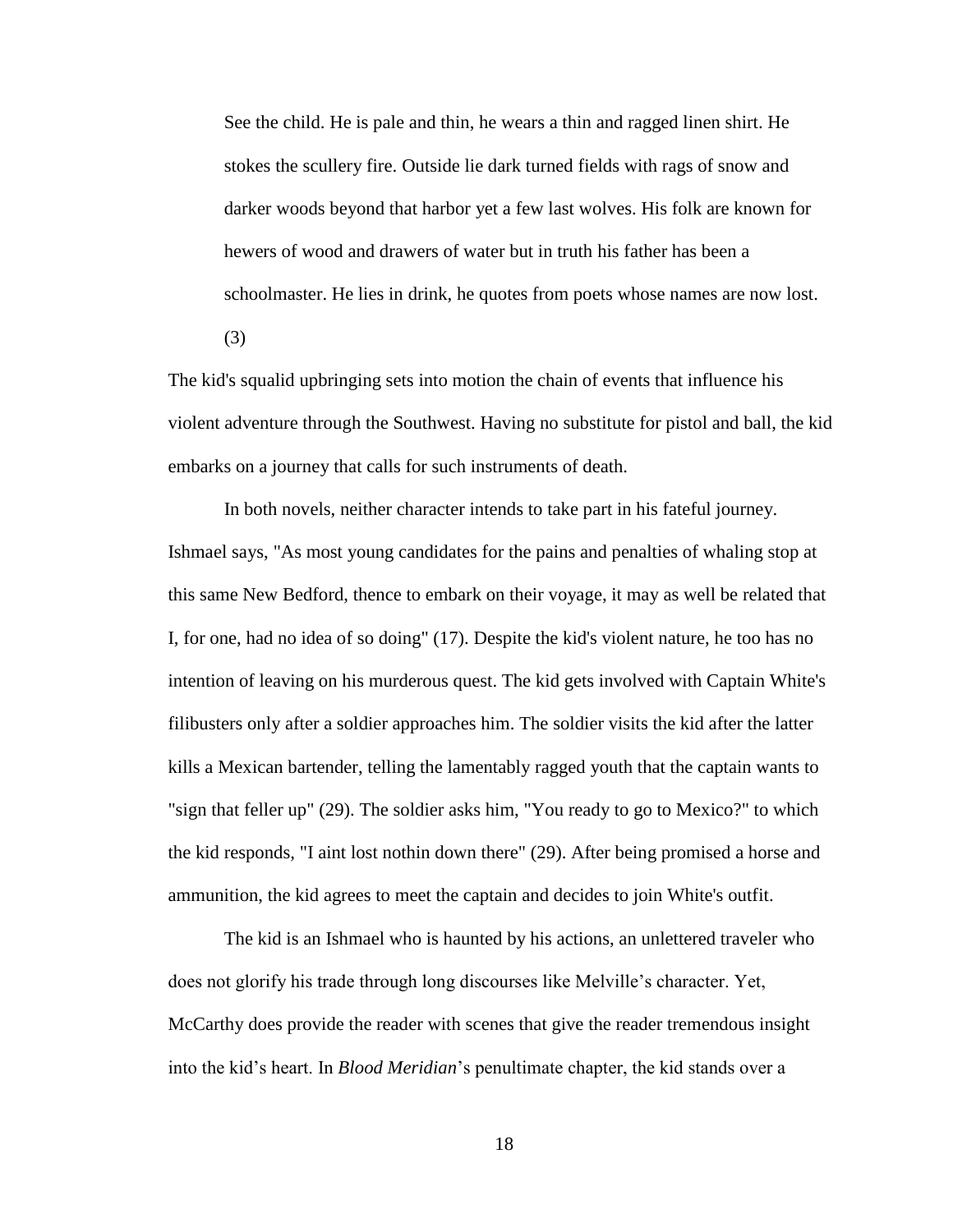massacre of penitents, and seeing "a woman kneeling in a faded rebozo with her eyes cast down" (315):

He spoke to her in a low voice. He told her that he was an American and that he was a long way from the country of his birth and that he had no family and that he had traveled much and seen many things and had been at war and endured hardships. He told her that he would convey her to a safe place, some part of her countrypeople who would welcome her and that she should join them for he could not leave her in this place or she would surely die. (315)

The kid asks her, "No puedes esch**ú**carme?" only to discover that "she weighed nothing. She was just a dried shell and she had been dead in that place for years" (315). Instead of a rhetorically complex passage like a reader would expect from Ishmael in a similar situation, McCarthy offers this brief scene in which the kid tries to purge himself of his actions. In this paragraph, one sees something as spiritually and philosophically deep as Ishmael's musings on whales. As Timothy Parrish argues: "The passage is beautiful and moving unlike any other in the book. This is the only moment when the kid is revealed as someone who hurts because of what he has done; it is the only moment in the book when a character is portrayed as psychologically vulnerable" (111). McCarthy gives his readers a scene every bit as incisive into the psychology of his character as Ishmael's ponderings. This moment, however, is not the only one in the book when the kid's troubled conscience is revealed. The kid gets arrested shortly before he addresses the dead woman, and while "in his cell he began to speak with a strange urgency of things few men have seen in a lifetime and his jailers said that his mind had come uncottered by the acts of blood in which he had participated" (305).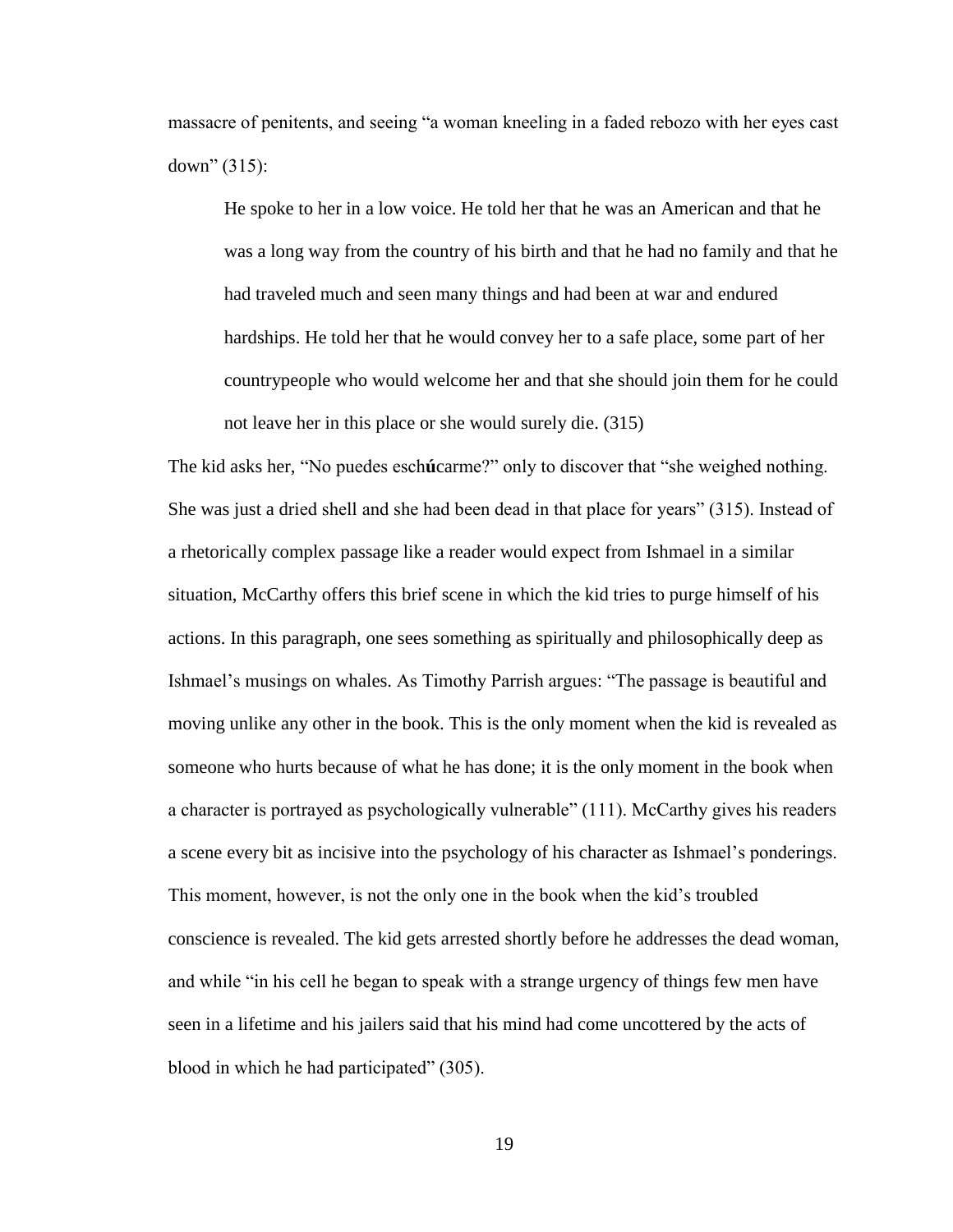The kid's relationship to Toadvine, McCarthy's Queequeg, further aligns him with Ishmael. With the bond between Ishmael and Queequeg as his model, McCarthy develops the friendship between the kid and Toadvine more than any other in his novel. After their violent first encounter, the kid and Toadvine appear alongside one another in several scenes that emphasize their bond. In a terrible gunfight in Nacori, McCarthy depicts the two scalphunters as "standing back to back with their pistols at port like duellists" (180). Later, the kid receives an arrow in his leg, but Toadvine refuses to leave him. McCarthy writes that "the kid's leg had stiffened and he hobbled after with a section of wagontongue for a crutch and twice he told Toadvine to go on but he would not" (278). Aside from the kid's three acts of kindness toward Sproule, Tate, and Tobin, Toadvine is the only other character in the novel who acts in such a compassionate manner (Sepich *Notes* 136). Toadvine's resemblance to Queequeg in this deeper regard stands out in a novel in which wounded scalphunters are often murdered by their comrades without compunction.

Critics have made similar attempts at displacing Ishmael and the kid from their positions as the main characters in their respective texts. While these attempts possibly have more to do with literary trends than with Melville's influence on McCarthy, they nevertheless suggest a shared uneasiness about the role Ishmael and the kid perform in *Moby-Dick* and *Blood Meridian*, an apprehension that may arise from some form of influence. In *The American Novel and Its Tradition*, Richard Chase says that Ishmael himself all but disappears as a character and as the observer becomes hardly more than the voice of the omniscient author" (94). Given that nearly every chapter of *Moby-Dick*  ends with an idiosyncratic reflection of Ishmael's, not an omniscient author's, this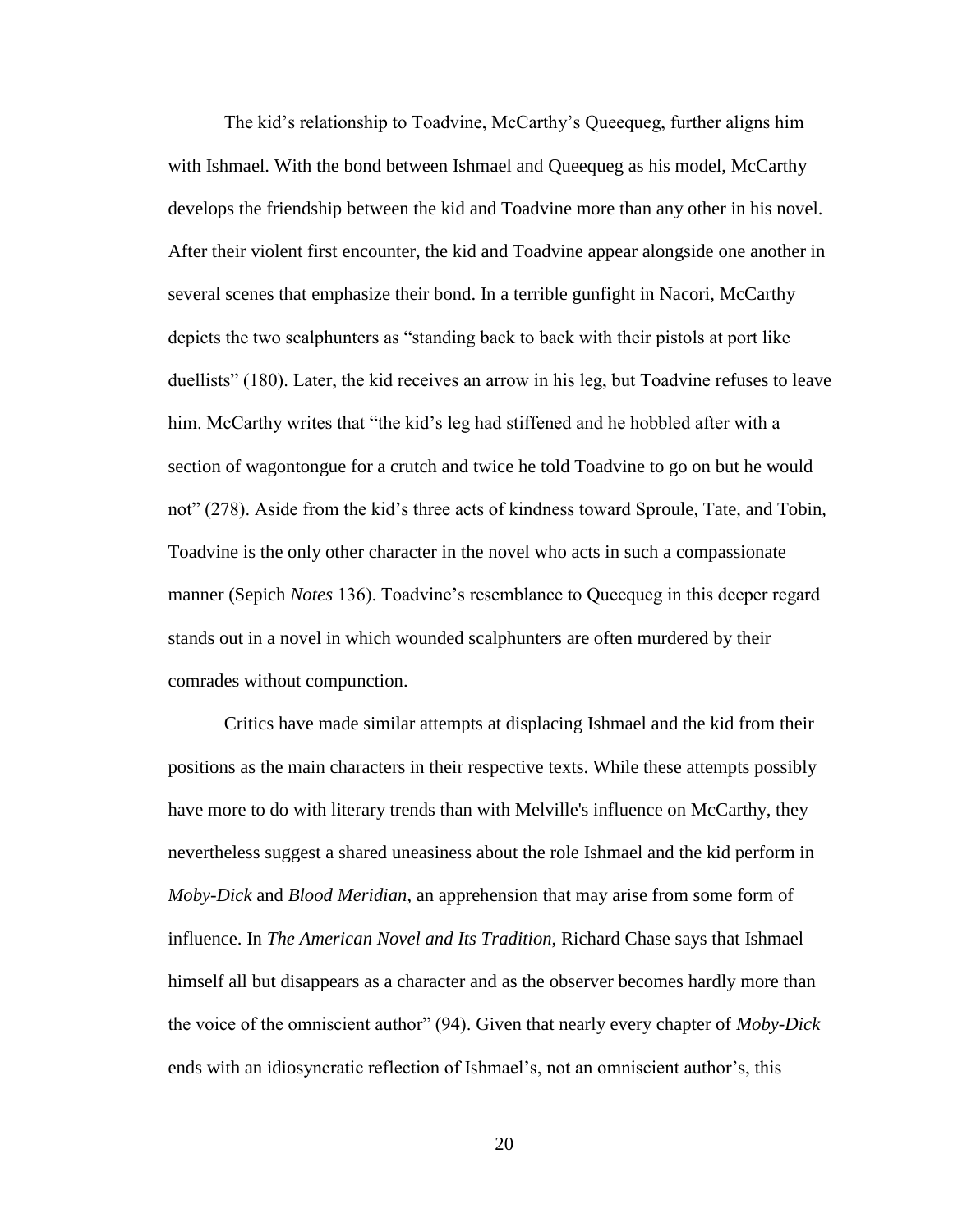assertion is not correct. To say that these reflections turn Ishmael into "hardly more than the voice of the omniscient author" detracts from Melville's elaborate construction of his multi-faceted narrator. From the very beginning of *Moby-Dick*, Melville presents Ishmael in such a way as to make the reader scrutinize his narrator's statements, and one should be even more vigilant when Ishmael appears all-knowing.

Willard P. Greenwood claims that "like Melville's Ishmael, the kid is essential to the narrative at the beginning and end of the novel, but he is felt as an absence in the middle of the book" (52). The kid certainly gets subsumed into the Glanton Gang, but *Blood Meridian* nevertheless remains his story. Even when McCarthy does not mention the kid individually, readers are unlikely to forget that he partakes in the massive amount of violence that occurs during his perceived "absence." Dana Phillips calls the kid "a remarkably reduced version of Ishmael" who cannot be called "the main 'character' in *Blood Meridian*, since McCarthy seems to have largely dispensed with the concept of character in fashioning his material" (440-41). Given Ishmael's complexity, any version of him will be remarkably reduced. Furthermore, it is also not accurate to say that McCarthy largely dispenses with the concept of character in *Blood Meridian*, especially with regard to the kid*.* As Diane Luce argues, "McCarthy is subtler and more reticent about his characters' psychology than many modernist and contemporary novelists, but the psychological dimension is always a significant factor, even when it is not foregrounded" (ix). Attempts to attenuate Melville's influence on McCarthy's main character do not take into account this subtlety, and critics instead try to argue that the kid's silence distances him from Ishmael. Yet, the two authors have different visions and purposes in mind, and one reasonably expects incongruities between the two characters to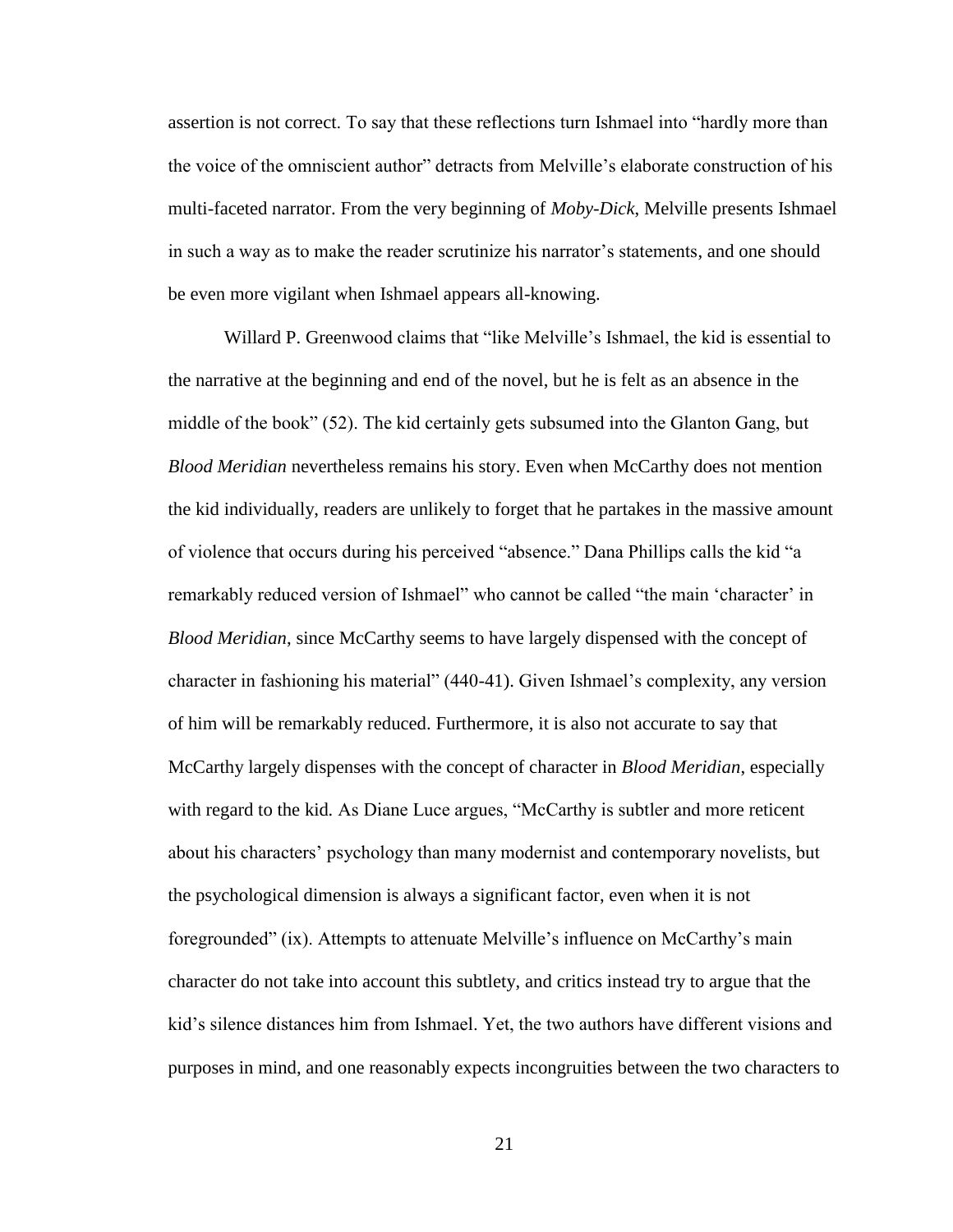exist. What remains in McCarthy's text, however, is a main character whose identity is interwoven with the wandering, troubled Ishmael.

#### **Ahab, Moby Dick, Fedallah, and Judge Holden**

Of all the characters in *Blood Meridian* to have drawn attention from scholars due to a resemblance to a figure in *Moby-Dick*, McCarthy's Judge Holden has received the most scrutiny. Interpretations of exactly who in *Moby-Dick* acts as a model for the judge have also been the subject of the most divergent discussions of anyone in *Blood Meridian*. The judge has been described as McCarthy's Ahab, Fedallah, Queequeg, and Moby Dick. While such diffuse parallels may suggest that Melville's text has no clear influence on McCarthy's in this regard, the incorporation of so many of Melville's characters' features into the judge shows the creative and adaptive ways that McCarthy uses *Moby-Dick*.

Attempts by critics to pin down the literary forebears of the judge have led to the offering of multiple comparisons. Rick Wallach avers that:

American literature has produced few figures as memorably bizarre and commanding as *Blood Meridian*'s Judge Holden. Along with Charles Brockden Brown's Carwin, Melville's Ahab, Flannery O'Connor's Tarwater and Nabokov's Kinbote, Holden ranks among those great literary scoundrels who combine cunning and malignity with scene-stealing charisma and defy our efforts to explain their currency by reference to their origins. (125)

Susan Kollin sees Holden as "a pastiche of imperial figures such as Joseph Conrad's Kurtz and Herman Melville's Ahab" (568). For Vereen Bell, the judge is "a more terrifying figure than either Ahab or Kurtz because his madness is wholly under control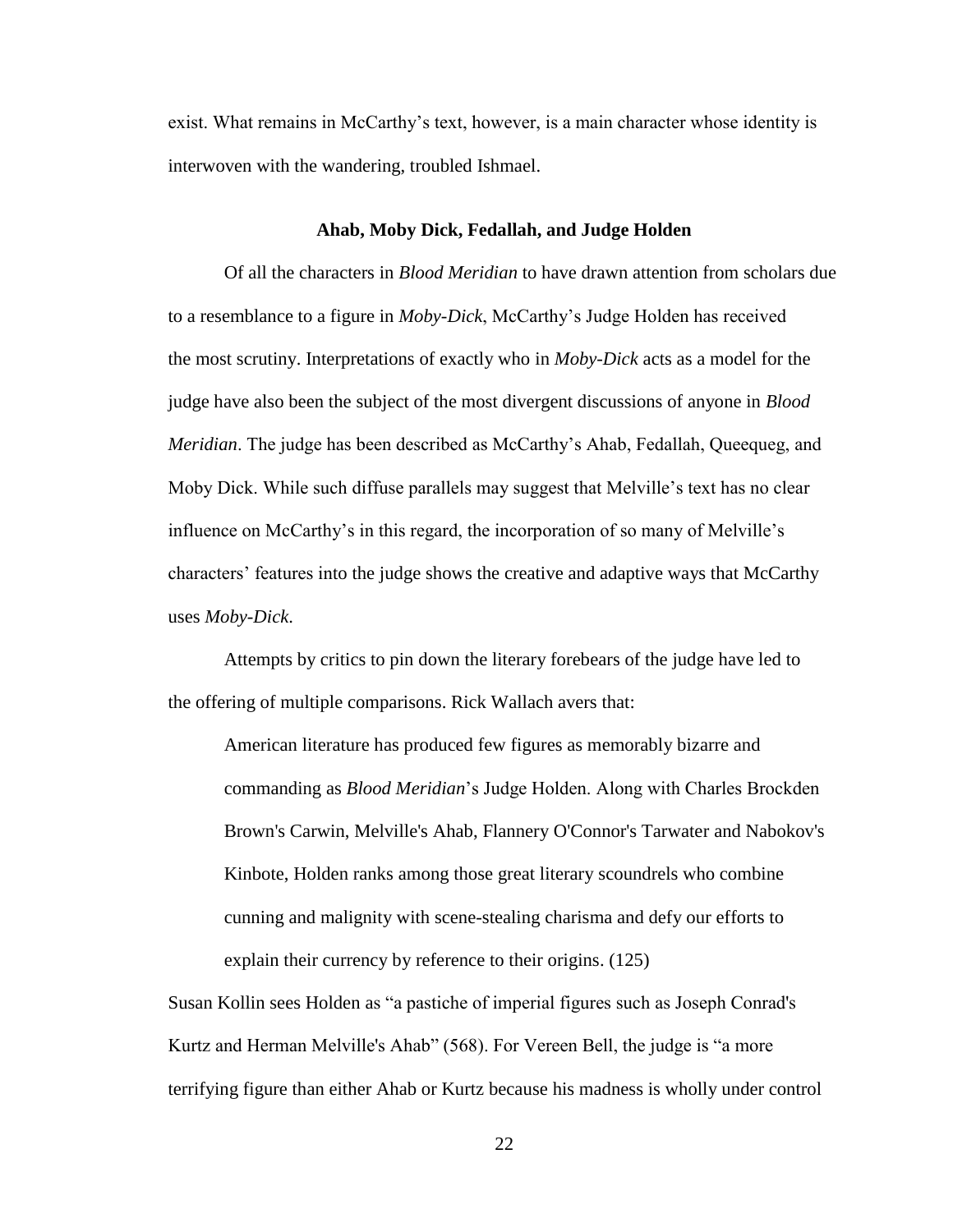and because he rather than justice—divine or social—prevails" (119). The judge clearly lends himself to various interpretations, but it is the traits that he shares with Melville's Ahab, Moby Dick, and Fedallah that have inspired the most interesting criticism on how Melville's characters exert an influence on McCarthy's.

The kid first sees the judge at a tent meeting in Nacogdoches. McCarthy writes: "He was bald as a stone and he had no trace of beard and he had no brows to his eyes nor lashes to them. He was close on to seven feet in height and he stood smoking a cigar even in this nomadic house of God and he seemed to have removed his hat only to chase the rain from it for now he put it on again" (6). After the judge creates a mob that erupts in violence after it is told that the reverend to whom they have been listening is a dissolute fraud, the judge somehow reaches a saloon before the kid, who leaves the tent as soon as violence erupts, does. McCarthy writes: "The bar was that tall not every man could even get his elbows up on it but it came just to the judge's waist and he stood with his hands placed flatwise on the wood, leaning slightly, as if about to give another address" (8). The bartender tells the kid that the judge has paid for his drink, giving the first indication of Holden's interest in him (8). As *Blood Meridian* unfolds, Judge Holden develops into a loquacious, violent, intelligent, and terrifying man, one who resembles several characters from *Moby-Dick* at different times.

While the enigmatic nature of the judge inspires different readings with regard to his relationship to Melville's characters, some of these interpretations are clearly stretches that bear little relation to either text. For example, Joshua J. Masters sees Judge Holden as an adaptation of Queequeg, Melville's harpooner from Kokovoko. Masters states that: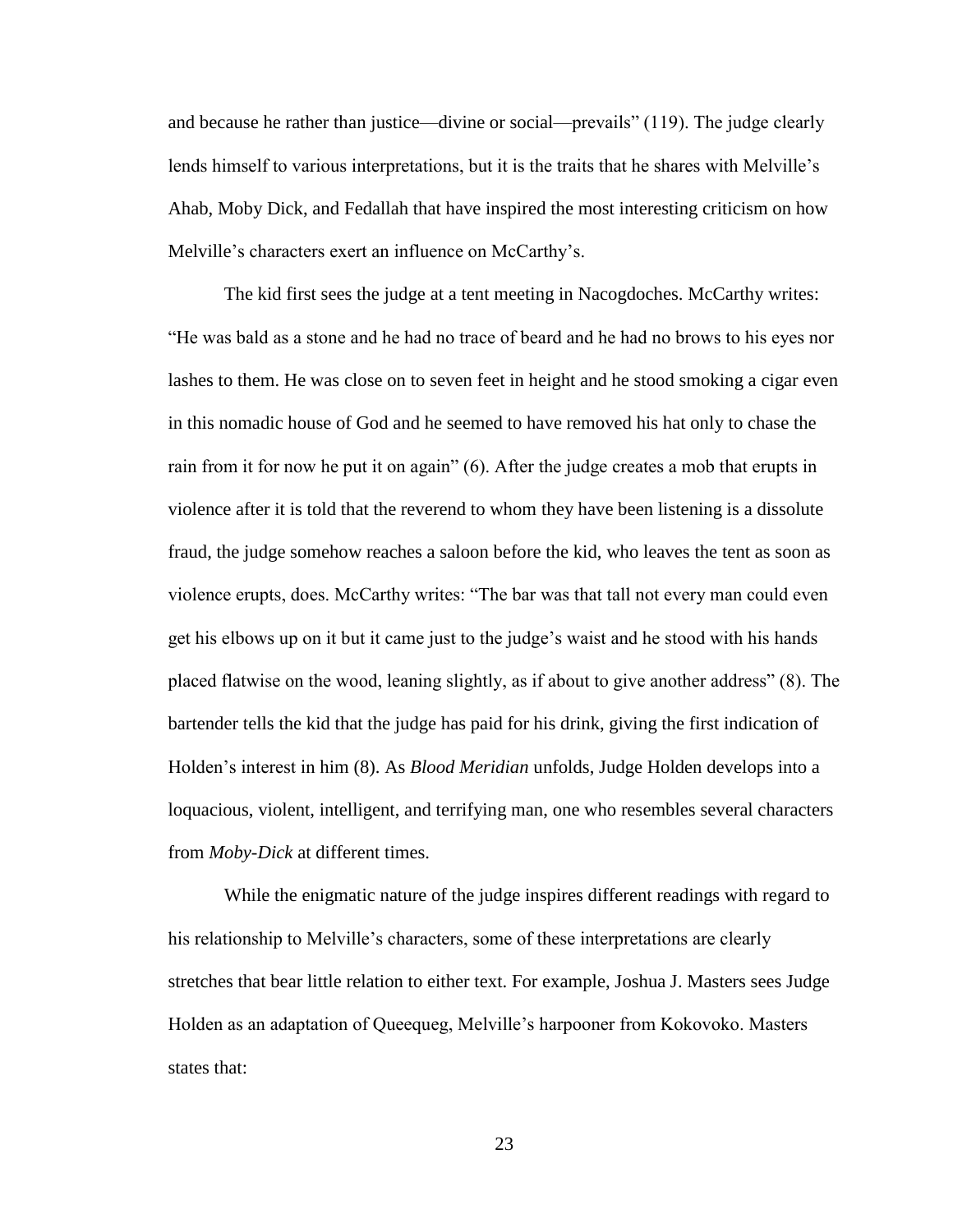Although critics often compare the judge to a more deranged version of Captain Ahab, none has picked up on his uncanny relationship to Melville's bald giant Queequeg. The judge can be read as a strange inversion of Queequeg's tattooed arabesque, for rather than bearing the mark of history's inscription, he is instead ever-reborn like a bizarre infant in swaddling clothes. (29)

Masters does not go on to define this "uncanny relationship" further, and one wonders how, aside from their mutual baldness (though one would not want to deny Queequeg his "small scalp-knot"), any serious comparisons between the characters could be made. The judge, who eventually murders the kid, is a despicable sadist who stands in utter contrast to Queequeg, the caring savage who remains Ishmael's loyal friend and companion.

One steps onto firmer ground when one proposes that Ahab serves as a model for McCarthy's Judge Holden. One recognizes Ahab in the judge's attempts to gain mastery of the world through knowledge, violence, and self-assertion. Neil Campbell views Holden as "a desert Ahab chasing life-in-death embodying the terrifying, but often ignored, contradictions of the West" (221). Vereen Bell asserts that "to point out that one articulate spokesman of this novel, Judge Holden, is a direct descendant of Melville's Captain Ahab is to summon up an American tradition—the compulsion to make war upon the unknown, to challenge destiny itself—that helps us make sense of it" (119). This aspect of Ahab is the most important parallel between him and the judge. For Holden, the unknown challenges his dominion over the world and hinders his determination to stand suzerain over it. When Toadvine asks the judge why he constantly makes notations and sketches in his journal, Holden responds:

The man who believes that the secrets of the world are forever hidden lives in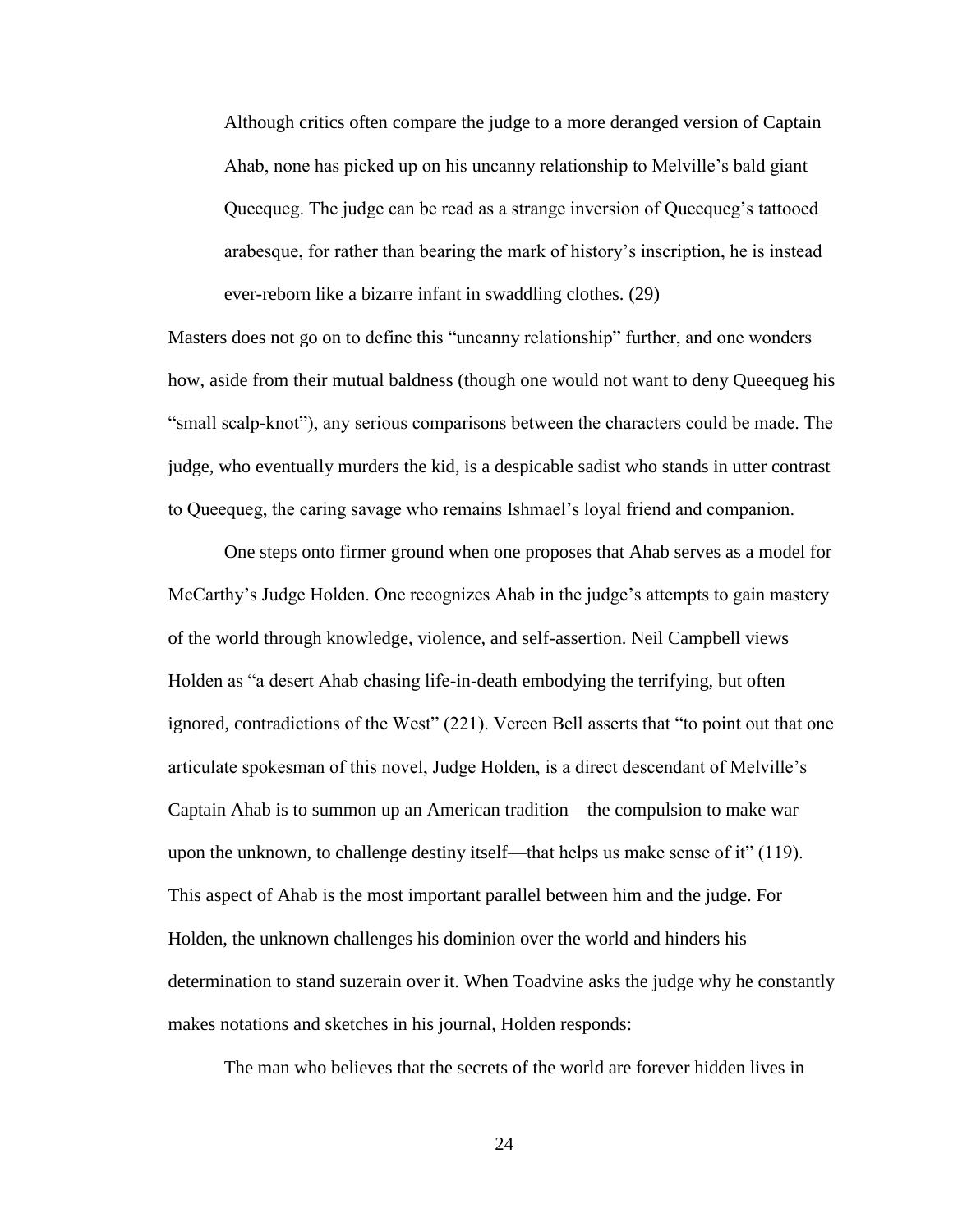mystery and fear. Superstition will drag him down. The rain will erode the deeds of his life. But that man who sets himself the task of singling out the thread of order from the tapestry will by the decision alone have taken charge of the world and it is only by such taking charge that he will effect a way to dictate the terms of his own fate. (199)

The judge dictates the terms of his own fate by gathering artifacts with the purpose of destroying them. After he draws the likenesses of cave paintings into his ledger, "with a piece of broken chert he scappled away of the designs, leaving no trace of it only a raw place on the stone where it had been" (173). After sketching a footpiece, "he crushed it into a ball of foil and pitched it into the fire. He gathered up the other artifacts and cast them also into the fire … then he sat with his hands cupped in his lap as if his counsel had been sought at its creation" (140). Webster, one of the scalphunters, "asked the judge what he aimed to do with those notes and sketches and the judge smiled and said that it was his intention to expunge them from the memory of man" (140). By destroying artifacts, the judge reshapes the past to which he resents being inextricably bound. Ahab, who refers to himself as "the Fates' lieutenant" (459), also seeks to impose his own order upon the world. His reminder to Starbuck that "this whole act's immutably decreed. 'Twas rehearsed by thee and me a billion years before this ocean rolled" (459) is his attempt to force a rational order upon events, from his dismemberment to his quest for revenge, and thereby gain a sense of control over his destiny. The judge is more certain in his claims, and more destructive, but both characters attempt to establish their own mastery over the world through sheer force of will.

McCarthy injects Ahab's oratorical style into the judge's many speeches about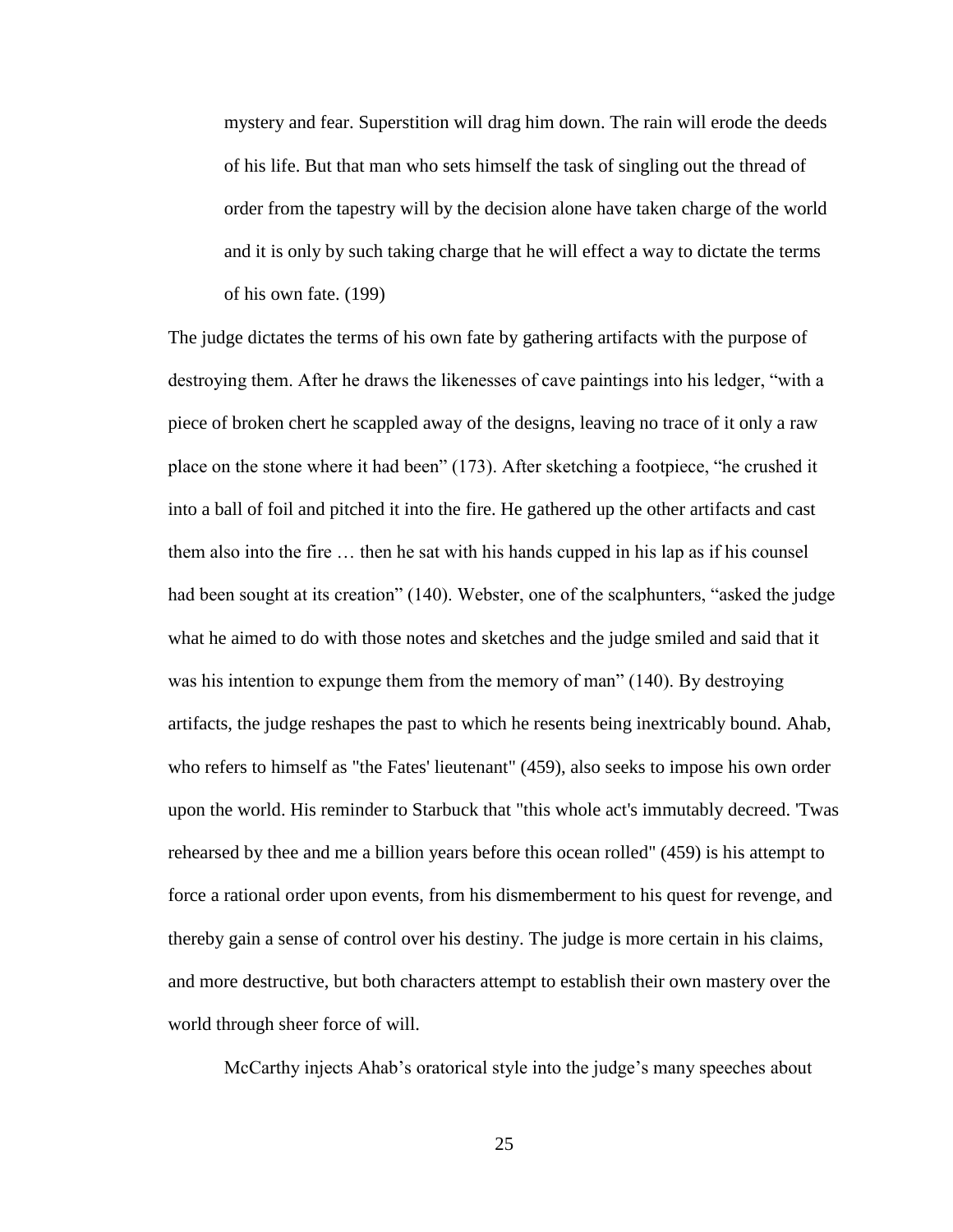topics as wide-ranging as warfare, geology, history, and fate. For Erik Hage, Holden's "high oratory and inscrutability calls to mind Ahab" (44). Dana Phillips notes that when they are compared alongside of Ahab's, "the judge's speeches are more than lawyerly in their expansiveness: they are also nihilistic" (450). One hears the judge particularly in Ahab's speeches that display the captain's hubris, malice, and monomania, as when Ahab states:

Hark ye yet again,—the little lower layer. All visible objects, man, are but as pasteboard masks. But in each event—in the living act, the undoubted deed there, some unknown but still reasoning thing puts forth the mouldings of its features from behind the unreasoning mask. If man will strike, strike through the mask! How can the prisoner reach outside except by thrusting through the wall? To me, the white whale is that wall, shoved near to me; he heaps me; I see in him outrageous strength, with an inscrutable malice sinewing it. That inscrutable thing is chiefly what I hate; and be the white whale agent, or be the white whale principal, I will wreak that hate upon him. Talk not to me of blasphemy, man; I'd strike the sun if it insulted me. For could the sun do that, then could I do the other; since there is ever a sort of fair play herein, jealousy presiding over all creations. But not my master, man, is even that fair play. Who's over me? Truth hath no confines. (144)

McCarthy adopts this speech of Ahab's where the captain claims that he would "strike the sun if it insulted" him, and he writes of the judge:

He'd long forsworn all weighing of consequence and allowing as he did that men's destinies are given yet he usurped to contain within him all that he would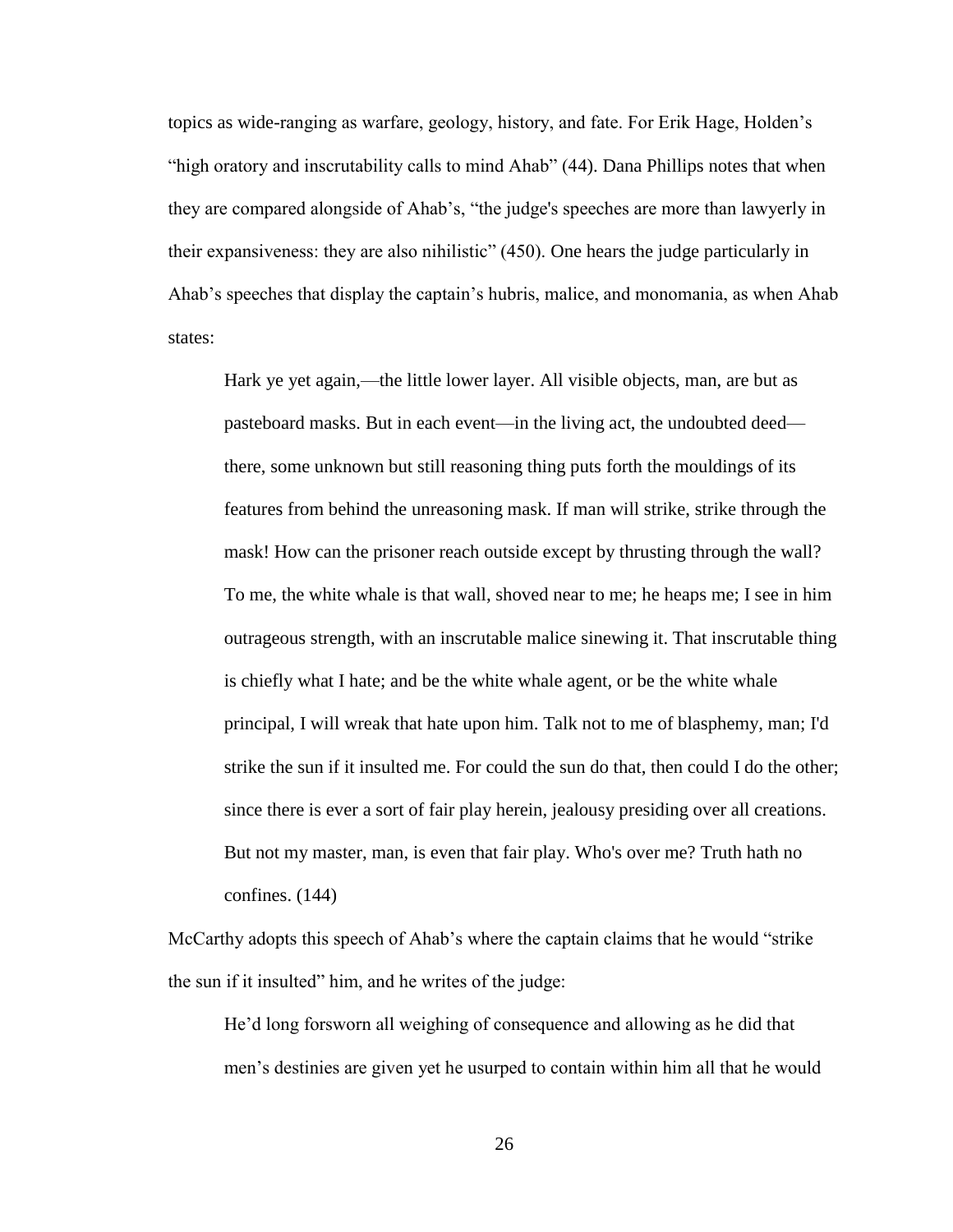ever be in the world and all that the world would be to him and be his charter written in the urstone itself he claimed agency and said so and he'd drive the remorseless sun on to its final endarkenment as if he'd ordered it all ages since, before there were paths anywhere, before there were men or suns to go upon them. (243)

The judge is an Ahab with an even grander object of hatred, one whose contempt is not restricted to a single, animate being but to a world that has yet to submit to his demands. Holden claims that "only nature can enslave man and only when the existence of each last entity is routed out and made to stand naked before him will he be properly suzerain of the earth" (198), and like Ahab the judge seeks to destroy the inscrutable things that haunt him.

Melville and McCarthy express Ahab and the judge's attempts at waging war on the world through depictions of them standing above others, especially during the night. This aesthetic choice emphasizes their mastery, real or perceived, over their subordinates. An early example occurs when Ahab, who begins to resent the confinement of his quarters, starts to pace alone on-deck at night when the other sailors are sleeping (112). Toward *Moby-Dick*'s conclusion, Ishmael states:

When in working with his hands at some lofty almost isolated place in the rigging, which chances to afford no foothold, the sailor at sea is hoisted up to that spot, and sustained there by the rope; under these circumstances, its fastened end on deck is always given in strict charge to some one man who has the special watch of it … [lest] if, unprovided with a constant watchman, the hoisted sailor should by some carelessness of the crew be cast adrift and fall all swooping to the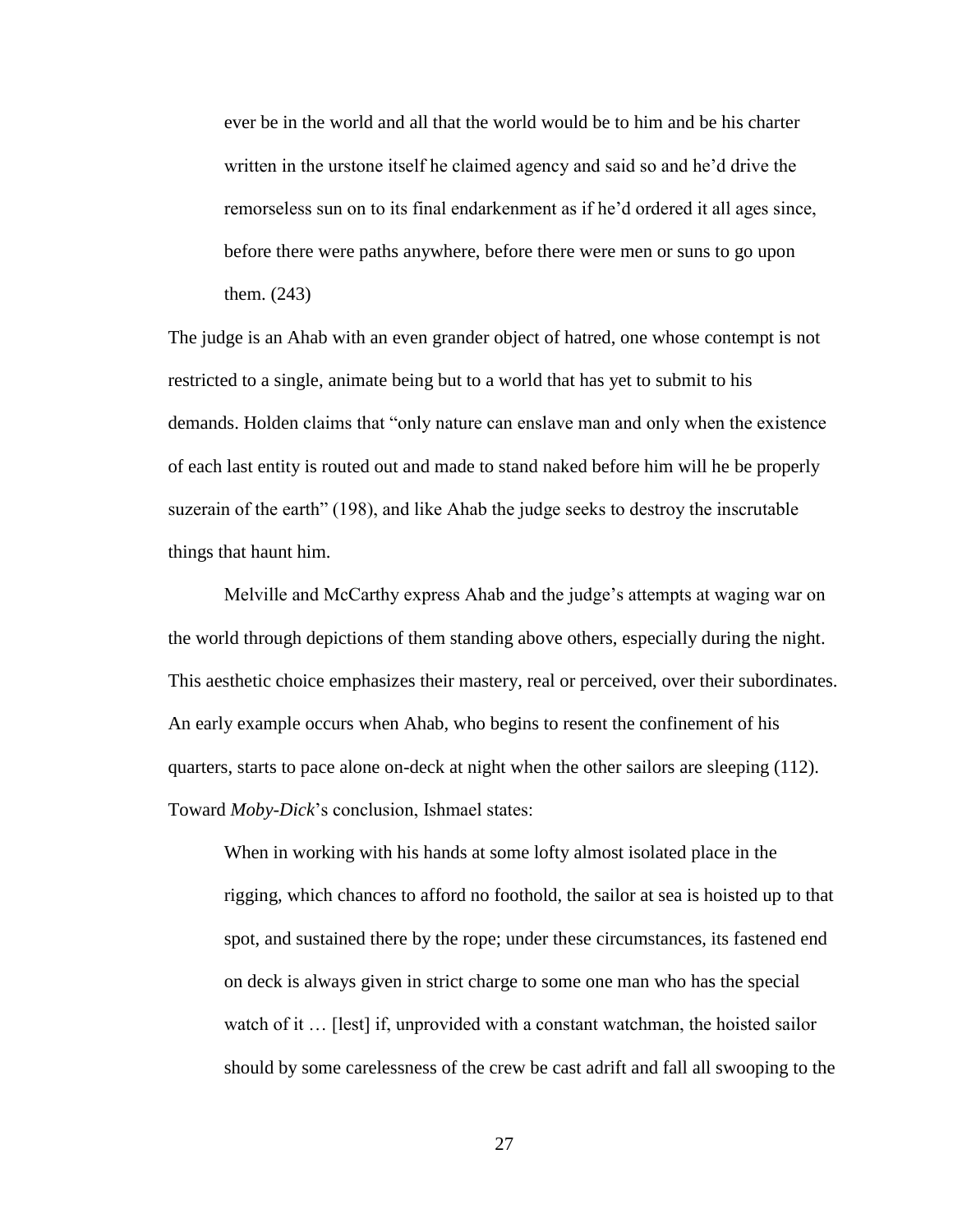sea. So Ahab's proceedings in this matter were not unusual; the only strange thing about them seemed to be, that Starbuck, almost the one only man who had ever ventured to oppose him with anything in the slightest degree approaching to decision—one of those too, whose faithfulness on the look-out he had seemed to doubt somewhat;—it was strange, that this was the very man he should select for his watchman; freely giving his whole life into such an otherwise distrusted person's hands. (440)

Aside from the way Melville elevates Ahab over his subordinates, this scene is important because Ahab's surrender of his safety to Starbuck also acts as an assertion of his mastery over him. Ahab knows that despite the captain's having called him a dog, Starbuck will not compromise his safety out of duty and love for him. Even when Starbuck stands outside of Ahab's cabin and ponders murdering him, one wonders just how close Starbuck actually comes to committing the act. The depiction of Ahab standing, walking, or working above his crew functions as an illustration of his physical, spiritual, and mental domination over his subordinates. Melville includes another scene that shows Ahab hovering over his men. When the whalers first catch sight of Moby Dick:

The men on deck rushed to the rigging to behold the famous whale they had so long been pursuing. Ahab had now gained his final perch, some feet above the other look-outs, Tashtego standing just beneath him on the cap of the top-gallantmast, so that the Indian's head was almost on a level with Ahab's heel. From this height the whale was now seen some mile or so ahead, at every roll of the sea revealing his high sparkling hump, and regularly jetting his silent spout into the air. (446)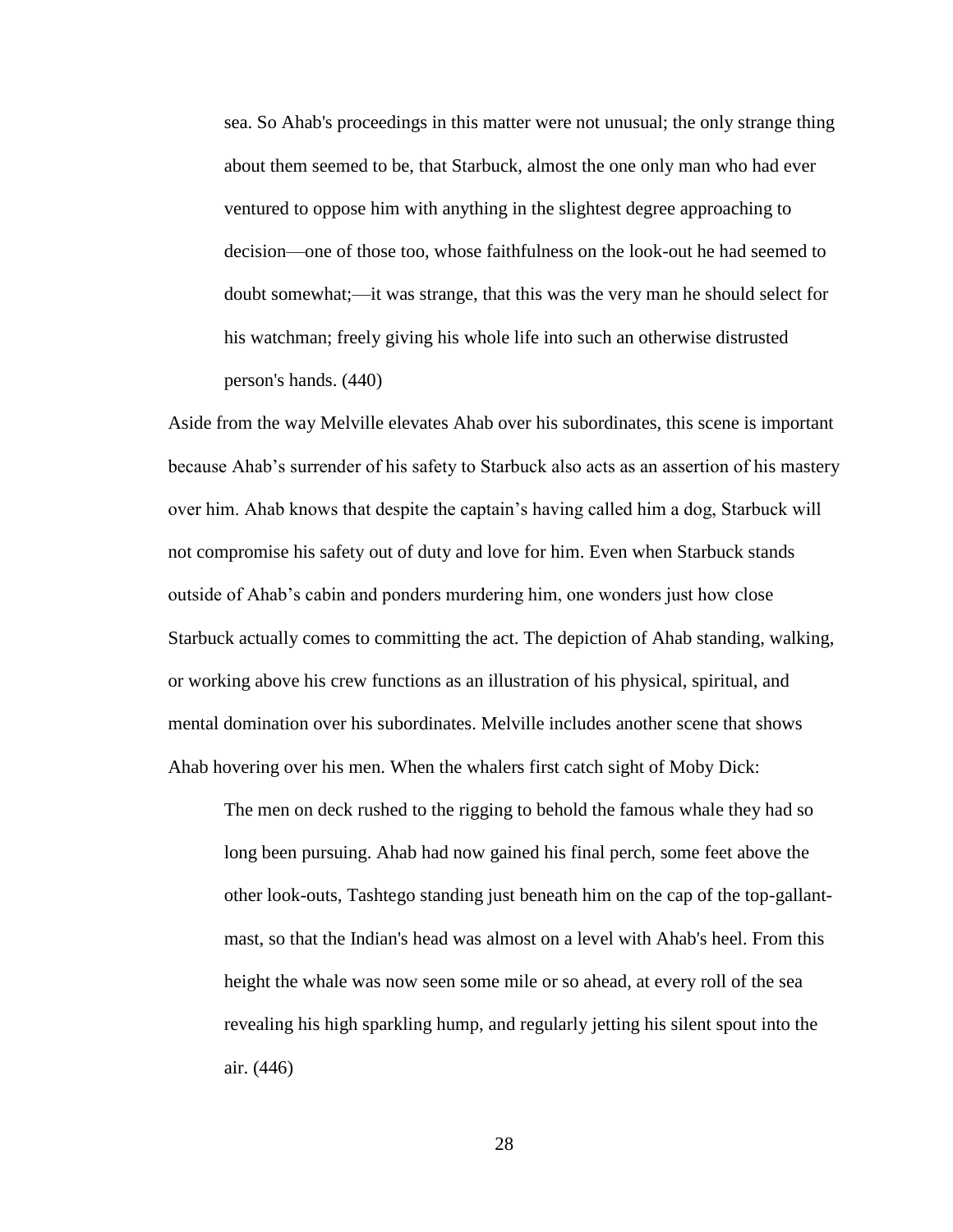When the men reply to Ahab that they have yet to spot the whale again, he orders "them to lift him to his perch. In this way the day wore on; Ahab, now aloft and motionless; anon, unrestingly pacing the planks" (452).

As one might expect, examples of McCarthy depicting the judge as standing high above everyone else are more imaginative and fanciful since the judge is not confined to a ship. McCarthy writes that "someone had reported the judge naked atop the walls, immense and pale in the revelations of lightning, striding the perimeter up there and declaiming in the old epic mode" (118). McCarthy later writes: "Farther along the ridge and slightly elevated on a ledge of sandstone squatted the judge, pale and naked" (148). One "night a caravan passed, the heads of the horses and mules muffled in serapes, led along silently in the dark, the riders cautioning one to the other with their fingers to their lips. The judge atop a great boulder overlooking the trail watched them go" (McCarthy 199). Shortly before reaching the Colorado River, the scalphunters "climbed up through a low range of barren granite hills to a stark promontory where the judge, triangulating from known points of landscape, reckoned anew their course" (251). The night before the Yuma Indians slaughter the Glanton Gang, "the judge was standing on the rise in silhouette against the evening sun like some great balden archimandrite" (273).

Similarities between Holden and Ahab continue when one examines their "adoption" of younger characters of abnormal mental states not long before each novel's conclusion. Judge Holden's relationship with James Robert, most often referred to as "the idiot" in *Blood Meridian*, has parallels with Ahab's bond with Pip, the young black cabin boy who loses his wits after his shipmates abandon him in the sea. While Pip undergoes his transformation after a traumatic experience, James Robert is reported to have "just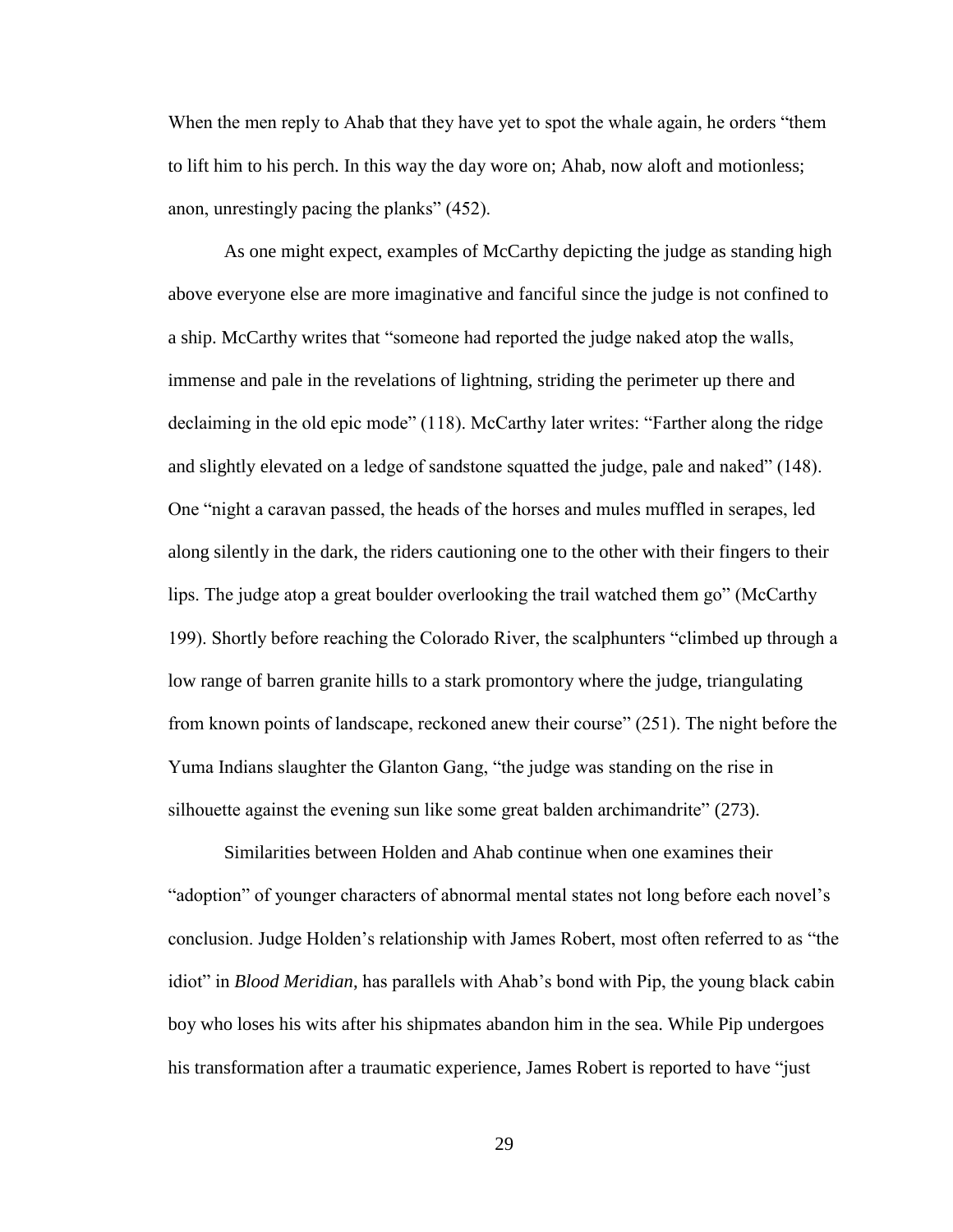been born that way" (239). Even at his peaks of lunacy, Pip possesses the ability to talk and communicate, whereas Robert, an imbecile covered in his own filth who croaks "hoarsely after the sun like some queer unruly god abducted from a race of degenerates," (251) appears more animal than human. Melville's Pip, despite his insanity, possesses the ability to communicate his adulation of Ahab to the captain himself, something that Robert is unable to do. This ability lends a dimension to their relationship that is nonexistent in that of the judge and the idiot. The dialogue in "The Log and the Line" between Pip and Ahab imbues their bond with transcendent qualities, whereas the Judge's relationship with the idiot never moves out of the carnal realm.

In a scene that establishes the judge as kind of savior to the idiot, Holden encounters Robert when he sees the young man drowning in a river. McCarthy writes:

Now the judge on his midnight rounds was passing along at just this place stark naked himself—such encounters being commoner than men suppose or who would survive any crossing by night—and he stepped into the river and seized up the drowning idiot, snatching it aloft by the heels like a great midwife and slapping it on the back to let the water out. A birth scene or a baptism or some ritual not yet inaugurated into any canon. He twisted the water from its hair and he gathered the naked and sobbing fool into his arms and carried it up into the camp and restored it among its fellows. (259)

The judge's fascination with Robert is certainly pedophilic, and his sexual interest in the boy is confirmed when Yuma Indians enter the judge's quarters and find "the idiot and a girl of perhaps twelve years cowering naked in the floor. Behind them also naked stood the judge" (275). Despite the differences in these relationships, a strong enough parallel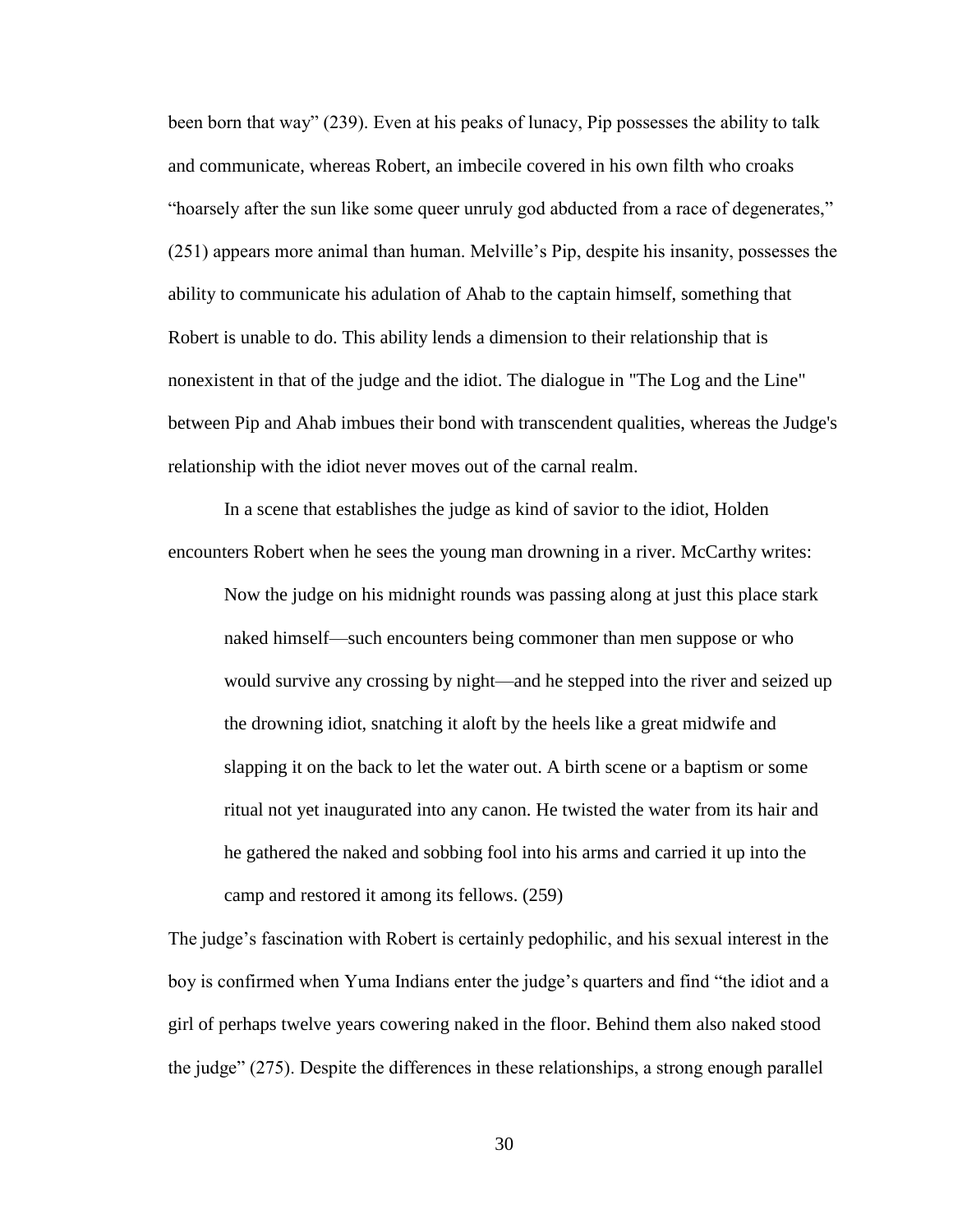exists to suggest that McCarthy borrows from Melville in his depiction of the judge's adoption of the idiot.

Critics have also noted Holden's affinities with *Moby-Dick*'s eponymous whale. The White Whale provides McCarthy with the inspiration for many of his physical descriptions of the judge. Erik Hage writes that "the seven-foot leviathan of a judge has unmistakably Ahab-like qualities, and beyond his apparent immortality there is also compelling enough imagery to support the judge's kinship to the whale itself" (47). Dana Phillips states that "given Judge Holden's bulk, his hairless white skin, and 'pleated brow not unlike a dolphin's' (93), it seems appropriate to view him as a refiguration not of Ahab, as some readers have done, but of the great white whale himself" (458). This description of the judge's brow initially suggests a direct influence from Melville's description of Moby Dick. Ishmael says that in the whales head "you see no one point precisely; not one distinct feature is revealed; no nose, eyes, ears, or mouth; no face; he has none, proper; nothing but that one broad firmament of a forehead, pleated with riddles; dumbly lowering with the doom of boats, and ships, and men" (292). At one point, Moby Dick shoots "his pleated head lengthwise beneath the boat" (449) and pushes "his pleated forehead through the ocean" (457). As Petra Mundik notes, Holden not only "evokes the sinister whiteness and monstrosity of Moby Dick; at one stage the judge is even described as a manatee" (80). McCarthy writes:

He shone like the moon so pale he was and not a hair to be seen anywhere upon that vast corpus, not in any crevice nor in the great bores of his nose and not upon his chest nor in his ears nor any tuft at all above his eyes nor to the lids thereof. The immense and gleaming dome of his naked skull looked like a cap for bathing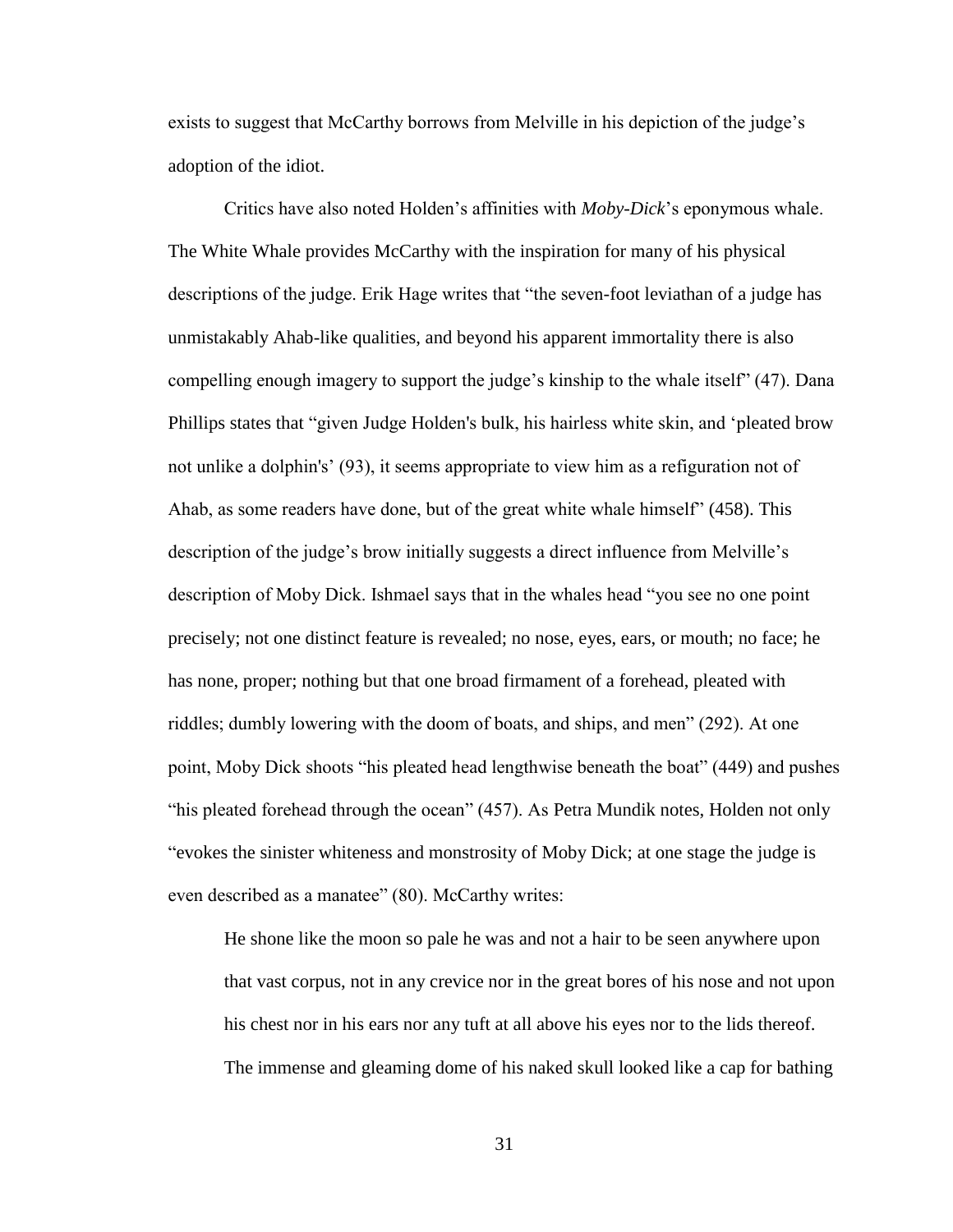pulled down to the otherwise darkened skin of his face and neck. As that great bulk lowered itself into the bath the waters rose perceptibly and when he had submerged himself to the eyes he looked about with considerable pleasure, the eyes slightly crinkled, as if he were smiling under the water like some pale and bloated manatee surfaced in a bog while behind his small and close-set ear the wedged cigar smoked gently just above the waterline. (167-68)

Yet one should not discount the consideration that Holden is a reconfiguration of Ahab, as Phillips suggests, based on descriptions that compare the judge's brow with that of the whale. After all, the brow is an important physical feature in Melville's novel, and it is frequently used as a physical marker to describe Ahab. During the whale hunt in "The Grand Armada," Ahab's brow is described as being "gaunt and ribbed" (321). Shortly before Starbuck confronts Ahab about his mad pursuit of the White Whale, the captain stands over his charts "wrinkling his brow" (393), and afterwards "with an iron brow he paced to and fro in the little cabin; but presently the thick plaits of his forehead relaxed" (394). The light of a lamp is described as throwing "shifting gleams and shadows of lines upon his wrinkled brow, till it almost seemed that while he himself was marking out lines and courses on the wrinkled charts, some invisible pencil was also tracing lines and courses upon the deeply marked chart of his forehead" (171). Other examples exist of Melville's tendency to describe Ahab and Moby Dick alike by their brows, but those given here suffice to show that one might easily view the judge as a reconstruction of Ahab if one decides to use the similarity of physical descriptions as the basis for locating influence.

Two additional features that align Moby Dick with the judge are the characters'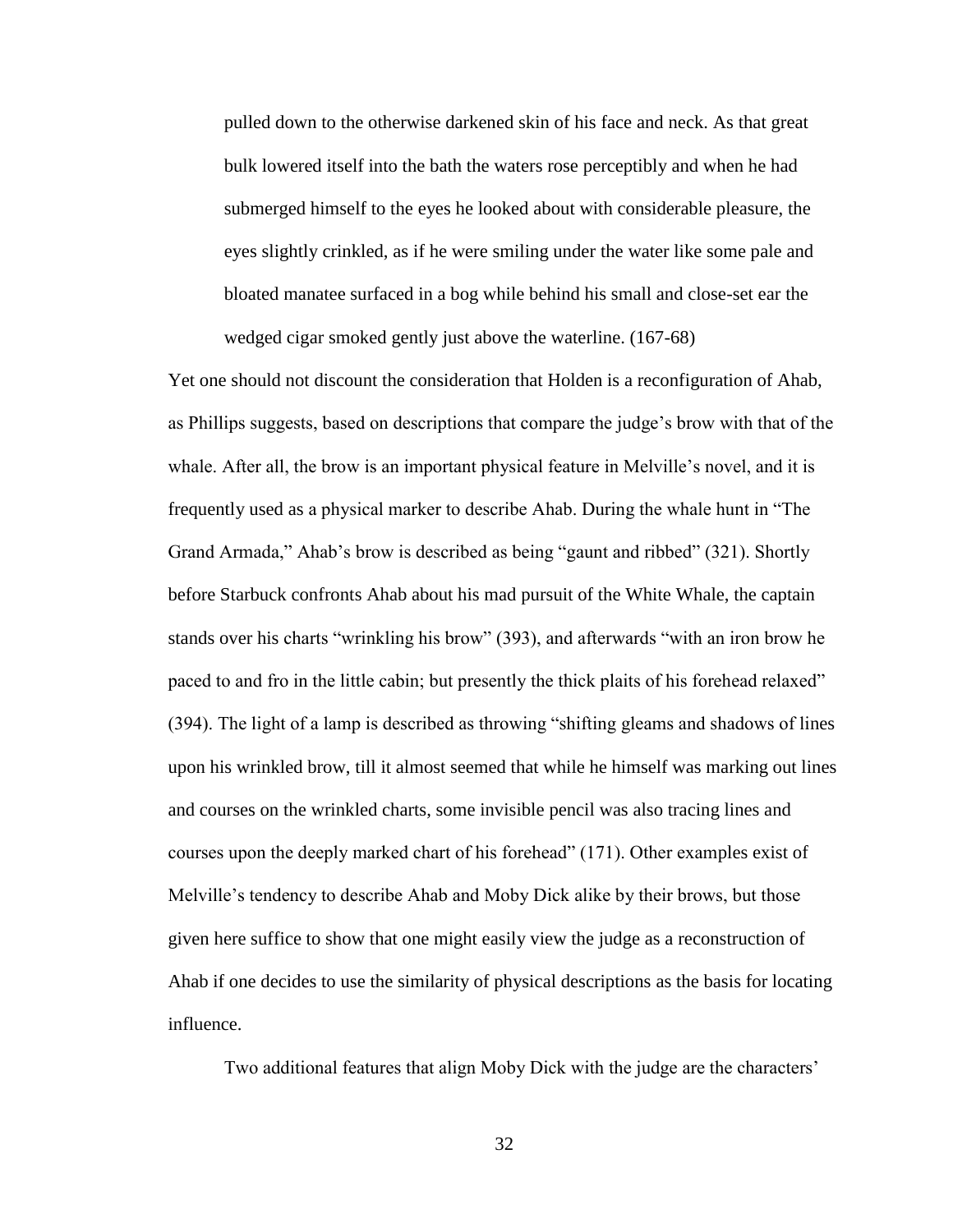apparent immortality and ubiquity. Ishmael notes that some sailors claim that Moby Dick "had actually been encountered in opposite latitudes at one and the same instant of time" (158). Ishmael also says:

Forced into familiarity, then, with such prodigies as these; and knowing that after repeated, intrepid assaults, the White Whale had escaped alive; it cannot be much matter of surprise that some whalemen should go still further in their superstitions; declaring Moby Dick not only ubiquitous, but immortal (for immortality is but ubiquity in time); that though groves of spears should be planted in his flanks, he would still swim away unharmed; or if indeed he should ever be made to spout thick blood, such a sight would be but a ghastly deception; for again in unensanguined billows hundreds of leagues away, his unsullied jet would once more be seen. (158-59)

Just as the White Whale appears capable of being in all waters at all times, the judge seems to be everywhere always. In addition to their ubiquity, suggestions of immortality surround the judge and Moby Dick. In "The Town-Ho's Story," Don Sebastian asks Ishmael, "Sir sailor, but do whales have christenings? Whom call you Moby Dick?" (221). Ishmael responds, "A very white, and famous, and most deadly immortal monster, Don;—but that would be too long a story" (221). Melville contrasts Moby Dick's inability to be vanquished with Ahab's hubristic belief that he cannot be destroyed by the White Whale after Fedallah delivers a prophecy stating that only hemp could kill him. Responding to Fedallah, Ahab shouts: "The gallows, ye mean. **—-** I am immortal then, on land and on sea … Immortal on land and on sea!" (411).

Harold Bloom states, "As another white enigma, the albino Judge, like the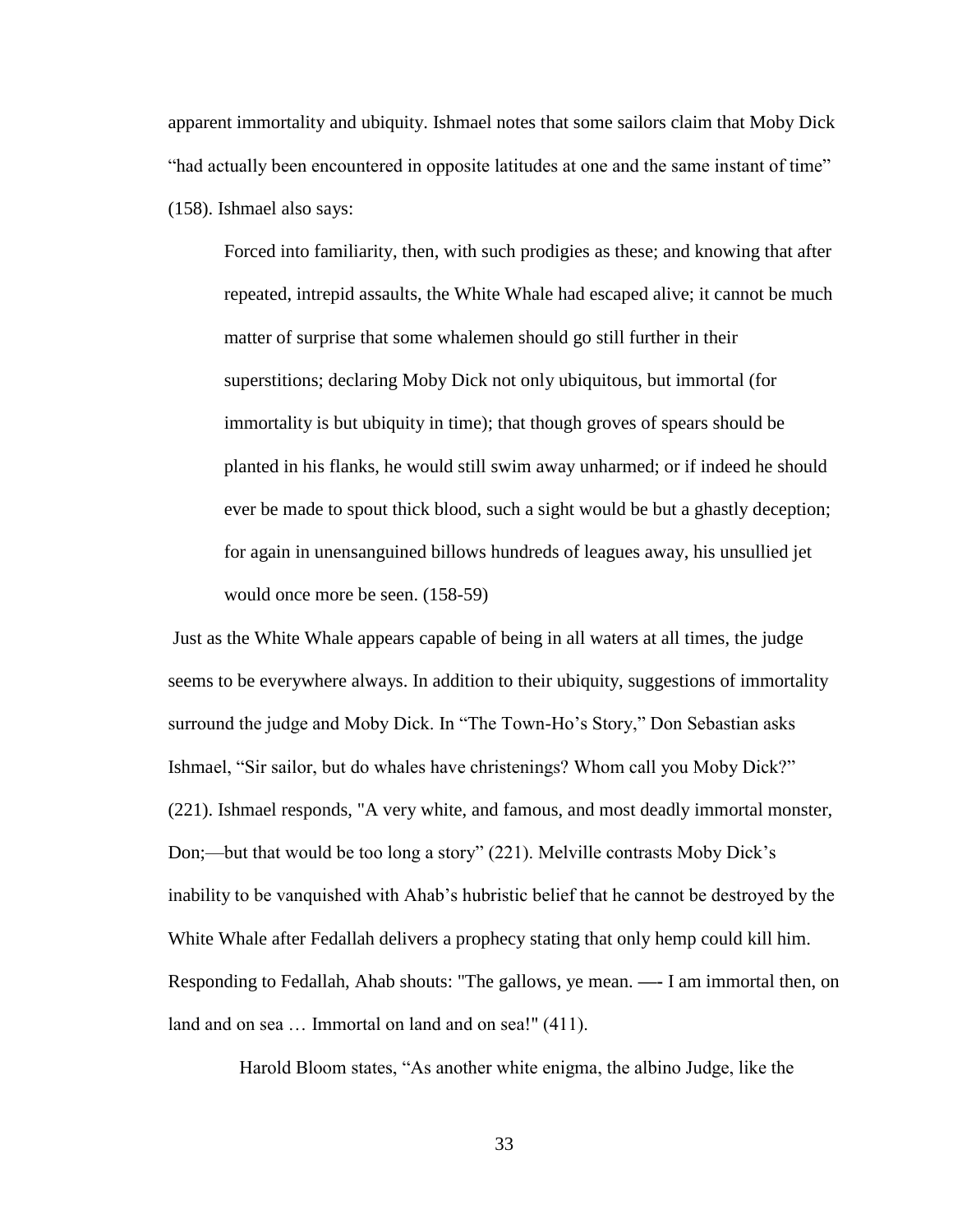albino whale, cannot be slain" (259). On the second day of the battle in the desert with the judge, the kid tells Tobin that Holden "aint nothin. You told me so yourself. Men are made of the dust of the earth" and that "the judge was a man like all men" (297). Tobin responds, "Face him down if he is so" (297). This passage gives further expression to the idea that judge is immortal. In stating "he aint nothing," the kid unknowingly affirms the judge's immortality and ubiquity since Holden appears by all accounts to encompass everything and to be immune from physical harm.

After he murders the kid in an outhouse, the judge reenters a saloon where not long before the two had been conversing. In the final chapter's last paragraph, McCarthy writes:

And they are dancing, the board floor slamming under the jackboots and the fiddlers grinning hideously over their canted pieces. Towering over them all is the judge and he is naked dancing, his small feet lively and quick and now in doubletime and bowing to the ladies, huge and pale and hairless, like an enormous infant. He never sleeps, he says. He says he'll never die. He bows to the fiddlers and sashays backwards and throws back his head and laughs deep in his throat and he is a great favorite, the judge. He wafts his hat and the lunar dome of his skull passes palely under the lamps and he swings about and takes possession of one of the fiddles and he pirouettes and makes a pass, two passes, dancing and fiddling at once. His feet are light and nimble. He never sleeps. He says that he will never die. He dances in light and in shadow and he is a great favorite. He never sleeps, the judge. He is dancing, dancing. He says that he will never die. (335)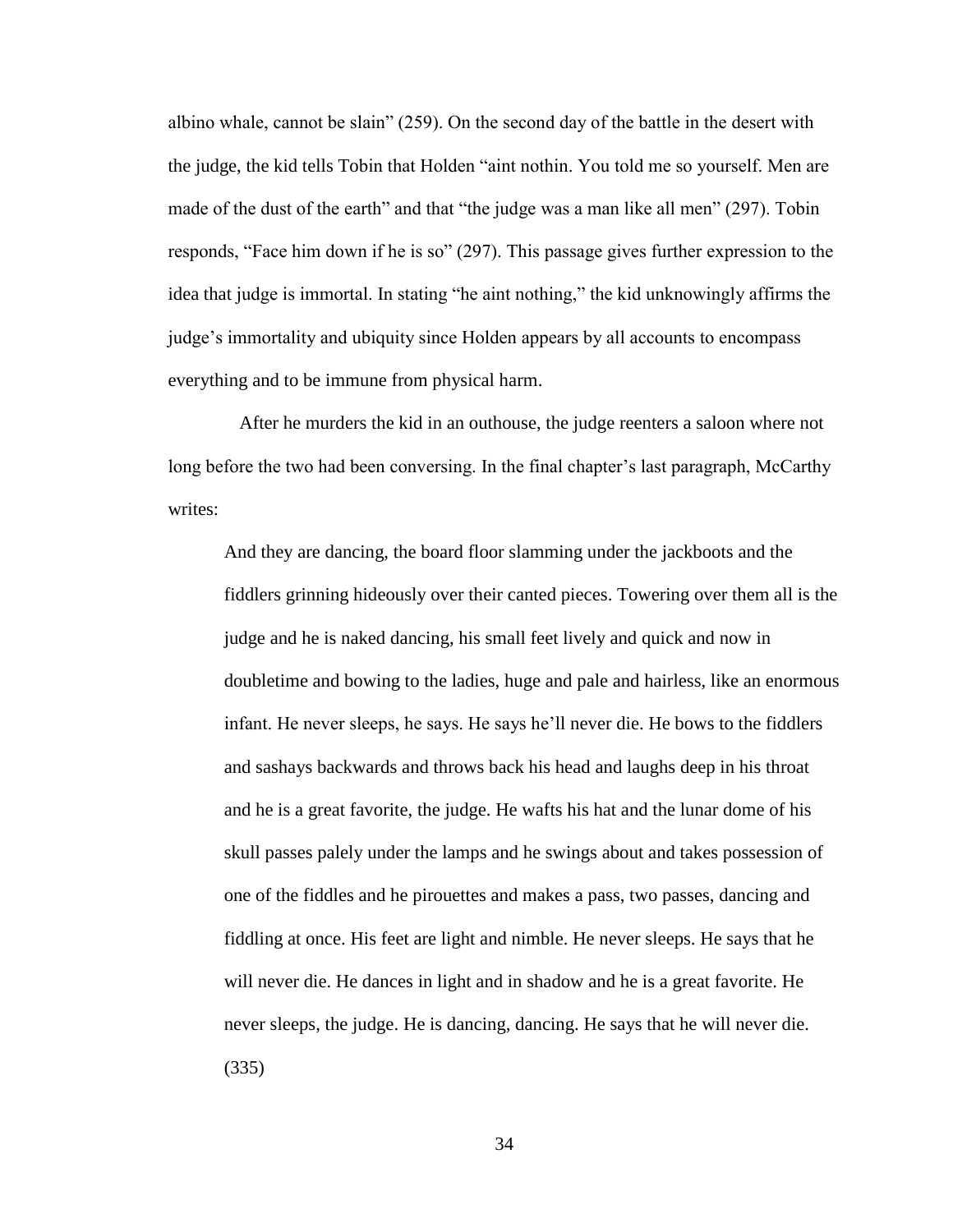Like the "huge and pail and hairless" Moby Dick, the judge appears by all accounts to be incapable of dying. The "man progressing over the plain by means of holes which he is making in the ground" (337) in *Blood Meridian*'s epilogue may be the judge's ultimate enemy, but over the course of the novel the judge's assertion that he will never die is not farfetched. When the kid sees the judge in the final chapter several decades have passed, yet Holden "seemed little changed or none in all these years" (325). He does not even appear to be vulnerable to any serious harm. A strange force surrounds Holden, as on two separate occasions two scalphunters cannot kill him when an opportunity arises. The first opportunity appears after the scalphunters sack a camp of Apache Indians. They discover a young child alive, and during the night "some of the men played with it and made it laugh and they gave it jerky and it sat chewing and watching gravely the figures that passed above it. They covered it with a blanket and in the morning the judge was dandling it on one knee while the men saddled their horses" (164). Toadvine returns to find the child scalped. Threatening Holden with a gun against his head, Toadvine simply states, "Goddamn you, Holden" (164). The judge tells him, "You either shoot or take it way. Do it now" (164). Toadvine holsters his pistol and the judge smiles at him as he cleans the scalp on his pants. In a novel where violence is unrestrained and men are rarely hesitant to kill one another, Toadvine's reluctance to kill Holden suggests that the judge has some kind of control over him.

A similar scene occurs with the kid. During the three-day gunfight with the judge in the desert, a battle that recalls the three-day pursuit of Moby Dick in Melville's "The Chase" chapters, the kid finds himself unable to shoot the judge. Tobin urges the kid to murder Holden while he stands unarmed at a well. The priest implores the kid, "Do it for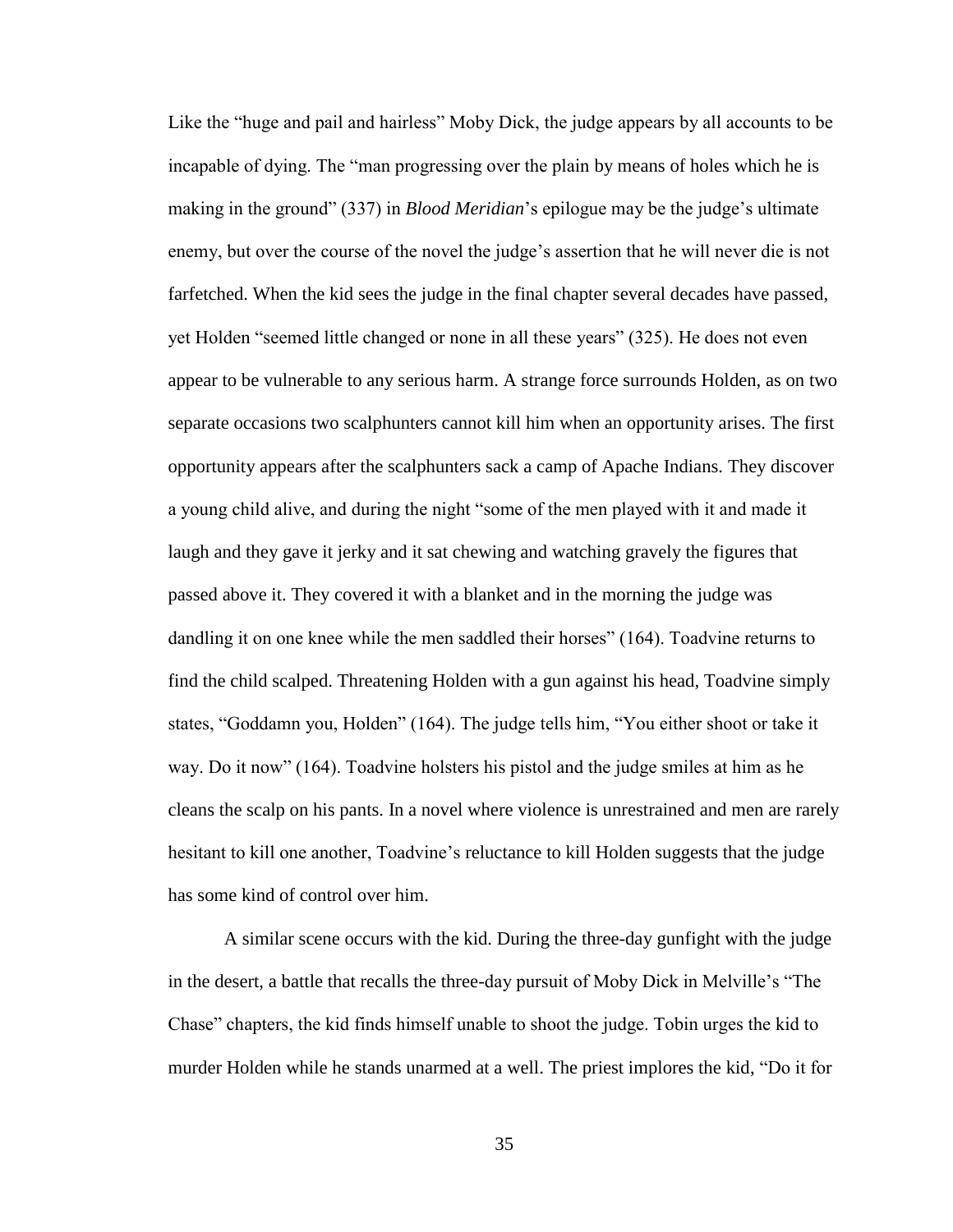the love of God. Do it or I swear your life is forfeit" (285). The kid hesitates, and the judge escapes only to return again for two more days of conflict. On the final day, the judge tells the kid, "The priest has led you to this, boy. I know you would not hide. I know too that you've not the heart of a common assassin. I've passed before your gunsights twice this hour and will pass a third time" (299). Whether the kid does not kill the judge out of fear or because something external makes it physically impossible to kill Holden, the judge leaves the conflict unharmed.

Reading the judge as Moby Dick has its limits when one moves beyond the judge's paleness, size, timelessness, and pervasiveness. Willard P. Greenwood asserts that Holden "is a mythic creature, much like Melville's white whale. He is a seven-foot, hairless albino with a powerful intellect. He is fluent in many languages and has a comprehensive knowledge of history, science, religion, and philosophy. He is a human embodiment of the white whale itself" (51). How many of these qualities and traits can one realistically apply to Moby Dick? Ultimately, the whale is "an antagonist without knowledge of the plot; a great creature, innocent, blind, unaware of its name, its role, its past transgression, and finally, in the field of battle, perhaps a mistaken White Whale, knowing only the indifferent harpoons flashing out from the hostile, death-eager boats" (Hardwick 96), and as such does not entirely align with the conflict-seeking judge. Calling Moby Dick an antagonist is difficult in itself. As William Ellery Sedgwick notes, although Moby Dick represents absolute evil to Ahab, "unless the word is so denatured as to be synonymous with harmful or dangerous, he cannot be called evil. If a man sees evil in him, then it is his own evil which is reflected back at him" (101). The judge, who is evil incarnate, has some of Moby Dick's traits, but to call him the human embodiment of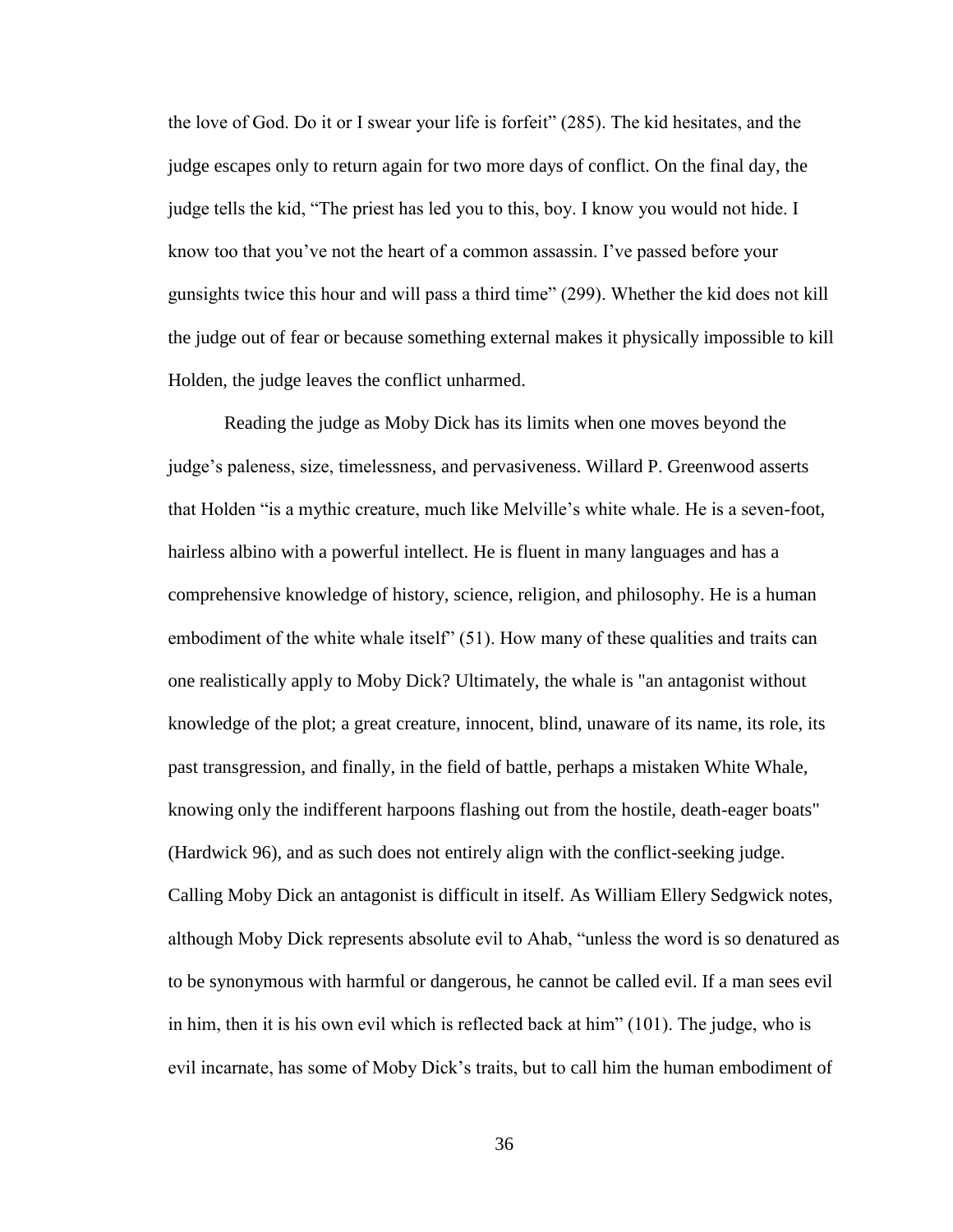the White Whale is to push aside crucial fundamental differences between the two characters.

It is the influence of another of Melville's characters on Holden that is the most cohesive to the spirit of both novels. The reading of the judge as Fedallah is the most intriguing and convincing one to have been offered. John Sepich argues that *Moby-Dick*'s "Fedallah 'the Parsee' (462), the 'fire worshipper' (362), who follows his captain to his death, stands as analog to Glanton's men in their arcane universe" ("Dance" 26). In *The Pastoralism of Cormac McCarthy*, Georg Guillemin limits Sepich's suggestion and argues that "if anyone, the judge resembles the diabolic figure of the Parsee Fedallah in *Moby-Dick*" (154). Holden is the verbose Fedallah, an incarnation of the prophetic Parsee let loose upon the deserts of the Southwest to sow destruction.

Although Melville gives the reader a full account of how Ahab met Fedallah, one assumes the initial encounter was as strange as or stranger than the report of how the Glanton Gang first came upon the judge. Ishmael does tell the reader:

> … that while the subordinate phantoms soon found their place among the crew, though still as it were somehow distinct from them, yet that hair-turbaned Fedallah remained a muffled mystery to the last. Whence he came in a mannerly world like this, by what sort of unaccountable tie he soon evinced himself to be linked with Ahab's peculiar fortunes; nay, so far as to have some sort of a half-hinted influence; Heaven knows, but it might have been even authority over him; all this none knew. (199)

Tobin, the expriest, delineates the origins of Glanton and the judge's relationship in far more detail than Melville explains Fedallah and Ahab's. The scalphunters first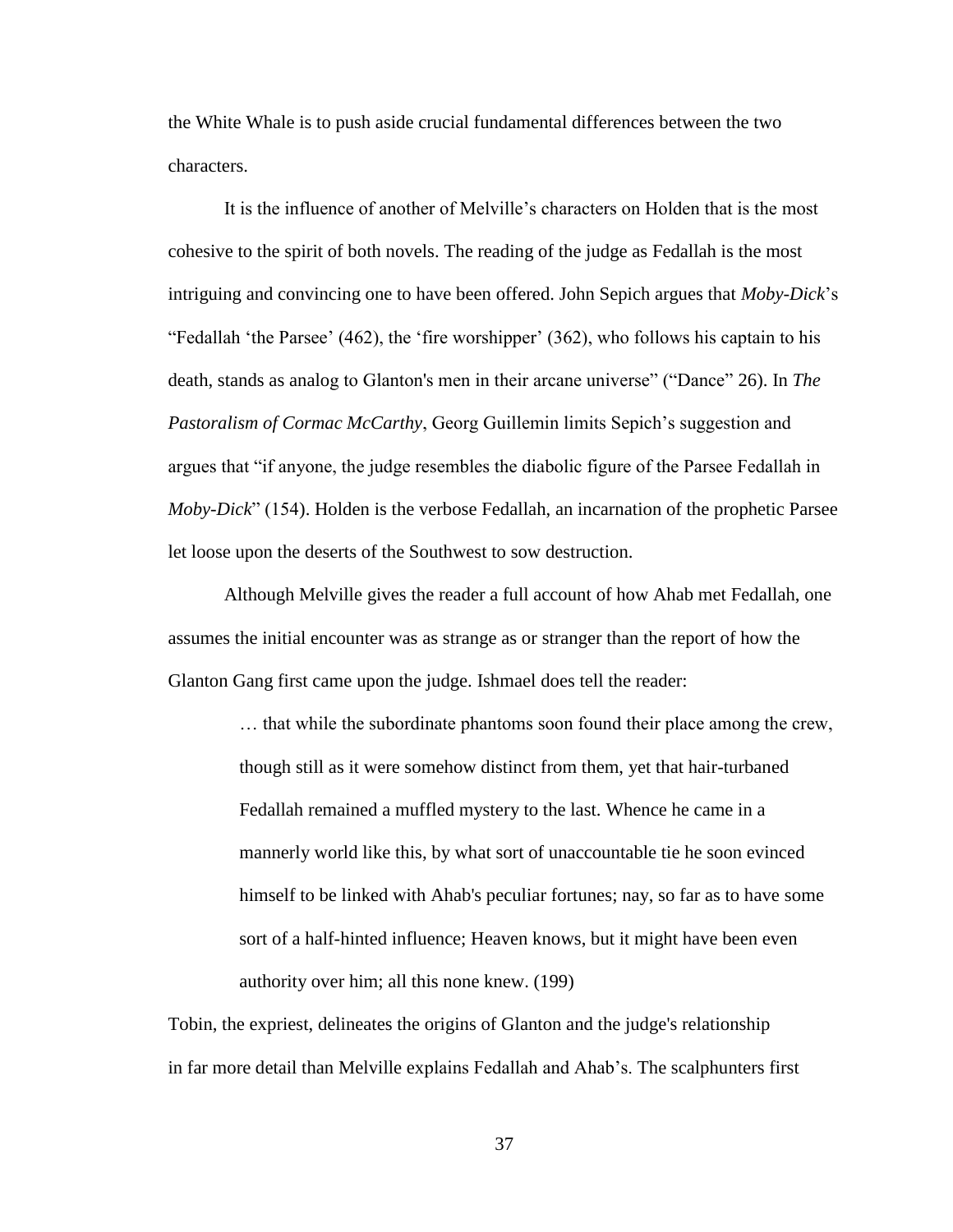encounter the judge while they are on the run from a pursuing group of Indians. Tobin says, "There he [the judge] set on a rock in the middle of the greatest desert you'd ever want to see. Just perched on this rock like a man waitin for a coach" (124). Tobin continues:

And there he set. No horse. Just him and his legs crossed, smilin as we rode up. Like he'd been expectin us. He'd an old canvas kitbag and an old woolen benjamin over the one shoulder. In the bag was a brace of pistols and a good assortment of specie, gold and silver. He didnt even have a canteen. It was like … You couldnt tell where he'd come from. Said he'd been with a wagon company and fell out to go it alone. (125)

Tobin gives an indication of Holden's immediate sway over the scalphunters' leader when he tells the kid that:

Glanton just studied him. It was a day's work to even guess what he made of that figure on that ground. I dont know to this day. They've a secret commerce. Some terrible covenant. You mind. You'll see I'm right. He called for the last of two packanimals we had and he cut the straps and left the wallets to lay where they fell and the judge mounted up and he and Glanton rode side by side and soon they was conversin like brothers. The judge sat that animal bareback like an indian and rode with his grip and his rifle perched on the withers and he looked about him with the greatest satisfaction in the world, as if everything had turned out just as he planned and the day could not have been finer. (126)

Glanton does not possess the loquacity of Ahab, but he is still the leader of the scalphunters' murderous expedition. As the person in charge of the gang, Captain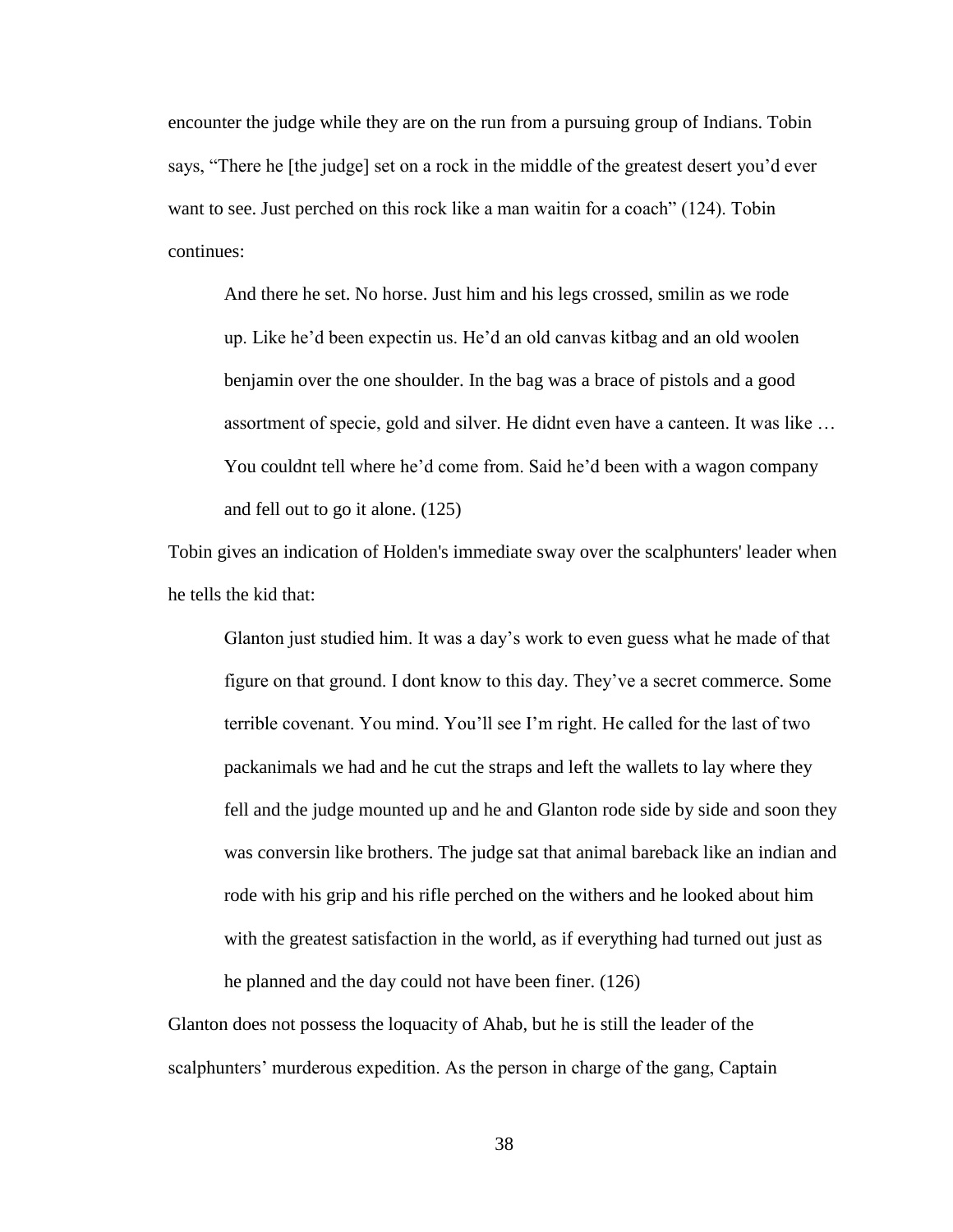Glanton naturally assumes the authoritative role of Captain Ahab.

In *Moby-Dick* and *Blood Meridian*, the leaders of the quests suffer debilitating physical episodes that allow for characters such as Fedallah and the judge to insinuate themselves into the captains' lives and manipulate them. Ahab's thirst for revenge leaves him raving above-deck, but his nights appear even more fraught with violent images and passions. Dough-Boy tells Starbuck "that of a morning he always finds the old man's hammock clothes all rumpled and tumbled, and the sheets down at the foot, and the coverlid almost tied into knots, and the pillow a sort of frightful hot, as though a baked brick had been on it" (113). As Starbuck waits outside Ahab's cabin while he debates whether or not to murder the captain while he slumbers, he hears Ahab shout in his sleep, "Stern all! Oh Moby Dick, I clutch thy heart at last!" (423). Ishmael then states, "Such were the sounds that now came hurtling from out the old man's tormented sleep, as if Starbuck's voice had caused the long dumb dream to speak" (423). Although these fits are not restricted to the captain's sleeping periods, McCarthy also describes Glanton as being prone to depressive episodes. The day after the feast of Las Animas, McCarthy writes that:

Glanton in his drunkenness was taken with a kind of fit and he lurched crazed and disheveled into the little courtyard and began to open fire with his pistols. In the afternoon he lay bound to his bed like a madman while the judge sat with him and cooled his brow with rags of water and spoke to him in a low voice. Outside voices called across the steep hillsides. A little girl was missing and parties of citizens had turned out to search the mineshafts. After a while Glanton slept and the judge rose and went out. (191)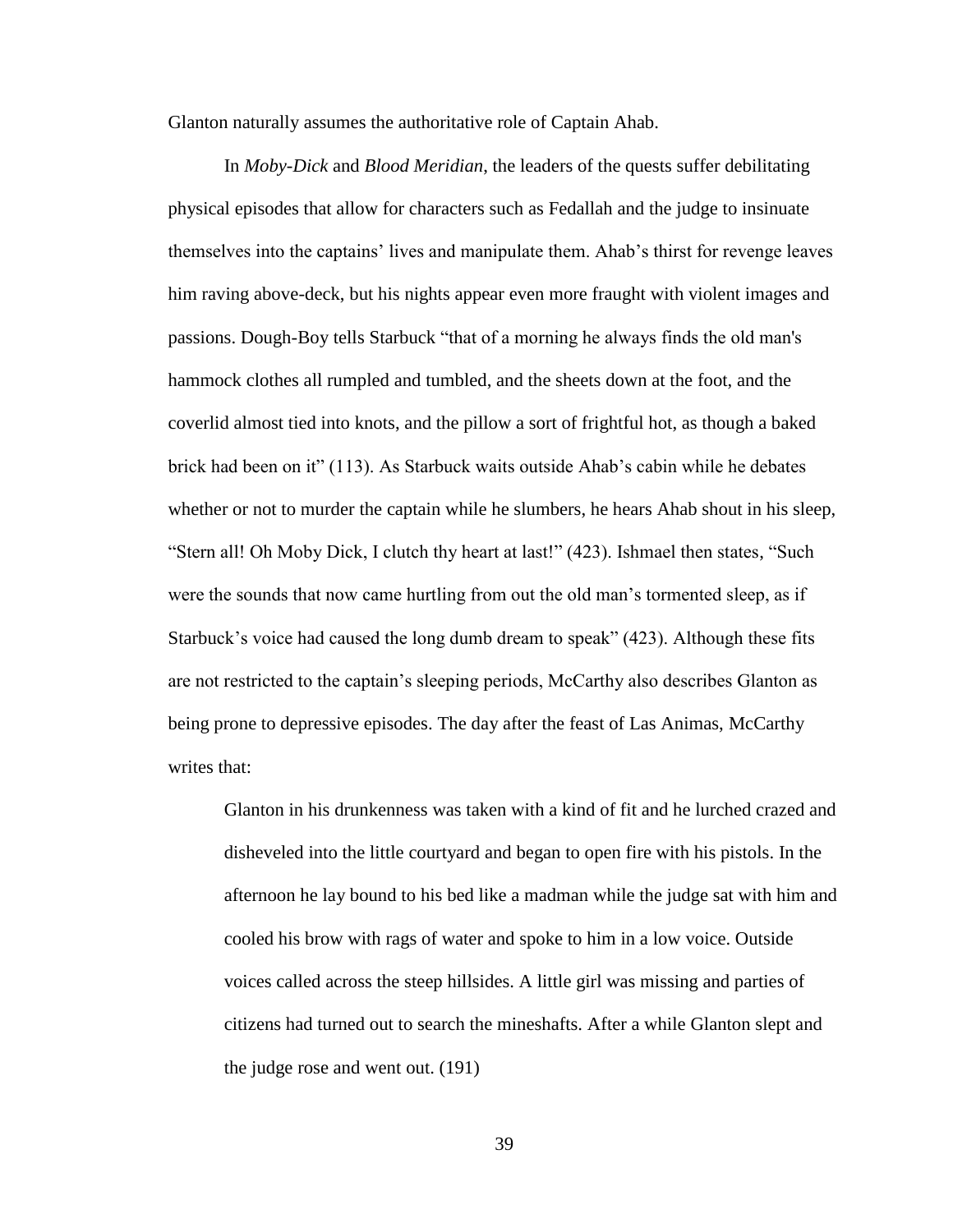Not long after the judge leaves Glanton's tent, the captain enters the street as though possessed and ties the Mexican flag on a donkey's tail, riding the animal around until the flag is covered in filth. A bullet from somewhere kills the animal, which results in a firefight that kills four of Glanton's men.

Glanton and the judge's relationship is inspired by Ahab and Fedallah's vague, supernatural communion. Melville makes it clear that there is something malicious connecting the two characters when he writes: "Fedallah was calmly eyeing the right whale's head, and ever and anon glancing from the deep wrinkles there to the lines in his own hand. And Ahab chanced so to stand, that the Parsee occupied his shadow; while, if the Parsee's shadow was there at all it seemed only to blend with, and lengthen Ahab's" (278). Right before the first day of the chase for Moby Dick, "Ahab crossed the deck to gaze over on the other side; but started at two reflected, fixed eyes in the water there. Fedallah was motionlessly leaning over the same rail" (445). Just as the judge's relationship with Glanton contains an air of mystery about it and one wonders whether they have indeed made some "secret pact" as Tobin suggests, Ahab and Fedallah's relationship seems forged in some kind of Faustian pact.

In one scene, "the judge like a great ponderous djinn stepped through the fire and the flames delivered him up as if he were in some way native to their element. He put his arms around Glanton" (96). In a passage filled with similar fire imagery, Ahab goes so far as to acknowledge the heathenish nature of his relationship to Fedallah when he shouts:

> Oh! thou clear spirit of clear fire, whom on these seas I as Persian once did worship, till in the sacramental act so burned by thee, that to this hour I bear the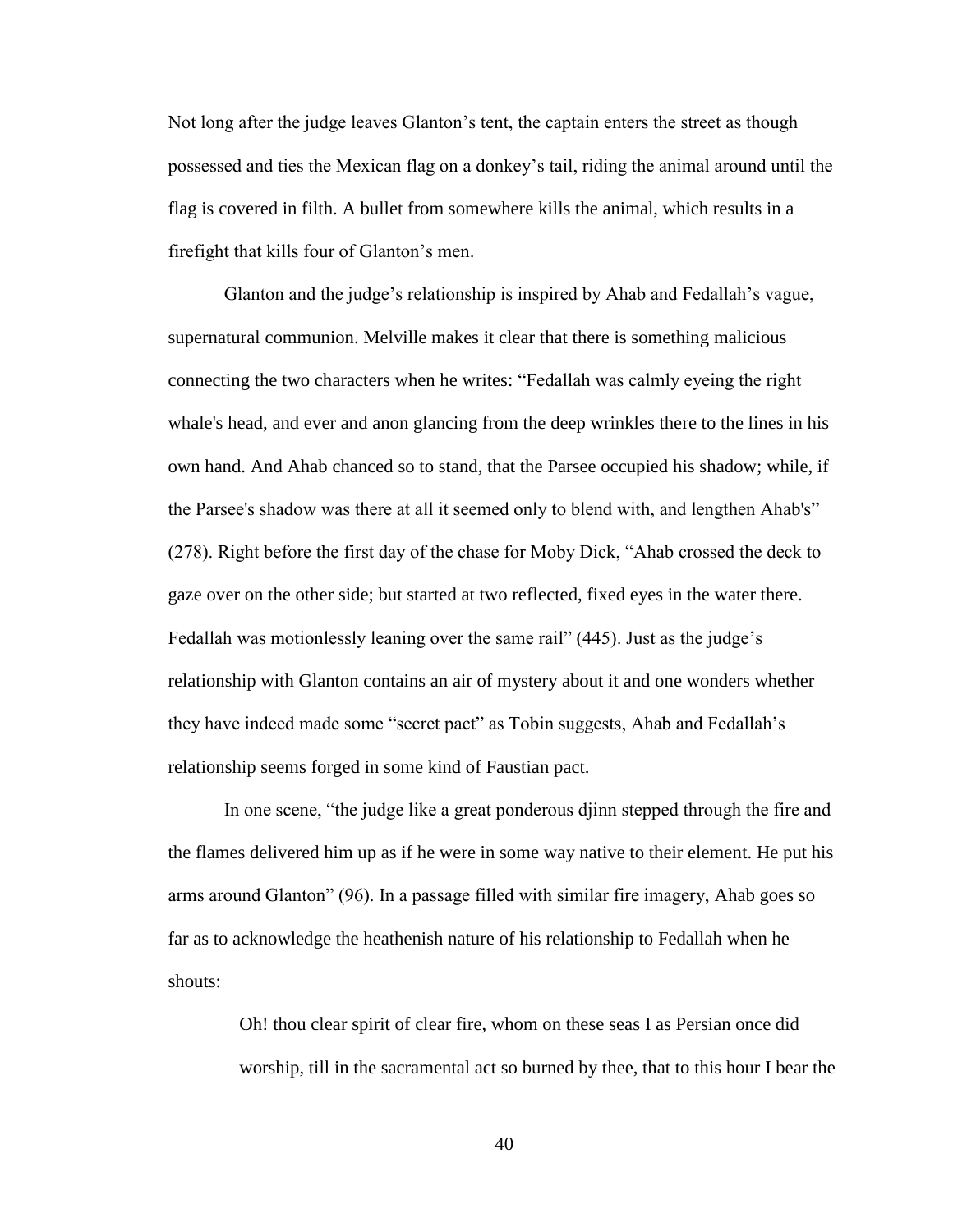scar; I now know thee, thou clear spirit, and I now know that thy right worship is defiance … Oh, thou clear spirit, of thy fire thou madest me, and like a true child of fire, I breathe it back to thee. (416-17)

Just as the Parsee is associated by his religion to the "clear spirit of fire" of which Ahab speaks, McCarthy's judge is bound to the flames at nearly every campfire. McCarthy frequently portrays him as sitting half-naked by the fire, a primordial being whose very essence resides in the flames. In another suggestive passage, the judge sits "upwind from the fire naked to the waist, himself like some great pale deity" (92).

Like Ahab, who sees Fedallah's "two reflected, fixed eyes in the water" when he leans over the deck shortly before the whalers catch sight of Moby Dick, Glanton and the judge often appear as a collocation. "Glanton and the judge" appears thirteen times in *Blood Meridian*. In addition, a subsection of Chapter X called "Glanton and the Judge" is devoted to the Glanton Gang's discovery of the judge in the middle of the desert. The opposite arrangement, "the judge and Glanton," never appears. The absence of this pairing suggests that one should consider reading Glanton as Ahab with the judge as Fedallah, the spiritual presence who seemingly lurks behind Old Thunder at every turn.

The judge also shares Fedallah's divinatory abilities. Holden tells Davy Brown that he will not remove an arrow from the latter's leg, but that "I'll write a policy on your life against every mishap save the noose" (161), a prophecy that immediately calls to mind Fedallah's divination to Ahab that "hemp only can kill thee" (411). In Chapter XXII, the kid sees the prophecy come true when he views the hanged body of Brown in Los Angeles (311). Holden's sibylline talents are shown again when he tells the black Jackson that a fortune teller means to tell him "to beware the demon rum" (93). Tobin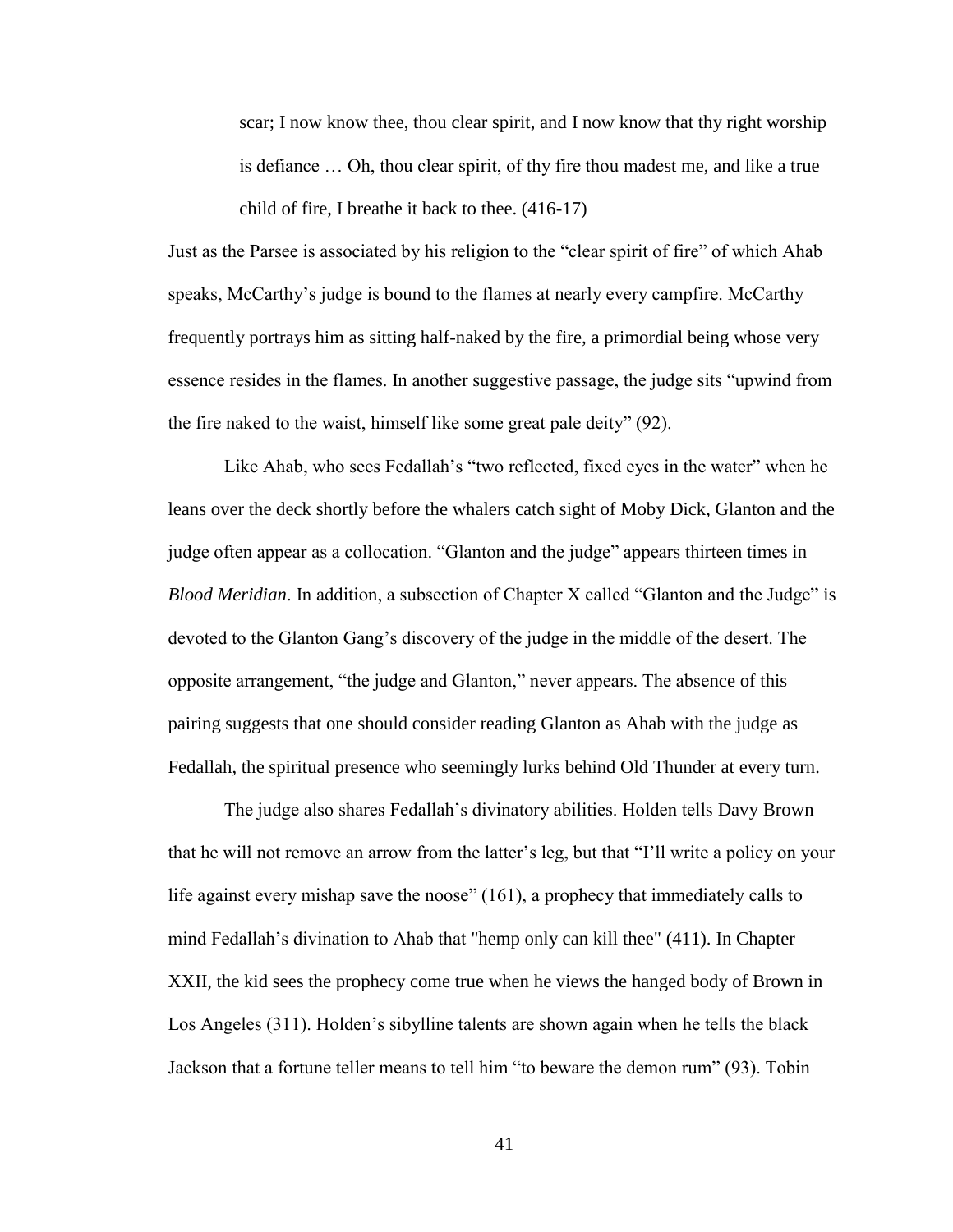objects, "That aint no fortune," to which the judge replies, "Exactly so" (93). John Sepich recognizes that because "Jackson is the first man, of all the hungover gang, to die at the crossing [Yuma's Ferry], we see again that the judge possesses a remarkable, intuitive grasp of the tarot" (*Notes* 107). Like the Parsee, whose prophecy to Ahab that "ere thou couldst die on this voyage, two hearses must verily be seen by thee on the sea; the first not made by mortal hands; and the visible wood of the last one must be grown in America" (410) comes true before Ahab's eyes on the final day of the chase for Moby Dick, the judge appears able to predict the future accurately.

It is difficult to pin down all of Melville's influences on McCarthy's enormous villain. Ahab's oratorical style and hubris provide McCarthy with fodder for the judge's attempt to achieve complete mastery over the world. McCarthy gleans physical traits from Melville's descriptions of the White Whale in order to create an imposingly large and ever-present character. Fedallah's prophetic abilities and subversive control over Ahab act as the greatest influence on McCarthy, as on several occasions he emphasizes the judge's divinatory powers and his manipulation of Glanton. McCarthy's incorporation of these qualities from several of Melville's characters shows his talent for internalizing influence and using it for new and creative purposes. In analyzing the judge, each reader peers "directly into the heart of darkness. The center of most all analyses of the book, the judge engenders many interpretations. Interpretations vary; few agree" (Worthington 135). Like Ahab, Judge Holden is also the doubloon personified, an everchanging, confounding mystery, whose roots lie in so many of Melville's memorable characters.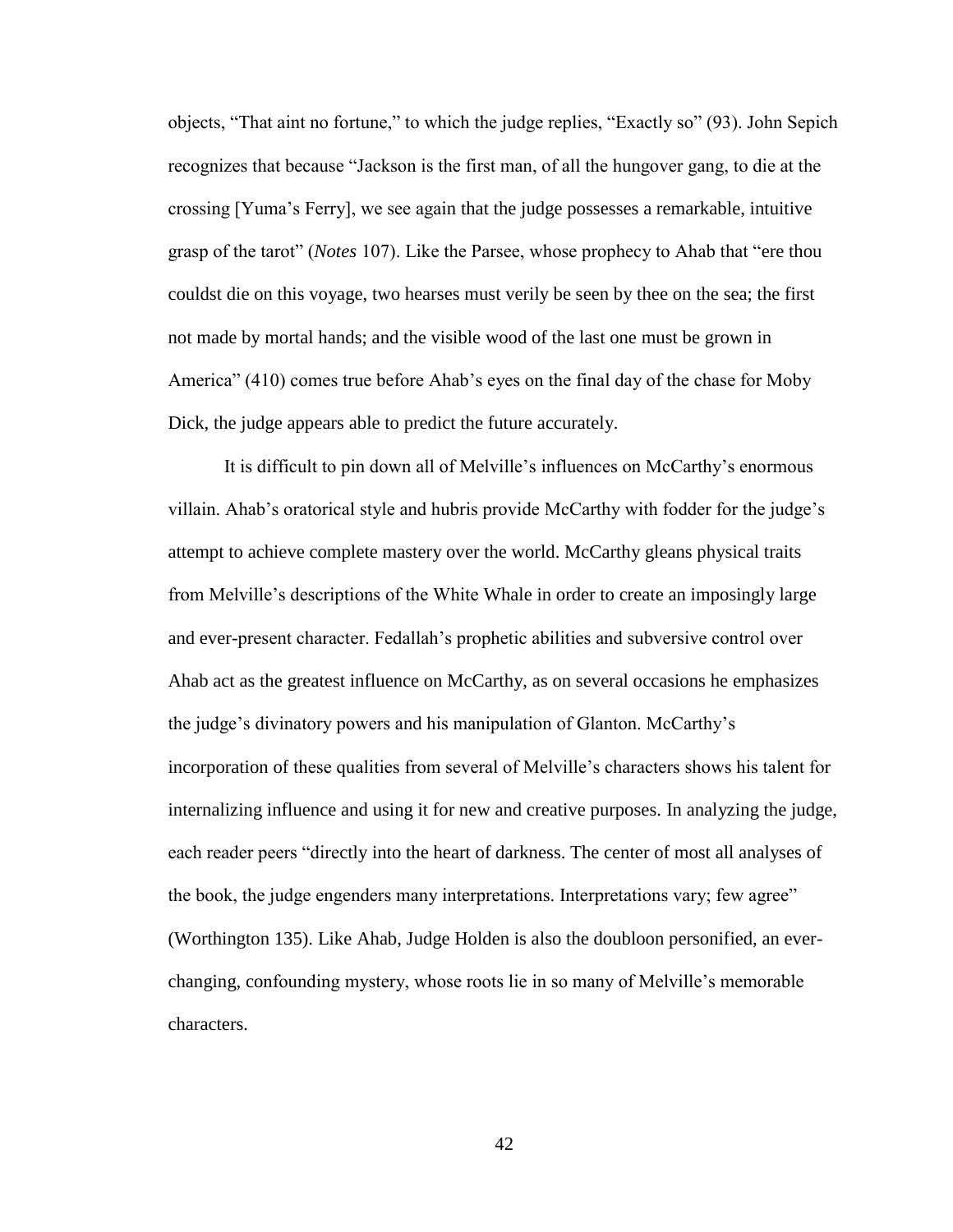### **Chapter 3: Structure, Style, and Setting**

*Blood Meridian* and *Moby-Dick*'s structural similarities point to Melville's enormous influence on McCarthy's novel. Several shared structural features emerge as one reads through the texts. These structural features operate on the surface and narrative level. *Moby-Dick*'s extracts and epilogue inform their counterparts in *Blood Meridian*, and McCarthy also modifies *Moby-Dick*'s opening line in order to develop an immediate association between his narrator and Melville's. He also adapts three particular scenes of Melville's: Ishmael's wandering into Father Mapple's chapel; Ishmael and Queequeg's two encounters with Elijah; and the three "The Chase" chapters.

Melville and McCarthy's novels both contain prefatory material. Although Melville's extracts and McCarthy's epigraphs explore different subject matters, they still perform comparable functions within the text. Melville's eighty extracts attempt to convince the reader of the whale's perennial importance in Western culture and work "to establish the epic stature, formidableness, and inexhaustibility of Ishmael's subject … and place the reader in an appropriate mood of awe or wonder" (Sten 138). The whale acts as a nexus from the past to the present, and the extracts make the great leviathan appear as a vehicle through which one can pursue the origins of mankind's struggle with nature and death.

Of all McCarthy's novels, only *Blood Meridian* contains epigraphs. While Melville's extracts are "factual report combined with fanciful fiction; poetry and history together" (Hilbert 829), McCarthy's are factual report combined with philosophical reflections on death and darkness. In contrast to Melville's eighty extracts, *Blood Meridian* contains three epigraphs that alert the reader to the violence that permeates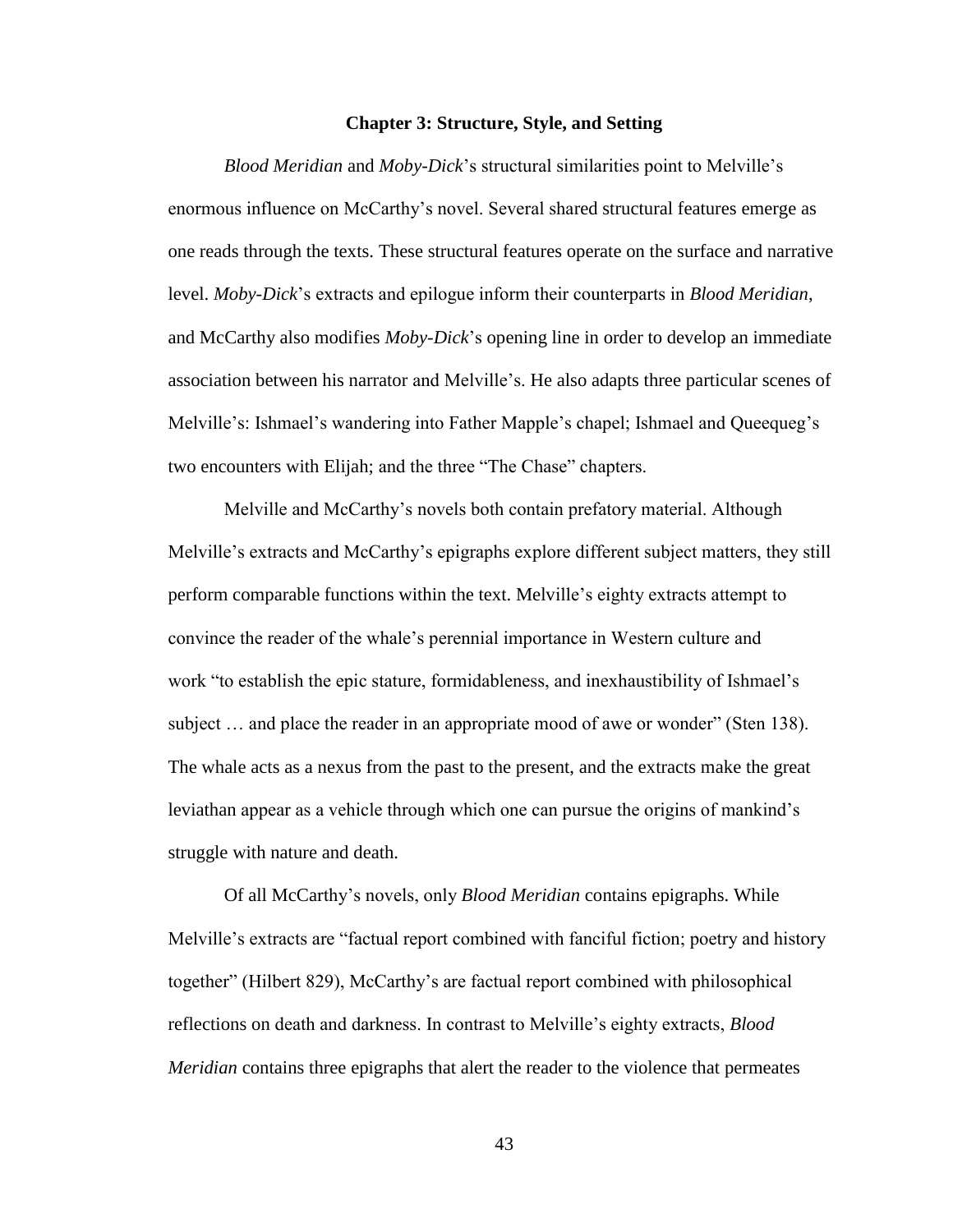McCarthy's novel. The epigraphs read:

Your ideas are terrifying and your hearts are faint. Your acts of pity and cruelty are absurd, committed with no calm, as if they were irresistible. Finally you fear blood more and more. Blood and time.

Paul Valéry

It is not to be thought that the life of darkness is sunk in misery and lost as if in sorrowing. There is no sorrowing. For sorrow is a thing that is swallowed up in death, and death and dying are the very life of darkness.

Jacob Boehme

Clark, who led last year's expedition to the Afar region of northern Ethiopia, and UC Berkeley colleague Tim D. White, also said that a reexamination of a 300,000-year-old fossil skull found in the same region earlier shows evidence of having been scalped.

*The Yuma Daily Sun June 13, 1982*

The first epigraph gives the reader an indication of the relentless, reflexive violence that he or she will come across throughout the course of the story. The second epigraph points to the unforgiving universe of *Blood Meridian*, one in which acts of love, kindness, and friendship are subsumed in darkness. As Robert H. Brinkmeyer argues in *Remapping Southern Literature*, the final epigraph's "significance for a novel about marauding scalp hunters in the nineteenth century is clear: violence lies at the heart of humankind; it always has, it always will" (39). This epigraph also lends the judge, for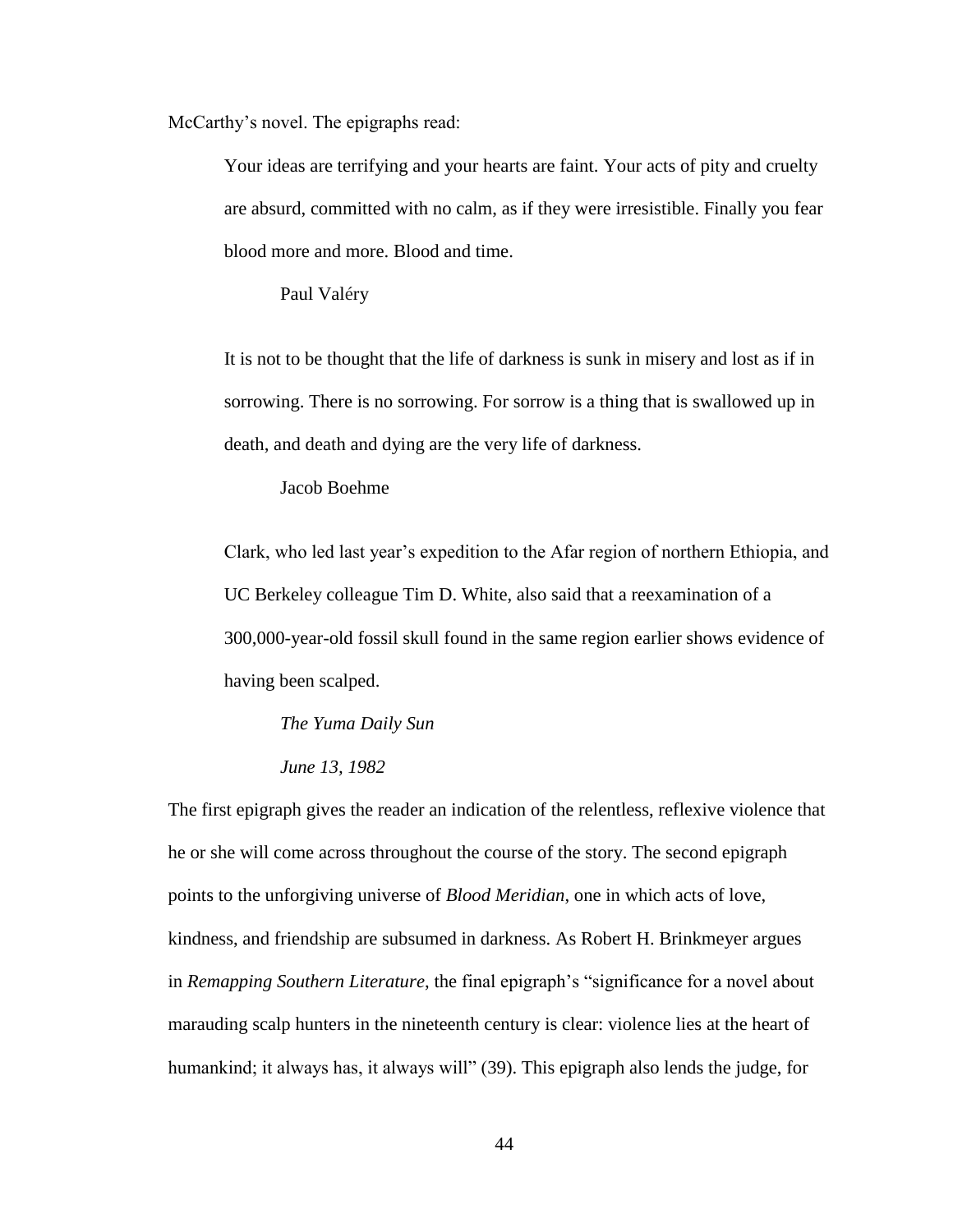whom warfare and murder is man's most noble pursuit, an atavistic quality. Just as Ahab's pursuit of Moby Dick often appears as an attempt by him to reach back to a primordial state of being, the judge's quest for scalps gives his existence a primitive and eternal essence.

While these epigraphs may not immediately suggest affinities with *Moby-Dick*'s extracts, they do perform a similar function. Just as Melville's extracts connect the practice of whaling to the beginnings of Western society, McCarthy's seek to situate the practice of scalping and the barbarity of man beyond recorded history. They move the tale beyond a restricted time period and situate it in a continuous narrative, one unaffected by changes in societies and civilizations. Ishmael states that "to produce a mighty book, you must choose a mighty theme. No great and enduring volume can ever be written on the flea, though many there be who have tried it" (379). The extracts and epigraphs in these novels demonstrate that the authors are not dealing in trifling ephemeral subjects.

One sees Melville's influence materialize again as soon as one reads *Blood Meridian*'s first page, where McCarthy models his opening paragraph on the famous beginning to *Moby-Dick*. After the chapter subheadings, McCarthy begins the novel with "See the child" (3), a simple imperative that comes straight from Melville's "Call me Ishmael" and establishes the novel's relationship with *Moby-Dick* and the kid's relationship with Ishmael. In *Blood Meridian's* introductory paragraph, McCarthy expands upon how the kid's origins play an ultimate role in his destiny: "The mother dead these fourteen years did incubate in her own bosom the creature who would carry her off. The father never speaks her name, the child does not know it … He can neither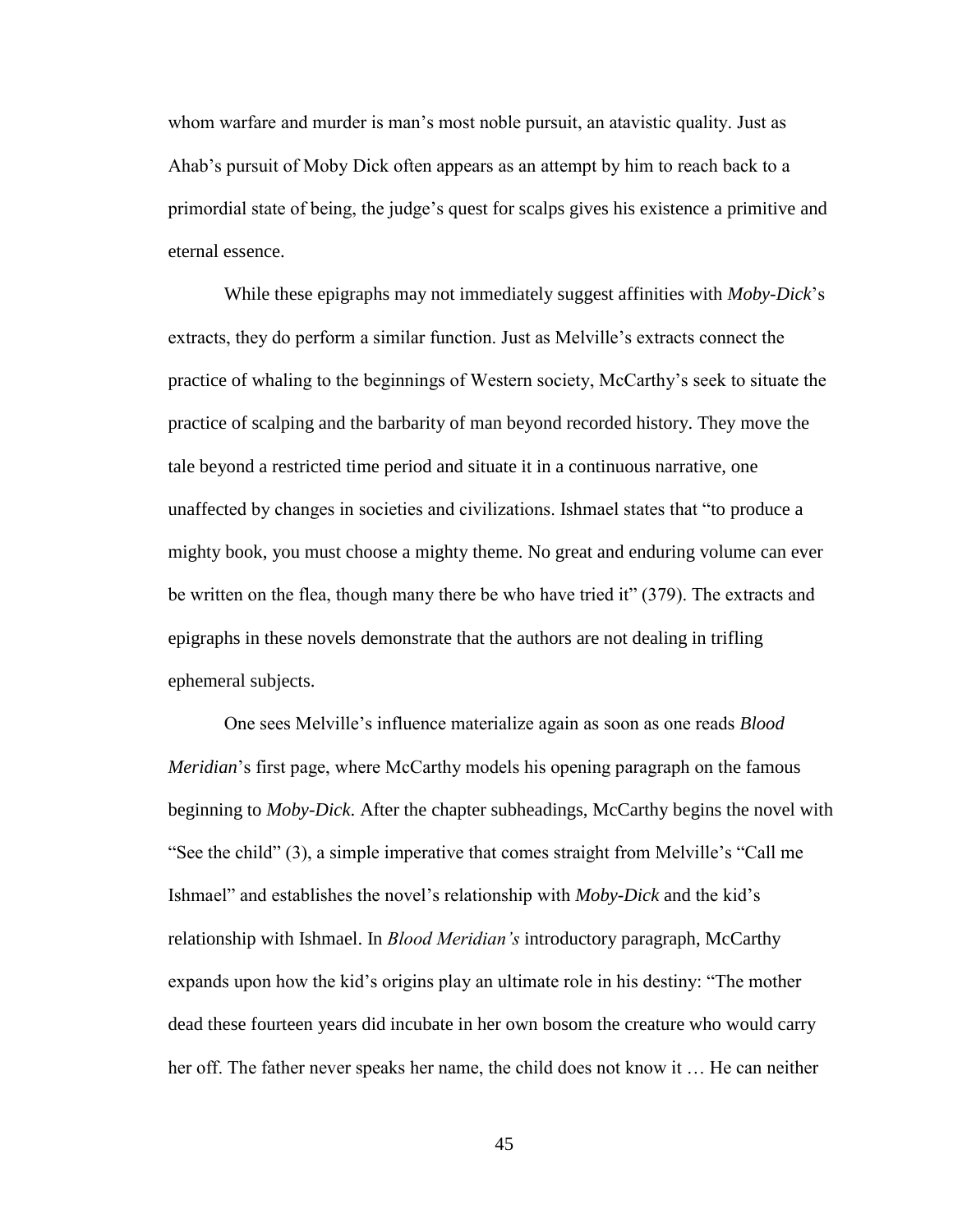read nor write and in him broods already a taste for mindless violence. All history present in that visage, the child the father of the man" (3). As with Melville's opening imperative, "this beginning literally fixes the reader to the kid and alerts the reader that she or he should be ready to confirm or reject any judgment that any other character might make of the kid in the course of the novel" (Parrish 90). "All history present in that visage, the child the father of the man," an allusion to Wordsworth's "My Heart Leaps Up When I Behold," also gives the reader insight into McCarthy's views on the role that origins play in the construction of one's personality and character. Although the opening paragraphs read very differently in regard to style and tone, they nevertheless contain intriguing parallels that appear to be willfully set up by McCarthy. The confluence of the opening passages presages the other structural parallels to come.

Another narrative concordance develops not long after the opening of each book. Melville and McCarthy both have their main characters meet their closest companions at similar points in the novel and in almost parallel ways. In Chapter 3 of *Moby-Dick*, Ishmael wants to get a room at the Spouter Inn, but he is told by the landlord that no spare rooms are available, although Ishmael may share a room with a harpooner who is wandering about trying to "sell his head" (25). Initially confounded by this response, Ishmael calms down after the landlord explains that he meant that the harpooner is trying to sell a shrunken head, and he agrees to accept the room. Resting in bed as the harpooner enters, Ishmael peers at him through the darkness of his room. When Ishmael's eyes become adjusted, he describes Queequeg:

> Such a face! It was of a dark, purplish, yellow color, here and there stuck over with large, blackish looking squares. Yes, it's just as I thought, he's a terrible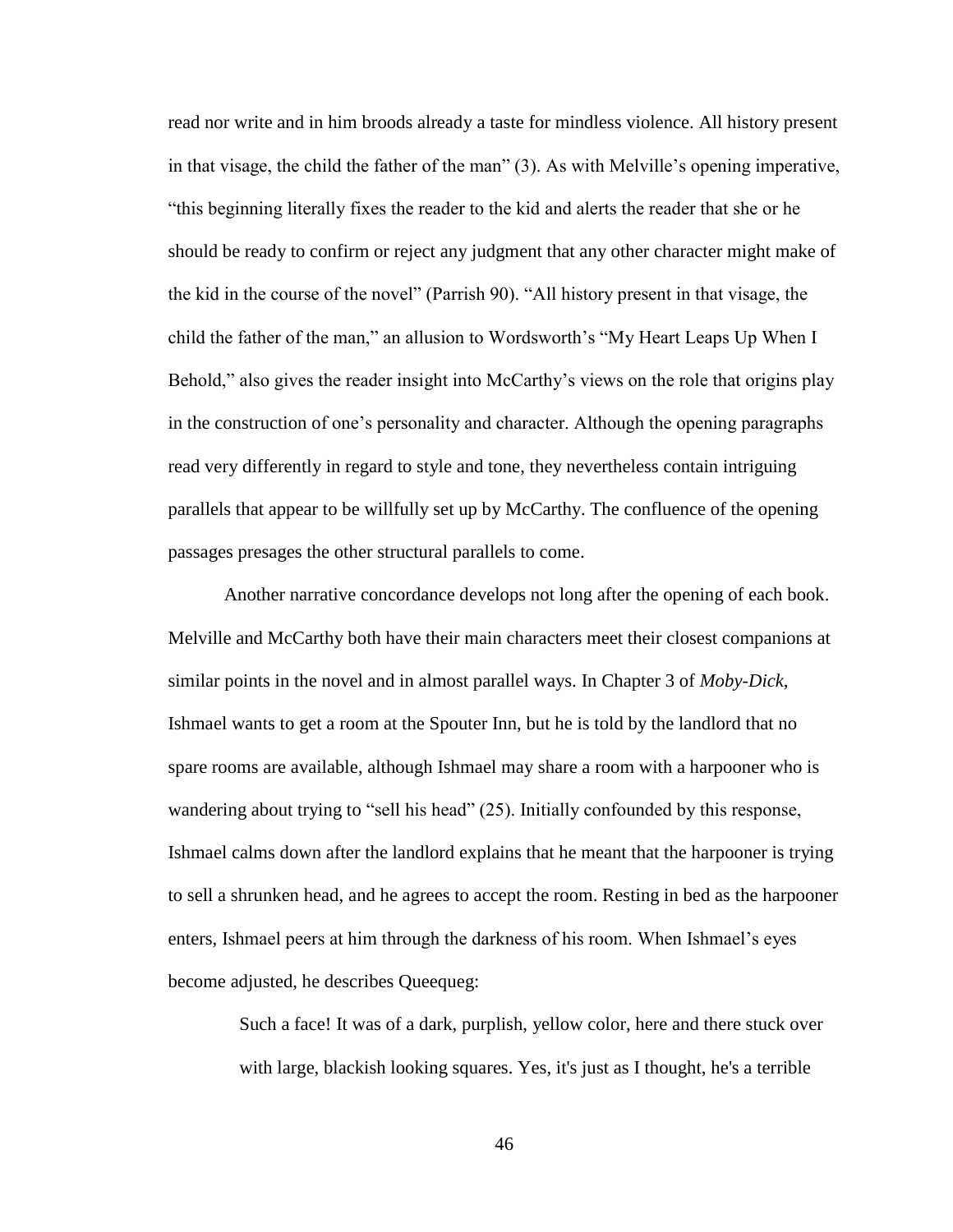bedfellow; he's been in a fight, got dreadfully cut, and here he is, just from the surgeon. But at that moment he chanced to turn his face so towards the light, that I plainly saw they could not be sticking-plasters at all, those black squares on his cheeks. They were stains of some sort or other … There was no hair on his head—none to speak of at least—nothing but a small scalp-knot twisted up on his forehead. His bald purplish head now looked for all the world like a mildewed skull. Had not the stranger stood between me and the door, I would have bolted out of it quicker than ever I bolted a dinner. (28-29)

After Queequeg discovers Ishmael in bed, the cannibal shouts, "Speak-e! tell-ee me whoee be, or dam-me, I kill-e!" (31). McCarthy modifies this scene in *Blood Meridian* when he introduces the reader to Toadvine, a tattooed, branded, and earless murderer who serves as McCarthy's adaptation of Queequeg.

In the first chapter of *Blood Meridian*, the kid encounters Toadvine before the two get into a fight. While walking to the outhouse, the kid sees him staggering drunkenly toward him. Toadvine tells the kid, "You better get out of my way," but "the kid wasnt going to do that and he saw no use in discussing it. He kicked the man in the jaw. The man went down and got up again. He said: I'm goin to kill you" (9). As the violent struggle increases in intensity, Toadvine's mutterings are gradually transformed into Queequeg-like utterances. Toadvine's threats morph from "you better get out of my way" to "I'm goin to kill you," and become "kill your ass," and finally turn into a slobbering "kill kill" (9). Instead of a harpoon, Toadvine takes out "an immense bowie knife from behind his neck … and he had codified his threats to the one word kill like a crazed chant" (9). Instead of a landlord's interceding on anyone's behalf, a man, possibly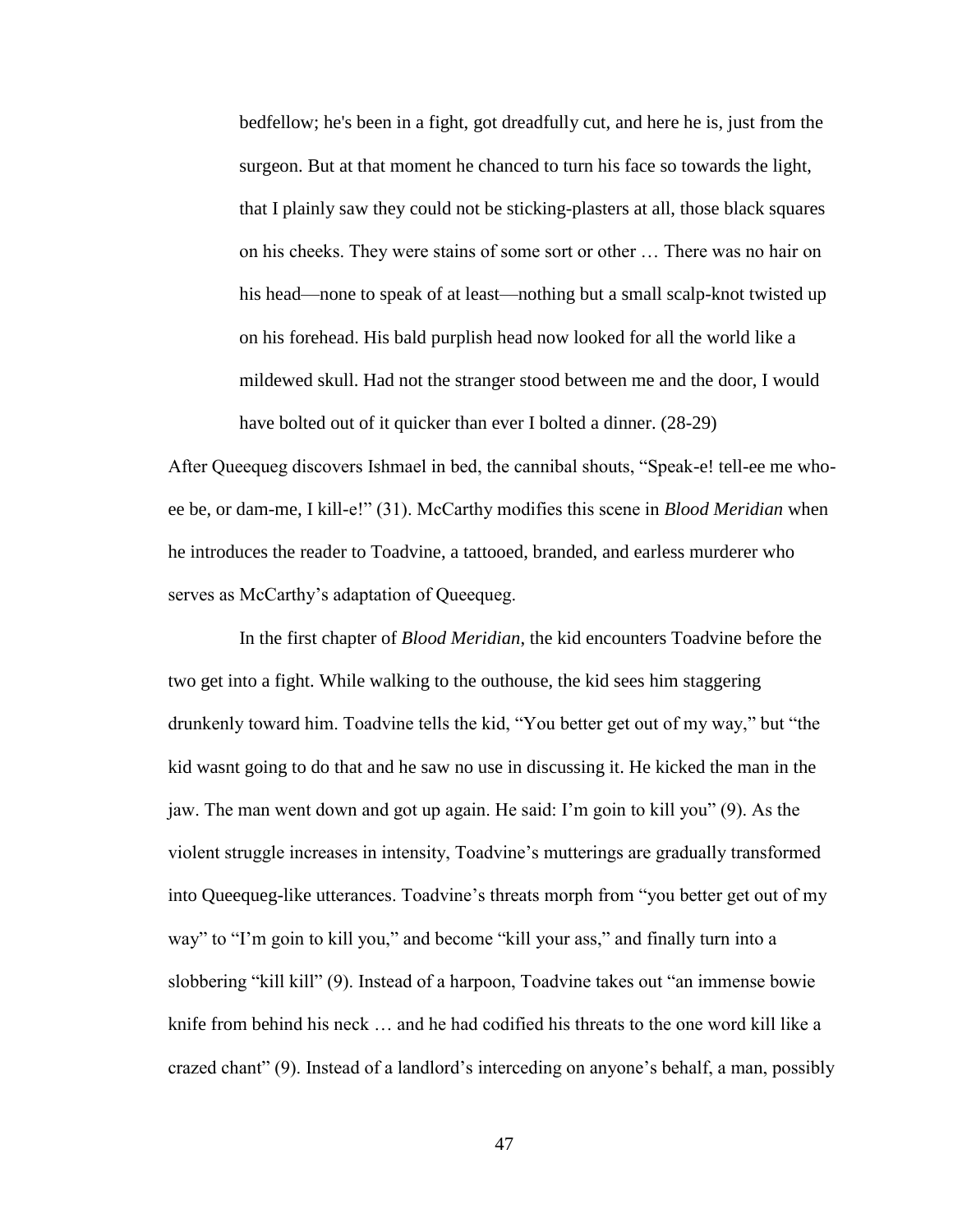the judge, knocks the kid out with a shellalegh. Covered in blood and mud, the two wake up in an abandoned lot. McCarthy describes Toadvine in a manner that recalls Ishmael's description of Queequeg in the Spouter Inn:

The kid looked at the man. His head was strangely narrow and his hair was plastered up with mud in a bizarre and primitive coiffure. On his forehead were burned the letters H T and lower and almost between the eyes the letter F and these markings were splayed and garish as if the iron had been left too long.

When he turned to look at the kid the kid could see that he had no ears. (11) As with Ishmael and Queequeg's alarming first meeting, a friendship develops between the kid and Toadvine out of their inauspicious introduction to one another. In both books, the characters become friends because of, not despite, their fraught first meetings. McCarthy does not attempt to create a copy of Melville's cannibal harpooner and his friendship with Ishmael. Instead, Melville's portrayal of an unlikely relationship between a novitiate and an experienced killer, whether of whales or of men, with a barbaric appearance influences McCarthy.

In both texts, the main characters are driven by inclement weather into a religious meeting of some kind in an early stage of the narrative, and the sermons they hear give crucial hints about themes that the authors explore later in the story. In Chapter 7 of *Moby-Dick*, Ishmael, "shaking off the sleet" (40) from his person, enters Father Mapple's chapel. He describes Mapple as a former "sailor and a harpooneer in his youth … [who] was in the hardy winter of a healthy old age" (42). Mapple proceeds to give a theatrical sermon on God's ubiquity, terror, and grace. Mapple "warns the would-be adventurer to stay within the confines of the known world and to flee all fearful encounters with the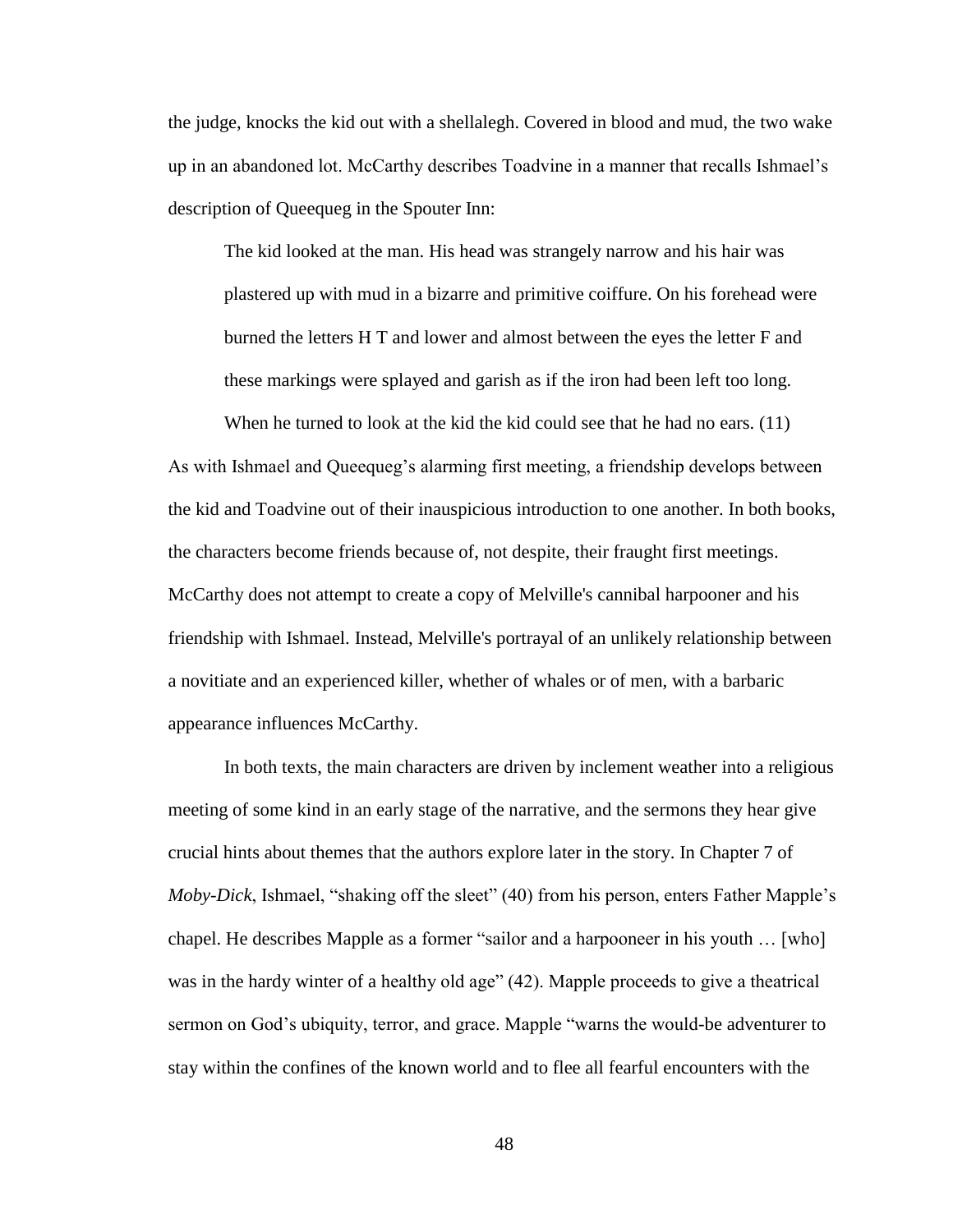great powers beyond" (Sten 144-145). Mapple rails against human hubris, telling his congregation that "if we obey God, we must disobey ourselves; and it is in this disobeying ourselves, wherein the hardness of obeying God consists" (45). Mapple suggests that man's desires and God's will are in conflict with one another, and that the human and spiritual realms have a perpetually antagonistic relationship.

At a similar point in his novel, McCarthy includes a scene where the kid wanders into a tent meeting to escape incessant rain shortly after he arrives in Nacogdoches. McCarthy writes:

The Reverend Green had been playing to a full house daily as long as the rain had been falling and the rain had been falling for two weeks. When the kid ducked into the ratty canvas tent there was standing room along the walls, a place or two, and such a heady reek of the wet and bathless that they themselves would sally forth into the downpour now and again for fresh air before the rain drove them in again. (5-6)

In imitation of Father Mapple, who chides Jonah for thinking that "God is everywhere; Tarshish he never reached" (50), the Reverend Green proceeds to give a discourse on the inability of a man to "get shed" of Christ. McCarthy writes: "Neighbors, said the reverend, he couldnt stay out of these here hell, hell, hellholes right here in Nacogdoches … Dont you know that he said I will foller ye always even unto the end of the road?" (6). Whereas in Melville's scene no one disrupts Father Mapple, in McCarthy's the judge enters the tent and everyone falls silent. The judge accuses Green of being an illiterate preacher who partakes in acts of pedophilia and bestiality. Chaos ensues, and the kid flees the tent. McCarthy takes Melville's scene and adapts it to foreshadow the moral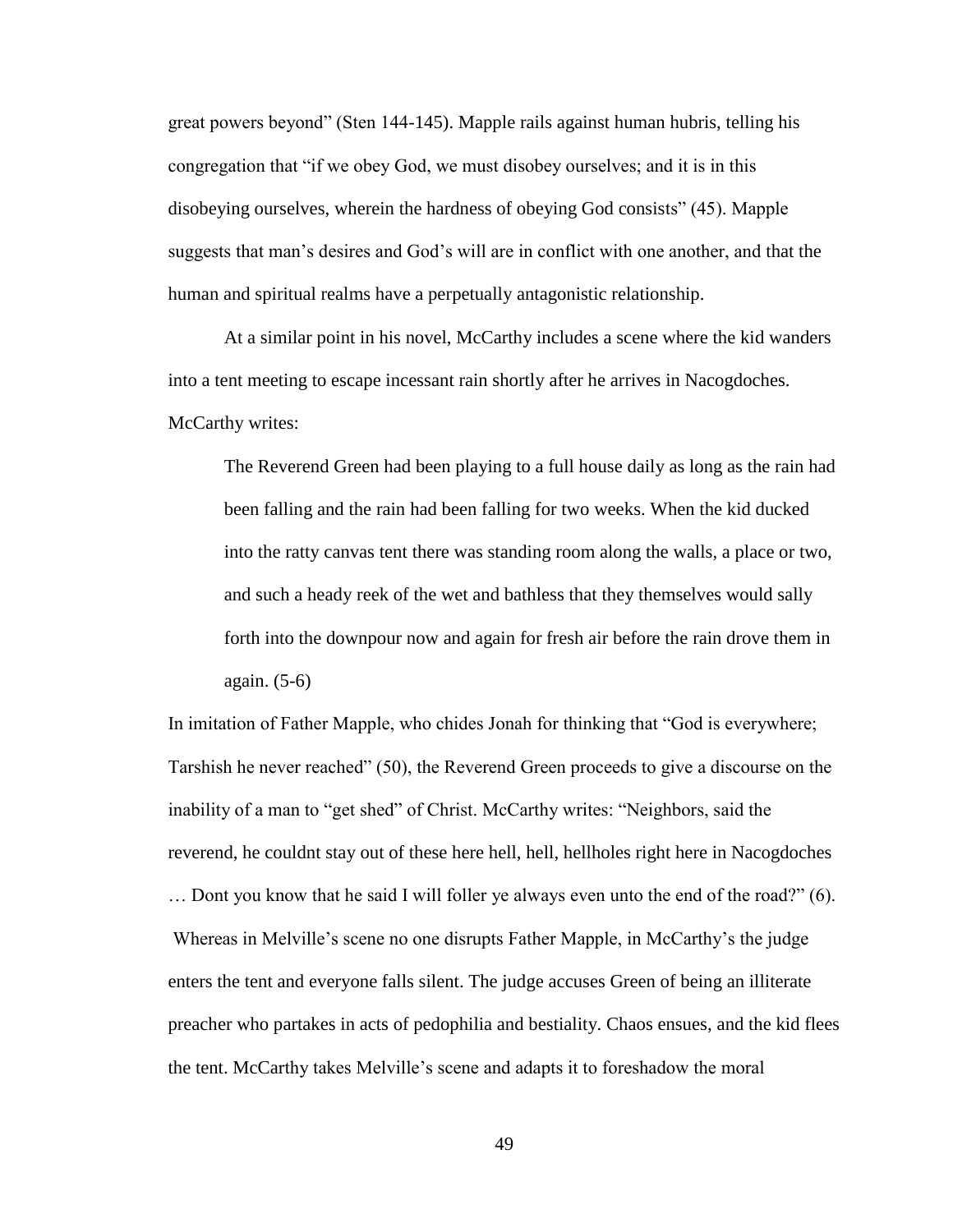wasteland that is the world of *Blood Meridian*.

The two scenes have their differences, but their thematic parallels as well as their similar placement within the text suggests a direct influence. A particular reading of Father Mapple's sermon aligns the two scenes even further. In *Melville's Quarrel with God*, Lawrance Thompson suggests that Melville wrote Father Mapple's sermon about Jonah and the whale "with tongue in cheek, for ultimately ironic and sarcastic and satirical purposes" (10). Thompson posits "that perhaps the devout and sincere Father Mapple had been permitted to preach that sermon, in a novel, so that the sermon itself could serve Melville as a way of testing the discrimination of his readers; as a further way of separating the sheep from the goats; even as a stylistically contrived sheeptrap or mousetrap" (10). McCarthy's openly humorous Father Green scene requires no such suggestion of ironical intention, but if one chooses to go along with Thompson's reading of Father Mapple these parallel events in the texts appear even more similar to one another. McCarthy plays a similar trick on his first-time readers, but he instead tests the moral discrimination of his audience. Like the bar patrons who laugh when they ask the judge, "Where did you know him to know all that stuff on him" to which he replies, "I never laid eyes on the man before today. Never even heard of him," (8) the first-time reader of *Blood Meridian* readily comes to view Holden as a humorous character at this point in the narrative. Even though the judge's words lead to a brawl replete with gunshots in the tent and certainly ruin the Rev. Green's life, the new reader (and even the returning one) understandably comes to like the judge at this stage. McCarthy toys with the reader's moral compass here as he foreshadows the large-scale terror that the judge comes to wreak upon all those whom he comes across.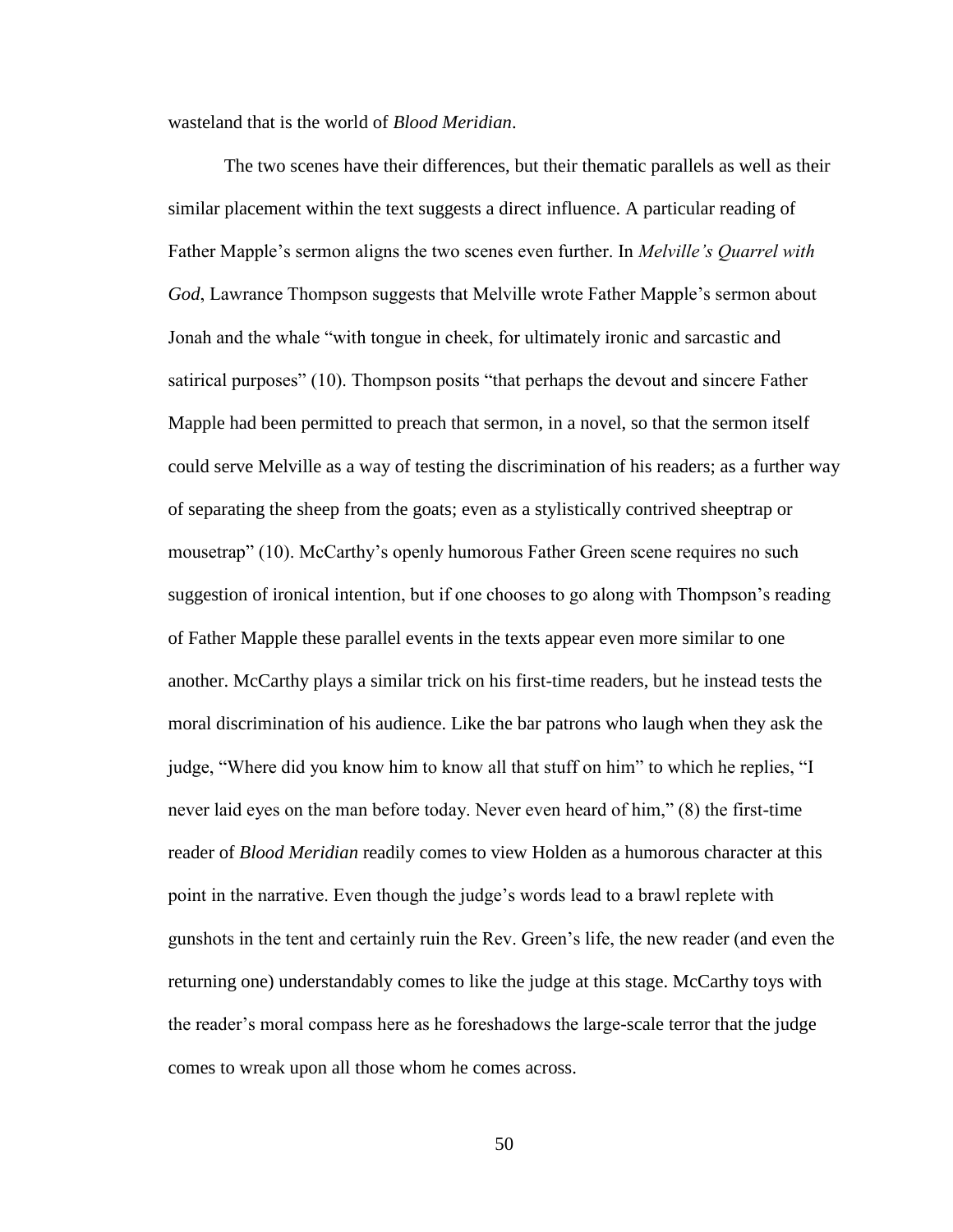In both novels, the priests are right: Father Mapple accurately predicts the tragedy that Ahab's hubris and monomania unleash upon his crew and the Rev. Green correctly warns his listeners that the devil stands in their presence. John Sepich points out that despite the judge's never having heard of Green, Holden might still be correct in his allegations because he repeatedly reveals that he "knows things he reasonably cannot know" (*Notes* 13). Sepich argues that "McCarthy's scene is meant to emphasize the credulity of the church members as well as the judge's 'intuitive' understanding of Green" (*Notes* 13). If this is indeed the case, this reading coincides with the argument that Thompson makes about Father Mapple's sermon and develops another parallel between the texts.

"The Prophet" chapter of *Moby-Dick* also appears in another form in *Blood Meridian*. In this chapter, Elijah, a seemingly crazy prophet, confronts Queequeg and Ishmael after they sign up to set sail with the *Pequod.* After Ishmael responds affirmatively that he and Queequeg have signed the articles to join the ship, Elijah asks, "Anything down there about your souls?" (86). Through a series of opaque questions and responses, Elijah gives vague hints to Ishmael and Queequeg about the background and personality of Captain Ahab. He tells them:

> Step and growl; growl and go—that's the word with Captain Ahab. But nothing about that thing that happened to him off Cape Horn, long ago, when he lay like dead for three days and nights; nothing about that deadly skrimmage with the Spaniard afore the altar in Santa?—heard nothing about that, eh? Nothing about the silver calabash he spat into? And nothing about his losing his leg last voyage, according to the prophecy? Didn't ye hear a word about them matters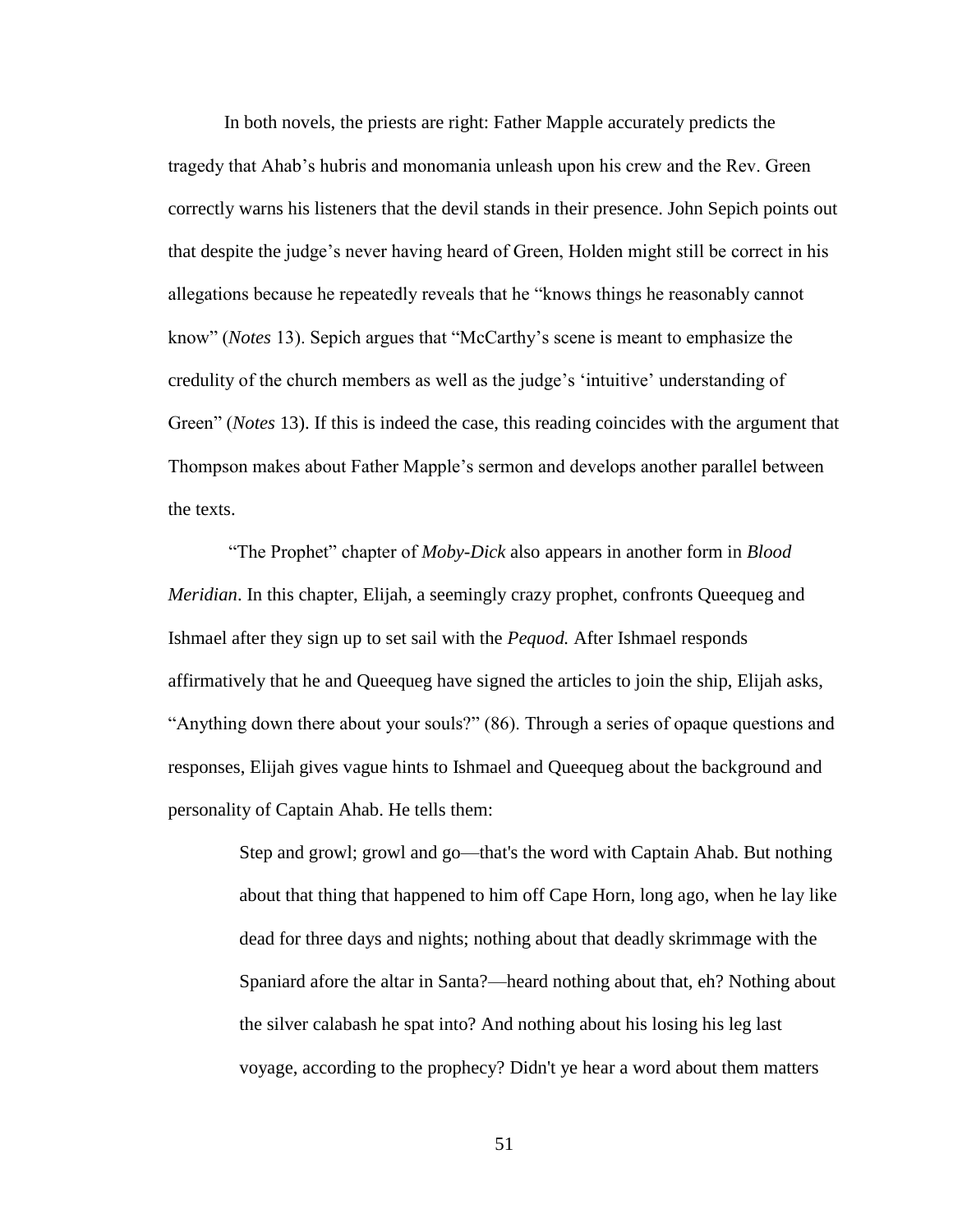and something more, eh? No, I don't think ye did; how could ye? Who knows it? Not all Nantucket, I guess. But hows'ever, mayhap, ye've heard tell about the leg, and how he lost it; aye, ye have heard of that, I dare say. Oh yes, *that* every one knows a'most—I mean they know he's only one leg; and that a parmacetti took the other off. (87)

Elijah appears again two chapters later. This time he offers them another hesitant caveat: "Oh! I was going to warn ye against—but never mind, never mind—it's all one, all in the family too; —sharp frost this morning, ain't it? Good bye to ye. Shan't see ye again very soon I guess; unless it's before the Grand Jury" (91). They dismiss the man as crazy and still cast off on Ahab's ship.

A corresponding scene occurs at a similar point in *Blood Meridian*. In *Moby-Dick*, the prophet arrives shortly after Queequeg and Ishmael sign their contracts with Bildad and Peleg. In *Blood Meridian*, the prophet emerges not long after the kid agrees to join Captain White's filibusters, a group of Americans who plan on raiding Mexico. While at a bar with two other soldiers in Captain White's unit, the kid is observed by "an old disordered Mennonite ... a thin man in a leather weskit, a black and straightbrim hat set square on his head, a thin rim of whiskers" (39). McCarthy writes:

The recruits stand sideways along the bar with their thumbs in their belts and watch the room. They talk among themselves of the expedition in loud voices and the old Mennonite shakes a rueful head and sips his drink and mutters.

They'll stop you at the river, he says.

The second corporal looks past his comrades. Are you talking to me? At the river. Be told. They'll jail you to a man.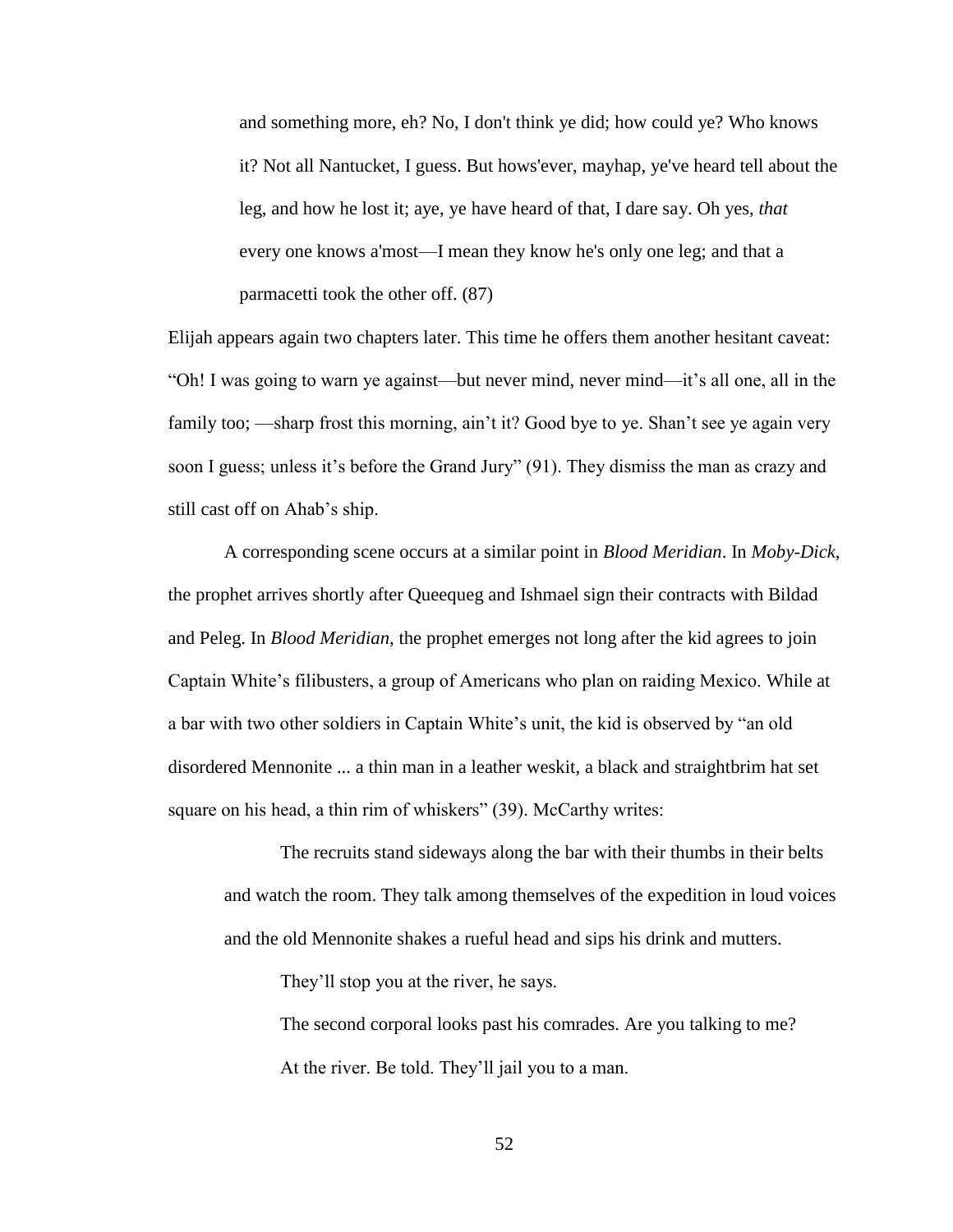Who will?

The United States Army. General Worth.

The hell they will.

Pray that they will.

He looks at his comrades. He leans toward the Mennonite. What does that mean, old man?

Do ye cross that river with yon filibuster armed ye'll not cross it back.

Dont aim to cross it back. We goin to Sonora.

What's it to you, old man? (39-40)

In an ominously cryptic tone reminiscent of Elijah, the Mennonite concludes by telling them: "The wrath of God lies sleeping. It was hid a million years before men were and only men have power to wake it. Hell aint half full. Hear me. Ye carry war of a madman's making onto a foreign land. Ye'll wake more than the dogs" (40). After a night of revelry and violence, "the kid and the second corporal knelt over the boy from Missouri who had been named Earl and they spoke his name but he never spoke back" (40). As they hover over their dead comrade, the Mennonite returns to them, just as Elijah revisits Ishmael and Queequeg to give them forebodings of Ahab's "five dusky phantoms" (187) who later appear right before the first lowering for a whale, and tells them, "There is no such joy in the tavern as upon the road thereto" (41). It does not take long for the Mennonite's prophecy to be proven accurate, as in the very next chapter Captain White and his soldiers are massacred by Comanches. The kid survives the assault, only to be thrown in jail after he is shown the head of White floating in a carboy (70).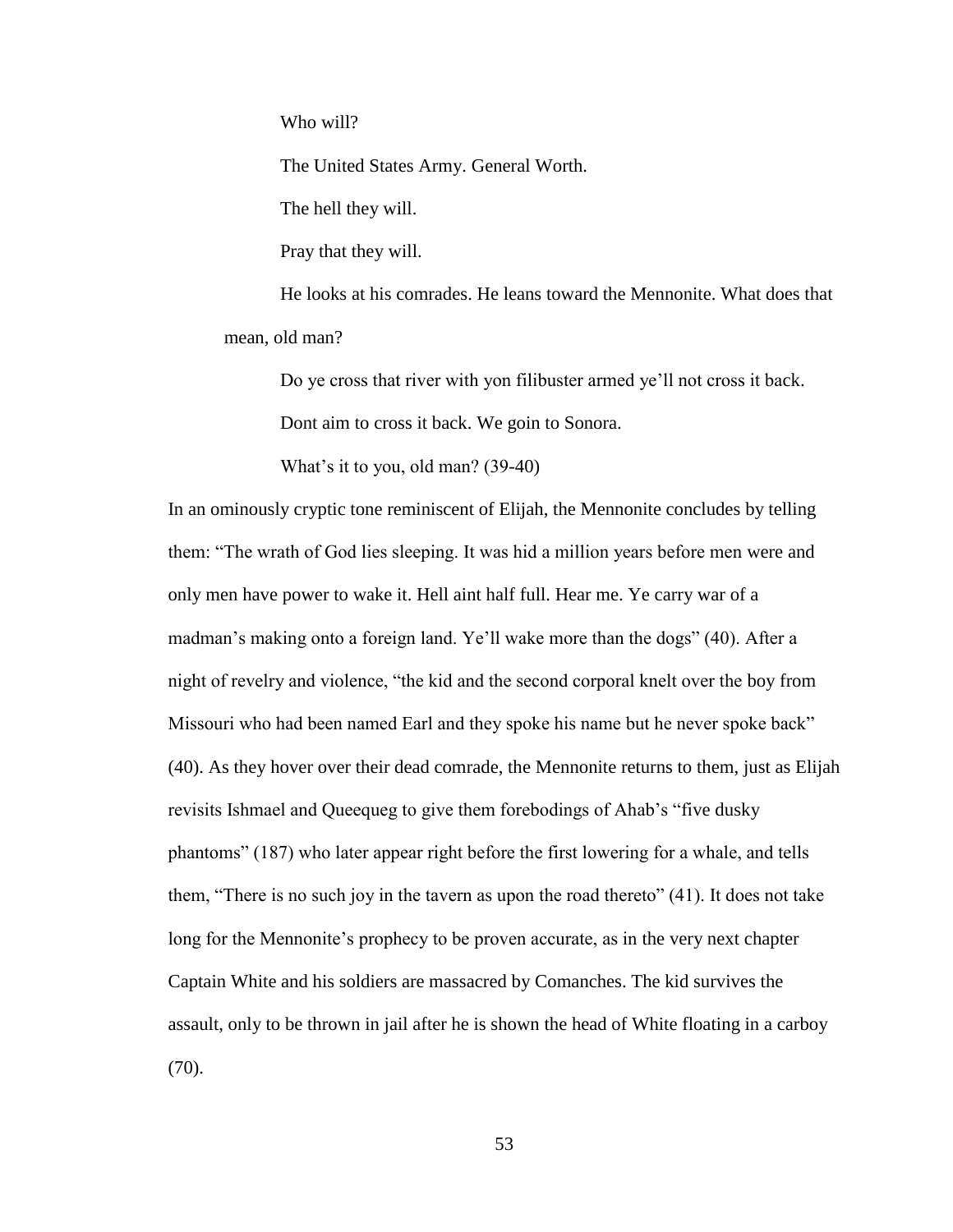The Mennonite's prophetic words come to fruition, as do Elijah's. Both prophets also appear at similar points in each novel, right before the setting off on a voyage, and each reappears a second time. Each offers cryptic prophecies that make no sense when they are first uttered but end up coming true. In an interview with Peter Josyph, Harold Bloom correctly states that the parallelism of these two scenes "is almost precise, down to some deliberative verbal echoes," but he incorrectly attributes McCarthy's retelling of Melville's scene to his "own defiance of his indebtedness" (Josyph 78-79). Bloom's choice of words here is typical of the kind of language used in discussions of Melville's influence on McCarthy. McCarthy adds "deliberative verbal echoes," yet somehow is recalcitrant about it. The clear connections between these two encounters evince not just Melville's influence on McCarthy but McCarthy's open acknowledgement of it.

The final three chapters before *Moby-Dick*'s epilogue, which describe the *Pequod*'s sighting of and three-day pursuit for the White Whale, have an influence on McCarthy's depiction of the three-day stand-off between the judge and the kid toward *Blood Meridian*'s conclusion. In Melville's "The Chase" chapters, the *Pequod* hunts Moby Dick until the whale destroys and kills the entire crew save Ishmael on the third day. *Blood Meridian* contains a three-day fight among the kid, Tobin, and the judge in the desert near the novel's conclusion, a scene that begs comparison to the concluding pursuit of Moby Dick. Instead of the White Whale, the kid and Tobin come up against their leviathan of a foe, Judge Holden.

Whether or not one reads the judge as the human embodiment of Moby Dick, the three-day confrontation in *Blood Meridian* parallels the three "The Chase" chapters in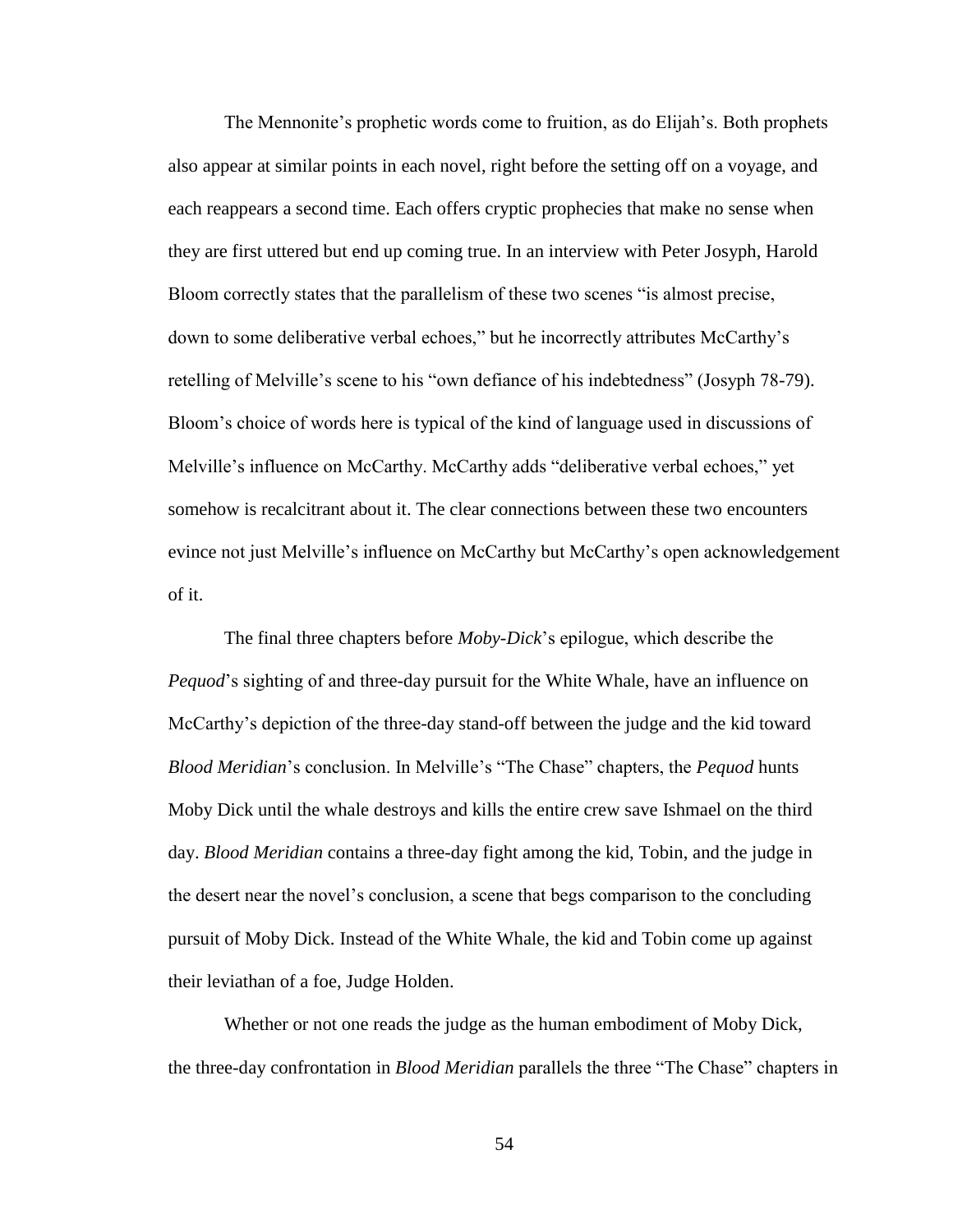Melville's novel. In both novels, these chapters deal with the main character's coming up against a seemingly immortal and powerful foe, and each protagonist is eventually defeated. The kid manages to survive this encounter, but he is murdered, and probably raped, by the judge in the final chapter.

The novels' epilogues provide a final parallel. *Blood Meridian*'s epilogue begins with "a man progressing over the plain by means of holes which he is making in the ground. He uses an implement with two handles and he chucks it into the hole and he enkindles the stone in the hole with his steel hole by hole striking the fire out of the rock which God has put there" (337). Melville's epilogue is far more lucid and simply concludes the story of Ishmael, the one whaleman who "did survive the wreck" (470). Perhaps some thematic parallels could be teased out of the two epilogues, but it is the very inclusion of an epilogue in *Blood Meridian* that suggests an influence from Melville. Of course, Melville is neither the first nor the last author to include an epilogue in his work, but given all the structural parallels that have thus far been examined the existence of an epilogue in *Blood Meridian*, something that no other book by McCarthy contains, suggests a possible desire by McCarthy to develop one last parallel to *Moby-Dick*. *Blood Meridian certainly is not McCarthy's only novel that could use an epilogue to add extra* dimensions to a book's conclusion. Whatever the narrative reasons for putting it there, a possible additional reason for McCarthy's placement of the final scene within an epilogue and not within the final chapter or within a brief separate chapter is that Melville, from whom McCarthy borrows so many other structural features, includes one in *Moby-Dick*.

## **Vocabulary**

From law dictionaries to historical documents, the vocabulary of *Blood Meridian*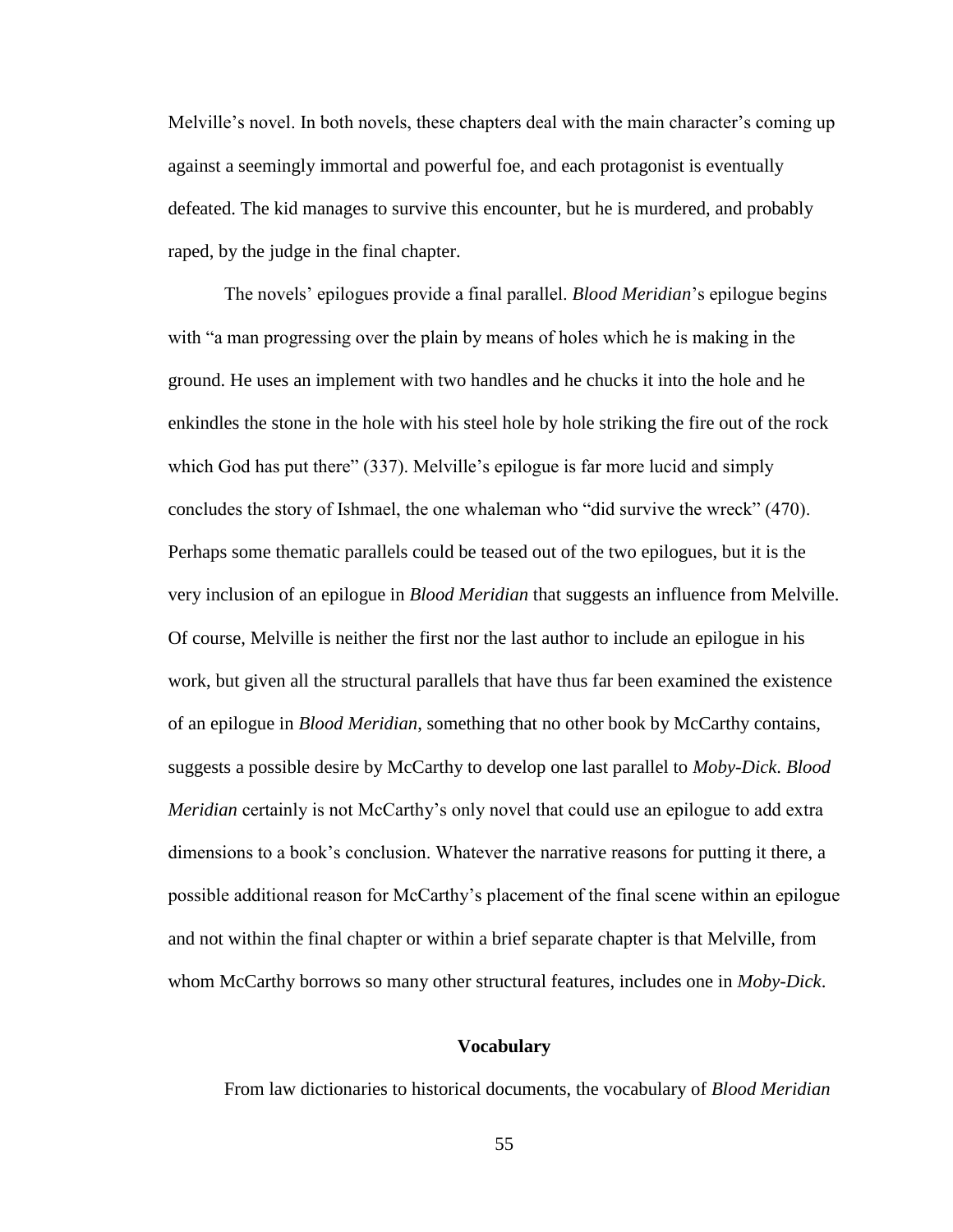comes from a diverse body of texts. Given that McCarthy draws his language from diffuse sources, it is often difficult to pinpoint every instance in which he directly borrows words from *Moby-Dick* or other works by Melville, but it is clear that some of *Blood Meridian*'s vocabulary comes at least indirectly from Melville.

In *A Reader's Guide to Blood Meridian*, Shane Schimpf points out that McCarthy uses vocabulary that one finds in Melville's works. For example, Melville's use of "filibustiers" in *Mardi* (1849) to refer to people who take part in illegal and guerilla warfare is one of the earliest known occurrences of the word in this context (Purcell 806). Filibuster specifically refers to "an American who in the mid-19<sup>th</sup> century took part in fomenting revolutions and insurrections in a Latin American country. Also, an irregular military adventurer; specifically, an organizer or member of a hostile expedition to a country with which his own is at peace" (Schimpf 93). In *Blood Meridian*, the prophetic Mennonite warns the kid that "do ye cross that river with yon filibuster armed ye'll not cross it back" (40). The word does not appear in McCarthy's other novels.

When the kid enlists with a militia he sits on "a kind of settle made from some dark wood" (31). Schimpf notes that "this somewhat unusual word also appears in *Moby-Dick*" (84) when Ishmael sits "down on an old wooden settle, carved all over like a bench on the Battery" (Melville 22) in the Spouter Inn. McCarthy's inclusion of this word certainly does not mean that he directly borrows it from *Moby-Dick*, but it nevertheless suggests the possibility. A settle does not feature in any other McCarthy novel.

While walking past a meatstall in a market the crew sees "the flensed and naked skulls of cows and sheep…hanging head downward from hooks" (73). The use of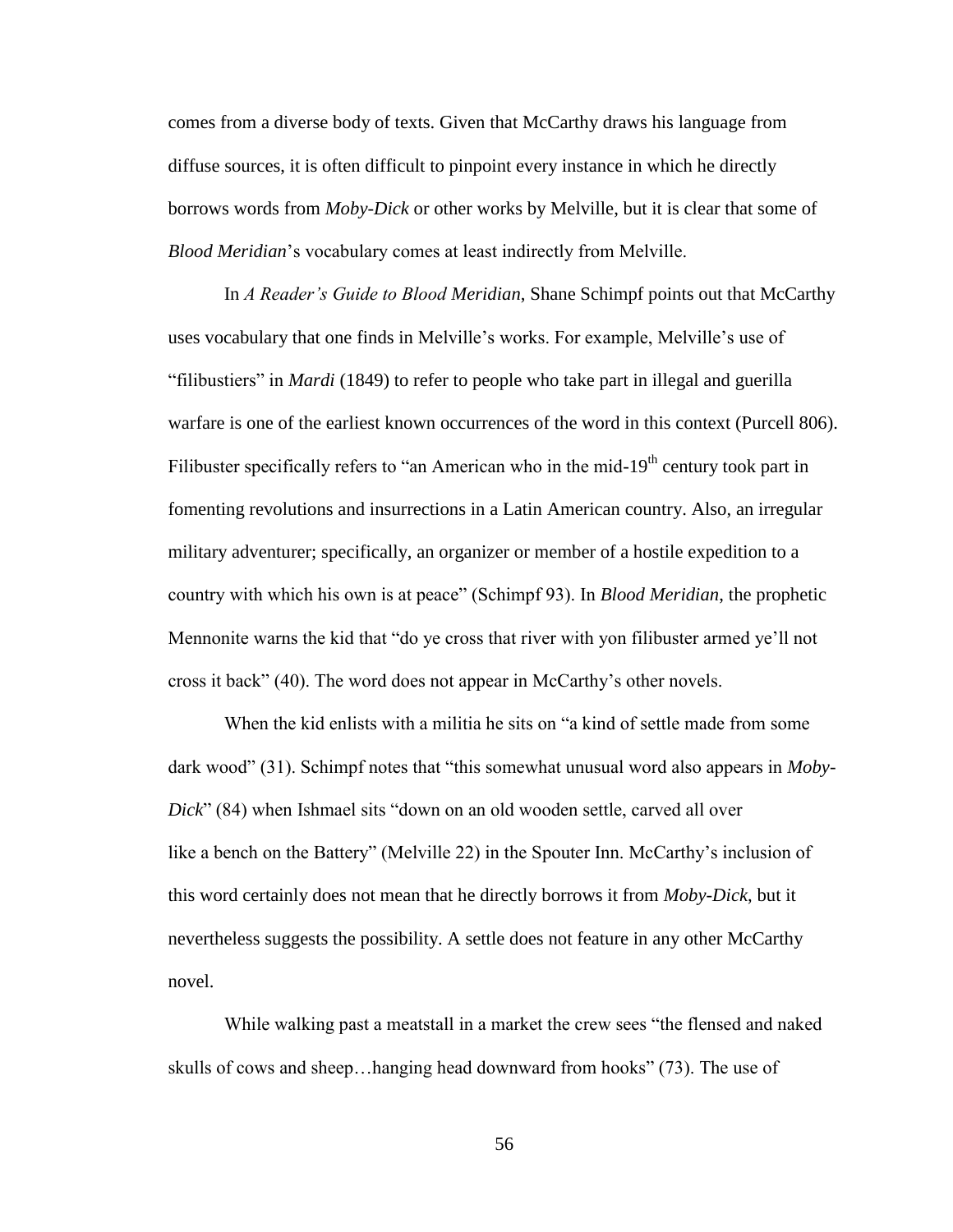"flense" here is an "allusion to the quintessential whaling exercise made famous in *Moby-Dick*" (Schimpf 120). "Flensed," which *Webster*'s dates to 1880 but was used by Melville in 1851 (Purcell 800), is today known outside of the fishery, but it nevertheless directs the reader back to *Moby-Dick*, when Ishmael states that "circumstances require that the harpooneer shall remain on the whale till the whole flensing or stripping operation is concluded" (270). It is likely that McCarthy knows the literary origin of this word and consciously uses it in his own text in order to allude to *Moby-Dick*. McCarthy does not use this word in any of his other novels.

Melville's usage of the word "awash" to mean refer to something being moved about at the bidding of the waves "antedates the earliest historical evidence recorded in the historical dictionaries" (Babcock 163). Although surprisingly enough this word does not appear in *Moby-Dick*, it does appear in *Mardi* (1849), where Melville writes:

The wounded man paddled wildly with his hands; the dead one rolled from side to side; and the Cholo, seizing the solitary oar, in his frenzied heedlessness, spun the boat round and round; while all the while shot followed shot, Samoa firing as fast as Annatoo could load. At length both Cholo and savage fell dead upon their comrades, canting the boat over sideways, till well nigh awash; in which manner she drifted off. (63)

In a scene that almost exactly recalls this passage from *Mardi*, McCarthy uses the word in the same way and in the same context in *Blood Meridian*. After massacring a camp of peaceful Gileños, McCarthy reports: "The dead lay awash in the shallows like the victims of some disaster at sea and they were strewn along the salt foreshore in a havoc of blood and entrails" (157). The likelihood of McCarthy's writing this scene and recalling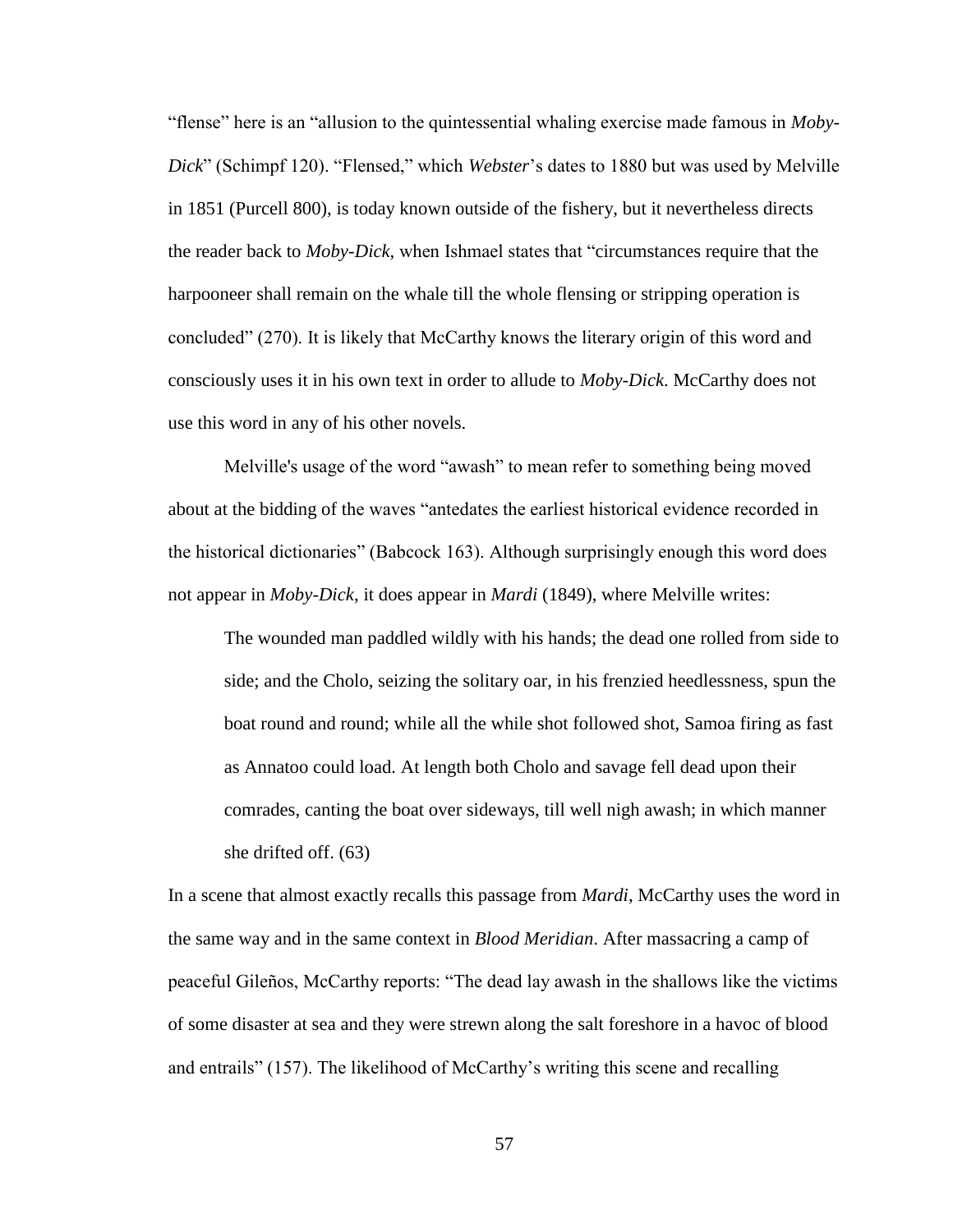Melville's use of "awash," a relatively common term in literature, appears too small to be conclusive, but the possibility that the lexical concordance between the two passages arises not from a conscious adoption but from the deep internalization of a literary idol's language seems probable. McCarthy uses "awash" in other novels, but it does not appear in the same context. In *The Orchard Keeper*, McCarthy writes: "The sun was high now, all the green of the morning shot with sunlight, plankton awash in a sea of gold" (54). In *Suttree*, "awash" is usually used in connection with the title character's skiff, but McCarthy uses it once to describe clouds that "lay remote and motionless across the evening sky like milt awash in some backwater of the planet's seas …" (291). *Blood Meridian* is the only McCarthy novel that contains a usage similar to that found in *Mardi*.

Although many of these examples could be explained away by the entrance of Melville's vocabulary into the American literary vernacular, most of the words presented here do not appear in McCarthy's other works, and when they do, they do not show up in the same contexts. In their existing uses in *Blood Meridian*, they create parallels between McCarthy's work and Melville's. Melville's vocabulary and language abound in McCarthy's *Blood Meridian*, and subtler instances certainly await discovery.

## **Setting**

Although nearly all of *Blood Meridian* takes place in harsh and unforgiving deserts, McCarthy occasionally transports the readers to wetter settings through similes and metaphors that direct the reader to *Moby-Dick*. In addition to these brief conveyances, as monotonous environments that permit no records, the settings of each novel contribute parallels between the texts.

In both *Moby-Dick* and *Blood Meridian*, the settings are not relegated to the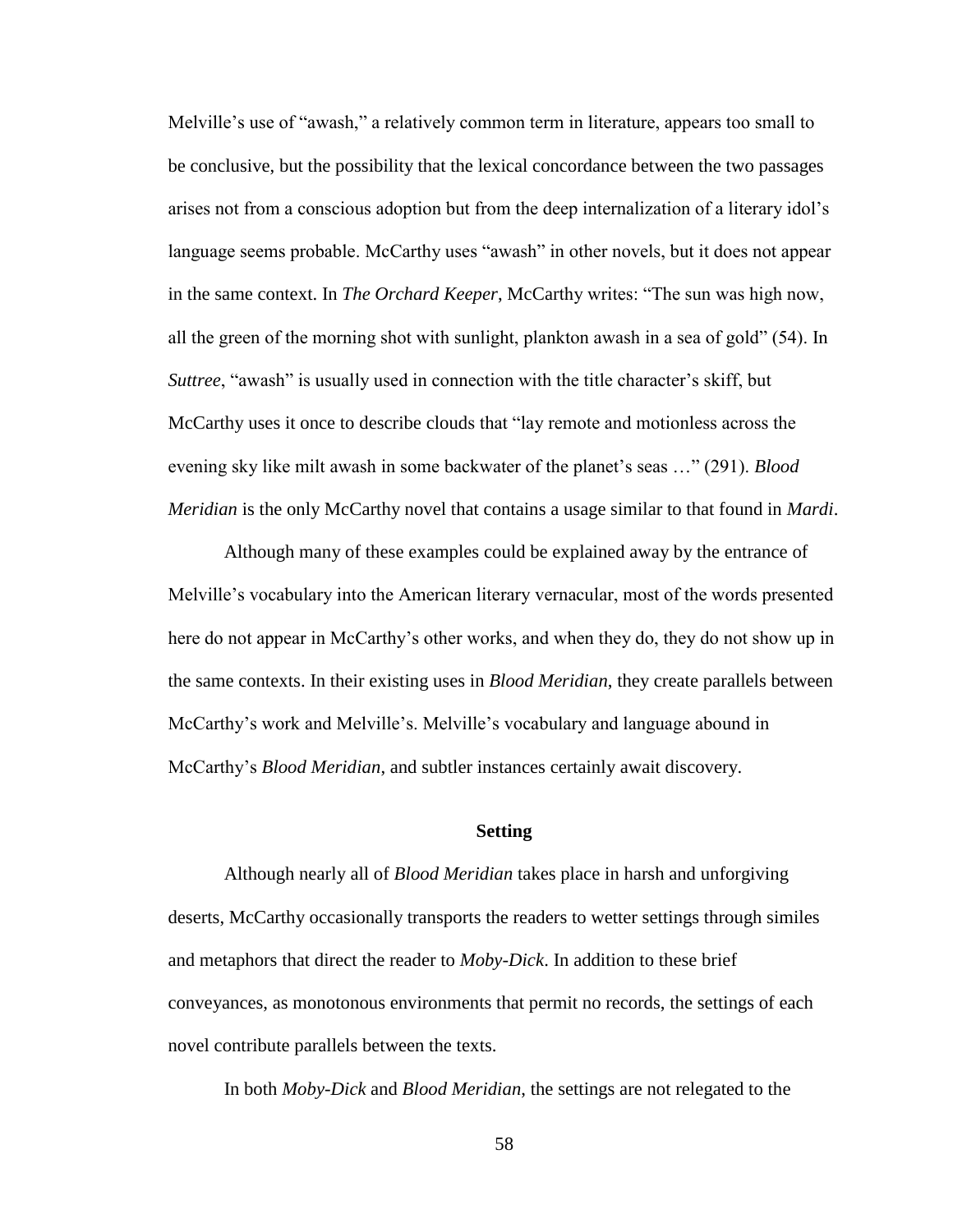background, but instead play an integral role in the narrative and function like characters themselves. Robert L. Jarrett argues that in Melville's fiction "the ocean supplies a series of mimetic, symbolic, and mythic landscapes for his drama" (139). He writes: "Ishmael suggests that the decision to go to sea is a suicidal repudiation of normal existence on 'land' in order to quest after the oceanic mysteries in the psyche. McCarthy's characters wander, like Ishmael, from their homes, relinquishing the safety of American normalcy of the highway and town for … a lonely death in the Southwestern desert (Jarrett 139). James Dorson notes that "like the oceans of *Moby Dick* (1851) or the jungles of *Heart of Darkness* (1902), the deserts in *Blood Meridian* contain an un-reckonable silence against which we continue to thrash and flail to no avail" (115). Similarly, Charles Reagan Wilson describes the landscape of *Blood Meridian* as "desolate and uncaring, an appropriate setting for that tale of a youth going on a violent trip into northern Mexico. McCarthy invests places with harsh meanings, exploring the savage potential of human nature by looking at life in environmentally and socially specific locales" (157). The psychological dimension of both settings plays an important part in the construction of each text by allowing for the author to contrast the openness of physical space with the narrowly focused pursuit of whales or scalps. When Toadvine asks the kid, "You wouldnt think that a man would run plumb out of country out here, would ye?" (285), he confronts the paradoxical restriction of expansiveness.

McCarthy uses sea imagery on several occasions. "Crossing those barren gravel reefs in the night," he writes of the scalphunters' journey across the Mexican border, "they seemed remote and without substance" (151). Shortly after the scalphunters kill a group of Indians, Glanton turns his horse and observes that "the dead lay awash in the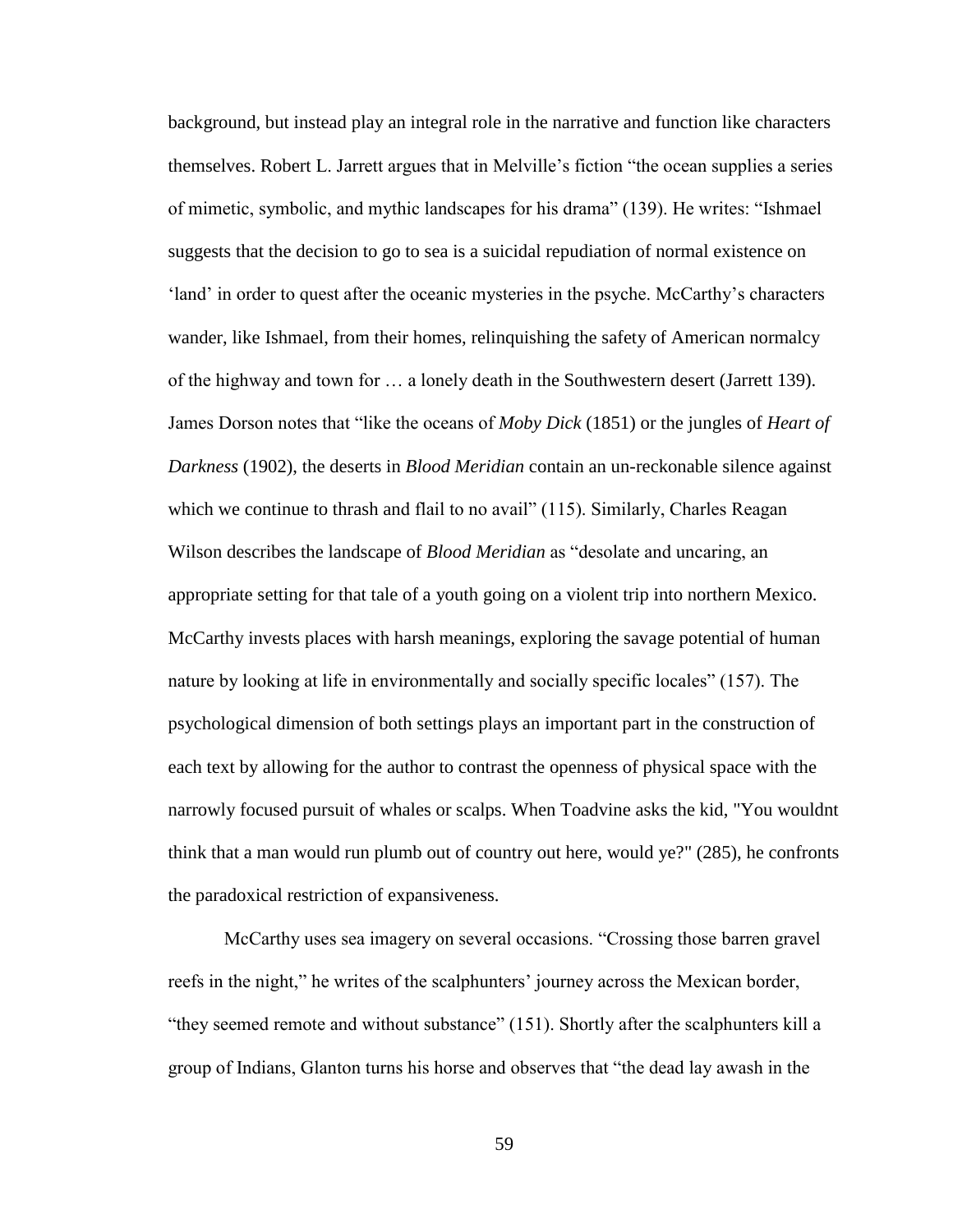shallows like the victims of some disaster at sea and they were strewn along the salt foreshore in a havoc of blood and entrails" (157). They eventually ride "through a region where iron will not rust nor tin tarnish. The ribbed frames of dead cattle under their patches of dried hide lay like the ruins of primitive boats upturned upon that shoreless void …" (246). Like Melville's sea, the settings of *Blood Meridian* are destructive and destitute. McCarthy writes: "Sparse on the mesa the dry weeds lashed in the wind like the earth's long echo of lance and spear in old encounters forever unrecorded" (105). The landscape, not memory, preserves the ancient conflicts that form the history of man.

The recording of history is a recurring theme in *Blood Meridian*, and the desert's callousness toward the desire of mankind to place things in order makes it a proper setting for McCarthy's tale. Melville's sea also cares little for preservation. Shortly before he and Queequeg journey to Nantucket, Ishmael remarks upon "the magnanimity of the sea which will permit no records" (60). The sea simply rolls "on as it rolled five thousand years ago" (469) after it swallows the *Pequod*, leaving only Ishmael alive to record the events. Like Melville's ocean, McCarthy's deserts quickly erase all evidence of destruction. In *Blood Meridian*, the desert permits no records not out of magnanimity, but out of its destructive capacity. From its high cliffs to its scouring sands, the topography of the landscape quickly acts to swallow up the memory of the once-living. When a mule falls down a canyon wall, McCarthy writes that it turned "in that lonely" void until it fell from sight into a sink of cold blue space that absolved it forever of memory in the mind of any living that was" (147). When a group of women return to their village after the scalphunters decimate it, McCarthy alerts the reader to how the natural forces of the desert corrode physical remains and, therefore, any chance for the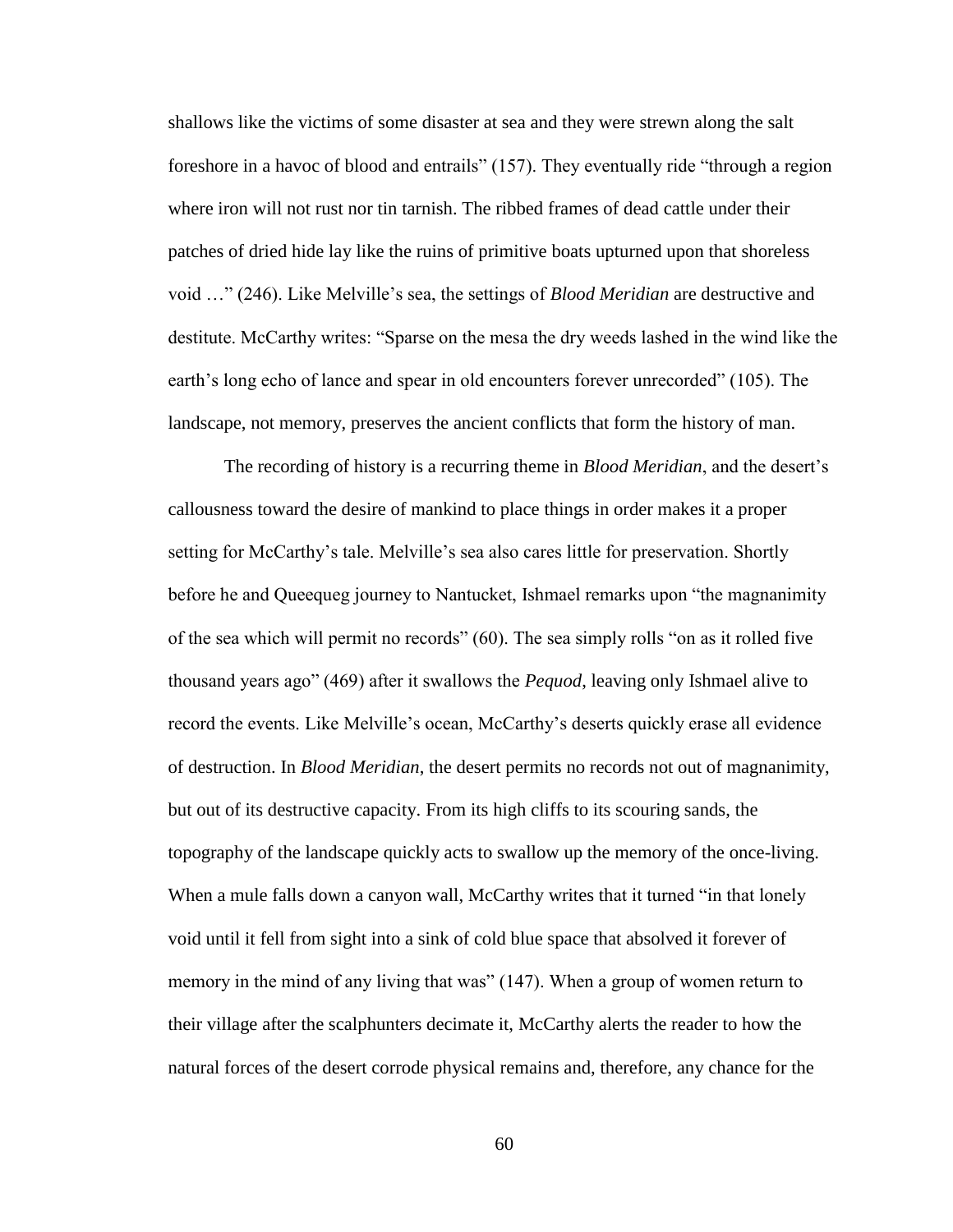dead to remain in the memory of man. Focusing on an old woman, McCarthy writes:

All about her the dead lay with their peeled skulls like polyps bluely wet or luminescent melons cooling on some mesa of the moon. In the days to come the frail black rebuses of blood in those sands would crack and break and drift away so that in the circuit of few suns all trace of the destruction of these people would be erased. The desert wind would salt their ruins and there would be nothing, nor ghost nor scribe, to tell to any pilgrim in his passing how it was that people had lived in this place and in this place died. (174)

In addition to their destructive qualities, McCarthy and Melville's settings are also monotonous. These two particular traits are inseparable in *Moby-Dick* and *Blood Meridian*'s environments. McCarthy's desert becomes much like the sea that Peleg asks Ishmael to observe, about which Melville's narrator reflects that the "prospect was unlimited, but exceedingly monotonous and forbidding; not the slightest variety that I could see" (70). However austerely beautiful, McCarthy's desert exists as a seemingly endless gathering of switchbacks, canyons, kerfs, and cholla, a landscape that exists as living confirmation of Edward Abbey's warning that "everything in the desert either stings, stabs, stinks, or stings. You will find the flora here as venomous, hooked, barbed, thorny, prickly, needled, saw-toothed, hairy, stickered, mean, bitter, sharp, wiry, and fierce as the animals. Something about the desert inclines all living things to harshness and acerbity" (14). This monotony is misleading, however, in both works. Ishmael asks his audience to reflect on the contrast between the surface appearance of the serene sea and the terrible reality that exists underneath its facade:

Consider the subtleness of the sea; how its most dreaded creatures glide under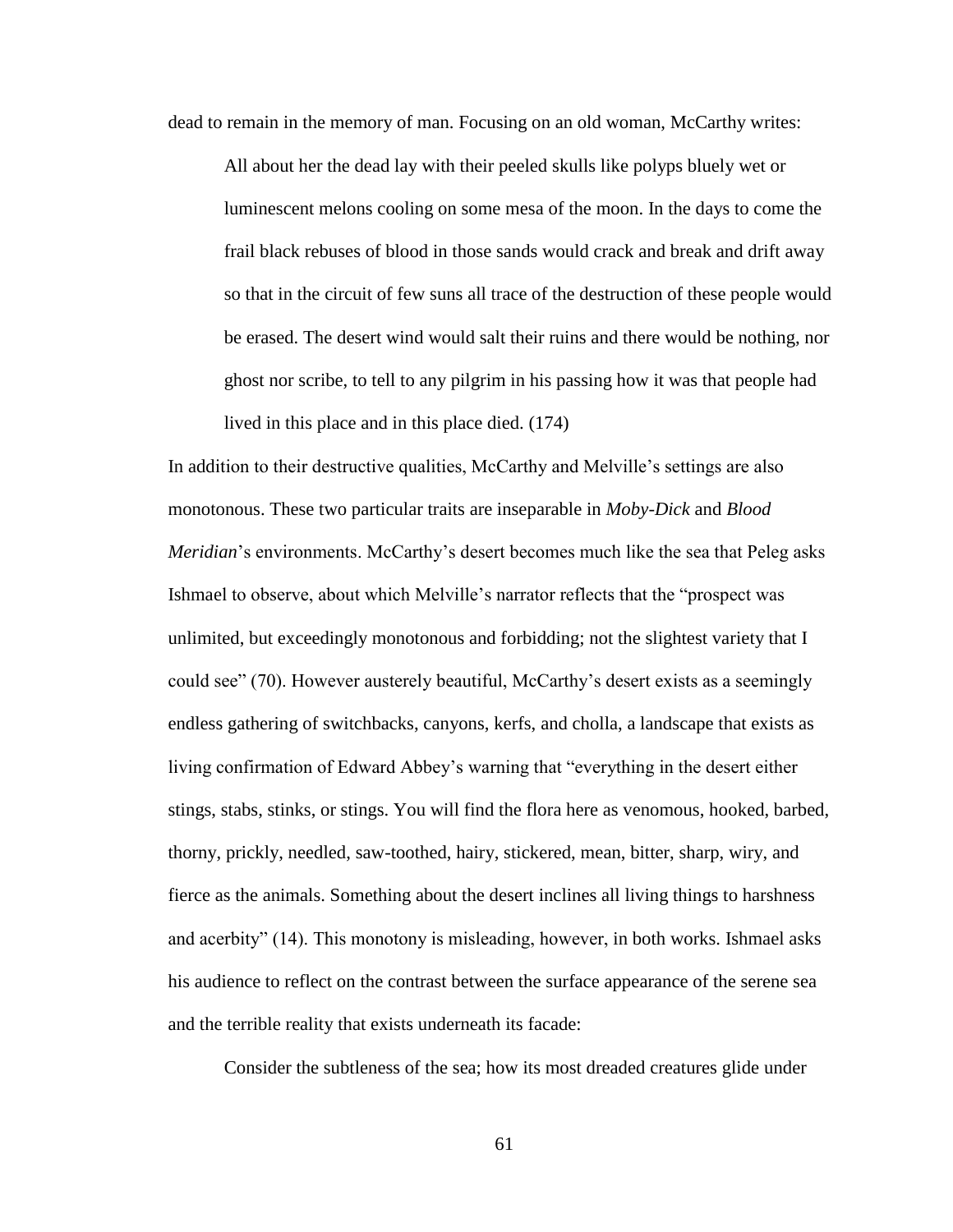water, unapparent for the most part, and treacherously hidden beneath the loveliest tints of azure. Consider also the devilish brilliance and beauty of many of its most remorseless tribes, as the dainty embellished shape of many species of sharks. Consider, once more, the universal cannibalism of the sea; all whose creatures prey upon eachother, carrying on eternal war since the world began. (235-36)

This passage perfectly describes McCarthy's deserts, which are landscapes of ancient, modern, and eternal war.

In a brief passage in *Blood Meridian*, McCarthy describes the landscape in such a way as to make an allusion to *Moby-Dick.* After the judge delivers a speech about the nature of the universe to the scalphunters they see that "far to the south beyond the black volcanic hills lay a lone albino ridge, sand or gypsum, like the back of some pale seabeast surfaced among the dark archipelagos" (251). It is difficult not to conjure up an image of the White Whale after imagining the hump of a "pale sea beast" resting on a white ridge. It is one of the many nods to *Moby-Dick* that McCarthy creates through descriptions of his settings.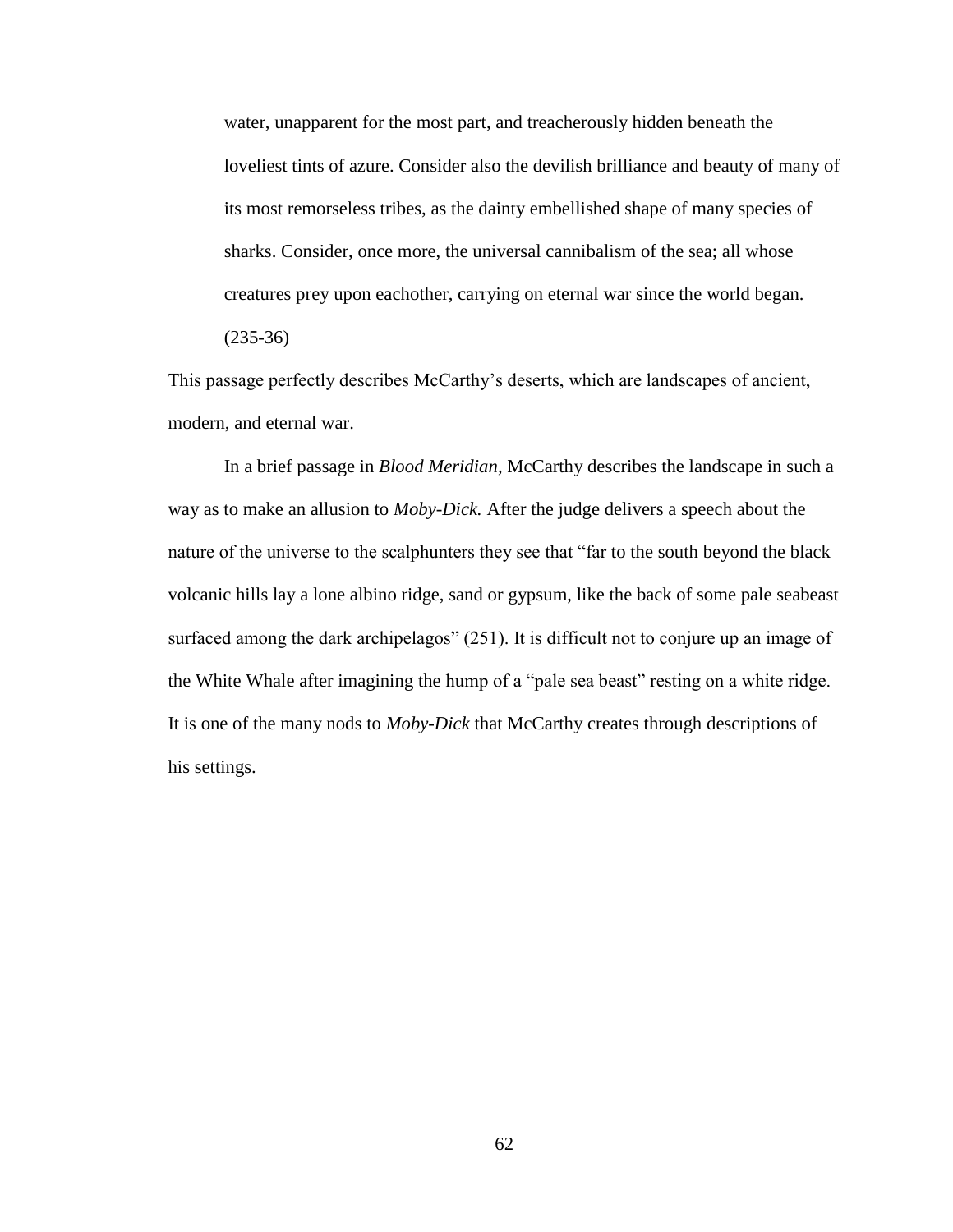#### **Chapter 4: Aesthetics**

# **Violence**

Although McCarthy's novel stands far above Melville's in the sheer amount of brutality it presents, Melville's depictions of violence greatly influence *Blood Meridian*. By adopting Melville's aesthetics of violence and his use of the fragile dichotomy of serenity and savagery, McCarthy draws unsettling aesthetic parallels between the pursuit of whales and the destruction of the Native American community in Mexico. While one cannot necessarily read individual scenes of whaling in *Moby-Dick* and find strict parallels in *Blood Meridian*, the two authors' use of language and aesthetic principles lends power to their depictions of violence, in turn creating scenes that reveal a sublime, unnerving aspect of bloodshed.

Frank G. Novak Jr. argues that "a binary opposition between beauty and terror" functions as a consistent trope in *Moby-Dick* (332). Furthermore, "this basic dichotomy of a dark, terrifying underside beneath the deceptive surface of beauty and mildness appears again and again in *Moby-Dick*, especially in descriptions of natural phenomena. It is part and parcel of the basic imagistic and symbolic pattern of the novel" (Novak Jr 334). This dichotomy performs a salient role in Melville's most memorably violent whaling scenes, and it serves to heighten how readers experience his violent depictions. This particular dichotomy also runs throughout McCarthy's novel, and it provides *Blood Meridian*'s violent passages with some of their most unsettling qualities.

While the brutality of the whaling fishery is probably known to most readers, *Moby-Dick* is not commonly regarded as a particularly violent book. Although readers of *Moby-Dick* must recognize that during the course of the novel the *Pequod*'s crew kills a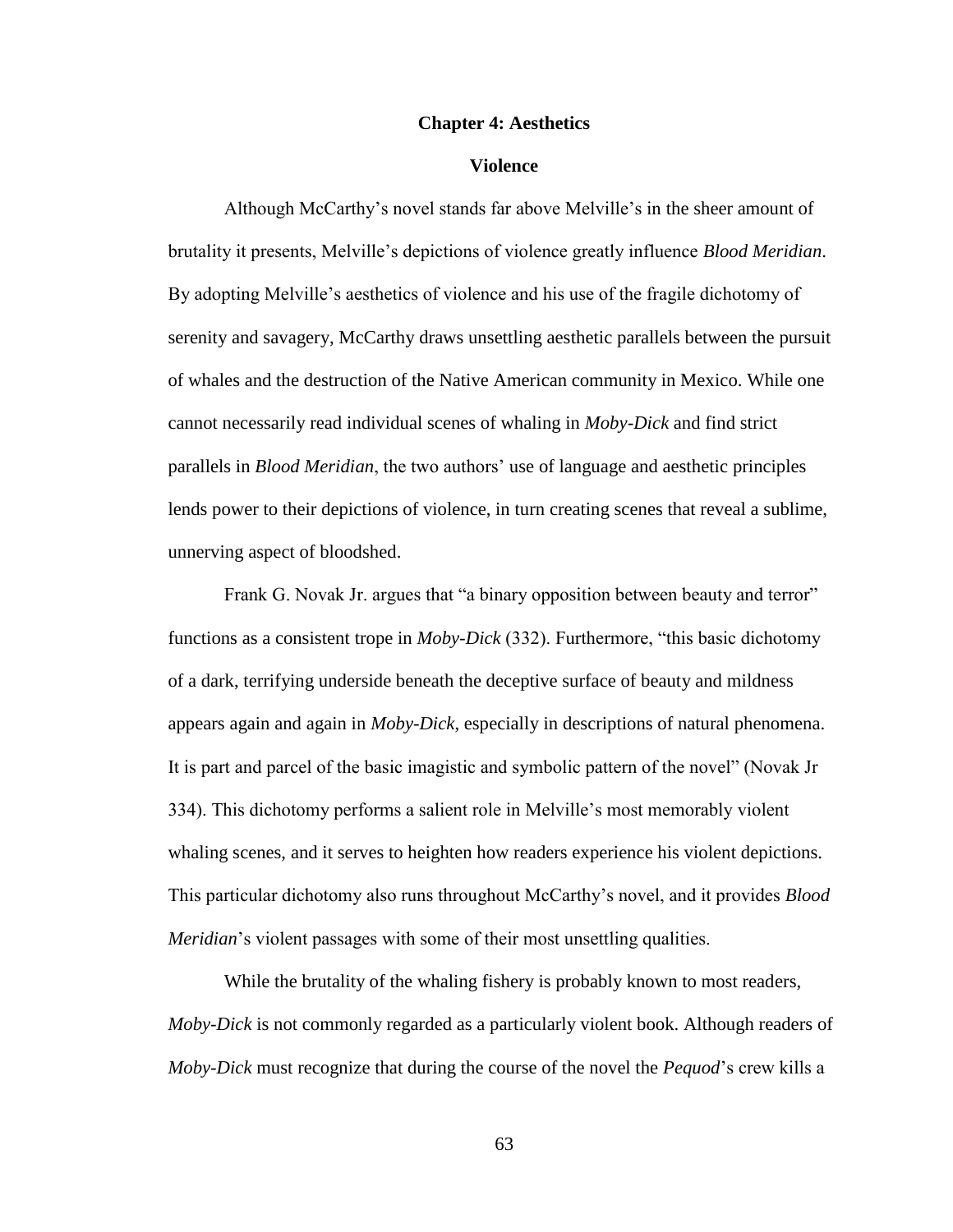large number of whales, Melville's artistic approach to these whaling scenes often goes unnoticed. When critics acknowledge the violence of *Moby-Dick*, they generally either assign it another "higher" function, such as offering "massive anatomies over which Ishmael broods" (Bezanson 189) or functioning as an "organizational device" that serves the structural purpose of leading the way for philosophical and natural reflections on the whale (Eldridge 158), or they discuss its extra-textual qualities, such as treating it as a metaphor for the destruction caused by American imperialism and expansion. While these purposes may in fact be crucial aspects of Melville's violence, none suggests that Melville's representations of whale-killing serve a separate aesthetic function, one that reveals his beliefs about the destructive capacity inherent in all nature.

The violence of *Blood Meridian* makes pressing demands on all its readers, leaving many of them unable to finish the novel on their first attempt, and the novel has been appropriately considered "the most violent novel ever written" (Sansom 5). Due to the near-constant presence of violence in *Blood Meridian*, far more scrupulous attention has been given to the aesthetic qualities of McCarthy's violence than to Melville's. James Richard Giles states that *Blood Meridian* contains "unrelenting evocations of social, rather than strictly individual, acts of violence" (22). Wallis R. Sanborn describes the violence as "nearly omnipresent" (64). Susan Kollin claims that in McCarthy's novel, "the representation of violence threatens to undermine the critical sensibilities of the novel, as McCarthy's graphic treatment of Anglo brutality becomes aestheticized to the extent that audiences often experience a strange pleasure in reading these hyperviolent mediations" (563). The violence of *Moby-Dick* does not make such demands on all of its readers, but it still acts as a strong force within the text.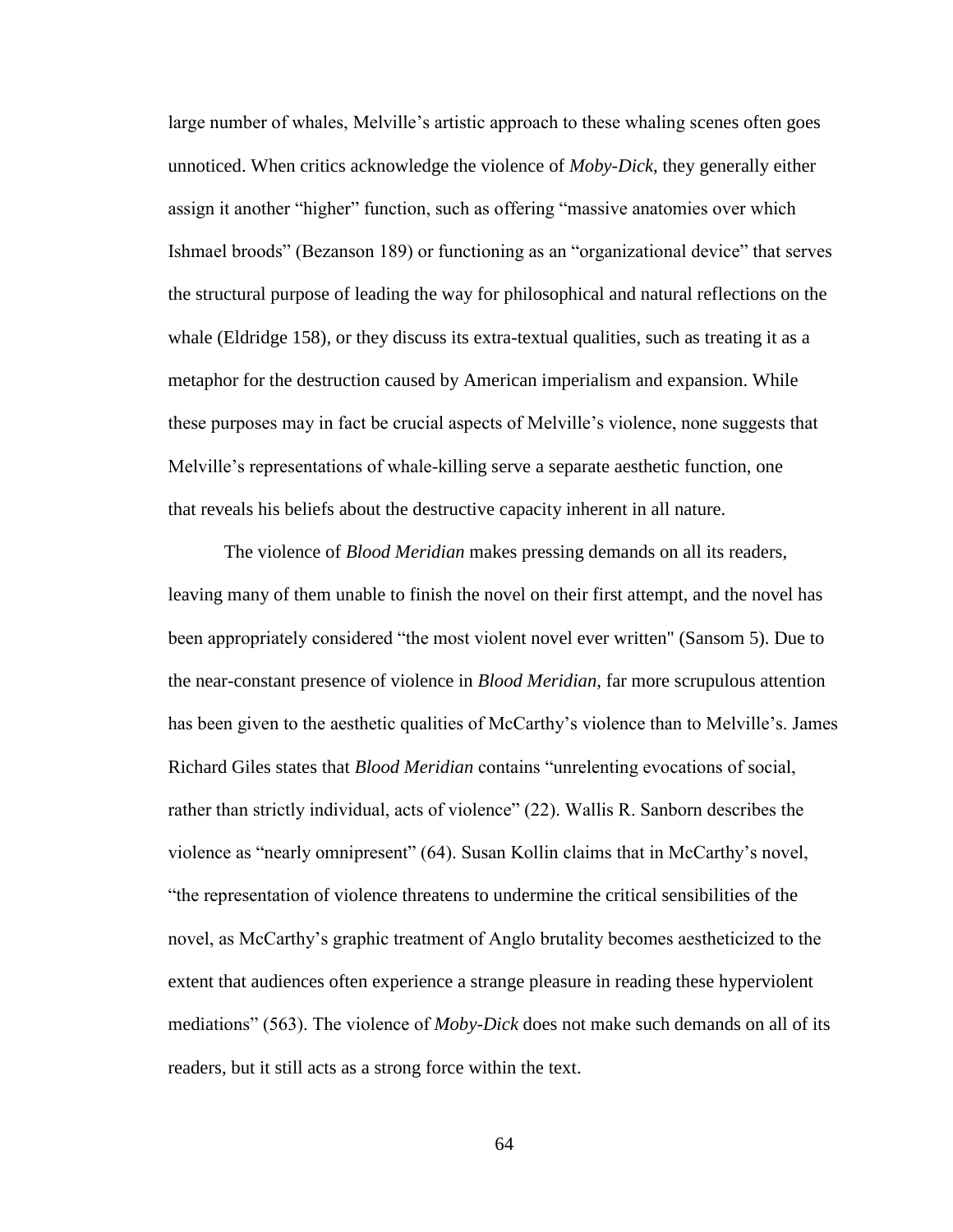In *Moby-Dick* as in *Blood Meridian*, the potential for chaos always inheres in nature, particularly when nature exists in its most serene states. The more placid an environment is, the more a backlash of terror proves inevitable. This dichotomy is even inherent in the great White Whale, as expressed by Ishmael when he notes that "a gentle joyousness—a mighty mildness of repose in swiftness, invested the gliding whale" (447) right before he states:

> No wonder there had been some among the hunters who namelessly transported and allured by all that serenity, had ventured to assail it; but had fatally found that quietude but the vesture of tornadoes. Yet calm, enticing calm, oh, whale! thou glidest on, to all who for the first time eye thee, no matter how many in that same way thou may'st have bejuggled and destroyed before. (447-48)

In *Blood Meridian*, this potentiality primarily gets expressed through action, while in *Moby-Dick* it receives expression through both action and the inner thoughts of Ishmael. When Ishmael reflects on how the sailors are apt to descry portents of the White Whale everywhere they look, he realizes:

These temporary apprehensions, so vague but so awful, derived a wondrous potency from the contrasting serenity of the weather, in which, beneath all its blue blandness, some thought there lurked a devilish charm, as for days and days we voyaged along, through seas so wearily, lonesomely mild, that all space, in repugnance to our vengeful errand, seemed vacating itself of life before our urnlike prow. (201)

Ahab also recognizes this dichotomy when he "connect[s] the ideas of mildness and repose with the first sight of the particular whale he pursued" (237). Something inimical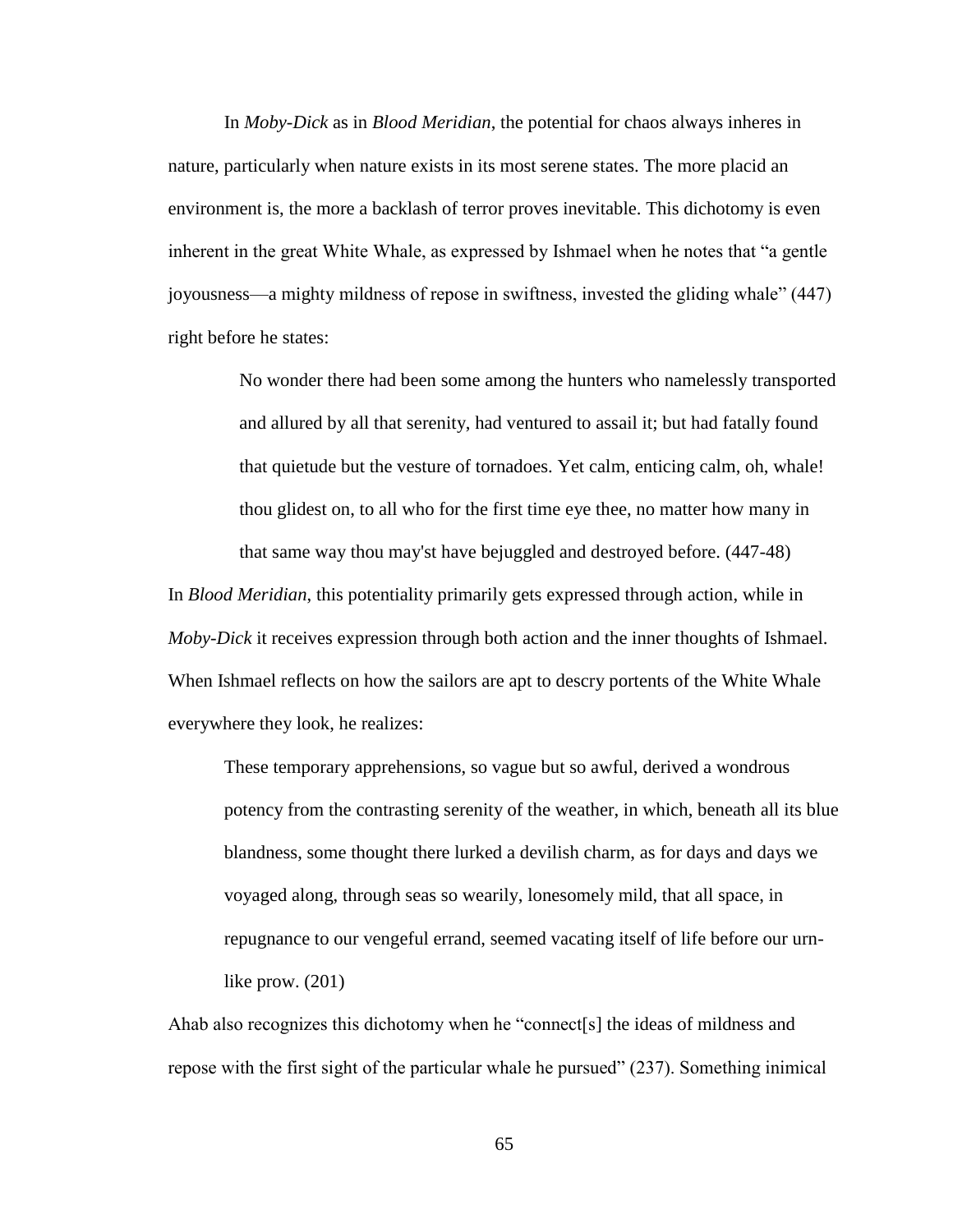always lurks beneath the surface of natural beauty. Ishmael develops this idea further when he relates:

Again: as the profound calm which only apparently precedes and prophesies of the storm, is perhaps more awful than the storm itself; for, indeed, the calm is but the wrapper and envelope of the storm; and contains it in itself, as the seemingly harmless rifle holds the fatal powder, and the ball, and the explosion; so the graceful repose of the line, as it silently serpentines about the oarsmen before being brought into actual play—this is a thing which carries more of true terror than any other aspect of this dangerous affair. But why say more? All men live enveloped in whale-lines. All are born with halters round their necks; but it is only when caught in the swift, sudden turn of death, that mortals realize the silent, subtle, ever-present perils of life. (241)

This passage lucidly delineates the terror/peace dichotomy that is prevalent in *Moby-Dick.* McCarthy takes Ishmael's reflection that "all men live enveloped in whale lines. All are born with halters round their necks" and expresses it throughout *Blood Meridian* through sundry representations of natural and manmade violence. As in *Moby-Dick*, the threat of death is a constant companion to everyone and everything in *Blood Meridian*, particularly when nature's façade suggests otherwise.

The rugged settings of *Blood Meridian* provide McCarthy with the perfect environment with which to expand this dichotomy. Whereas Melville is restricted to the sea, McCarthy has the vast expanse of the Southwest, with all its flora and fauna, over which to have his characters roam. At the beginning of Chapter XI, McCarthy offers the reader an idyllic scene: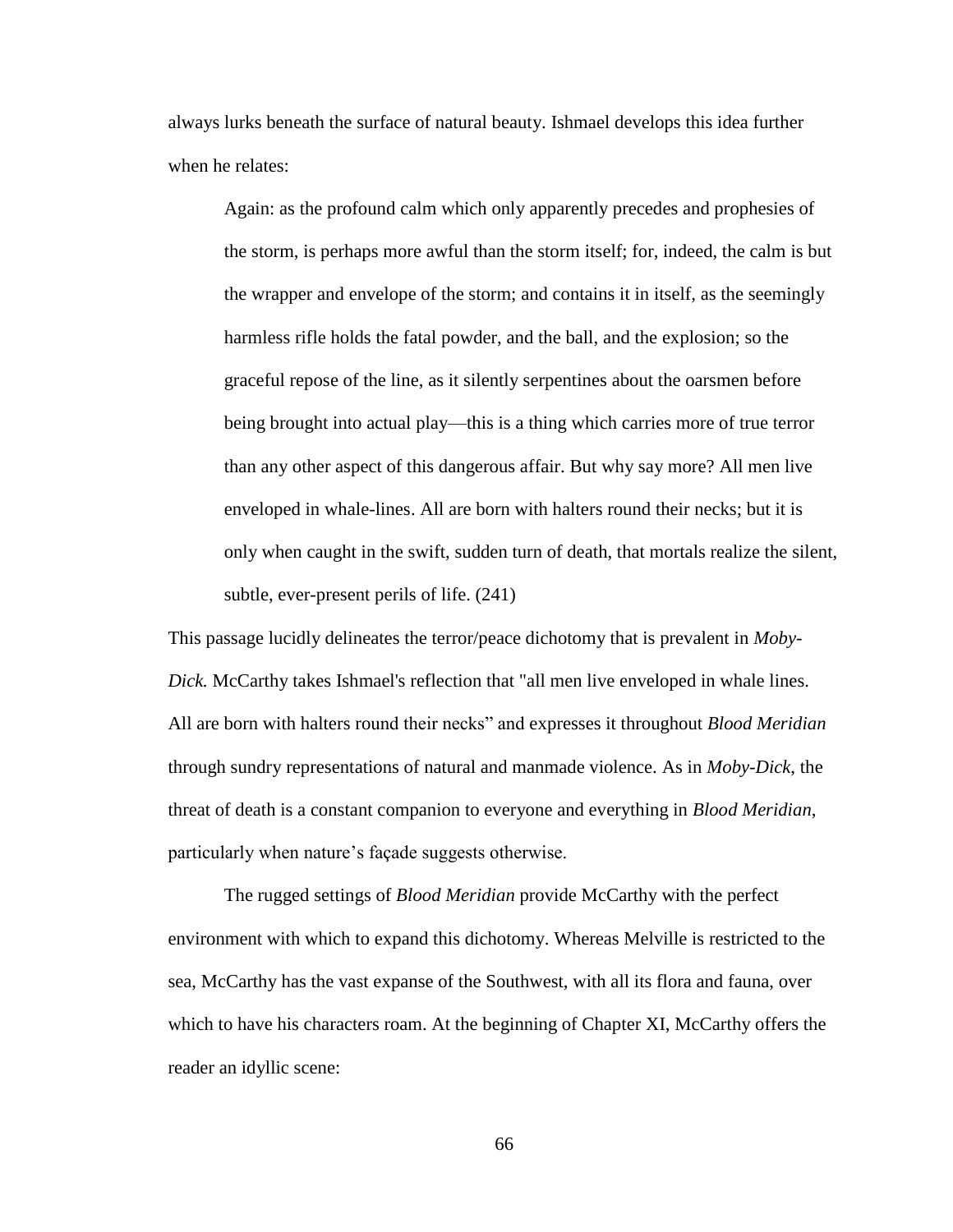They rode up switchbacks through a lonely aspen wood where the fallen leaves lay like golden disclets in the damp black trail. The leaves shifted in a million spangles down the pale corridors and Glanton took one and turned it like a tiny fan by its stem and held it and let it fall and its perfection was not lost on him. They rode through a narrow draw where the leaves were shingled up in ice and they crossed a high saddle at sunset where wild doves were rocketing down the wind and passing through the gap a few feet off the ground, veering wildly among the ponies and dropping off down into the blue gulf below. (136)

In a novel as violent as *Blood Meridian*, this image of not just glorious nature but of the rugged Glanton appreciating its splendor is memorable. As one proceeds through the novel, how can one not stop and marvel at this passage? It describes nature in its most beneficent form, as the leaves and birds move about without confines in colorful, flamboyant nature. In McCarthy's novel, however, nature never stays welcoming for very long. McCarthy soon brings the reader back to the unforgiving reality of *Blood Meridian*: "They rode on into a dark fir forest, the little spanish ponies sucking at the thin air, and just at dusk as Glanton's horse was clambering over a fallen log a lean blond bear rose up out of the swale on the far side where it had been feeding and looked down at them with dim pig's eyes" (136-37). The scene transforms from a peaceful reverie into an unrestrained nightmare, as though the natural beauty of the surroundings winds in upon itself until it explodes:

One of the Delawares was next behind him and the horse he rode was falling backward and he was trying to turn it, beating it about the head with his balled fist, and the bear's long muzzle swung toward them in a stunned articulation,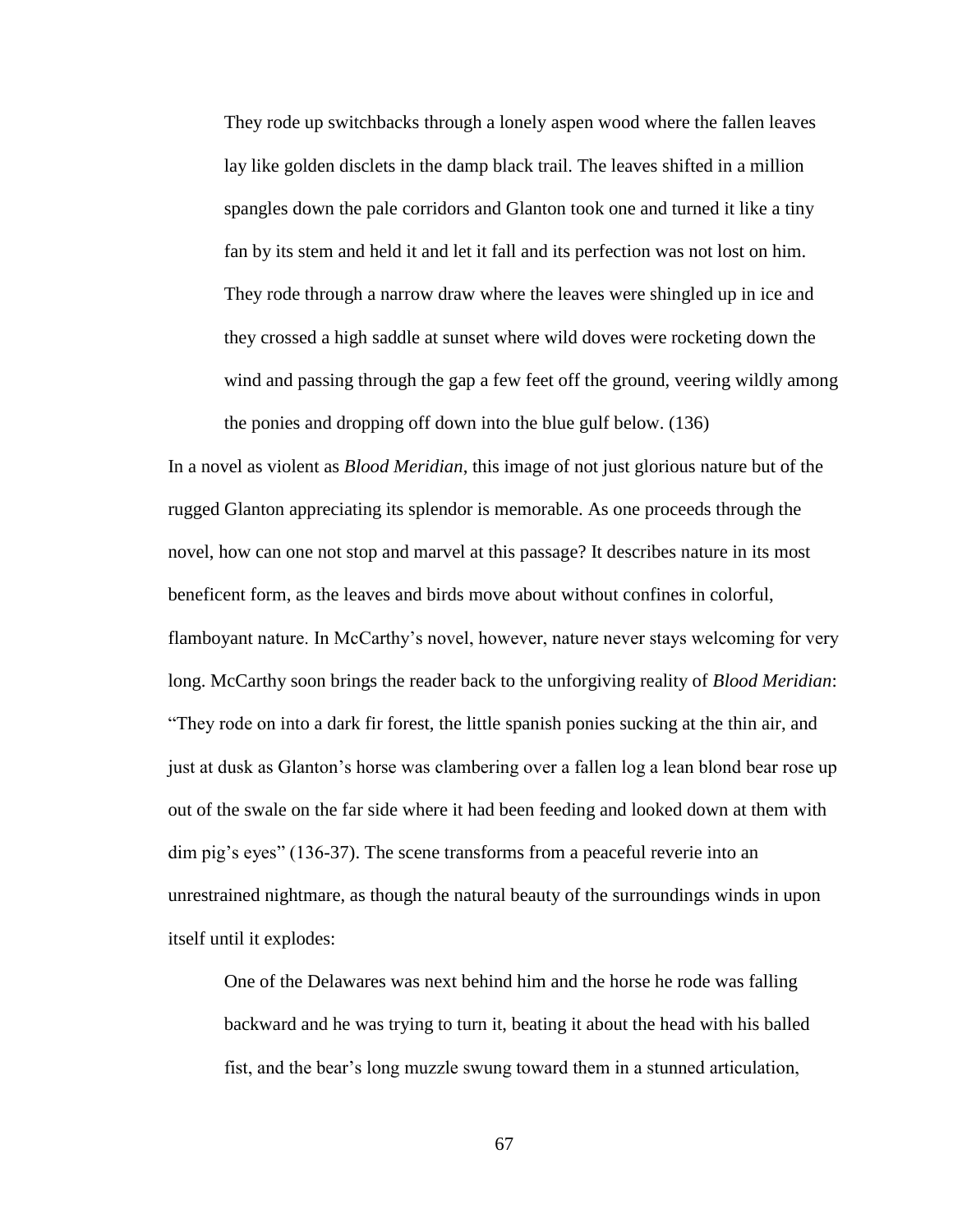amazed beyond reckoning, some foul gobbet dangling from its jaws and its chops dyed red with blood. Glanton fired. The ball struck the bear in the chest and the bear leaned with a strange moan and seized the Delaware and lifted him from the horse. Glanton fired again into the thick ruff of fur forward of the bear's shoulder as it turned and the man dangling from the bear's jaws looked down at them cheek and jowl with the brute and one arm about its neck like some crazed defector in a gesture of defiant camaraderie. All through the woods a bedlam of shouts and the whack of men beating the screaming horses into submission. Glanton cocked the pistol a third time as the bear swung with the indian dangling from its mouth like a doll and passed over him in a sea of honeycolored hair smeared with blood and a reek of carrion and the rooty smell of the creature itself. The shot rose and rose, a small core of metal scurrying toward the distant beltways of matter grinding mutely to the west above them all. Several rifleshots rang out and the beast loped horribly into the forest with his hostage and was lost among the darkening trees. (137)

Melville's violent scenes also gain much of their intensity through this same contrast between surface calmness and impending chaos. In "The Life-Buoy," Ishmael begins the chapter with this narration:

Steering now south-eastward by Ahab's levelled steel, and her progress solely determined by Ahab's level log and line; the Pequod held on her path towards the equator. Making so long a passage through such unfrequented waters, descrying no ships, and ere long, sideways impelled by unvarying trade winds, over waves monotonously mild; all these seemed the strange calm things preluding some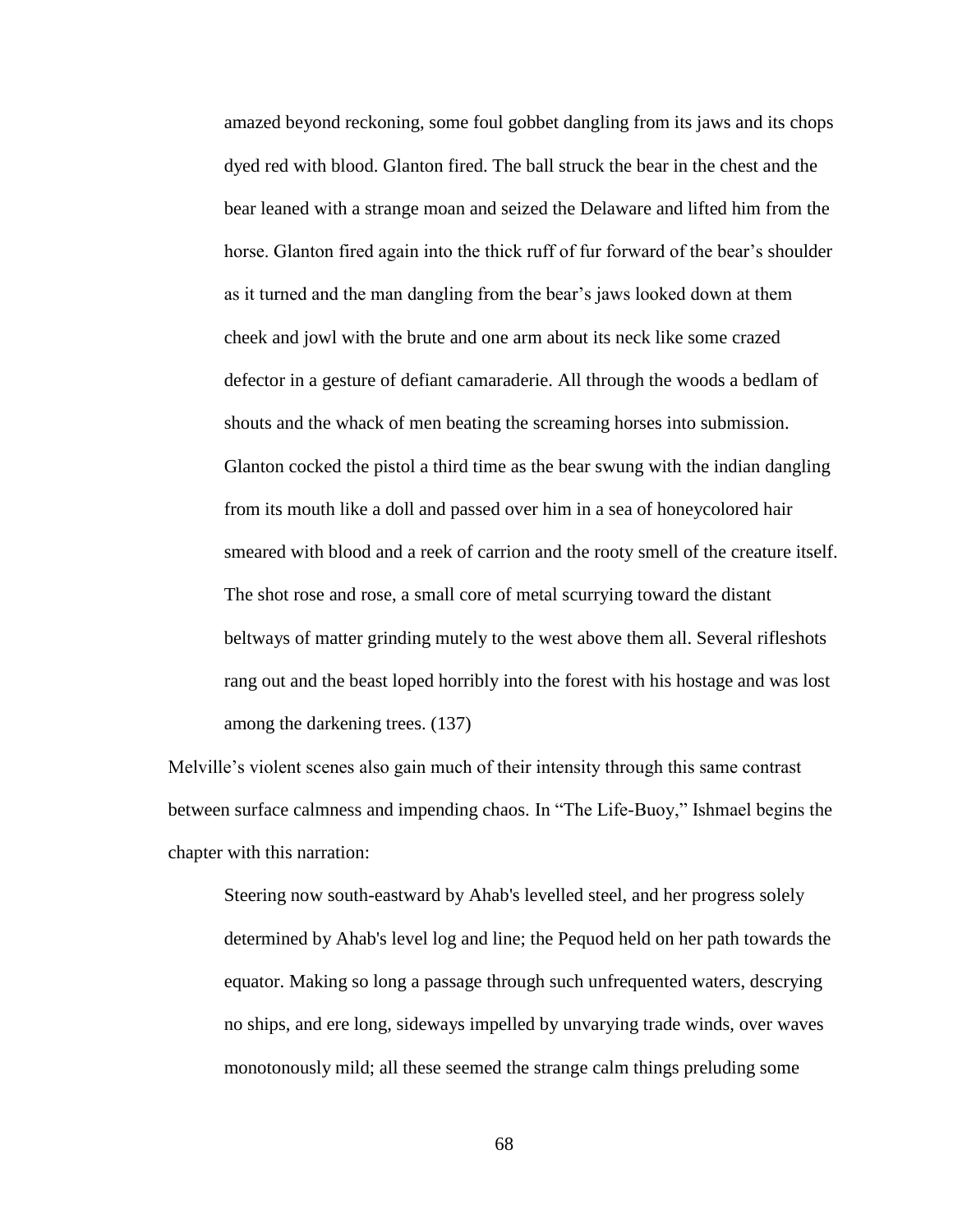riotous and desperate scene. (428)

Ishmael paints a picture of steady calmness, one unbroken by sound or disturbance, as the *Pequod* heads toward the meridian. Ishmael detects bad omens in this calm because the very serenity of any idyll contains portents of a coming disruption. Ishmael, who has learned to detect the violence inherent in natural beauty, is shown to be right. In the very next chapter, a cry "so plaintively wild and unearthly — like half-articulated wailings of the ghosts of all Herod's murdered Innocents" (428) is heard. Although the Manxman claims that the cry came from "newly drowned men in the sea," Ahab dismisses this claim and attributes the wailing sounds to seals (429). Shortly after, "the first man of the Pequod that mounted the mast to look out for the White Whale, on the White Whale's own peculiar ground; that man was swallowed up in the deep" (429). The sailors view his death "not as a foreshadowing of evil in the future, but as the fulfilment of an evil already presaged" (430). The dichotomy between beauty and terror always exists in nature, and attempts to explain it away, as Ahab tries to, are eventually proven erroneous.

Earlier in the novel, Melville offers an unsettling description of the killing of a whale. As one might by now expect, the scene begins with a serene description**:** 

It was my turn to stand at the foremast-head; and with my shoulders leaning against the slackened royal shrouds, to and fro I idly swayed in what seemed an enchanted air. No resolution could withstand it; in that dreamy mood losing all consciousness, at last my soul went out of my body; though my body still continued to sway as a pendulum will, long after the power which first moved it is withdrawn.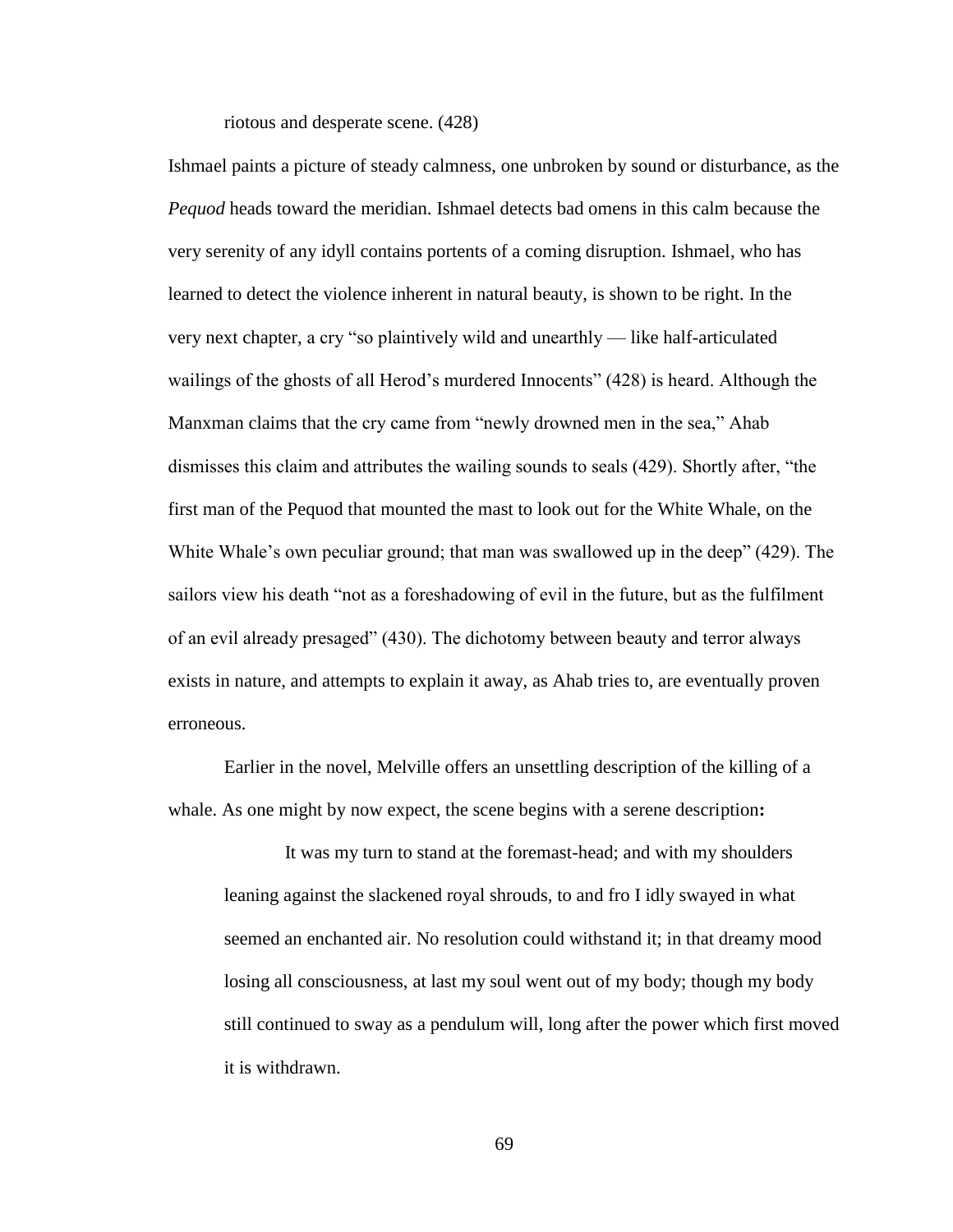Ere forgetfulness altogether came over me, I had noticed that the seamen at the main and mizzen-mast-heads were already drowsy. So that at last all three of us lifelessly swung from the spars, and for every swing that we made there was a nod from below from the slumbering helmsman. The waves, too, nodded their indolent crests; and across the wide trance of the sea, east nodded to west, and the sun over all. (Melville 241-242)

The final sentence creates an image of the sun as it calmly retreats to the meridian. When Ishmael comes out of his trance, he notices bubbles in the water and sees an enormous whale. When the whalemen finally reach it, the violence becomes ubiquitous. Lance after lance is darted into the whale, and Ishmael states:

The red tide now poured from all sides of the monster like brooks down a hill. His tormented body rolled not in brine but in blood, which bubbled and seethed for furlongs behind in their wake. The slanting sun playing upon this crimson pond in the sea, sent back its reflection into every face, so that they all glowed to each other like red men. And all the while, jet after jet of white smoke was agonizingly shot from the spiracle of the whale, and vehement puff after puff from the mouth of the excited headsman; as at every dart, hauling in upon his crooked lance (by the line attached to it), Stubb straightened it again and again, by a few rapid blows against the gunwale, then again and again sent it into the whale. (244)

This scene concludes with a final violent depiction worthy of inclusion in *Blood Meridian*:

When reaching far over the bow, Stubb slowly churned his long sharp lance into the fish, and kept it there, carefully churning and churning, as if cautiously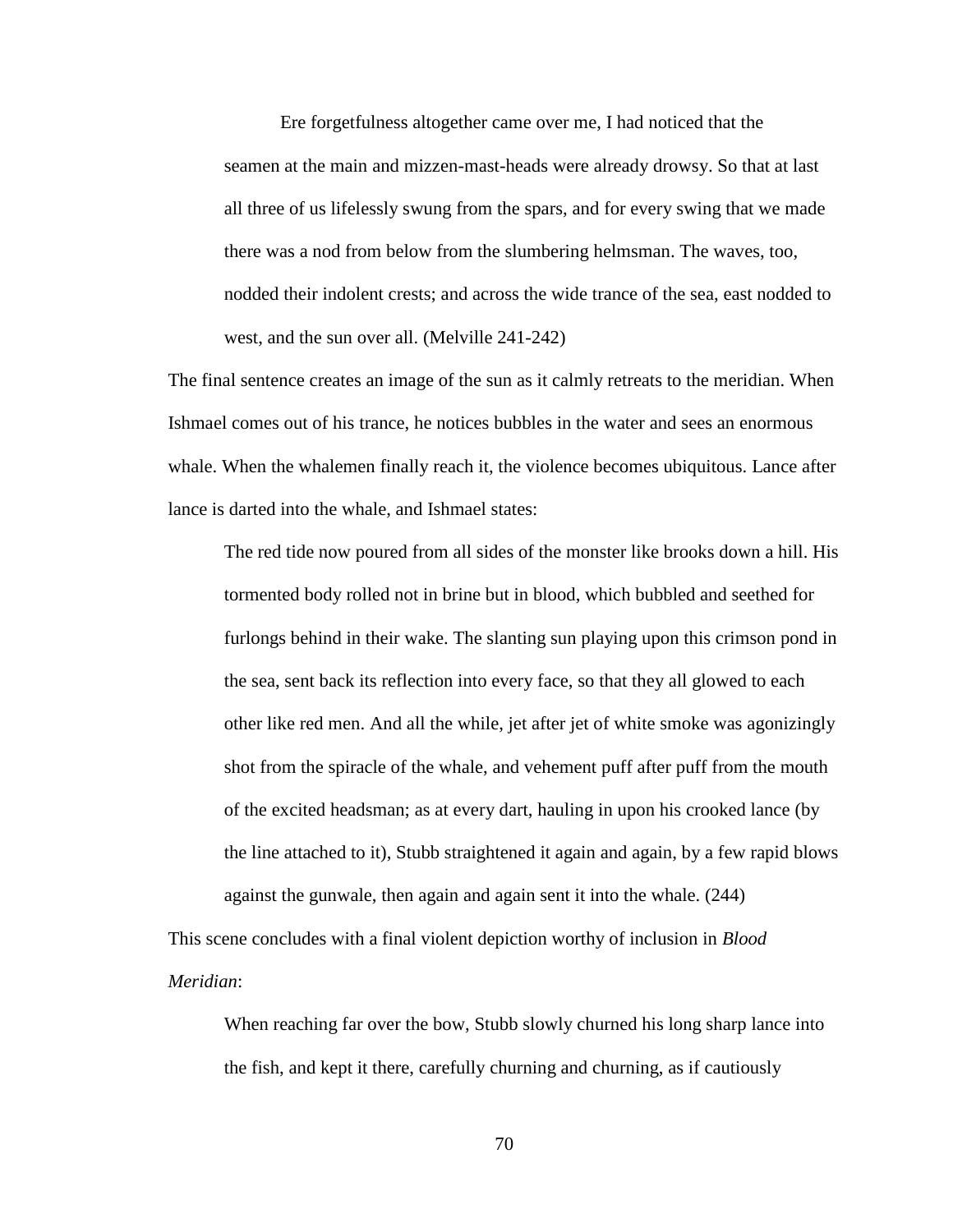seeking to feel after some gold watch that the whale might have swallowed, and which he was fearful of breaking ere he could hook it out. But that gold watch he sought was the innermost life of the fish. And now it is struck; for, starting from his trance into that unspeakable thing called his "flurry," the monster horribly wallowed in his blood, overwrapped himself in impenetrable, mad, boiling spray, so that the imperilled craft, instantly dropping astern, had much ado blindly to

struggle out from that phrensied twilight into the clear air of the day. (244-45) Just as in McCarthy's bear scene, absolute carnage emerges out of consummate peacefulness. In this passage, Ishmael also encounters the depravity of some of his fellow whalemen. Prone to waxing lyrical and heaping encomiums upon his trade, Ishmael finally comes to experience whaling from another perspective, particularly one which lacks the philosophical bent to turn whaling into an entirely noble practice.

In "The First Lowering," Melville describes the excitement surrounding the *Pequod*'s first attempt at capturing whales:

It was a sight full of quick wonder and awe! The vast swells of the omnipotent sea; the surging, hollow roar they made, as they rolled along the eight gunwales, like gigantic bowls in a boundless bowling-green; the brief suspended agony of the boat, as it would tip for an instant on the knife-like edge of the sharper waves, that almost seemed threatening to cut it in two; the sudden profound dip into the watery glens and hollows; the keen spurrings and goadings to gain the top of the opposite hill; the headlong, sled-like slide down its other side;—all these, with the cries of the headsmen and harpooneers, and the shuddering gasps of the oarsmen, with the wondrous sight of the ivory Pequod bearing down upon her boats with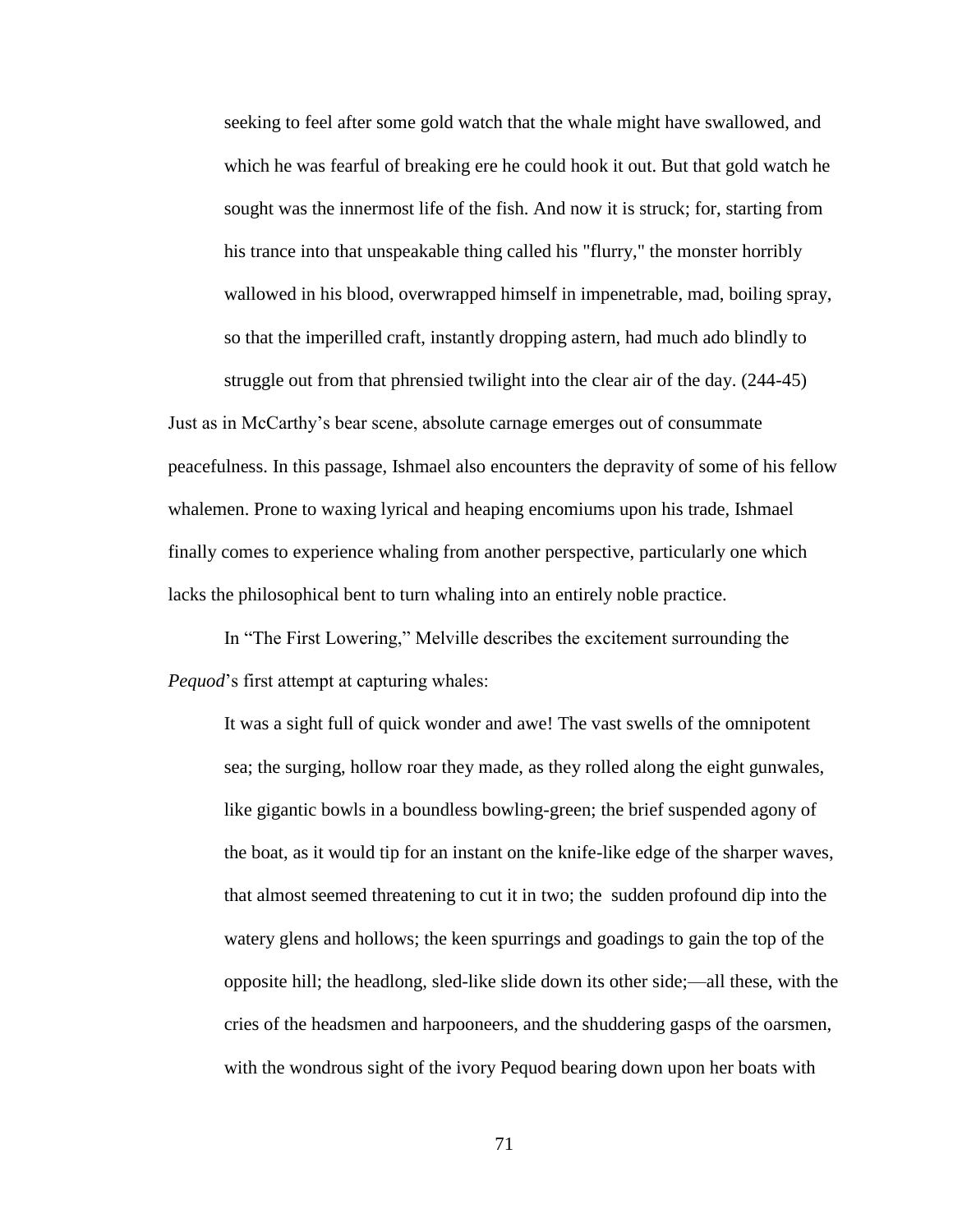outstretched sails, like a wild hen after her screaming brood;—all this was thrilling. Not the raw recruit, marching from the bosom of his wife into the fever heat of his first battle; not the dead man's ghost encountering the first unknown phantom in the other world;— neither of these can feel stranger and stronger emotions than that man does, who for the first time finds himself pulling into the charmed, churned circle of the hunted sperm whale. (193)

Melville conveys the energy of this scene in direct and immediate language. The repeated definite articles and prepositions function like the conjunctions in Melville's other passages. The narrative voice contains an urgency that pulls the readers into conflicting directions. The sea swells, the boat nearly tips, and a sudden dip threatens the crew while noises and vibrations add to the clamor. All the while, "the boat was still booming through the mist, the waves curling and hissing around us like the erected crests of enraged serpents" (194). Melville portrays the first lowering with a frenetic style that packs the scene with an excess of energy "till at last the battles with the whales begin and we feel beneath the book the very pulse of the ocean itself" (Brooks 213).

McCarthy adopts the same style and makes the reader experience the profound internal reverberations of the desert throughout *Blood Meridian*. Describing an Indian attack on Captain White's company, with whom the kid has recently enlisted, he writes:

The ponies had begun to veer off from the herd and the drovers were beating their way toward this armed company met with on the plain. Already you could see through the dust on the ponies' hides the painted chevrons and the hands and rising suns and birds and fish of every device like the shade of old work through sizing on a canvas and now too you could hear above the pounding of the unshod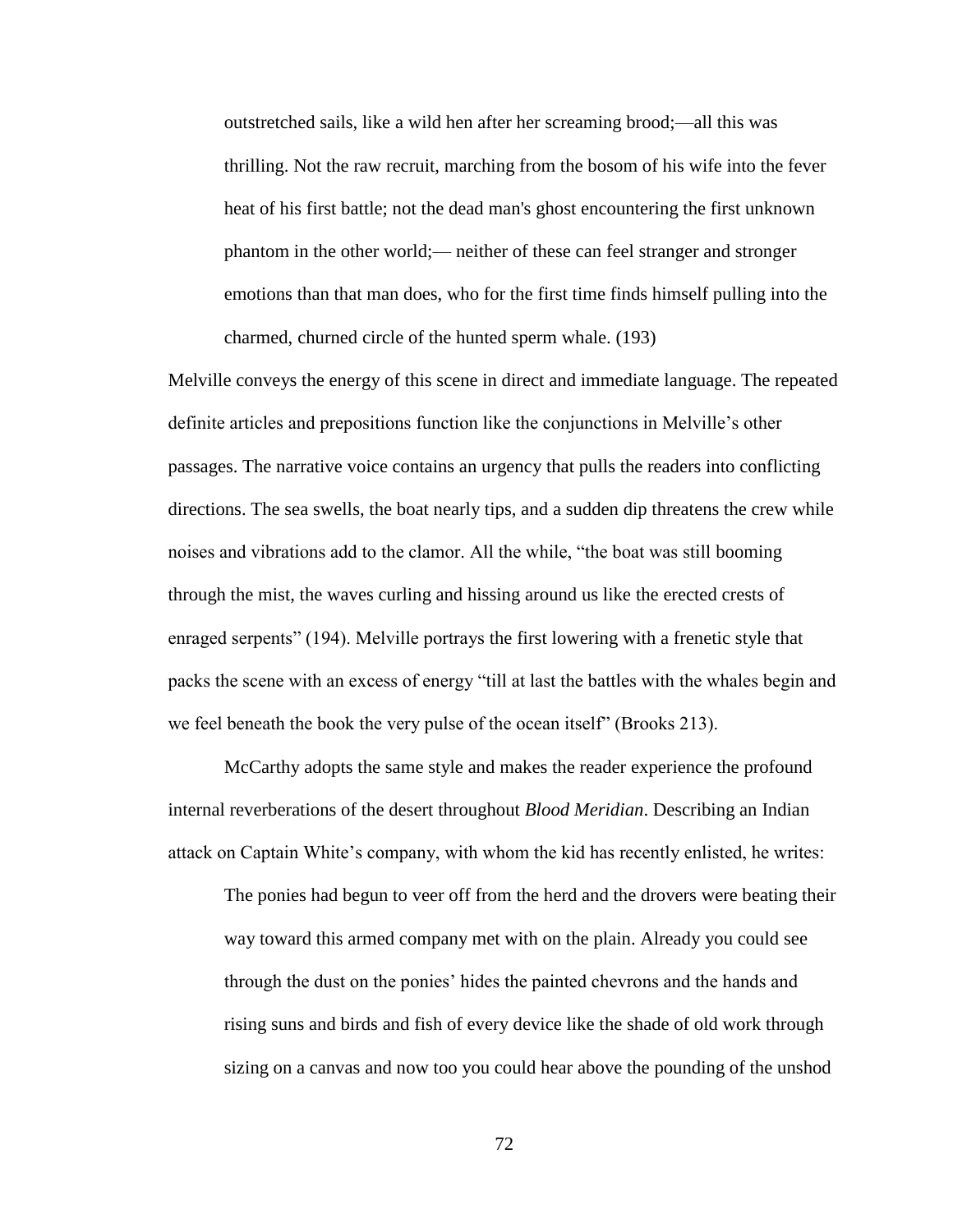hooves the piping of the quena, flutes made from human bones, and some among the company had begun to saw back on their mounts and some to mill in confusion when up from the offside of those ponies there rose a fabled horde of mounted lancers and archers bearing shields bedight with bits of broken mirrorglass that cast a thousand unpieced suns against the eyes of their enemies. A legion of horribles, hundreds in number, half naked or clad in costumes attic or biblical or wardrobed out of a fevered dream with the skins of animals and silk finery and pieces of uniform still tracked with the blood of prior owners, coats of slain dragoons, frogged and braided cavalry jackets, one in a stovepipe hat and one with an umbrella and one in white stockings and a bloodstained weddingveil and some in headgear of cranefeathers or rawhide helmets that bore the horns of bull or buffalo and one in a pigeontailed coat worn backwards and otherwise naked and one in the armor of a Spanish conquistador, the breastplate and pauldrons deeply dented with old blows of mace or sabre done in another country by men whose very bones were dust and many with their braids spliced up with the hair of other beasts until they trailed upon the ground and their horses' ears and tails worked with bits of brightly colored cloth and one whose horse's whole head was painted crimson red and all the horsemen's faces gaudy and grotesque with daubings like a company of mounted clowns, death hilarious, all howling in a barbarous tongue and riding down upon them like a horde from a hell more horrible yet than the brimstone land of christian reckoning, screeching and yammering and clothed in smoke like those vaporous beings in regions beyond right knowing where the eye wanders and the lip jerks and drools. (52-53)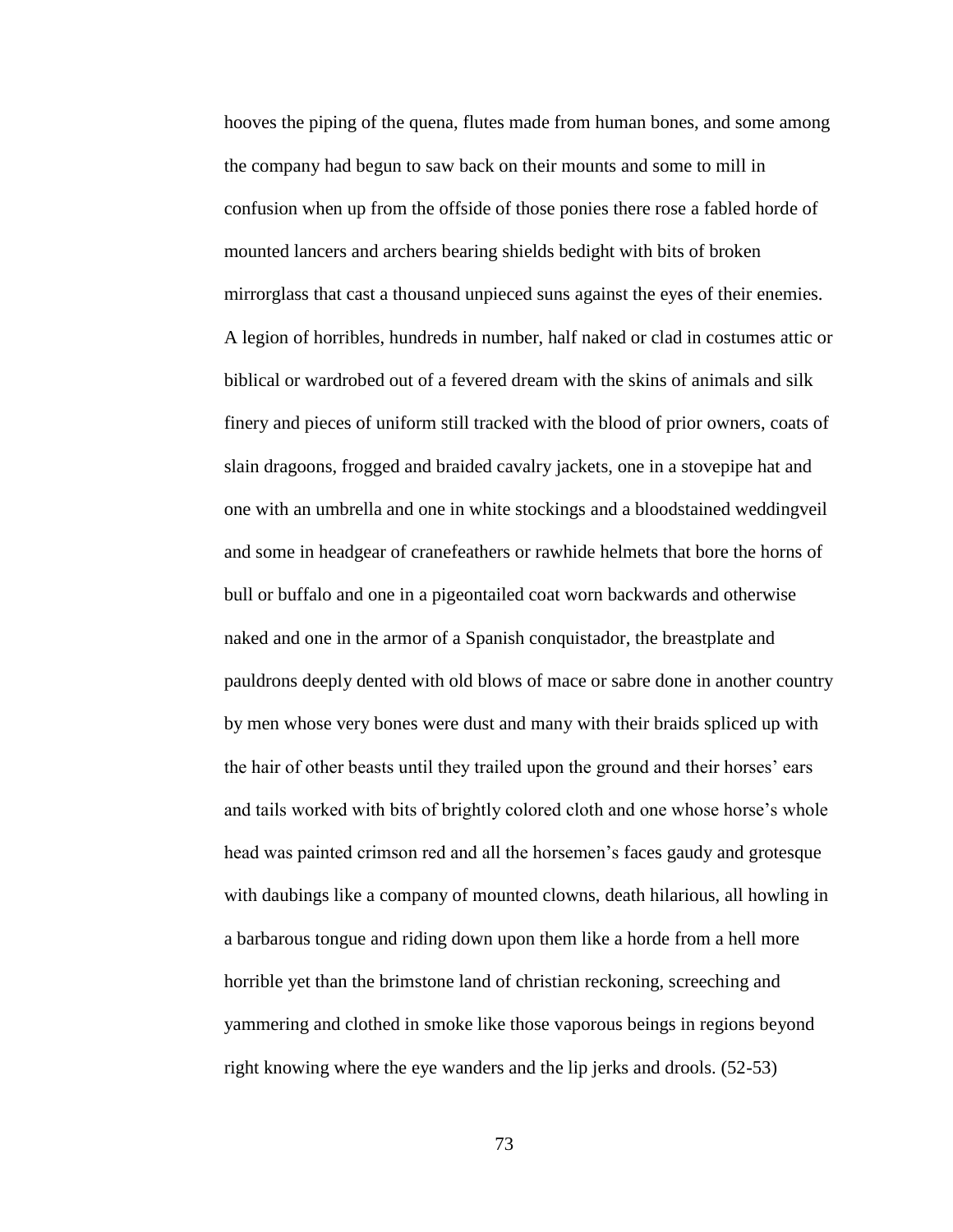McCarthy's use of polysyndeton, or the repetition of conjunctions in a passage (Farnsworth 128), adds to the vertiginous sense of movement, and his description of the noise made by the scene all contain the same tumultuous force of Melville's portrayal of the *Pequod*'s first lowering. In this scene, the kid stands among the hunted and experiences the action from the perspective of the whales in *Moby-Dick*. The energy moves in a different direction than "The First Lowering," but the same aesthetics of motion appear. The reader detects the same forcefulness when Melville writes:

As the wind howled on, and the sea leaped, and the ship groaned and dived, and yet steadfastly shot her red hell further and further into the blackness of the sea and the night, and scornfully champed the white bone in her mouth, and viciously spat round her on all sides; then the rushing Pequod, freighted with savages, and laden with fire, and burning a corpse, and plunging into that blackness of darkness, seemed the material counterpart of her monomaniac commander's soul. (353-54)

The breathless immediacy that Melville puts into this passage informs much of *Blood Meridian*. His use of parataxis and polysyndeton in this paragraph influences many of McCarthy's intense and chaotic battle scenes. In Melville's above passage, polysyndeton "lends a sense of motion to [the] narrative" and lends "the action a breathless or headlong quality" (Farnsworth 131). Melville offers another similar scene: "and the silent ship, as if manned by painted sailors in wax, day after day tore on through all the swift madness and gladness of the demoniac waves. By night the same muteness of humanity before the shrieks of the ocean prevailed; still in silence the men swung in the bowlines" (202).

The delirium of Melville's passages detailing the hunt, particularly his three "The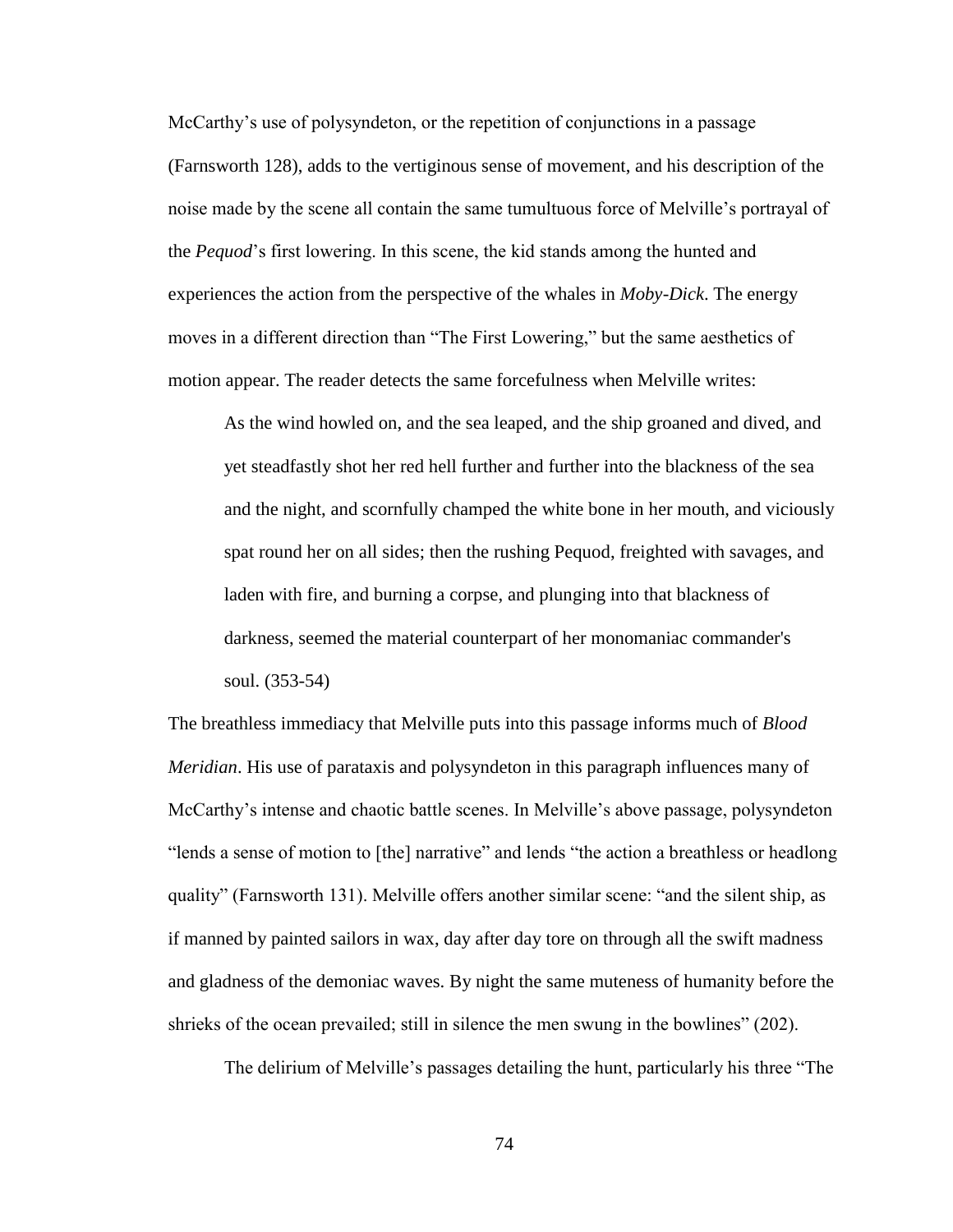Chase" chapters, inheres in McCarthy's language when he continues to describe the kid's first encounter with Indians while serving under Captain White:

Now driving in a wild frieze of headlong horses with eyes walled and teeth cropped and naked riders with clusters of arrows clenched in their jaws and their shields winking in the dust and up the far side of the ruined ranks in a piping of boneflutes and dropping down off the sides of their mounts with one heel hung in the withers strap and their short bows flexing beneath the outstretched necks of the ponies until they had circled the company and cut their ranks in two and then rising up again like funhouse figures, some with nightmare faces painted on their breasts, riding down the unhorsed Saxons and spearing and clubbing them and leaping from their mounts with knives and running about on the ground with a peculiar bandylegged trot like creatures driven to alien forms of locomotion and stripping the clothes from the dead and seizing them up by the hair and passing their blades about the skulls of the living and the dead alike and snatching aloft the bloody wigs and hacking and chopping at the naked bodies, ripping off limbs, heads, gutting the strange white torsos and holding up great handfuls of viscera, genitals, some of the savages so slathered up with gore they might have rolled in it like dogs and some who fell upon the dying and sodomized them with loud cries to their fellows. And now the horses of the dead came pounding out of the smoke and dust and circled with flapping leather and wild manes and eyes whited with fear like the eyes of the blind and some were feathered with arrows and some lanced through and stumbling and vomiting blood as they wheeled across the killing ground and clattered from sight again. Dust stanched the wet and naked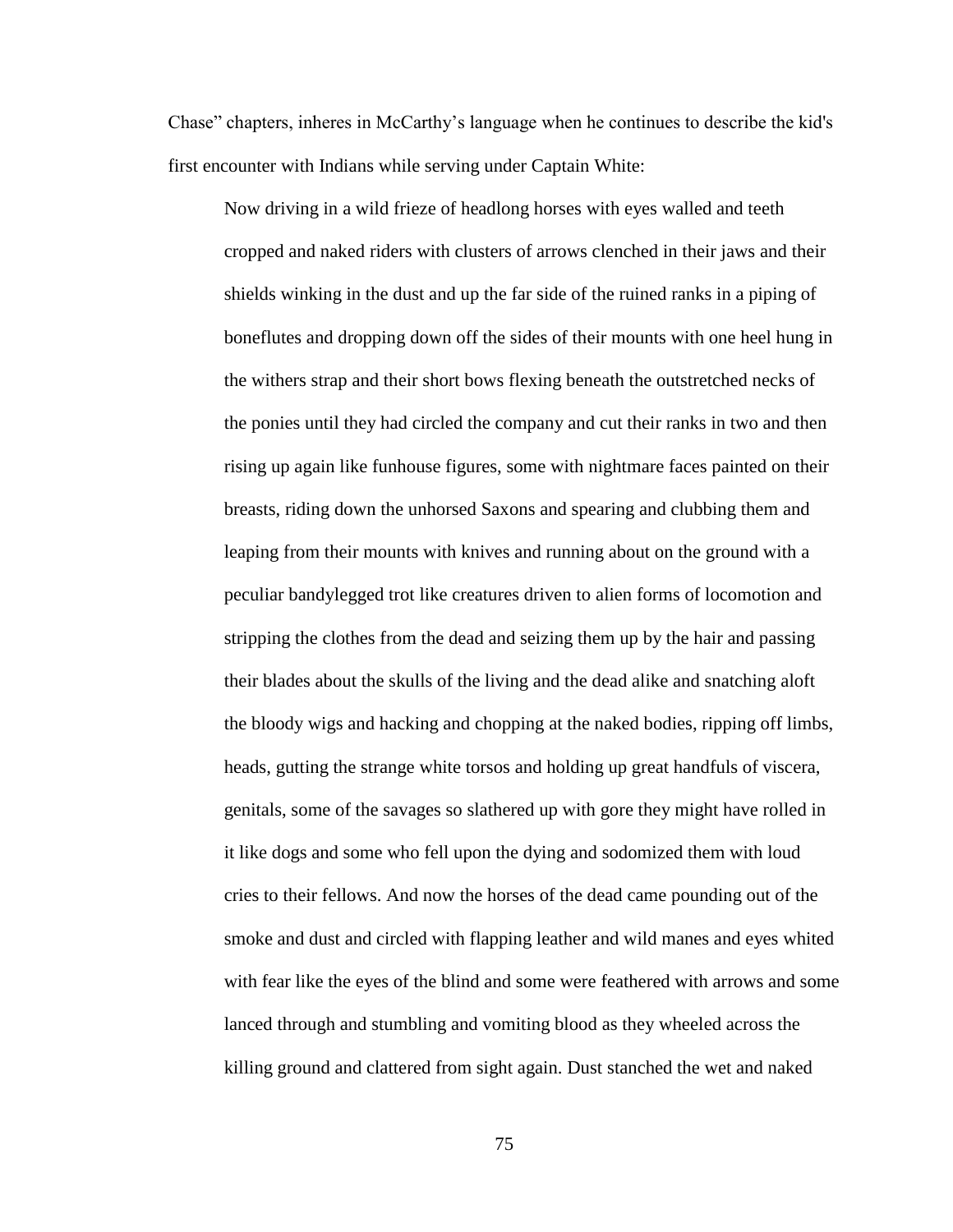heads of the scalped who with the fringe of hair below their wounds and tonsured to the bone now lay like maimed and naked monks in the bloodslaked dust and

everywhere the dying groaned and gibbered and horses lay screaming. (53-54) In this brutal scene, McCarthy paints "another ghastly harvest: the tone is at once breathless and brooding, gasping and resigned to the enormity of it all. McCarthy proceeds dutifully through the killing field, arranging his conjunctions as though he were setting out the silver" (Saltzman 243). With the infusion of frenetic movement and disorder, the celerity of this passage hearkens to Melville's narrations of the various lowerings for sperm whales in *Moby-Dick*.

An examination of Melville's aesthetics of violence could not ignore "The Grand Armada," a chapter which contains *Moby-Dick*'s most serene image, as well as its most savage. In this chapter, the *Pequod* comes upon a large herd of whales, and the crew attaches many individual harpoon lines to its members. After doing so, Ishmael reports that the whalemen "were now in that enchanted calm which they say lurks at the heart of every commotion" (324). The boat's crew witnesses "the forms of the nursing mothers of the whales, and those that by their enormous girth seemed shortly to become mothers" (325), and Queequeg notices a cub still attached by its umbilical cord. This chapter shows Melville at his most idyllic, but like most of his idylls violence eventually disrupts the serenity of the scene. Before interrupting the calmness of the passage, however, Ishmael offers another placid description that heightens the pervasive tranquility of the environment:

And thus, though surrounded by circle upon circle of consternations and affrights, did these inscrutable creatures at the centre freely and fearlessly indulge in all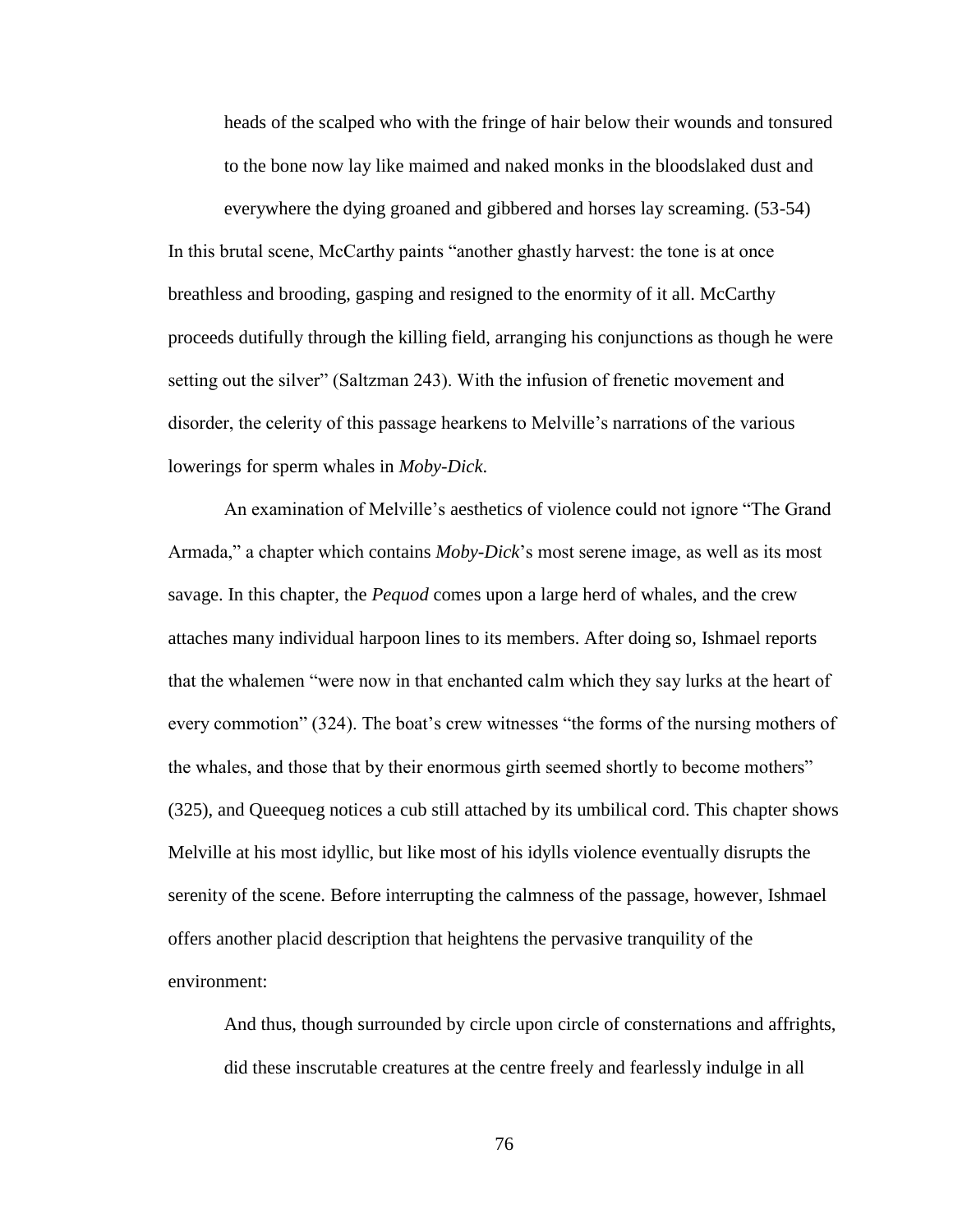peaceful concernments; yea, serenely reveled in dalliance and delight. But even so, amid the tornadoed Atlantic of my being, do I myself still for ever centrally disport in mute calm; and while ponderous planets of unwaning woe revolve round me, deep down and deep inland there I still bathe me in eternal mildness of joy. (326)

A scene that rends the fabric of this reverie follows. Ishmael gives an account of a horrific event in language that influences McCarthy in *Blood Meridian*. Ishmael tells of a whale wounded in his tail tendon:

But agonizing as was the wound of this whale, and an appalling spectacle enough, any way; yet the peculiar horror with which he seemed to inspire the rest of the herd, was owing to a cause which at first the intervening distance obscured from us. But at length we perceived that by one of the unimaginable accidents of the fishery, this whale had become entangled in the harpoon-line that he towed; he had also run away with the cutting-spade in him; and while the free end of the rope attached to that weapon, had permanently caught in the coils of the harpoonline round his tail, the cutting-spade itself had worked loose from his flesh. So that tormented to madness, he was now churning through the water, violently flailing with his flexible tail, and tossing the keen spade about him, wounding and murdering his own comrades. (326-27)

This passage displays the kind of superlative violence that one finds throughout *Blood Meridian*, a novel whose "treatment of violence [is] in no way restrained or confined, but anarchic and pushed to the extreme" (Kollin 562). McCarthy often details his violent scenes more gruesomely and graphically than Melville, but both authors have their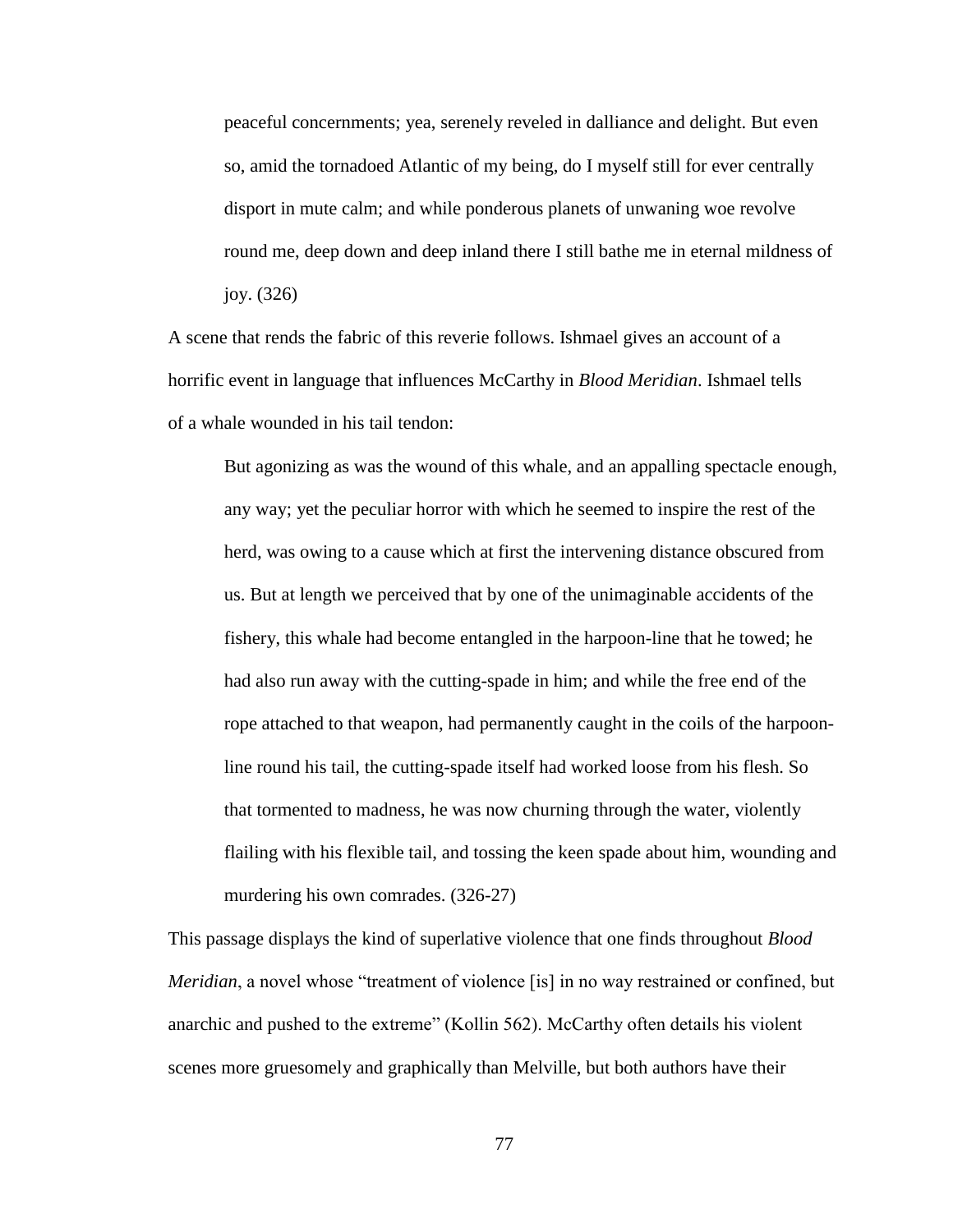bloody depictions emerge from a tranquil setting and develop into moments of increasing and unremitting chaos.

*Blood Meridian* contains several scenes of massacres and large battles that often include herds of animals. By having man and animal alike enter into a small space of chaos, McCarthy develops a violent aesthetic that allows the hunting of humans to appear similar to the killing of whales. This conflation creates a disturbing parallel between Melville's "The Grand Armada" chapter and McCarthy's "Slaughter of the Gileños" section in Chapter XII. In this section of *Blood Meridian*, McCarthy once again uses a preceding scene of serenity to amplify the gruesomeness of an event. It begins when the scalphunters see the fires of a Gileños camp in the distance. McCarthy describes Glanton's scouting party as they travel "like migrants under a drifting star and their track across the land reflected in its faint arcature the movements of the earth itself. To the west the cloudbanks stood above the mountains like the dark warp of the very firmament and the starsprent reaches of the galaxies hung in a vast aura above the riders' heads" (154). For all its violence, *Blood Meridian* contains many passages such as this one that present images of calm and peace in poetic language. McCarthy depicts the scalphunters movements as in sync with the earth. The beauty of the stars pervades this scene, and lends the novel one of its many outstanding depictions of natural magnificence. A true disciple of Melville's violent aesthetics, the paragraph following this passage sets up one of the bloodiest scenes in the novel, where McCarthy writes that "two mornings later the Delawares returned from their dawn reconnaissance and reported the Gileños camped along the shore of a shallow lake less than four hours to the south. They had with them their women and children and they were many" (154). With "The Grand Armada" in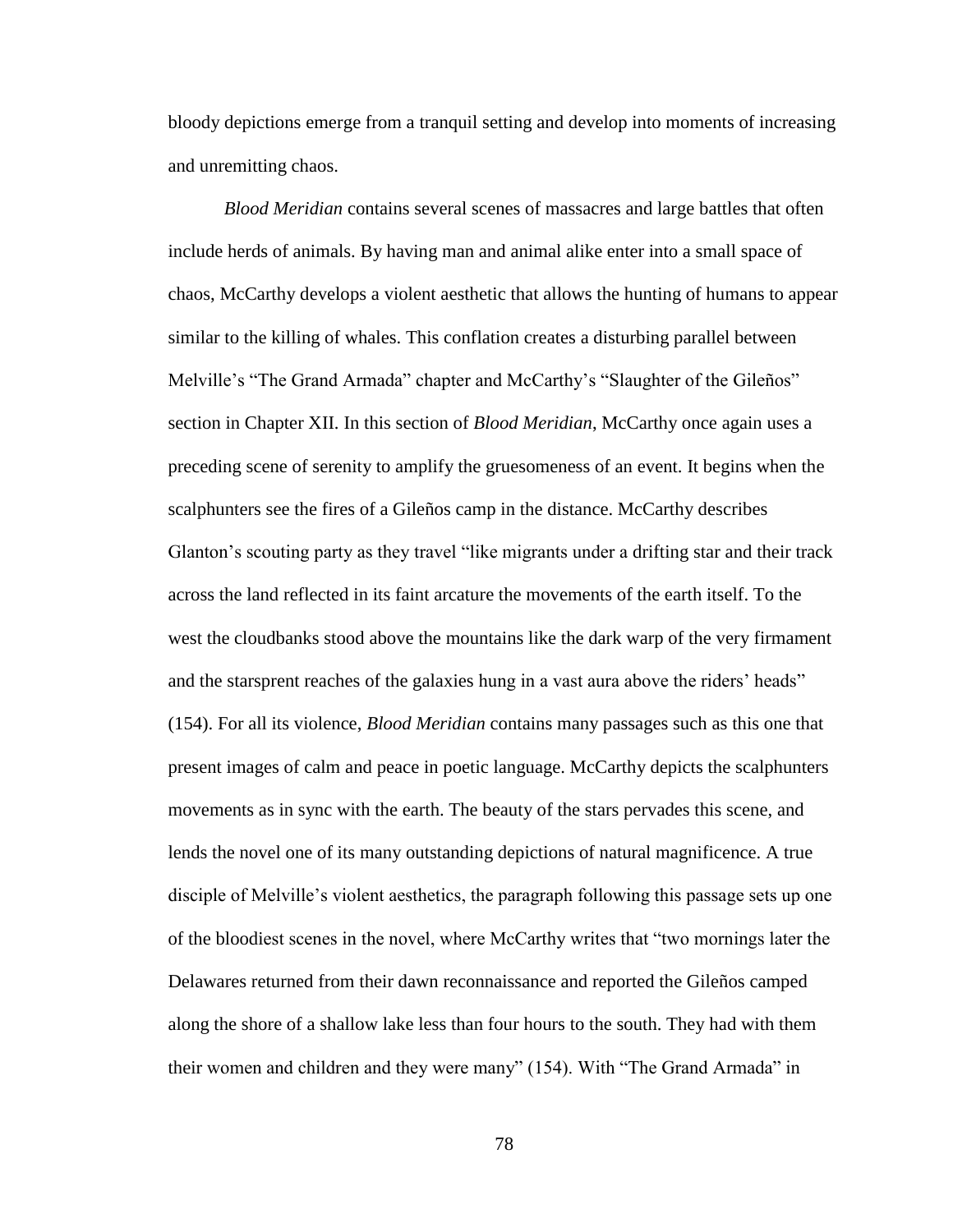mind while reading this passage, one possibly recalls Ishmael's morbid assertion from this chapter that "sperm whales are not every day encountered; while you may, then, you must kill all you can" (323).What follows is one of *Blood Meridian*'s most difficult scenes to stomach, as it contains infanticide, rape, necrophilia, and dismemberment. A scene of absolute carnage emerges from the earlier description of the heavens at night. Despite their different subject matters, Melville's voice appears in McCarthy's passage:

When Glanton and his chiefs swung back through the village people were running out under the horses' hooves and the horses were plunging and some of the men were moving on foot among the huts with torches and dragging the victims out, slathered and dripping with blood, hacking at the dying and decapitating those who knelt for mercy. There were in the camp a number of Mexican slaves and these ran forth calling out in spanish and were brained or shot and one of the Delawares emerged from the smoke with a naked infant dangling in each hand and squatted at a ring of midden stones and swung them by the heels each in turn and bashed their heads against the stones so that the brains burst forth through the fontanel in a bloody spew and humans on fire came shrieking forth like berserkers and the riders hacked them down with their enormous knives and a young woman ran up and embraced the bloodied forefeet of Glanton's warhorse. (156)

The scalphunters make no moral distinction between the murder of animals and of children, and the frenzy of the massacre combines the killing of human beings with the stampede of horses. The addition of large groups of animals to the scene creates a welter of chaos in which man and animal alike are killed indiscriminately. This addition dehumanizes the people involved and allows the slaughter to "become general"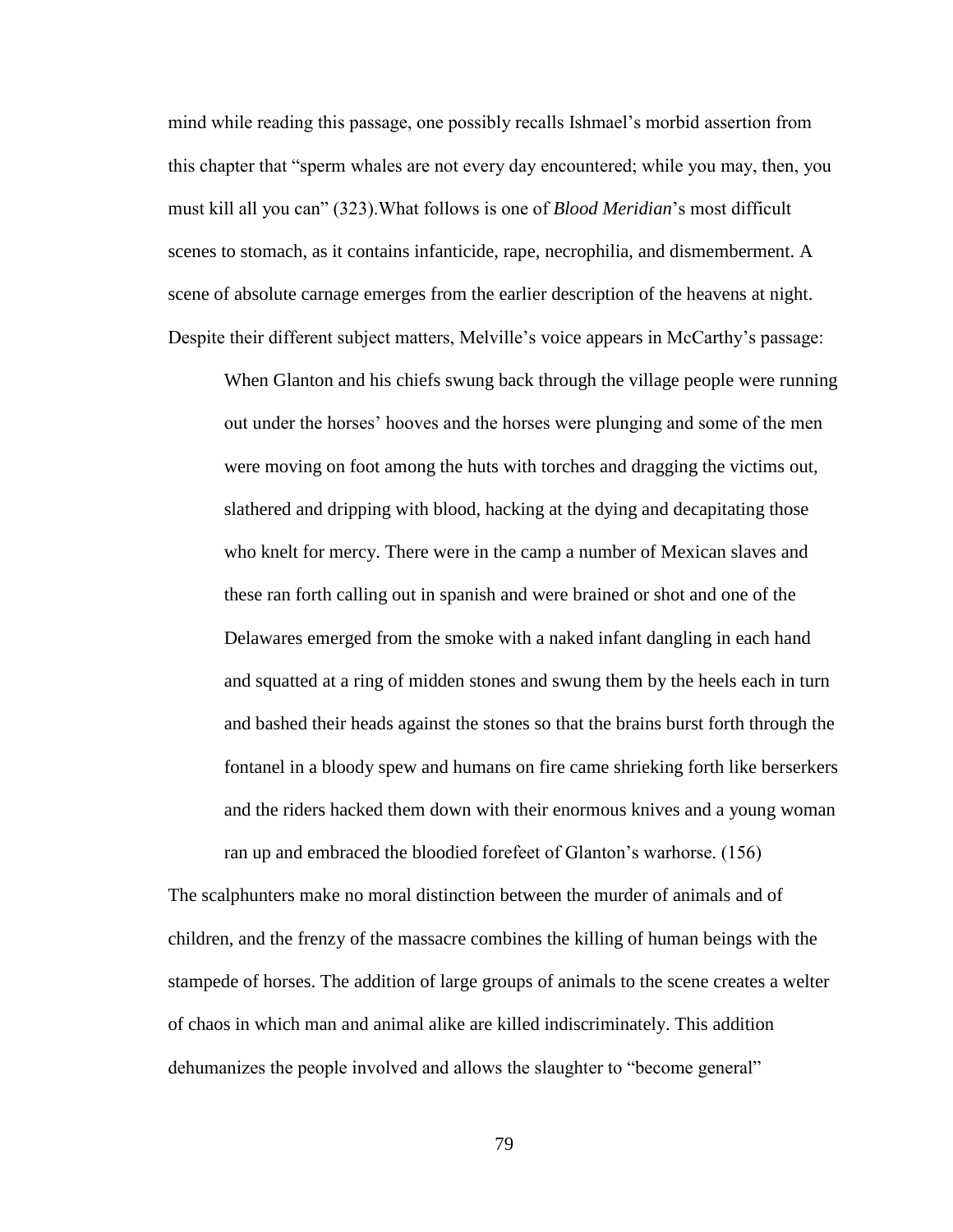(McCarthy 155).

Another important aspect of violence in both works is the cruelty that it reveals in those whose trade requires that they partake in it. *Moby-Dick* contains scenes of violence that question the depths of savageness that reside within men's hearts and reveal answers that are as troubling as those the reader finds in *Blood Meridian.* In "The Pequod Meets the Virgin," the sailors pursue a blind whale with a maimed arm. Ishmael tells the reader that whale's "eyes, or rather the places where his eyes had been, were beheld. As strange misgrown masses gather in the knot-holes of the noblest oaks when prostrate, so from the points which the whale's eyes had once occupied, now protruded blind bulbs, horribly pitiable to see" (301). Melville exposes the reader to the violence of the whalemen shortly after this description, and he offers a contrast between the empathy the sickly whale should inspire with the ruthlessness of how the fishermen treat it:

But pity there was none. For all his old age, and his one arm, and his blind eyes, he must die the death and be murdered, in order to light the gay bridals and other merry-makings of men, and also to illuminate the solemn churches that preach unconditional inoffensiveness by all to all. Still rolling in his blood, at last he partially disclosed a strangely discoloured bunch or protuberance, the size of a bushel, low down on the flank.

"A nice spot," cried Flask; "just let me prick him there once."

"Avast!" cried Starbuck, "there's no need of that!"

But humane Starbuck was too late. At the instant of the dart an ulcerous jet shot from this cruel wound, and goaded by it into more than sufferable anguish, the whale now spouting thick blood, with swift fury blindly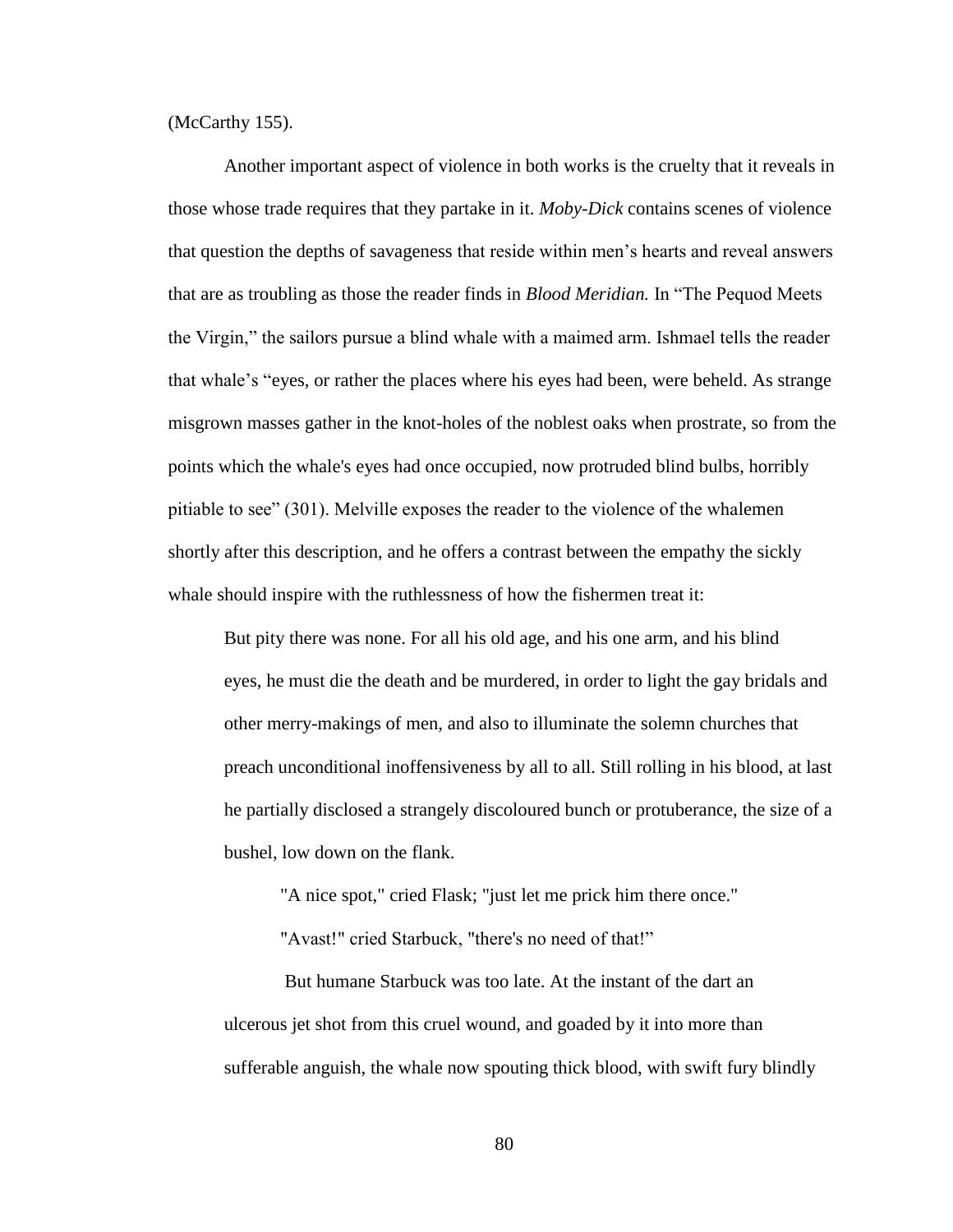darted at the craft, bespattering them and their glorying crews all over with showers of gore, capsizing Flask's boat and marring the bows. It was his death stroke. For, by this time, so spent was he by loss of blood, that he helplessly rolled away from the wreck he had made; lay panting on his side, impotently flapped with his stumped fin, then over and over slowly revolved like a waning world; turned up the white secrets of his belly; lay like a log, and died. It was most piteous, that last expiring spout. As when by unseen hands the water is gradually drawn off from some mighty fountain, and with half-stifled melancholy gurglings the spray-column lowers and lowers to the ground—so the last long dying spout of the whale. (301-02)

The enormous pathos of this scene is unrivaled anywhere else in *Moby-Dick.* In "he must die the death and be murdered," Ishmael expresses a fatalism that a reader of *Blood Meridian* will find familiar in McCarthy's naturalistic world. Nearly every act of bloodshed committed in *Blood Meridian* finds its own reflection in this passage.

McCarthy's scenes contain more graphic and nauseating violence than anything found in *Moby-Dick*, but he does not exceed Melville in the intensity which the latter develops in many of his passages. McCarthy outdoes Melville in his descriptions of the savage actions of the Glanton Gang, but Melville's favoring of a superlative aesthetic in his depictions of the whale hunt influences McCarthy's portrayals of the violent deeds of his characters. Melville violence is not as lurid McCarthy's, but both authors complement their illustrations of frenetic violence with earlier scenes of serenity.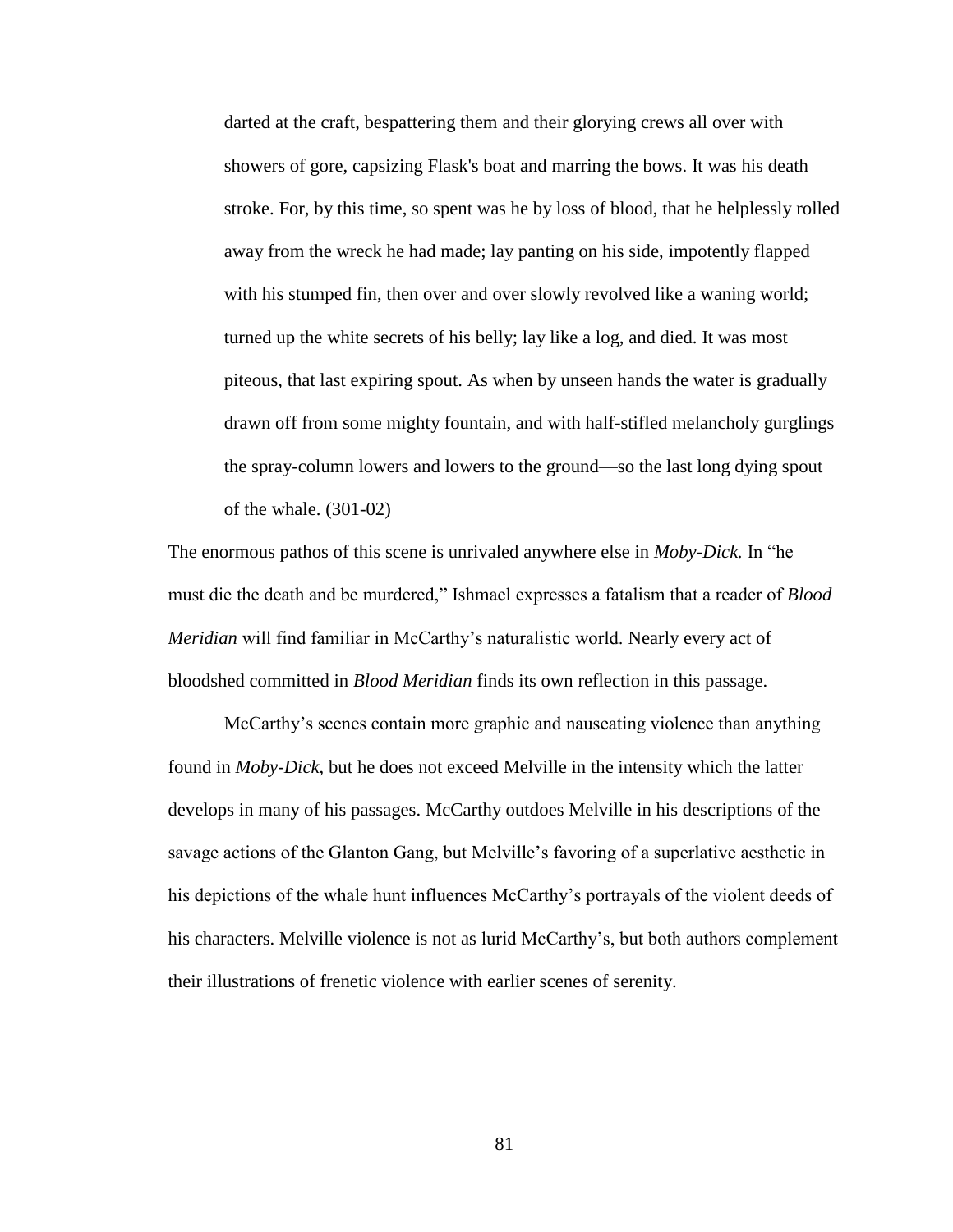## **Chapter 5: Conclusion**

In reading *Blood Meridian,* one sees Melville's influence almost everywhere. His *Moby-Dick* inheres in *Blood Meridian*'s characters, structure, setting, vocabulary, and aesthetics. Noting *Moby-Dick's* presence in McCarthy's novel, Brian Edwards writes:

Melville's big book is almost everywhere apparent in *Blood Meridian*. It is the primary father-text whose fingerprints mark this oedipal offspring's work, ocean landscape now desert, the fated voyage of the Pequod become the awful wanderings of scalp-hunters, their quarry not the ubiquitous white whale of a demonic captain's tortured imaginings but Indians (Comanches, Apaches, Yuma), and Mexicans, whose scalps bring \$200 a piece. 'Hast seen the white whale?' is now 'They rode on' and the gams, those mid-ocean meetings between ships, each with its own narrative, become chance encounters between strangers in the nightmarish landscape of the south-west desert, a place without love where repetitions and their variations bring not the comfort of recognition but the anguish of continuation. (34)

While it is true that "Melville's big book is almost everywhere apparent in *Blood Meridian*," McCarthy's novel is not an "oedipal offspring," that is, some kind of subconscious product that resents the "father-text's influence" over it or the result of "McCarthy's own defiance of his indebtedness" (Josyph 79) to Melville. McCarthy is "unapologetic in acknowledging his literary forbears" (Frye 6), among whom Melville is the most important, at least with regard to *Blood Meridian*. McCarthy knows *Moby-Dick*  inside and out, and he adroitly adopts and adapts *Moby-Dick* for his own novel. Even in areas where McCarthy does not appear to use Melville deliberatively, the parallels that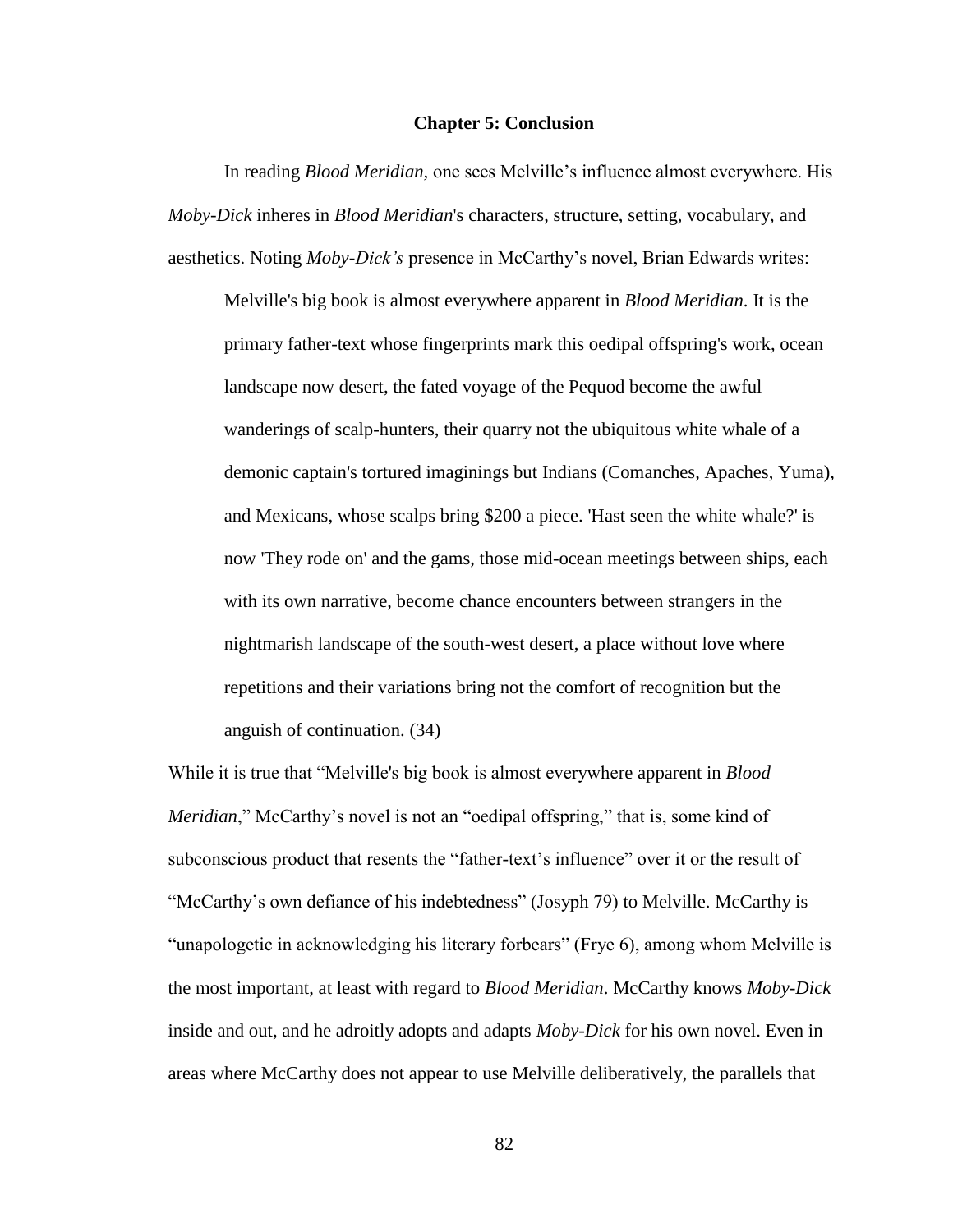arise among both works add interesting dimensions to the intertextuality of these great American novels.

*Moby-Dick* and *Blood Meridian* are complementary texts. In *Reading Cormac McCarthy,* Willard P. Greenwood argues that these two works should be read together. He states:

It might seem natural to read *Moby Dick* before *Blood Meridian*, but Melville's novel can also be understood in retrospect after a careful reading of McCarthy. Melville's prose, which at first blush seems antiquated and Victorian, seems much more modern after reading McCarthy. Also, Melville's digressions into the etymological and natural history of whales, as well as aesthetic, religious, and philosophical chapters, seem less tedious and more essential to an unconventional construction of the narrative tension after reading *Blood Meridian*. (131)

While Greenwood's reasons for reading the two texts alongside one another might satisfy some, he ultimately suggests that one should look at *Blood Meridian* and *Moby-Dick*  as companion texts if only to make Melville more palatable. If one finds *Moby-Dick*'s lengthy digressions on whales, religion, and philosophical matters tiresome, *Blood Meridian*'s long descriptions of the scalphunters traveling through the desert landscape will certainly only make matters worse. For those readers who repeatedly return to Melville's great epic precisely because of its digressions on etymology and the history of the whale, which are not truly digressions but the "metaphysical underpinning" (Orr 106) of not just *Moby-Dick* but of Melville's corpus, other reasons are needed.

Put simply, reading *Moby-Dick* and *Blood Meridian* enhances the aesthetic splendor of both novels. On its own, each author's labyrinthine prose offers its own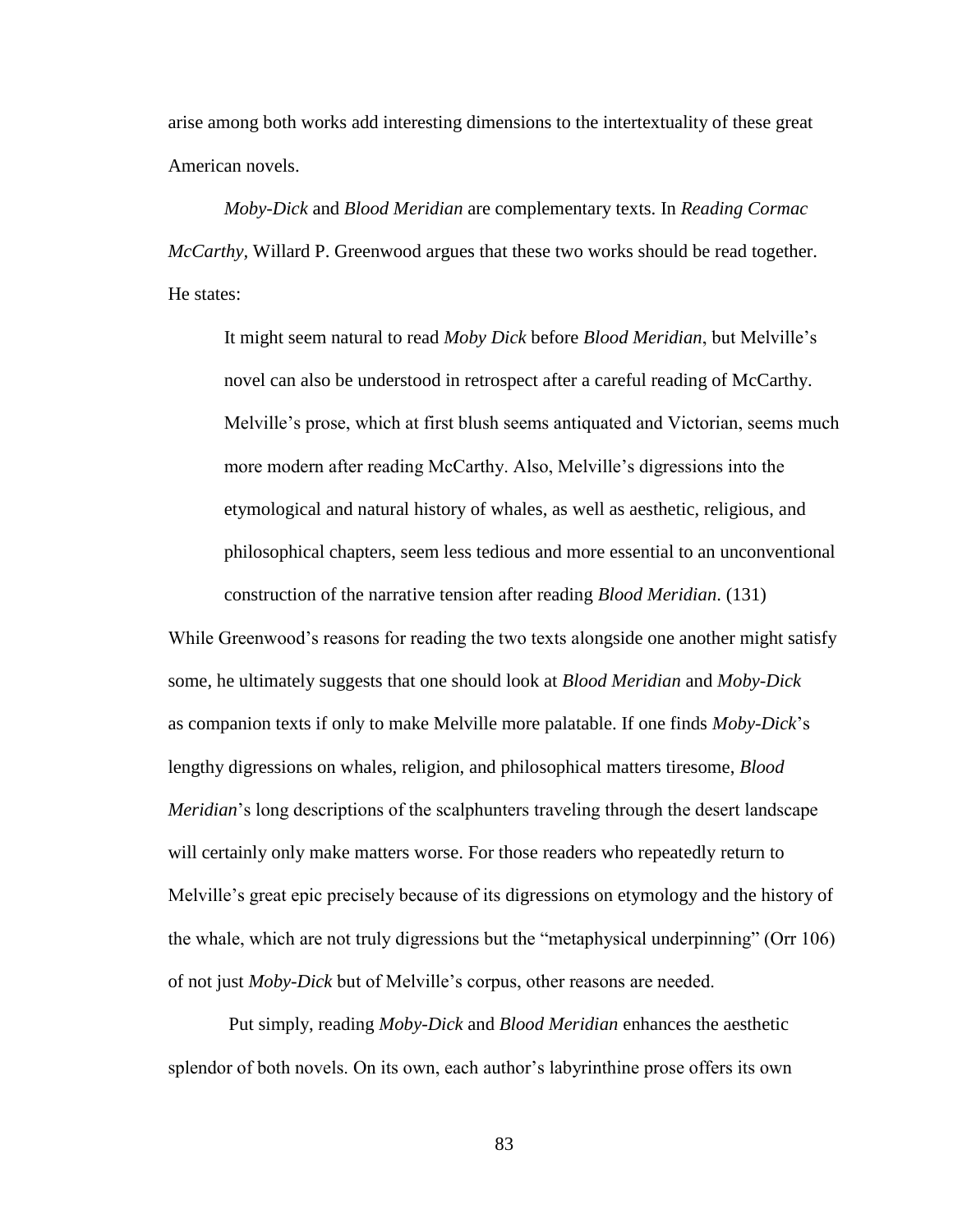aesthetic justification for reading. The two novels also confront similar questions about death, violence, and nature, and when taken together the philosophical congruities and differences between *Moby-Dick* and *Blood Meridian* encourage moments of serious reflection. In *Blood Meridian*, one somehow sees the eradication of an entire population of people become congruous with the hunt for whales. In this discomforting transformation, one must confront difficult questions about the role of historical narratives in shaping one's worldview, the existence of morality, and the consequences of progress. The contemplative rewards of reading both novels together serve as their own justifications for viewing the texts as complementary works.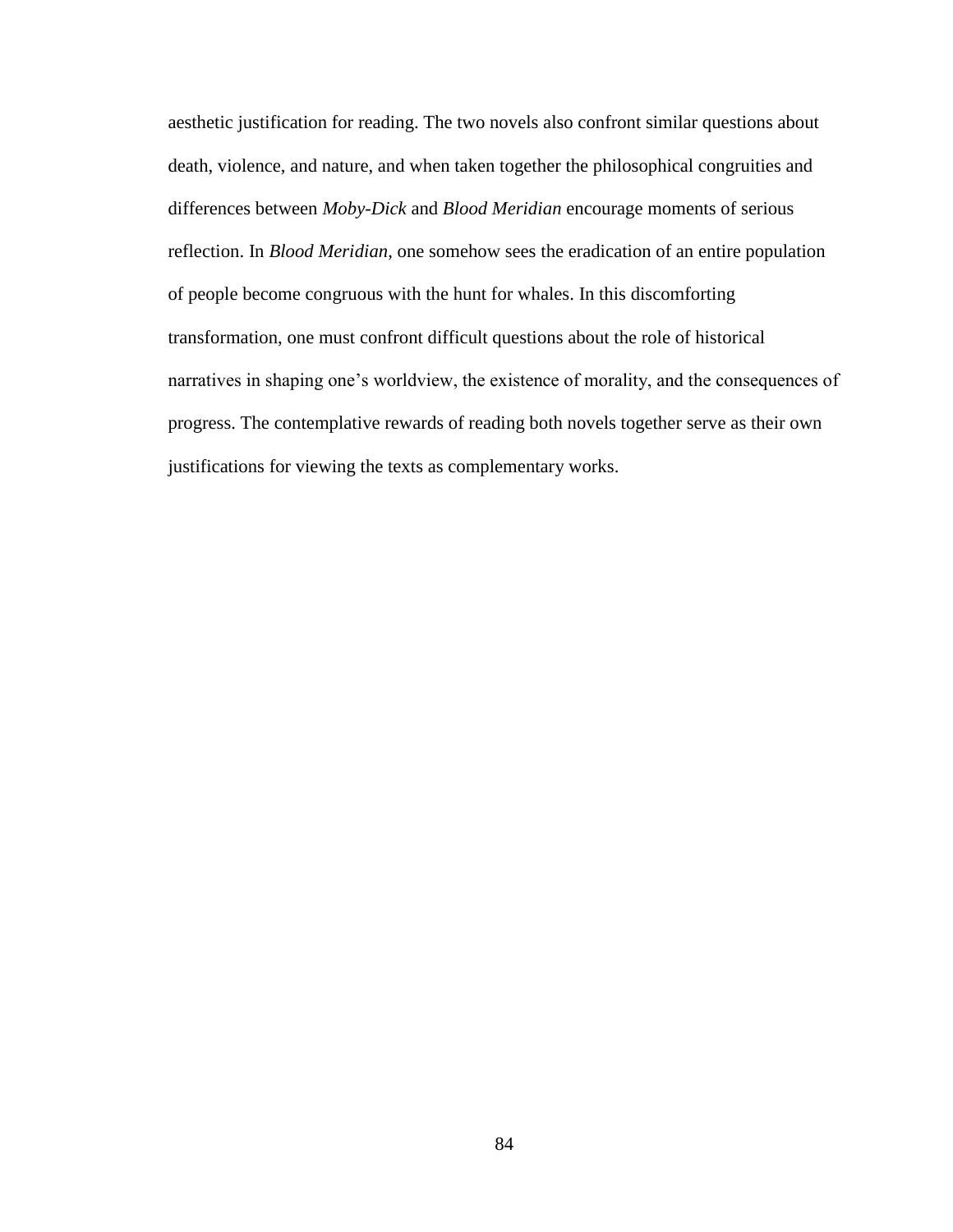## Works Cited

- Abbey, Edward. *The Journey Home: Some Words in Defense of the American West*. New York: Plume, 1991. Print.
- Babcock, C. Merton. "The Vocabulary of *Moby Dick*." *American Speech* 29.3 (1954): 161-174. *JSTOR*. Web. 6 Mar. 2014.
- Bell, Vereen M. *The Achievement of Cormac McCarthy*. Baton Rouge and London: Louisiana State University Press, 1988. Print.
- Bezanson, Walter E. "*Moby-Dick*: Document, Drama, Dream." *A Companion to Melville Studies*. Ed. John Bryant. Westport: Greenwood Press, 1986. 169-210. Print.

Bloom, Harold. *How to Read and Why*. New York: Touchstone, 2000. Print.

- Brinkmeyer, Robert H. *Remapping Southern Literature: Contemporary Southern Writers and the West*. Athens: University of Georgia Press, 2007. Print.
- Brooks, Van Wyck. "A Third Look at Melville." *Critical Essays on Herman Melville's Moby-Dick*. Ed. Brian Higgins and Hershel Parker. New York: G.K. Hall & Co., 1992. 211-215. Print.
- Campbell, Neil. "Liberty Beyond Its Proper Bounds: Cormac McCarthy's History of the West in *Blood Meridian*." *Myth, Legend, Dust: Critical Responses to Cormac McCarthy*. Ed. Rick Wallach. Manchester and New York: Manchester University Press, 2000. 217-226. Print.
- Chase, Richard. *The American Novel and Its Tradition*. Garden City: Doubleday Anchor Books, 1957. Print.
- Dorson, James. "Demystifying the Judge: Law and Mythical Violence in Cormac McCarthy's *Blood Meridian*." *Journal of Modern Literature* 36.2 (2013):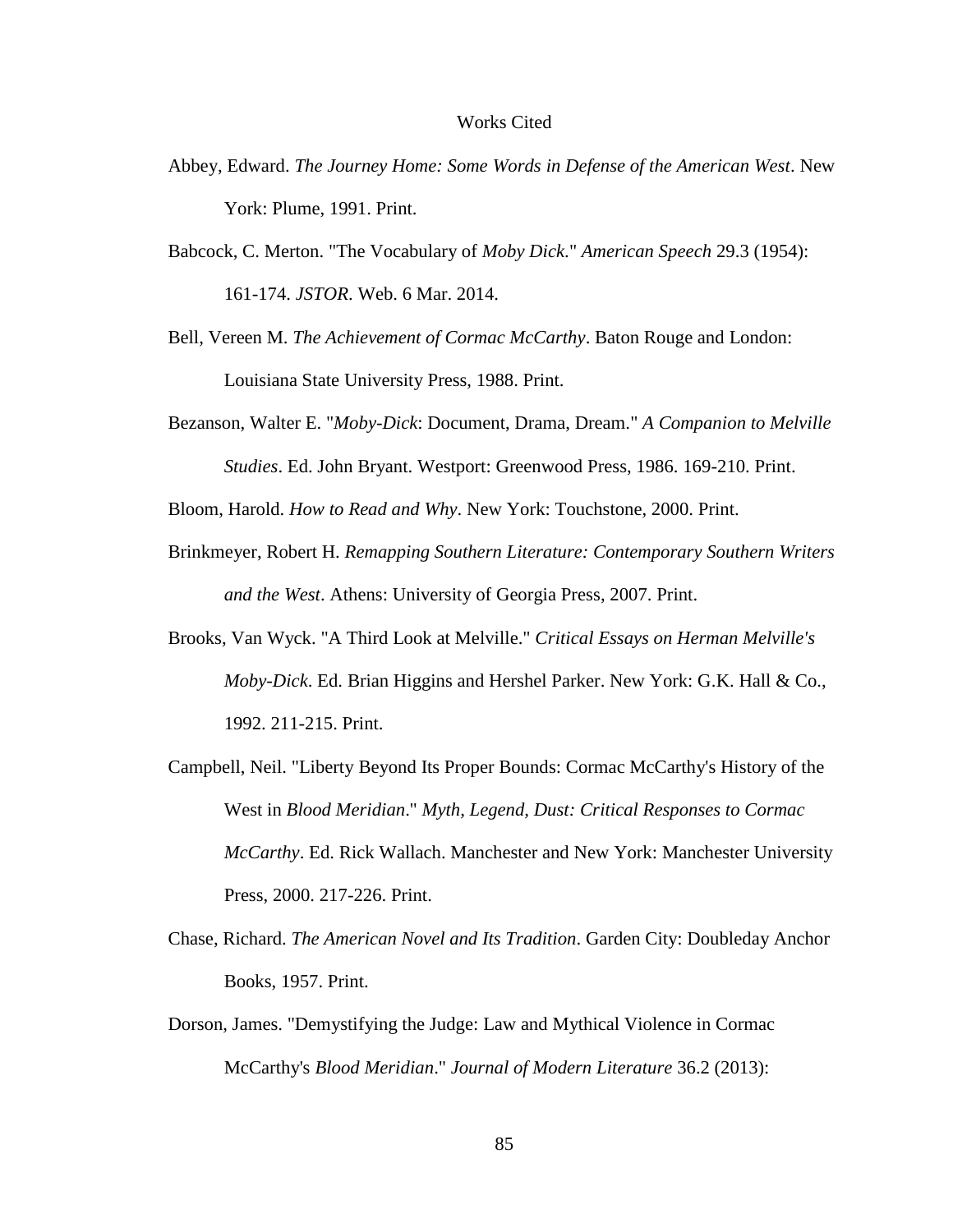105-121. *MLA International Biography*. Web. 3 June 2014.

- Edwards, Brian. "History, Fiction and Mythopoesis: The Power of Blackness in Cormac McCarthy's *Blood Meridian*."*Australasian Journal of American Studies* 20.1 (2001): 31-40. Web. 31 Oct. 2013.
- Eldridge, Herbert G. "'Careful Disorder': The Structure of *Moby-Dick*." *American Literature* 39.2 (1967): 145-162. *JSTOR*. Web. 16 Apr. 2014.
- Farnsworth, Ward. *Farnsworth's Classical English Rhetoric*. Boston: David R. Godine, 2010. Print.
- Frye, Steven. *Understanding Cormac McCarthy*. Columbia: University of South Carolina Press, 2012. Print.
- Giles, James Richard. *The Spaces of Violence*. Tuscaloosa: University of Alabama Press, 2006. Print.
- Greenwood, Willard P. *Reading Cormac McCarthy*. Santa Barbara: Greenwood Press, 2009. Print.
- Guillemin, Georg. *The Pastoral Vision of Cormac McCarthy*. College Station: Texas A&M University Press, 2004. Tarleton State University Southwestern Studies in the Humanities. Ser. 18. Print.
- Hage, Erik. *Cormac McCarthy: A Literary Companion*. Jefferson: McFarland & Company, Inc., 2010. Print.

Hardwick, Elizabeth. *Herman Melville*. New York: Penguin Group, 2000. Print.

Hilbert, Betsy. "The Truth of the Thing: Nonfiction in *Moby-Dick*." *College English* 48.8 (1986): 824-831. *JSTOR*. Web. 18 Mar. 2014.

Jarrett, Robert L. *Cormac McCarthy*. New York: Twayne Publishers, 1997. Print.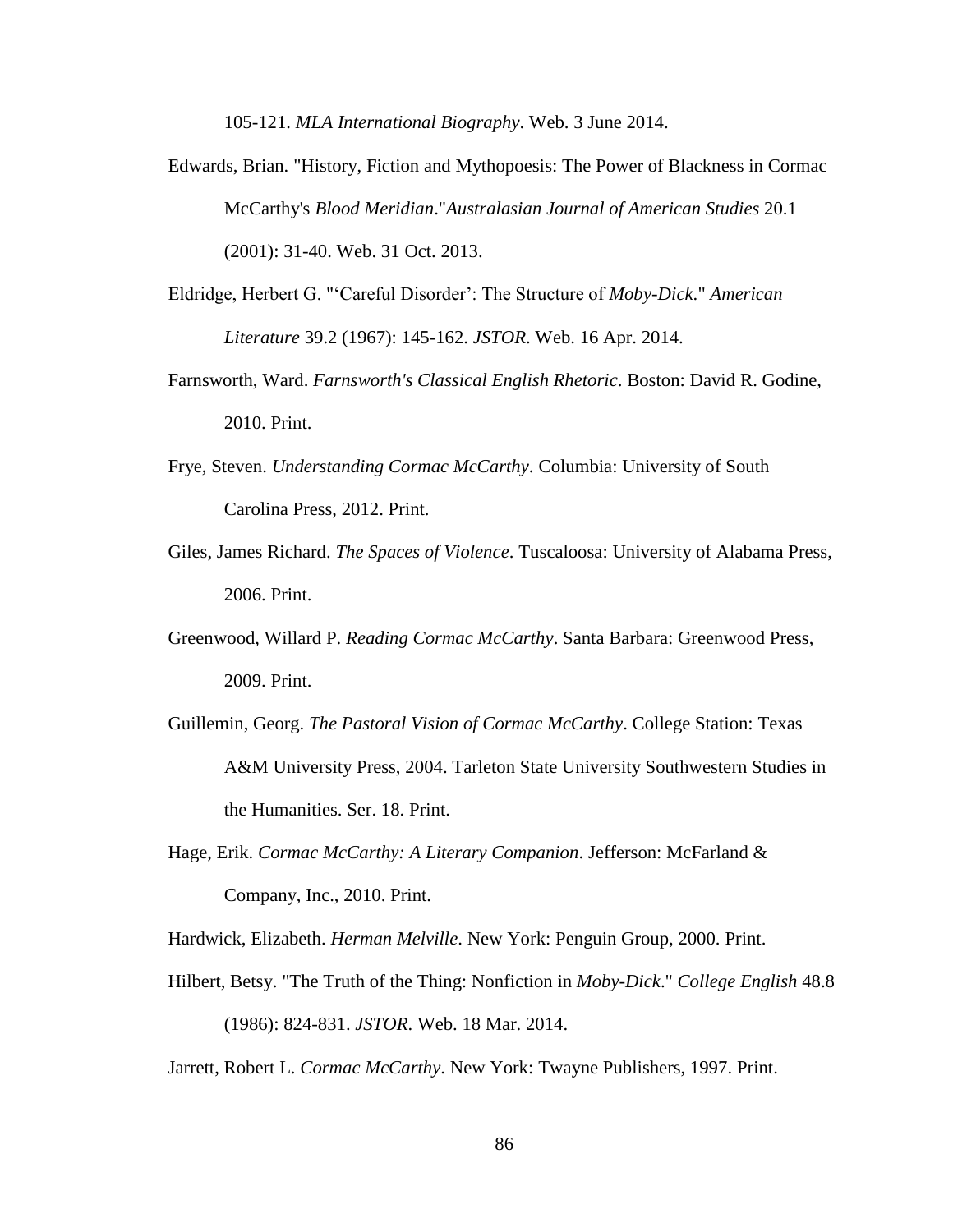- Josyph, Peter. "Tragic Ecstasy: A Conversation with Harold Bloom about *Blood Meridian*."*Adventures in Reading Cormac McCarthy*. Lanham: Scarecrow Press, 2010.77-92. Print.
- Kollin, Susan. "Genre and the Geographies of Violence: Cormac McCarthy and the Contemporary Western." *Contemporary Literature* 42.3 (Autumn, 2001): 557- 588. Web. 31 Oct. 2013.
- Luce, Dianne C. Preface. *Reading the World: Cormac McCarthy's Tennessee Period*. Ed. Dianne C. Luce. Columbia: University of South Carolina Press, 2009. vii-x. Print.
- Masters, Joshua J. "'Witness to the Uttermost Edge of the World': Judge Holden's Textual Enterprise in Cormac McCarthy's *Blood Meridian*." *Critique: Studies in Contemporary Fiction* 40.1 (1998): 25-37. JSTOR. Web. 3 June 2014*.*
- Mayne, Natasha. "As Far as the Eye Could See: Cormac McCarthy, Myth and Masculine Visions in the 'New' American West." *Australasian Journal of American Studies* 20.2 (2001): 1-12. *JSTOR*. Web. 22 May 2014.
- McCarthy, Cormac. *Blood Meridian, or, The Evening Redness in the West*. 1985. New York: Vintage Books, 1992. Print.
- McCarthy, Cormac. *The Orchard Keeper*. 1965. New York: Vintage Books, 1993. Print.

McCarthy, Cormac. *Suttree*. 1979. New York: Vintage Contemporaries, 1986. Print.

- Melville, Herman. *Mardi*. Ed. Nathalia Wright. Putney: Hendricks House, 1990. Print.
- Melville, Herman. *Moby-Dick*. Norton Critical ed. New York: W.W. Norton & Company, 1967. Print.
- Milton, John. *Paradise Lost*. Norton Critical ed. New York And London: W.W. Norton & Company, Inc., 2005. Print.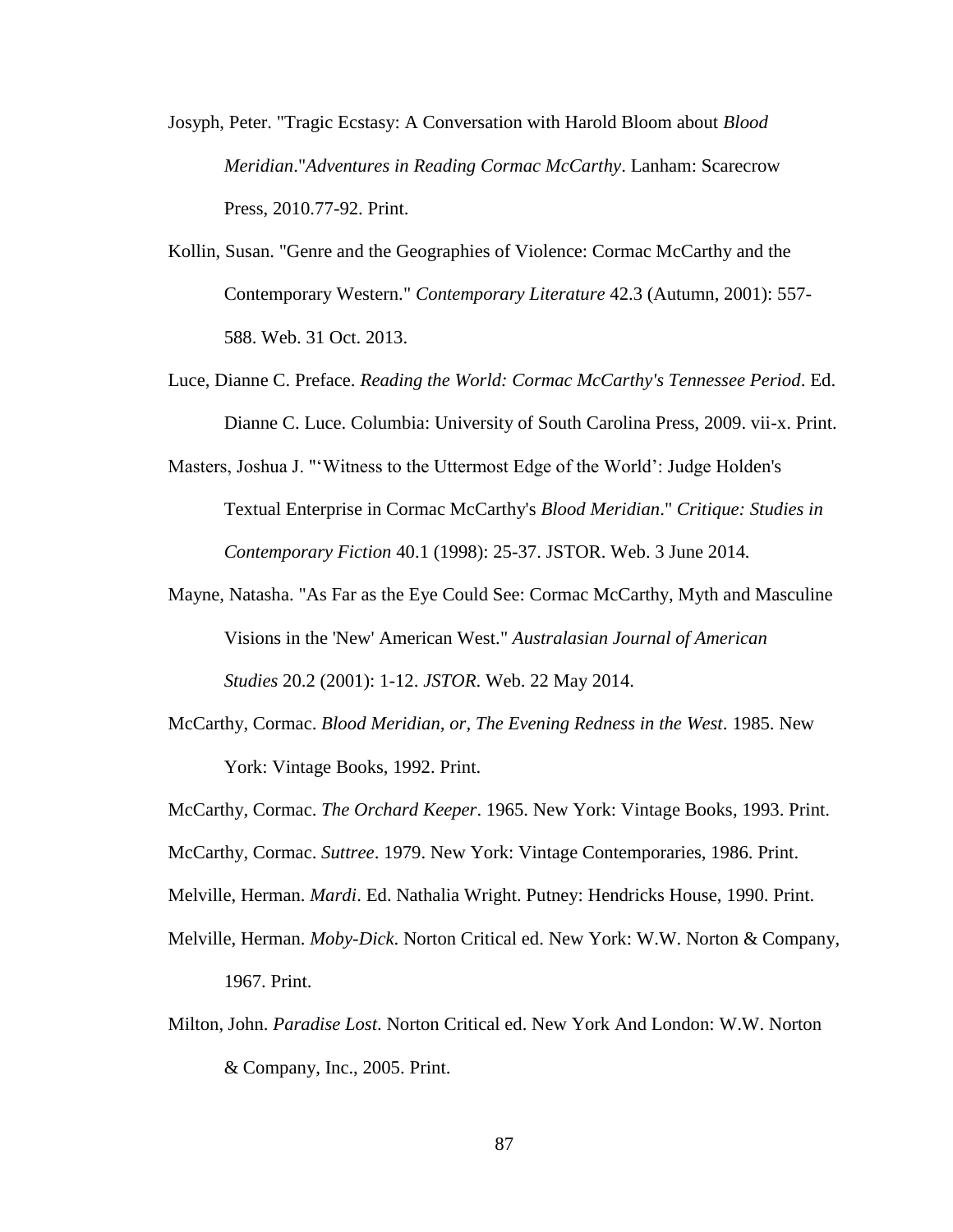- Mundik, Petra. "'Striking the Fire Out of the Rock': Gnostic Theology in Cormac McCarthy's *Blood Meridian*." *South Central Review* 26.3 (2009): 72-97. *Project Muse*. Web. 18 Feb. 2014.
- Novak Jr., Frank G. "'Warmest Climes but Nurse the Cruellest Fangs': The Metaphysics of Beauty and Terror in *Moby-Dick*." *Studies in the Novel* 15.4 (1983): 332-343 *JSTOR*. Web. 6 Mar. 2014.
- Orr, Leonard. "Digression and Nonsequential Interpolation: The Example of Melville." *The Journal of Narrative Technique* 9.2 (1979): 93-108. *JSTOR*. Web. 12 May. 2014.
- Parrish, Timothy. *From the Civil War to the Apocalypse: Postmodern History and American Fiction*. Amherst: University of Massachusetts Press, 2008. Print.
- Phillips, Dana. "History and the Ugly Facts of Cormac McCarthy's *Blood Meridian*." *American Literature* 68.2 (199): 433-60. Web. 31 Oct. 2013.
- Purcell, James Mark. "Melville's Contribution to English." *PMLA* 56.3 (1941): 797-808 *JSTOR*. Web. 6 Mar. 2014.
- Robillard, Douglas. *Melville and the Visual Arts*. Kent: The Kent State University Press, 1997. Print.
- Saltzman, Arthur. "Avid Monsters: The Look of Agony in Contemporary Literature." *Twentieth Century Literature* 45.2 (Summer, 1999): 236-252. *JSTOR*. Web. 31 Oct. 2013
- Sanborn, Wallis R, III. *The American Novel of War: A Critical Analysis and Classification System*. Jefferson: McFarland, 2012. Print.

Sansom, Dennis. "Learning from Art: Cormac McCarthy's *Blood Meridian* as a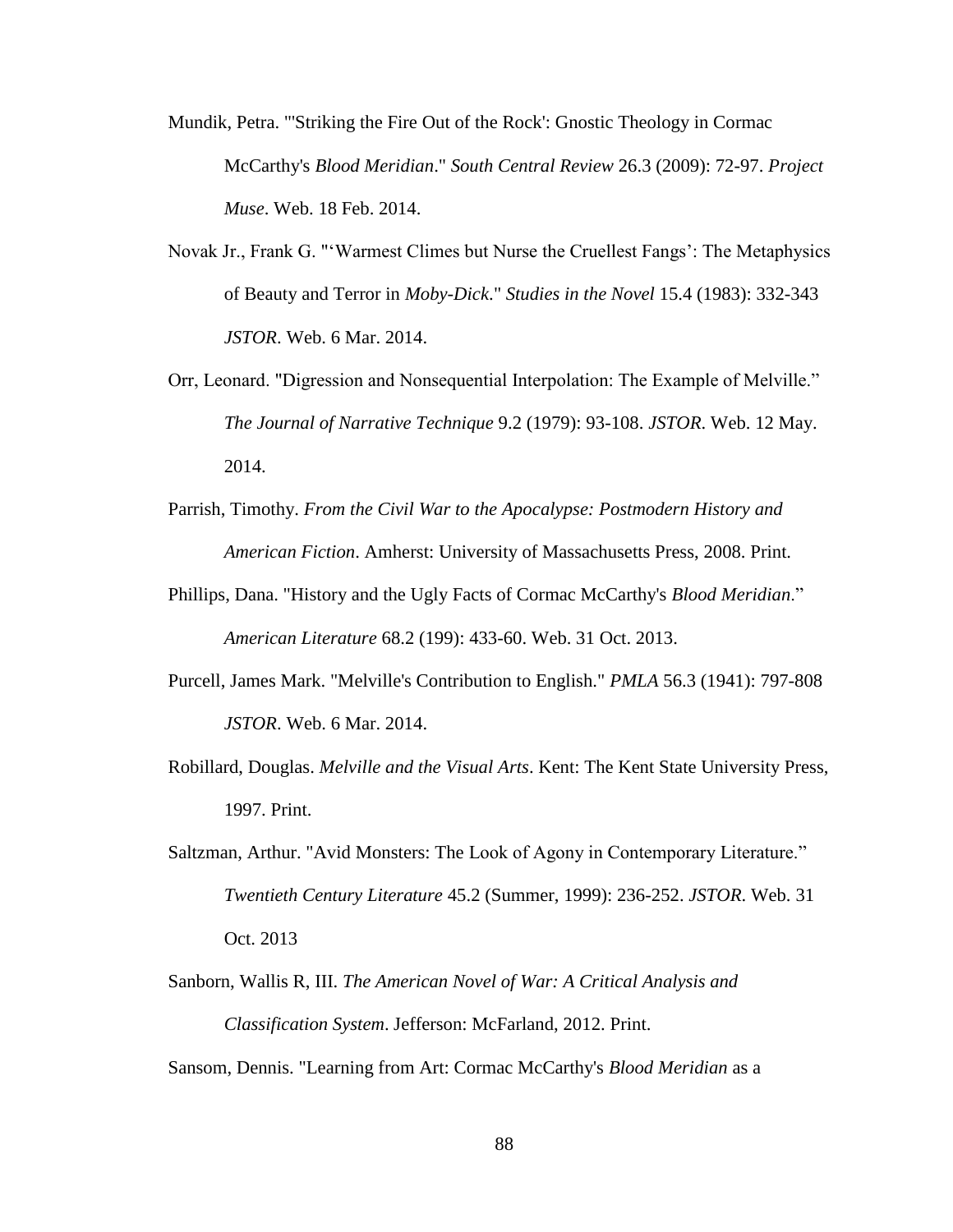Critique of Divine Determinism." *Journal of Aesthetic Education* 41.1 (2007): 1- 19. *JSTOR*. Web. 25 May 2014.

- Schimpf, Shane. *A Reader's Guide to Blood Meridian*. Shoreline: BonMot Publishing, 2006. Print.
- Sepich, John Emil. "The Dance of History in Cormac McCarthy's *Blood Meridian*." *The Southern Literary Journal* 24.1 (1991): 16-31. *JSTOR*. Web. 3 Mar. 2014.

Sepich, John. *Notes on Blood Meridian*. Austin: University of Texas Press, 2008. Print.

- Shakespeare, William. *The Tempest*. *The Riverside Shakespeare*. Ed. G. Blakemore Evans. Boston: Houghton Mifflin Company, 1974. Print.
- Sten, Christopher. *The Weaver-God, He Weaves*. Kent And London: The Kent State University Press, 1996. Print.
- Thompson, Lawrance. *Melville's Quarrel with God*. Princeton: Princeton University Press, 1952. Print.
- Wallach, Rick. "Judge Holden, Blood Meridian's Evil Archon." *Sacred Violence: A Reader's Companion to Cormac McCarthy*. Ed. Wade Hall and Rick Wallach. El Paso: Texas Western Press, 1995. 125-136. Print.
- Wilson, Charles Reagan. "American Regionalism in a Postmodern World. *Amerikastudien / American Studies* 42.2 (1997): 145-158. *JSTOR*. Web. 5 January 2014.
- Woodward, Richard B. "Cormac McCarthy's Venomous Fiction." *The New York Times* 19 Apr. 1992. *ProQuest*. Web. 3 Mar. 2014.
- Worthington, Leslie Harper. *Cormac McCarthy and the Ghost of Huck Finn*. Jefferson: McFarland & Company, 2012. Print.